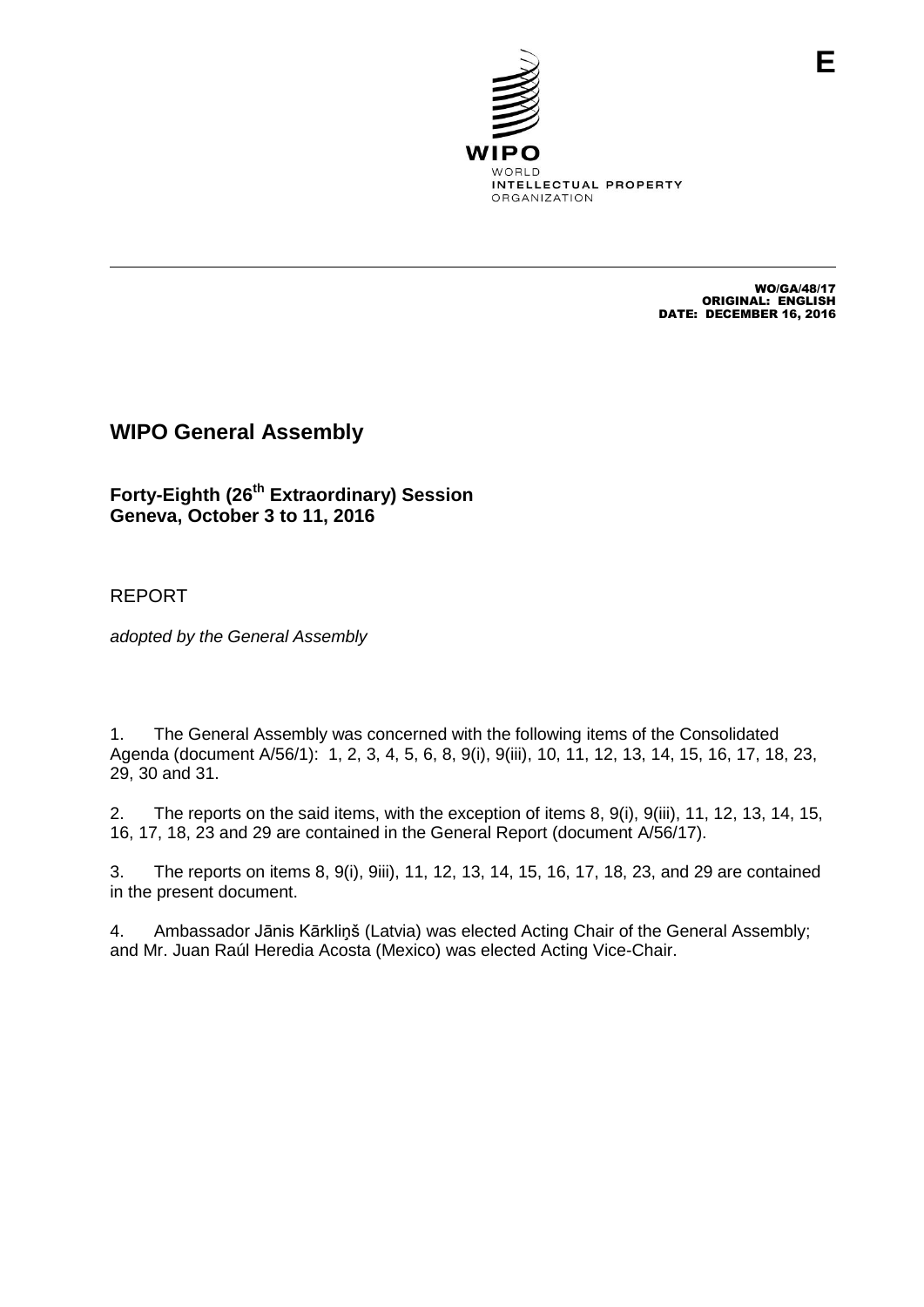### ITEM 8 OF THE CONSOLIDATED AGENDA

### NEW ELECTORAL CYCLE OF THE WIPO GENERAL ASSEMBLY OFFICERS

5. Discussions were based on document WO/GA/48/14 Rev.

6. The Delegation of Latvia (author of the proposal contained in the document) explained that the main underlying idea of the proposal was to enhance the intergovernmental process in WIPO and to improve preparations for the WIPO Assemblies. In essence, the Delegation explained that the proposal would imply that the most important event during the time in office of the officers would take place at the end of their tenure and not at the beginning, as was currently the case. This would allow the Chair and Vice-Chairs enough time to prepare for the General Assembly meeting and would be personally motivated to do their utmost in order to have the best possible Assembly meeting. Moreover, the discussions held during the Assemblies had technical and procedural challenges such as the questions arising from Committees, Unions, budgetary or governance questions which meant that, for the delegates following WIPO, it was one of the most challenging meetings of the year. Every Committee and every single issue in the Organization had its own history. In addition, there were specific regional group dynamics. The Delegation believed that a prepared Chair for the General Assembly could facilitate consensus building and decision making processes more effectively. While preparing for the Assemblies, the Chair could learn and better understand the complexities of the WIPO intergovernmental process. For the above mentioned reasons, the Delegation of Latvia proposed to change the officers' election cycle. It announced that it had held two rounds of informal consultations with interested delegations. Those consultations led to modification of the initial proposal that was reflected in the revised document. The Delegation stated that during those consultations it had not had any objections to the proposal in principle, as most questions were about its implementation. Therefore, it proposed to proceed in two steps, that is, to agree first on the principle and then develop the technical and procedural modalities of the implementation, allowing their adoption during the 2017 WIPO Assemblies. In conclusion, the Delegation hoped that the General Assembly would be able to support the draft decision outlined in the document.

7. The Delegation of Poland thanked the Delegation of Latvia for the proposal to modify the election cycle of the WIPO General Assembly officers, as well as for the consultative process that was just put in place to explain the rational. The Delegation expressed its support for the proposal to improve the process in the Organization to ensure well organized preparation of the Assemblies which would considerably contribute to increase the efficiency of those Assemblies.

8. The Delegation of Latvia, speaking on behalf of the Central European and Baltic States (CEBS) Group, thanked the Delegation of Latvia for the proposal for the modification of the election cycle of officers and the consultative process that was put in place to explain the rational of the proposal. The Group saw lots of merits in the proposal which aimed to improve the process in the Organization and ensure well organized and prepared General Assembly meetings. It observed that as every international organization, WIPO had specific dynamics, highly technical discussions and, in the Delegation's opinion, the proposal would allow the officers to steer and facilitate the preparatory process which would ensure better quality outcome of the Assemblies' meetings. Its Delegation would actively engage in the modalities of the implementation of the proposal.

9. The Delegation of Mexico also thanked the Delegation of Latvia for the presentation of the proposal and said that its Delegation believed that the initiative had its merits, it would have a positive effect on the operations of the Organization and especially of the Assemblies because it would facilitate and strengthen the work of the Chair. The practice that was proposed that the Chair of the General Assembly could only start work at the end of the ordinary session so that he or she would have the full year so as to work with the Secretariat and all other actors to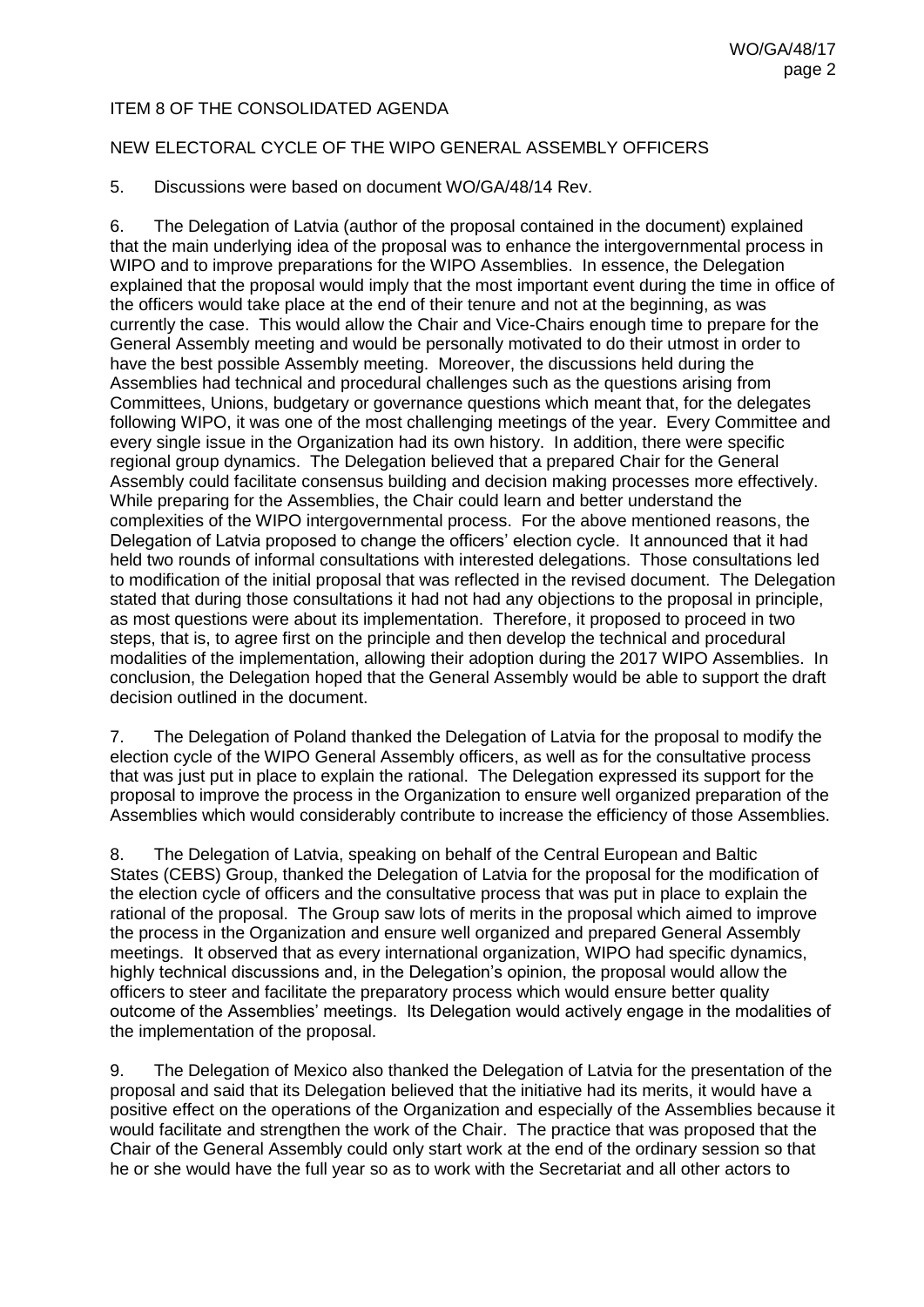prepare the following General Assembly was already utilized in many other multilateral organizations where they had seen its advantages. With regard to the ways and means in which to implement the proposal if the Assembly adopted the proposal, it believed that the Member States would find a way to reach an agreement. Its Delegation was prepared to contribute constructively to that task.

10. Speaking in its national capacity, the Delegation of Chile thanked the Delegation of Latvia for its proposal and explanation, as well as for the informal consultations that had been held. Its Delegation valued the basis of the proposal and expressed its support for continuing the dialogue so that Member States could see the best way to organize their work and to assess the decisions that could be taken on the issue. The Delegation said that it was also prepared to listen to other delegations and Groups and to hear their opinions on this proposal.

11. The Delegation of Nigeria, speaking on behalf of the African Group, expressed its thanks to the Delegation of Latvia for the proposal that had been put forward and also for the consultations that had been held to try to explain the idea behind the proposal. The African Group had considered the proposal and there were different views within the Group: some had questions regarding any conflict the proposal may have with the rules of procedure, and others felt that perhaps the way that the system had operated could still suffice to meet the gaps in the proposal put forward. In that regard, its Group did not have a common position on the issue and requested that Member States of the African Group that had views to kindly take the floor to express them.

12. Noting no further requests for the floor, the Chair asked whether the General Assembly would be in a position to adopt the decision that was outlined in the document in order to enhance the intergovernmental process and improve preparation for the WIPO General Assembly meetings as follows:

"the General Assembly decided (i) to modify the electoral cycle of the officers, the Chair and two Vice Chairs, such that their term of office begins at the end of the WIPO Ordinary General Assembly session; (ii) to initiate informal consultations facilitated by WIPO General Assembly Chair or his designate for the above mentioned decision with the view to their adoption during the 2017 WIPO General Assembly".

13. The Delegation of Greece, speaking on behalf of Group B, expressed its thanks to the Chair and the Delegation of Latvia for the proposal and welcomed its aim to smoothing the functioning of the WIPO General Assembly through proposing some changes to the mandate of its Chair. The Delegation believed that there was merit in the endeavor and it expressed support for the proposal generally. However, for its Group, it was important that any change in that sense be achieved without changing the rules of procedure. It requested that its concern be reflected in the decision and proposed a modification to the decision paragraph contained in document WO/GA/48/14 Rev, in order to enhance the process and improve preparation of the WIPO General Assembly meetings as follows: "the General Assembly decided (i) to examine the feasibility of modifying the election cycle of officers, that is, the Chair and two Vice Chairs, such that their term of office begins at the end of the ordinary session of the WIPO General Assembly, based on the understanding that any change to be made shall be feasible without changing the rules of procedure". The second paragraph remained as was in the working document and its Delegation was happy to provide the proposal in writing for Regional Group Coordinators and delegations to have sufficient time to examine it.

14. The Chair observed that, in reality, the proposal Group B presented corresponded to what was written in point (ii). He recalled that the proposal was not referring to any transitional or procedural modalities or asking Member States to engage in informal consultations but it was aimed at achieving and agreeing, in principle, on modifying the electoral cycle and only then to discuss about modalities.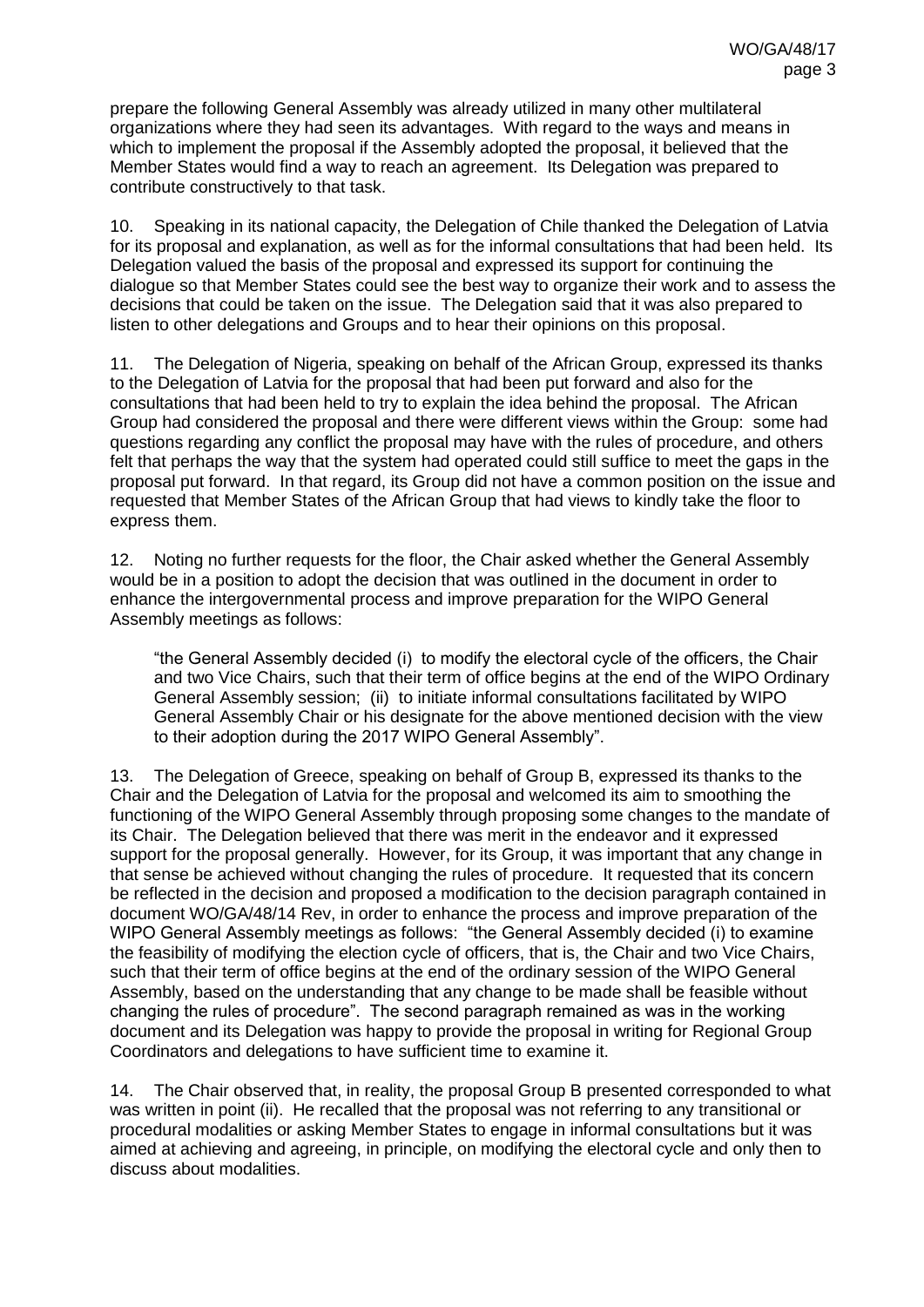15. The Delegation of Nigeria, speaking on behalf of the African Group, said that in its understanding, the Delegation of Greece was speaking for Group B. The African Group wished to see the proposal in writing and it hoped the meeting was not at a point of taking a decision as the matter was still under discussion within the African Group to examine what that could mean and to consider the feasibility of changing the election cycle without any changes to the rules of procedure. It requested to have the proposal in writing and to come back to it later.

16. The Chair noted that there was no consensus, at that moment, in the room on the proposal; however, he had not heard any objections to the proposal. He therefore asked the Delegation of Latvia to continue informal consultations and to see whether any agreement could be found and maybe inform the plenary in the next two days on the outcome of those consultations. He hoped that they could then take a decision on the subject. He announced that pending the outcome of the consultations, the agenda item would remain open until further notice.

17. Reverting to the agenda item and following informal consultations, the decision below was adopted:

18. In order to enhance the intergovernmental process and improve preparation of the WIPO General Assembly meetings, the General Assembly decided:

(i) to modify the election cycle of the WIPO General Assembly officers (the Chair and two Vice-Chairs) such that their term of office begins at the end of the WIPO ordinary General Assembly session.

(ii) to adopt the following WIPO General Assembly Special Rule of Procedure:

"Rule 6: *Officers*

(1) The Chair of the General Assembly and its two Vice-Chairs will be elected at the first meeting of the Assembly considering approval of the biennium program and budget, for the period of two years, and their term of office will begin following the final meeting of the said Assembly.

(2) Incumbent General Assembly officers will remain in office through the final meeting of the subsequent General Assembly session considering approval of the biennium program and budget.

(3) The outgoing Chair and Vice-Chairs shall not be immediately eligible for re-election to the office which they have held."

(iii) that, in order to facilitate the transition to the new electoral cycle, the current officers of the 2016 WIPO General Assembly will preside over the 2017 WIPO General Assembly meeting.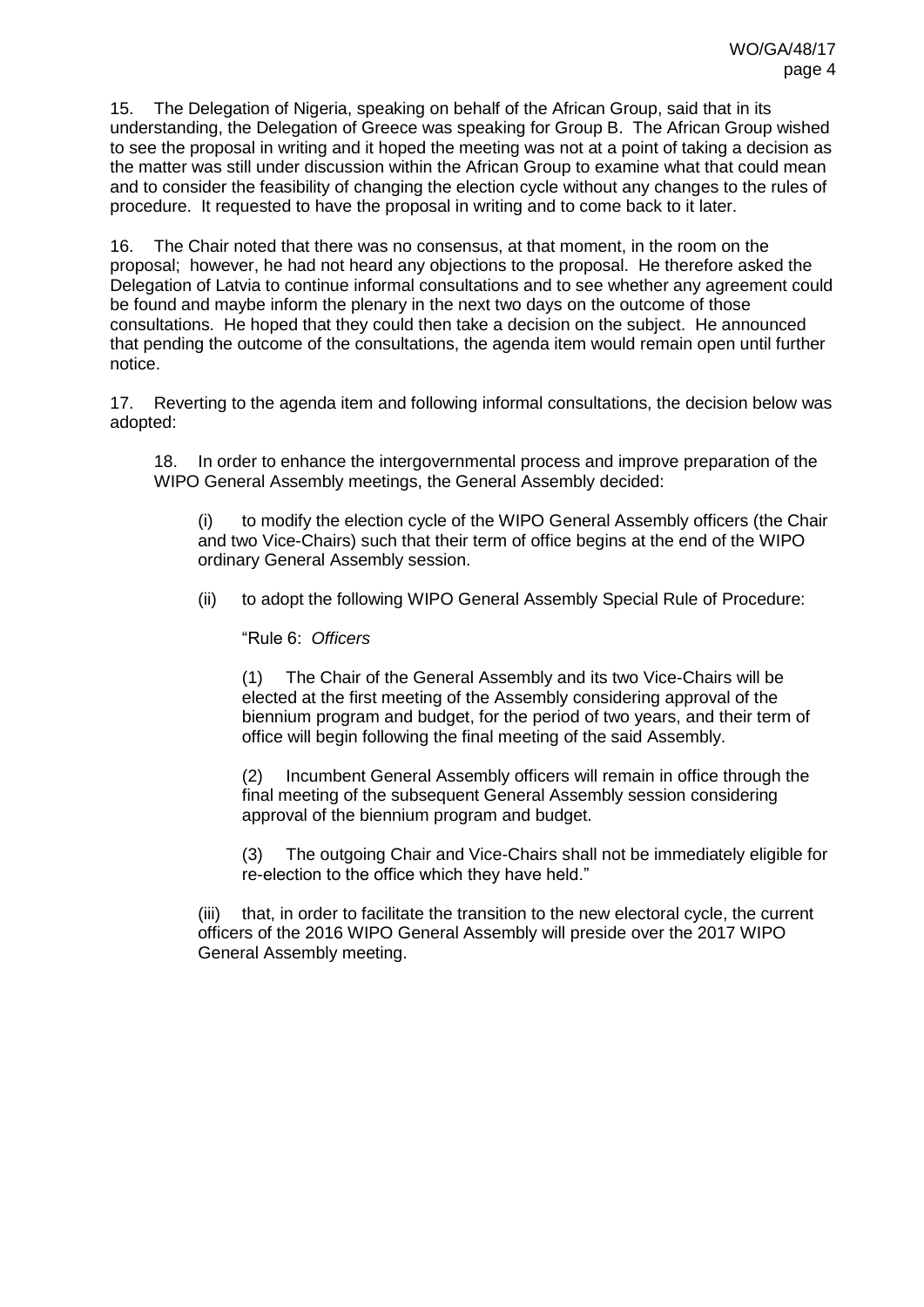#### ITEM 9 OF THE CONSOLIDATED AGENDA

#### AUDIT AND OVERSIGHT MATTERS

(i) WIPO Independent Advisory Oversight Committee (IAOC)

19. Discussions were based on documents WO/GA/48/1, WO/GA/48/16, WO/GA/48/16 Corr. and A/56/12.

20. The Acting Chair (hereinafter referred to as Chair) opened Agenda Item 9(i) and noted that it contained two topics: the Report of the Independent Advisory Oversight Committee (IAOC); and the Proposal for Amendments to the Internal Oversight Charter made by the IAOC. Those topics would be taken up one-by-one. The Chair welcomed Mr. Gábor Ámon, Chair of the IAOC, and invited him to introduce the report contained in document WO/GA/48/1.

21. The Chair of the IAOC presented his report as follows:

"Your Excellency, let me congratulate you on your election to lead the General Assembly and wish you success in this very important role. "Member States were provided with the annual report of the IAOC ("the Committee"), which is found in document WO/GA/48/1 and which provides a comprehensive picture and a comprehensive summary of the IAOC activities during the period of September 1, 2015, to June 30, 2016.

"There are three items from the report that I would like to cover, in particular, and the first is the activities of the Internal Oversight Division (IOD). The Committee is pleased with the high quality work the IOD delivered during the reporting period and I would like to thank the Acting Director for his efforts to lead the IOD. On this note, I am pleased to report to Member States that the IAOC endorsed a candidate proposed by the Director General. We are looking forward to the new director of the IOD, should the Coordination Committee decide to endorse the candidate.

"On the audit recommendations in general: In addition to the IOD reviewing the activities of the Organization and making useful and actionable recommendations, the Committee would like to acknowledge the Administration's efforts to implement these recommendations. Based on the lessons learned from the PBC, I would like to encourage Member States not to concentrate on the closing number the recommendations, but on the progress, the new recommendations and the recommendations implemented during the reporting period. The Committee is satisfied with the rate at which these recommendations are cleared.

"Investigations: the Committee is pleased to report that investigations are undertaken in an effective and timely manner. According to the latest figures that we were provided with by the IOD, only three out of the 14 open cases originate from 2016 and that is a number that many international organizations would be proud of.

"Ethics: as you know the Committee has recently been tasked with ethics related duties. The Chief Ethics Officer is a recurring guest at the meetings of the IAOC and she regularly updates us on ethics related activities. The Committee closely follows the activities and the strategy of the Ethics Office, which is currently being audited, and the Committee is looking forward to the results of this audit. Based on the findings and the recommendations of this audit, we will keep following and monitoring the activities of the function.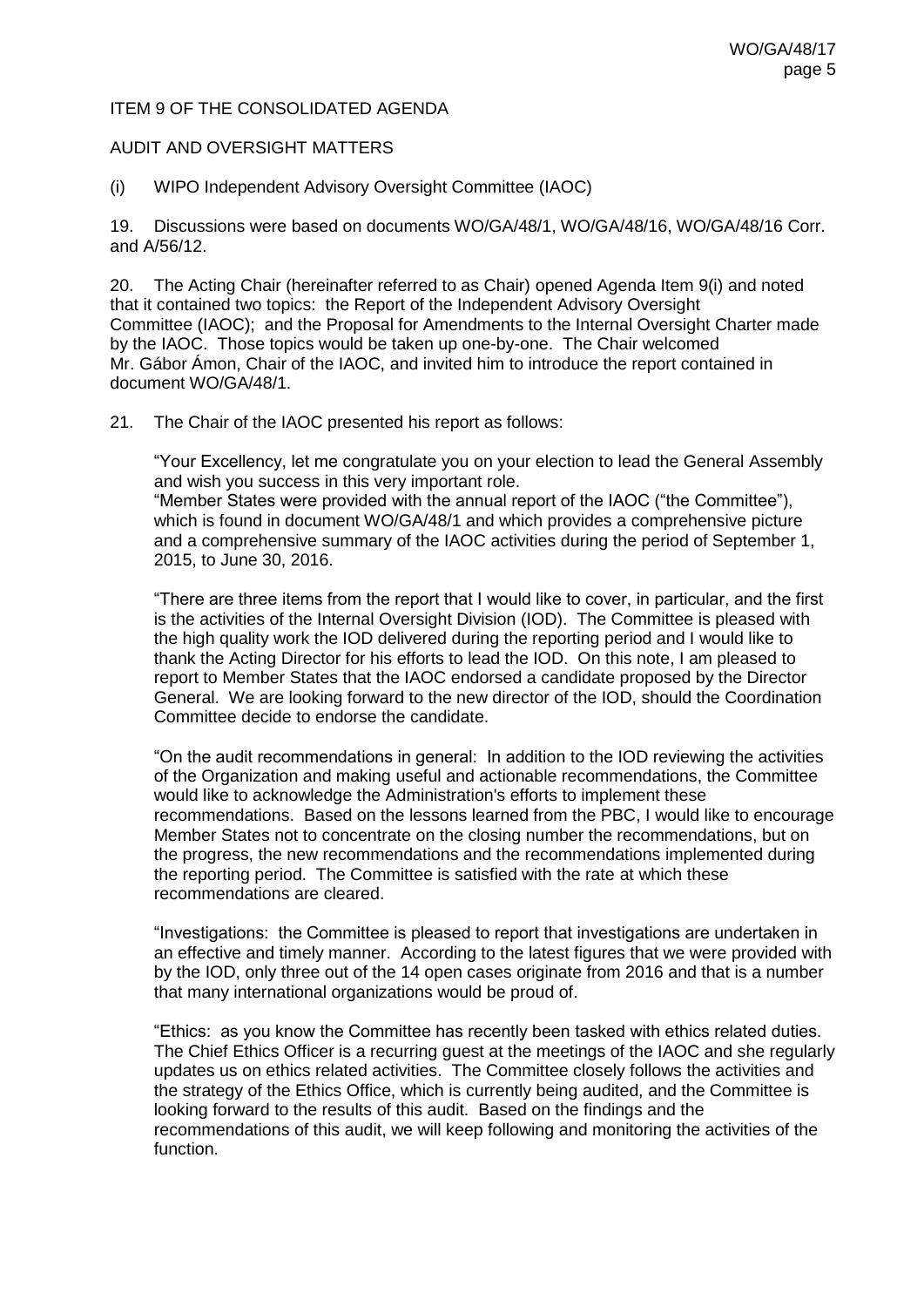"Internal Oversight Charter: The PBC tasked the IAOC with proposing changes to the Charter. The primary objective of those is to provide Member States access to the reports that they had no access to before (redacted and unpublished reports) and to govern investigations of senior officials. Unfortunately, the Committee had very little time for this exercise, and therefore we decided to prepare a proposal that is technically robust and can serve as a basis for Member States' discussions. The details of our proposals are one alternative, but not the only one, and therefore we would like to encourage Member States to actively engage in discussions to find a consensus on the Oversight Charter and the changes. We have been given to understand that the Vice Chair of the General Assembly, the Ambassador of Mexico, will facilitate the informal discussions between Member States, and both the Vice-Chair of the Committee and I are here to assist Member States through providing technical advice on this complex matter.

"Overall, the Committee is pleased to report to Member States that the oversight system in WIPO works effectively and is capable of safeguarding the Organization. On behalf of the Committee, I would like to take this opportunity to thank everyone who has helped the work of the Committee, among others the Director General, the Secretariat, the Management, and the Acting Director of the IOD."

22. The Delegation of the United States of America expressed its sincere appreciation to the IAOC for the proposed amendments to WIPO's Internal Oversight Charter. The Delegation recognized that the PBC decision had not left the IAOC with much time to complete that important task, and that was why the Delegation was particularly grateful to the IAOC members for the important service they had rendered to the Organization and the Member States, by putting forward those thoughtful recommendations in such short order. The amendments reflect important forward looking elements that were consistent with the PBC's intent of moving in the direction of a stronger and more transparent Organization. The United States of America and other interested States had a few suggestions to the proposed amendments. To avoid taking up the valuable time in the plenary, the Delegation appreciated the suggestion to move to an informal setting, so that a final document could be adopted by consensus.

23. The Delegation of Switzerland welcomed the proposals for amendments of the Internal Oversight Charter contained in document WO/GA/48/16. The Delegation believed it important to strengthen the relevant provisions of the Charter, namely with regard to how to deal in the future with final investigation reports regarding high-level senior officials. The Delegation thanked the IAOC for the excellent work completed in a very short period of time and for responding to the delegations' questions, including those of Switzerland. From the Delegation's point of view, the advice of experts was very important because the issue was a very complex one, where expert contributions seemed fundamental to the Delegation. The report contained a number of important principles to be retained, such as those mentioned in paragraphs 5, 6, 7, and 13. The Delegation committed to working with other interested delegations, together with the IAOC and the Vice-Chair, to successfully complete the revision of the Internal Oversight Charter.

24. The Delegation of Australia stated that WIPO had been at the forefront of developing and improving internal oversight rules and procedures. This was a credit to its members and the Organization. The Delegation thanked the IAOC for its timely response to the request of the PBC to continue and deepen that good work. In line with the decision in the PBC, the Delegation was looking forward to working with other delegations and the IAOC to ensure the Oversight Charter was a model within the United Nations (UN) system for efficiency, independence and transparency of the investigatory processes.

25. The Delegation of Canada thanked the IAOC for its work on the proposals with regard to the Internal Oversight Charter and welcomed it as a positive step towards clarifying roles and responsibilities. The Delegation supported and sought good governance and transparency in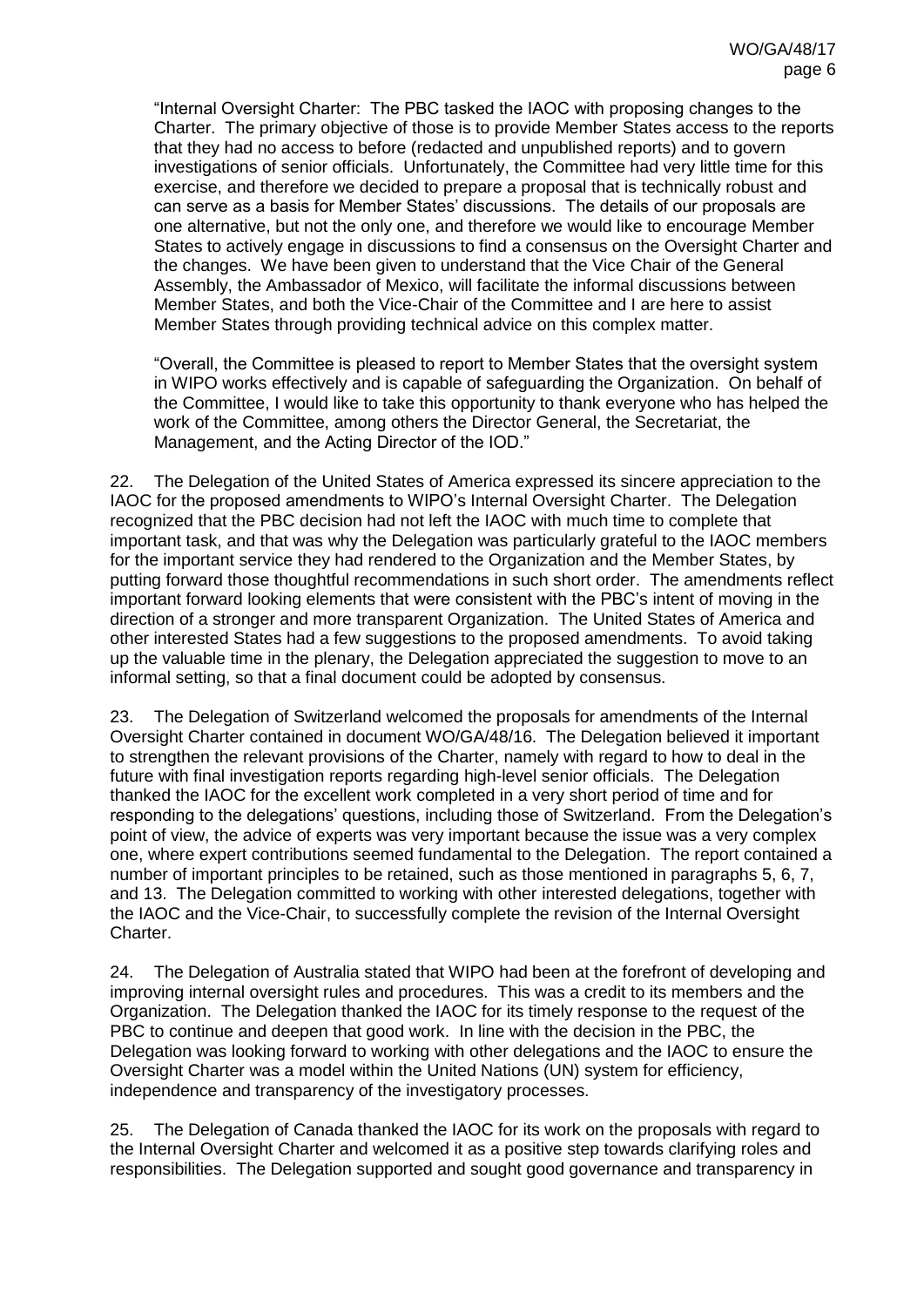the UN system and clear, predictable, standardized processes. The Delegation wished to indicate its interest in participating in further work and conversations about the Charter.

26. The Delegation of Mexico thanked the IAOC for the efforts it had put into acting on the recommendations of the PBC to propose changes to the Internal Oversight Charter, in a very short period of time. The Delegation found the proposal a good way of improving procedures for investigating allegations against officials of the Organization, in the spirit of independence, transparency and efficiency. The Delegation believed that, for the benefit of the Organization, it was appropriate for the responsibility for the decision making process on such issues to lie with the Member States, through the governing bodies of the Organization. The Delegation added that the advice and the facilitation of the Chair of those bodies and the IAOC itself would, obviously, be very welcome. The Delegation had some suggestions and would share those in the course of the suggested informal consultations.

27. The Delegation of Brazil thanked the IAOC for the timely provision of the document on the amendments to the Internal Oversight Charter and emphasized that it was produced in a very short period of time following the Member States' request made at the last PBC, as reflected in the PBC decision. The request to correct the current rules had been made for a reason. The adoption of the new rules specifying investigation procedures, to clarify the aspects deemed necessary during the last PBC, would represent an improvement. The central aspect of rulemaking was to provide legal certainty to the parties involved and, in the Delegation's view, the document provided that legal certainty to a large extent. The Delegation expressed its interest in continuing to work with other delegations in order to advance the work on the matter.

28. The Delegation of Nigeria supported any activity by the Organization that would enhance transparency, accountability and integrity. The Delegation welcomed the informal consultations on the text.

29. The Delegation of Pakistan thanked the IAOC for its efforts to improve procedures for investigations, especially at a high level, which the Delegation believed to be an essential step towards enhanced accountability and transparency. The Delegation also welcomed the informal consultations on the text.

30. The Delegation of Turkey thanked the IAOC for its work and the reports. The Delegation recalled that it had also expressed its views during the last PBC session, supporting the work in the area of audit and oversight to make the audit and oversight procedures helpful to Member States in their oversight function. The Delegation reiterated the point it had made at the PBC, namely, its expectation to see comments on geographical distribution in the audit and oversight reports, an important matter that had been under discussion for several years.

31. The WIPO General Assembly took note of the "Report by the WIPO Independent Advisory Oversight Committee (IAOC)" (document WO/GA/48/1).

32. Referring to the proposed amendments to Internal Oversight Charter, the Chair recalled the proposal of the Delegation of the United States of America to continue working on the document in a group of all interested delegations, in other words, in open ended consultations. That proposal was supported by a number of delegations. The Chair added that he had asked Ambassador Juan Raúl Heredia Acosta (Mexico) to facilitate that intergovernmental drafting process. The Chair of the IAOC would, of course, be present as well. The Chair encouraged delegations to proceed as soon as feasible, as it would be desirable to finalize the text by Friday. The Chair concluded by inviting Ambassador Heredia Acosta to launch the informal consultation process so that delegations could come back to the plenary with the consensually agreed text.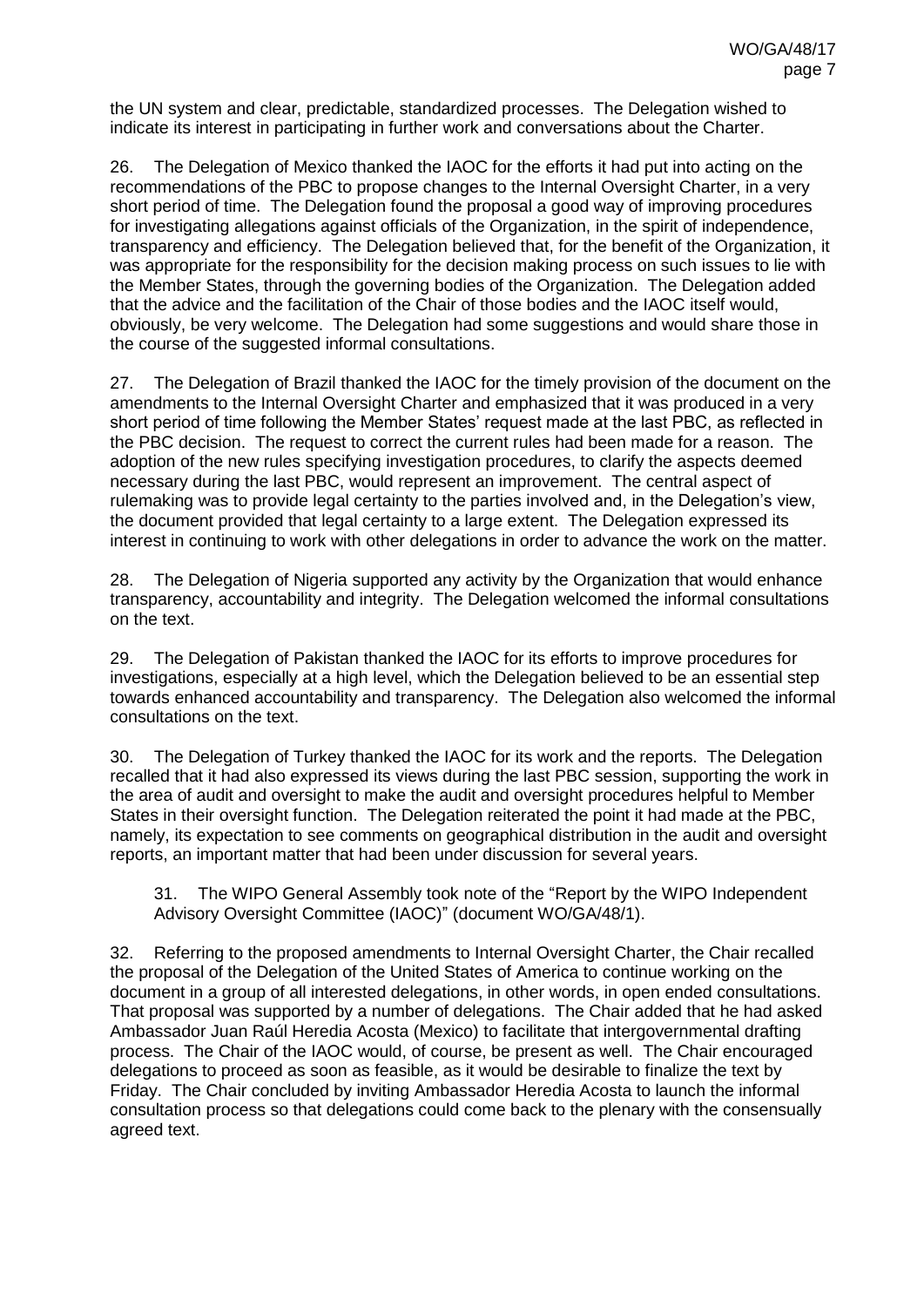33. The General Assembly decided to:

(i) adopt the revised Internal Oversight Charter (IOC) enclosed in the Annex; and

(ii) request the Independent Advisory and Oversight Committee, to prepare, with technical assistance from the Secretariat and after consultation with Member States, for consideration and adoption by the Coordination Committee at its next session, appropriate modalities and procedures (including any necessary proposed amendments to the Staff regulations) pursuant to the revision of the Internal Oversight Charter, including those applicable to processes undertaken by the Coordination Committee.

(iii) Report by the Director of the Internal Oversight Division (IOD)

34. Discussions were based on documents WO/GA/48/2 and A/56/12.

35. The Acting Director of the Internal Oversight Division (IOD) thanked the Chair and delegates for the opportunity to provide, in line with paragraph 38 of the Internal Oversight Charter, a summary of oversight activities undertaken by the Internal Oversight Division (IOD), during the reporting period July 1, 2015 through June 30, 2016. The Acting Director began with IOD policies and procedures explaining that IOD continued to enhance its policies and procedures by revising them in order to align them with good practice as well as with the recommendations of the External Quality Assessments (EQA) for evaluation and investigation functions. The Acting Director specified that IOD had an updated Evaluation Policy and a new Evaluation Manual. Those documents were prepared in iterative consultation with WIPO management, the IAOC and Member States. The adoption of the new Evaluation Policy would enable IOD to provide more active systematic advice and assistance to WIPO programs willing to commission or conduct decentralized evaluations. IOD recalled that IOD's investigation function had undergone an EQA that concluded that IOD's investigation activities "generally conformed to the standards", the best rating one could receive. The assessment concluded that IOD operated on a solid and sound legal basis and discharged its function according to the standards. The Acting Director continued that for Investigation, a considerable number of the EQA recommendations would be implemented by the Revision of the Investigation Policy and Investigation Manual which was currently on hold based on the developments or the finalization of the Internal Oversight Charter. The Acting Director assured that IOD's oversight plan for 2016 had been prepared based on IOD's own risk assessment but also considering WIPO's corporate risk registers, in line with the Internal Oversight Charter paragraph 24, and based on comments/feedback received from WIPO Senior management, the IAOC and Member States. The Acting Director was pleased to report that at the reporting date, all of IOD's planned activities for 2015 had been fully implemented and that the implementation of the 2016 work plan was on track. The Acting Director specified that during the reporting period, the following key operational areas had been subject to an IOD activity: Business Continuity Management; WIPO Customer Services; Individual Contractual Services Management; Staff Performance Management; Business Solutions for IP Offices; small and medium-sized enterprises (SMEs) and Innovation; Copyright and Related Rights; and WIPO's assistance to least developed countries (LDCs). On the Investigation's front, the Acting Director stated that during the reporting period, IOD had recorded 31 new investigative cases and closed 32 cases. As of June 30, 2016, there were 17 open cases and on that day, the Acting Director reported 14 open cases. IOD issued seven investigation reports and four management implication reports. The Acting Director continued that complaints of alleged harassment, discrimination or abuse of authority as well as fraudulent, corrupt or abusive of practices constituted more than half of its investigation cases. He stated that at present, the average time to complete an investigation is around six months. The Acting Director mentioned that IOD regularly made presentations at induction trainings for new staff and that it also continued to issue newsletters twice a year to inform WIPO colleagues of IOD's news, activities and any new development. IOD recently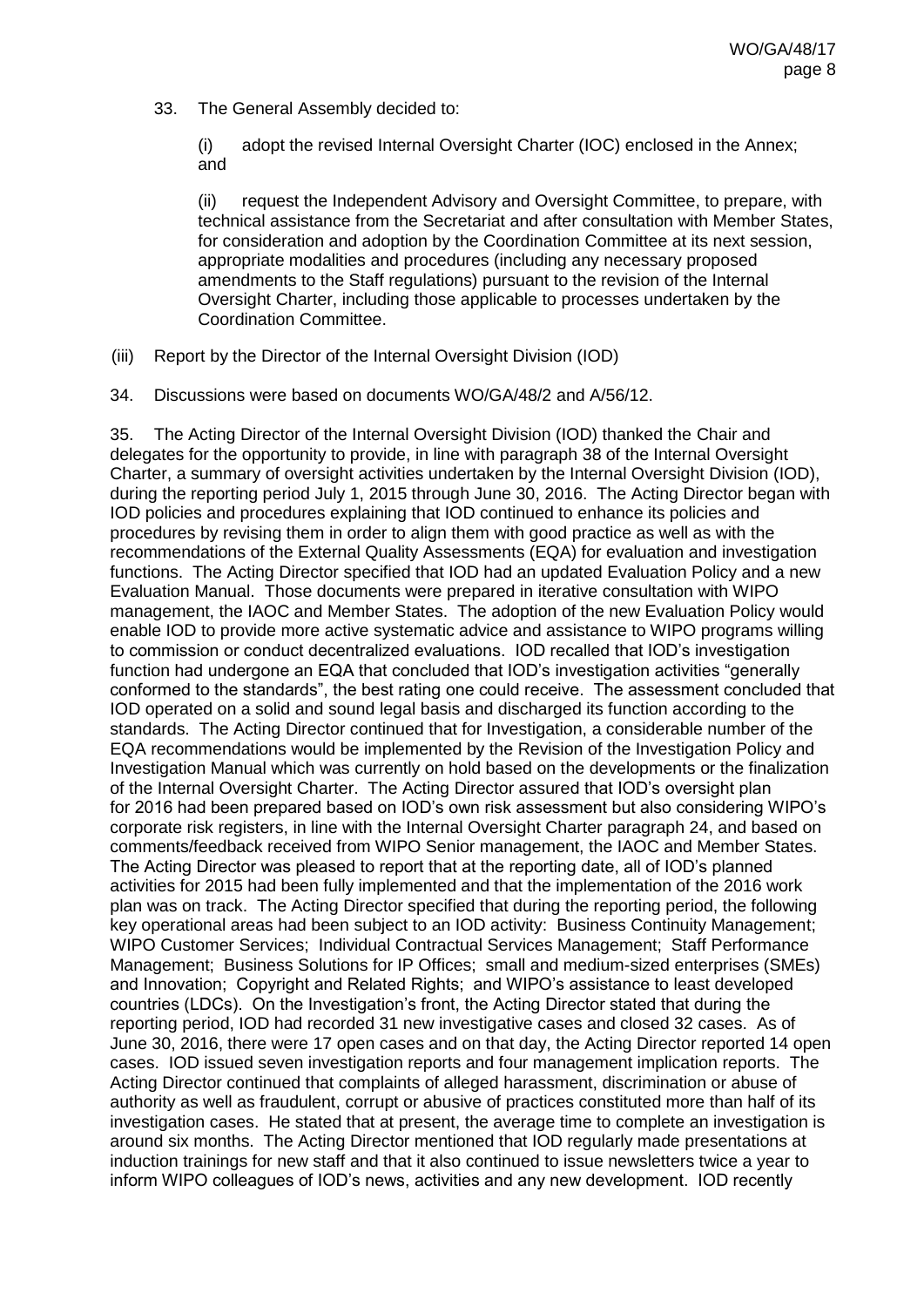developed a dashboard with some information on oversight activities and those dashboards for 2015 and 2016 were available on the WIPO website. The Acting Director continued that in order to measure IOD's effectiveness and efficiency, it sent out satisfaction surveys to keep the pulse of WIPO colleagues and to know what they think of the quality and the timeliness of IOD's work. The consolidated results indicated an average satisfaction rate of 84 per cent for post assignment surveys and of 74 per cent for one year after surveys. Those surveys allowed IOD to see the impact of its recommendations, once implemented, and their impact/improvements in systems, policies, procedures or processes. The Acting Director mentioned that considering the follow up of open oversight recommendations, the activity continued to be recurrent. As of June 30, 2016, there were 161 open recommendations of which 93 were of high priority. The Acting Director noted that at that point, while it was an ongoing activity, numbers themselves did not say much. It was important to underline that in the same period, 96 new recommendations were added to the recommendations database, coming from Internal Audit and External Audit. At the same time, 119 recommendations were verified and closed as implemented. IOD specified that it used web-based software called "Team Central" to manage the follow up of the recommendations. That very interactive process and constant dialogue took place throughout the year since "Team Central" was accessible by IOD, WIPO colleagues and the External Auditor. The Acting Director stated that IOD continued its advisory role and provided management with advice on governance, risk management and compliance issues. IOD assured that it provided comments on new system implementations, new business processes, policies and procedures which were considered by management. That helped to ensure that key controls were developed to mitigate potential key risks before the final implementation of any policy or system. With regard to IOD resources, the Acting Director underlined that IOD's budget represented 0.74 per cent of WIPO's overall budget and almost 1 per cent of WIPO's staff cost. The human and financial resources had been adequate for IOD to effectively cover the high risk and high priority areas as identified in its work plans. This was achieved thanks to the exchange of oversight plans and continuous coordination of oversight activities with the External Auditor as well as effective use of information technology tools to achieve more efficiency and effective coverage of risk areas. Over the reporting period, unexpected changes in IOD staffing were effectively managed with a view to minimizing their impact on the planned oversight activities. The availability of financial resources allowed IOD to engage temporary staff to effectively implement the planned activities. The Acting Director informed the Member States with respect to the latest developments in IOD staffing. A new temporary investigator at the P3 level had been recruited and the recruitment of a temporary Senior Investigator at the P4 level was about to be finalized. That would further enhance IOD's investigative activities and allow more time for awareness raising activities such as fraud prevention and detection and other investigative awareness raising activities. IOD engaged a temporary evaluation officer at the P3 level to enhance its evaluation capacity. Finally, the Acting Director specified that the recruitment process for a Head of Evaluation Section at the P5 level had been relaunched and that the process was expected to conclude by early 2017. Furthermore, the Acting Director explained that IOD maintained excellent professional relations and cooperation with the External Auditor. IOD and the External Auditor met regularly to obtain views on oversight issues, risks facing WIPO as well as to discuss timing of audits and areas to be included in their oversight plans in order to avoid overlap and improve coverage of high risk areas in oversight activities. The Acting Director specified that IOD cooperated closely with the Ombudsperson's office and the Chief Ethics Officer to ensure good coordination and avoid duplication of efforts. IOD also continued to have a constant dialogue with the IAOC on a regular basis and benefited from the IAOC's continuous support and valuable advice which helped to improve IOD's overall functioning and the quality of its work.

36. The Delegation of Turkey officially thanked the Acting Director of the IOD, for his work. The Delegation stated that it valued the efforts of the oversight, audit and investigation bodies and saw great merit in them. The Delegation continued that it followed closely the discussions/debates on the amendments to the Internal Oversight Charter and the audit procedures, and considered that this was a chance to reach a better framework. The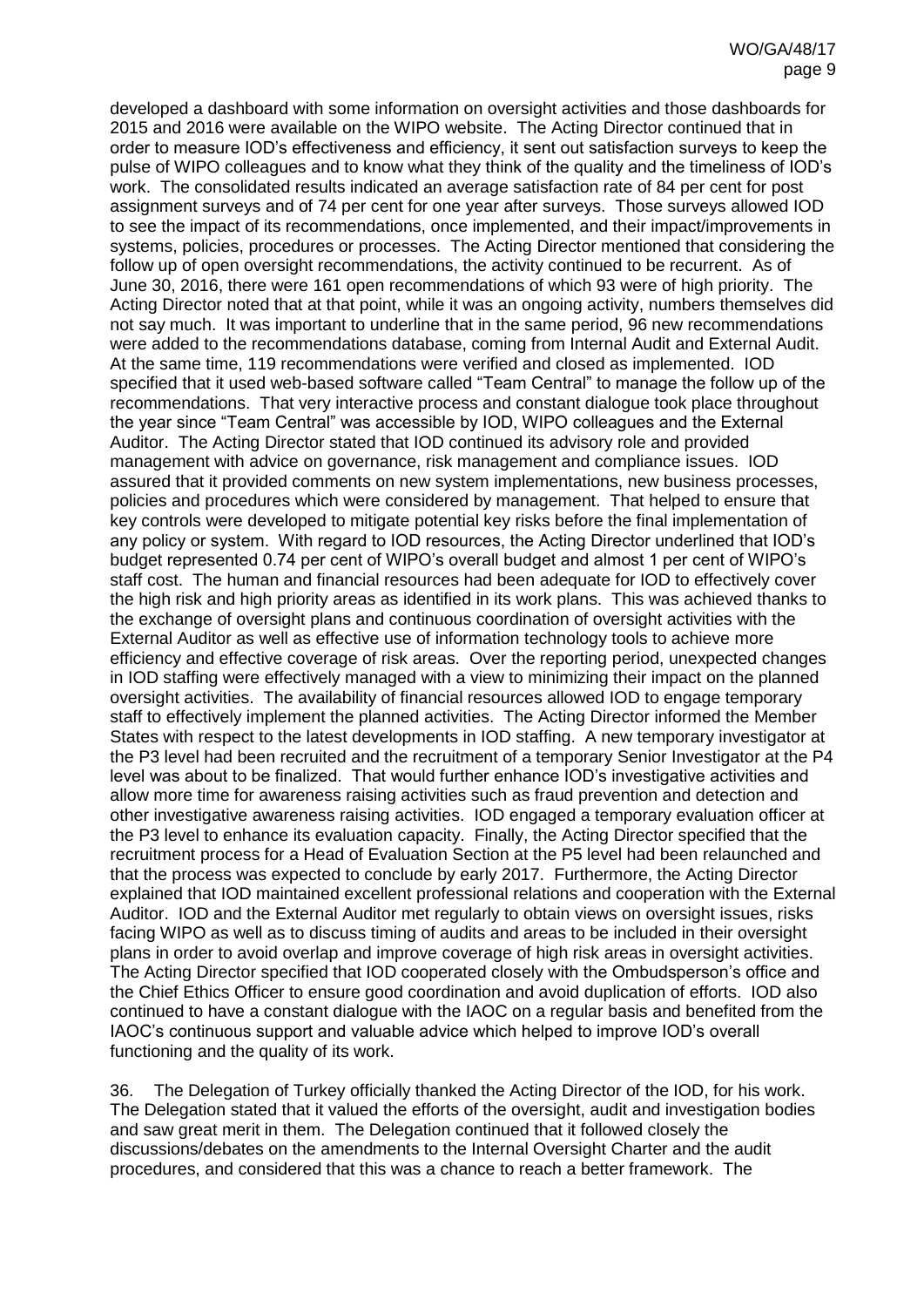Delegation mentioned that it would continue to read oversight reports and believed that oversight and audit work could shed light on the current debates in WIPO, such as geographical distribution, in the future.

37. The Delegation of the United States of America expressed appreciation for the hard work of the IOD. It was pleased to see the number of recommendations closed during the year and thanked the Secretariat for those efforts. It noted, however, the number of older recommendations that were still open from 2011, 2013 and 2014 and said that it would appreciate knowing why those recommendations, especially those identified as high priority, had not yet been implemented. The Delegation continued that it would also appreciate more information about how Program Managers and those with delegated responsibility for implementing recommendations were held accountable for the amount of time that recommendations remained open. It was the Delegation's view that high priority recommendations remaining open for five years were concerning as it posed a risk to the Organization. Hence, the Delegation would encourage the Secretariat to consider using things like work commitments and performance appraisals as tools to hold Program Managers and those with delegated responsibility for implementing recommendations accountable for the amount of time a recommendation remained open.

38. The Acting Director confirmed that it could provide more information on those recommendations and that two recommendations were prior to 2013. The Acting Director agreed that it would be positive to link the implementation of recommendations to the performance appraisal of managers.

39. The Director General commented that the internal auditor was responsible for making recommendations and management was responsible for implementing them. The Director General, adding to what the internal auditor said, noted that the oldest recommendations usually concerned ongoing matters, such as implementation of security procedures, which required a lengthy period of time for implementation. The Secretariat would be happy to engage with the Delegation of the United States of America and look at individual recommendations and what has been done or is being done in respect of each of them. The Director General noted, as suggested by the Acting Director, that linking the implementation of recommendations to performance appraisal would be a very helpful step forward.

40. The WIPO General Assembly took note of the "Annual Report by the Acting Director of the Internal Oversight Division (IOD)" (document WO/GA/48/2).

### ITEM 11 OF THE CONSOLIDATED AGENDA

REPORT ON THE STANDING COMMITTEE ON COPYRIGHT AND RELATED RIGHTS (SCCR)

41. Discussions were based on document WO/GA/48/3. Reference was made to document A/56/INF/6.

42. The Director General introduced a video entitled Global Digital Content Market Conference 2016: A Retrospective. He explained that there had been extraordinary developments in the digital content space which affected the whole manner in which creative works are produced, curated, distributed and consumed around the world. The objective of the conference had been to take the pulse on these developments in order to obtain a better idea of what was happening in the marketplace. The Director General described some notable trends in digital content markets over the past year. Global revenues for the music, film and broadcasting sectors had risen the previous year, although the revenue trends had not been consistent in recent years. For the music sector, this was the first revenue increase in twenty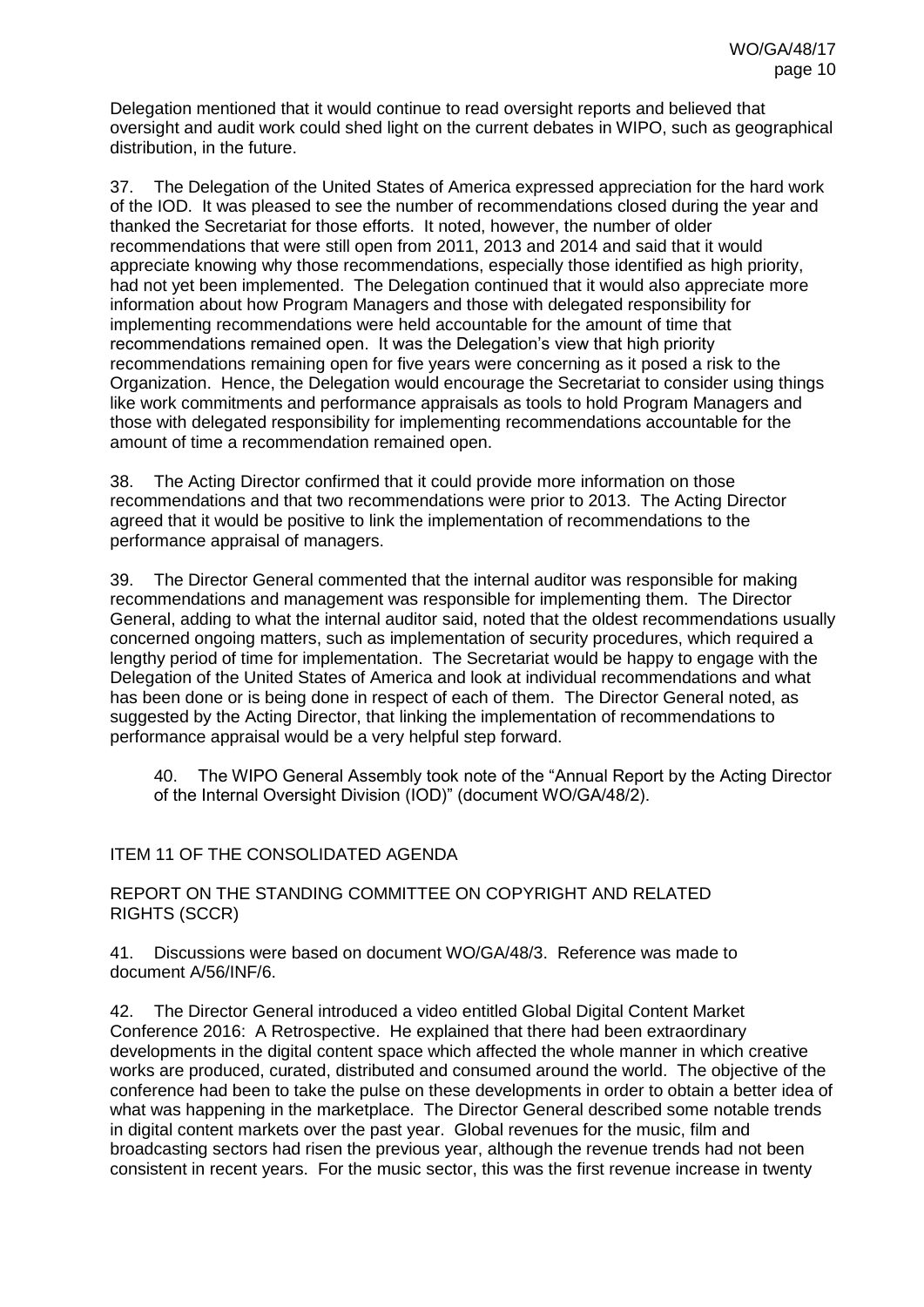years. Global revenues for the publishing sector continued to be the same, year on year. Overall it was encouraging to see some new business models in the digital environment coming to fruition and producing revenues. At the same time there had been considerable disruption in the move from physical to digital content formats, with income and revenue shifting to digital formats. While digital revenues had been increasing overall, there was a lack of transparency in the shift of income from creators, producers and publishers to digital content distribution platforms. This trend was being discussed across all types of digital media, and one of the objectives of the conference was to obtain more information and to examine it more closely. Some one thousand delegates participated in the conference, including a number who participated online. The video contained snapshots of the discussions that demonstrated and documented some of the conference highlights.

The Secretariat explained that document WO/GA/48/3, the Report on the Standing Committee on Copyright and Related Rights (SCCR), provided an update on the status of discussions on the protection of broadcasting organizations, limitations and exceptions for libraries and archives, limitations and exceptions for educational and research institutions, and limitations and exceptions for persons with disabilities other than visual impairment. In relation to the protection of broadcasting organizations, the Committee had made significant progress on clarifying and narrowing some of the issues during the two meetings held this year. The Chair of the Committee had prepared a revised consolidated text on definitions, object of protection and rights to be granted and had been invited by the Committee to prepare another version for the 33 $^{\text{rd}}$  session of the Committee. Despite the progress achieved, the 32 $^{\text{nd}}$  session of the SCCR had been unable to reach a decision on a recommendation to the General Assembly for steps towards the convening of a diplomatic conference. With respect to limitations and exceptions for libraries and archives, Member States had received the updated version of a study prepared by Professor Kenneth Crews and had discussed library and archive topics contained in a matrix based on the Committee's document on this subject. In relation to limitations and exceptions for educational and research institutions, the Committee had welcomed a study presentation from Professor Daniel Seng. The Committee had requested that the SCCR Chair prepare a discussion document on that topic. The Committee had also requested a scoping study for persons with other disabilities. Despite significant progress in studying and discussing the issues, the 32nd session of the SCCR had been unable to reach a decision on a recommendation to the General Assembly on limitations and exceptions. At the last few meetings, two topics had been proposed for addition to the SCCR agenda and had been discussed under the topic "Other Matters", namely a proposal on copyright related to the digital environment which had been submitted by the Group of Latin American and Caribbean Countries (GRULAC) and a proposal on the resale royalty right which had been proposed by the Delegations of Senegal and Congo. No decisions had been made on whether or how to include those items on the agenda of the Committee. Document A/56/INF/6 provided a summary of the status of the Beijing Treaty from several months earlier showing 11 members of that treaty. The Secretariat was pleased to report that the Treaty had 13 members and it had been notified by Member States that by the close of the Assemblies there would be 15 members. So the process of obtaining ratifications and accessions was halfway to the point of having the 30 members needed for the entry into force of the Treaty.

44. The Delegation of Mexico stated that over the last couple of years, the SCCR had managed to adopt two major treaties, namely the Marrakesh Treaty and the Beijing Treaty. The Delegation felt that if the Committee continued to work in a spirit which was constructive, flexible, and open-minded, taking into account the interests and the real situation of all the parties involved, it could be able to make further headway on the issues which for the time being remained pending on the agenda of the Committee. It supported the issues which had been considered by the SCCR, and hoped that the renewed spirit inherited from Beijing and Marrakesh would continue to prevail in all the work to be done from that point on by the Committee. It reiterated its commitment to participating actively and in a constructive manner in the negotiations for the topics that were currently on the agenda of the SCCR.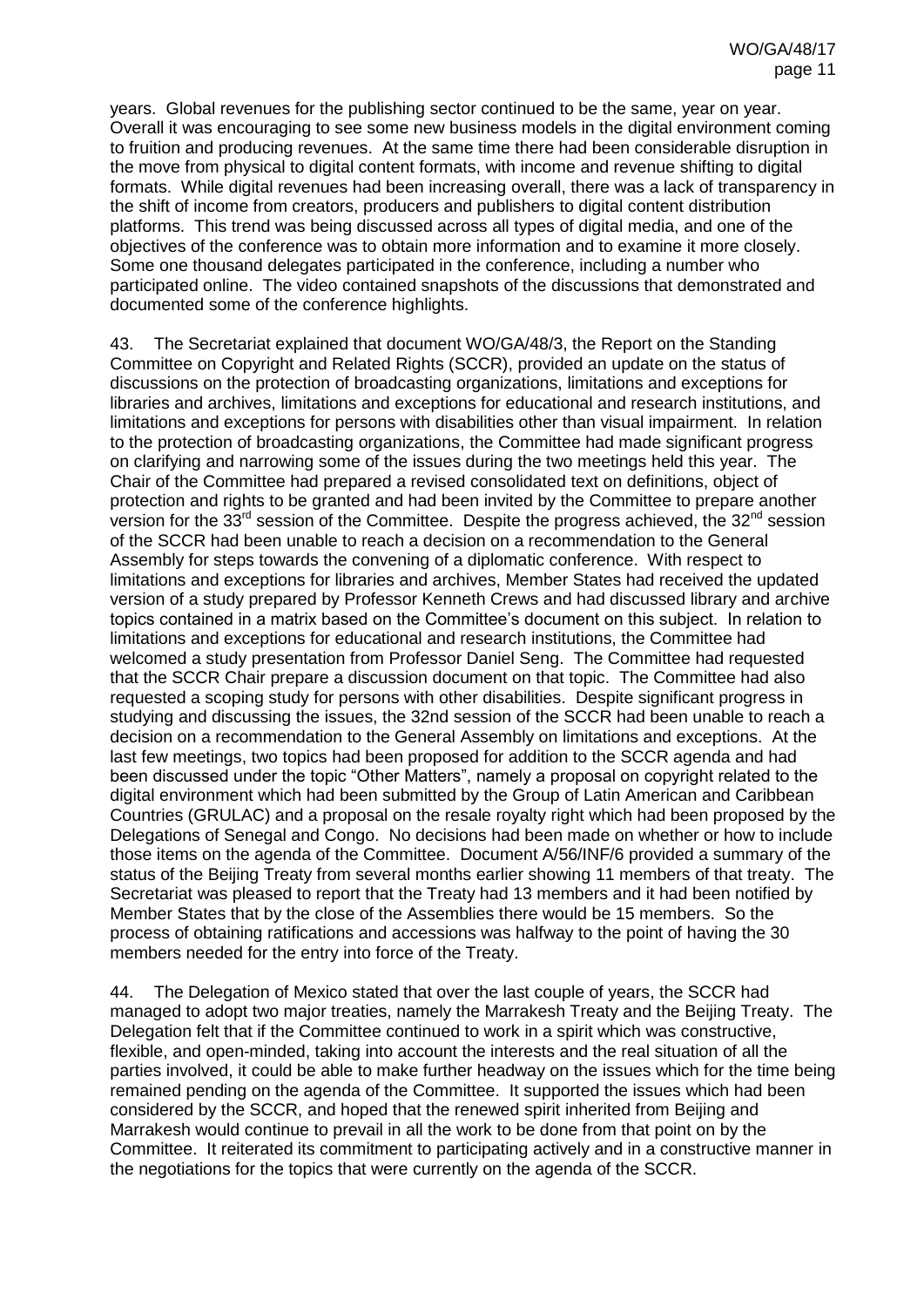45. The Delegation of Latvia, speaking on behalf of the CEBS Group, took note of the report on the SCCR and reiterated the utmost importance it attached to the work of that Committee, and particularly to the treaty on the protection of broadcasting organizations. The treaty had to be adapted to 21<sup>st</sup> century realities. A treaty that did not take into consideration technological developments and current needs of broadcasting organizations would not provide the expected level of protection and therefore would already be outdated at the moment of its adoption. The CEBS Group believed that a clear common vision of the aim of the treaty had to be defined in order to understand where it was heading and to enable Member States to have a realistic vision of the achievable results in the framework of the Committee. Before convening a diplomatic conference, a focused discussion had to address major unresolved issues. The Group was ready to continue the discussions on limitations and exceptions, bearing in mind that the existing international legal framework already enabled the implementation of limitations and exceptions at national level.

46. The Delegation of Greece, speaking on behalf of Group B, reiterated its support for the negotiations on a treaty for the protection of broadcasting organizations. To maintain its relevance, the Committee had to continue to listen to the voices of stakeholders and had to respond accordingly to intellectual property (IP) needs and realities. It needed to avoid pursuing outdated objectives and had to focus on present and future challenges. Group B thanked the Chair of the Committee for his proposal contained in document SCCR/32/3. It considered it as an attempt to clarify the text and the definitions and to move the work forward on the protection of broadcasting organizations. A revised version of the text had been requested by the Committee for its 33rd session. In relation to limitations and exceptions for libraries and archives, Group B expected that the topic could find a basis for further work of the Committee. Professor Kenneth Crews' study had provided a better understanding of a broad range of measures already put in place by WIPO Member States in the area and was a helpful reference for national policy making on exceptions and limitations, respecting established differences of legal systems. That work could be completed by an objectives and the principles document, such as the one proposed by the Delegation of the United States of America, which pursued areas of common ground as no consensus currently existed within the Committee on normative work. In relation to limitations and exceptions for education and research institutions and persons with other disabilities, the Committee had benefited during its  $32<sup>nd</sup>$  session from a presentation and had participated in discussions on a draft study on copyright limitations and exceptions for educational activities prepared by Professor Daniel Seng, which would be amended to include up-to-date information and additional Member States. Group B commended the organization of the WIPO Conference on the Global Digital Content Market which had been held in April 2016 and which had provided food for thought on how copyright systems could meet the continuing and rapid evolutions of the global market and strike the right balance between the interests of consumers, content creators and distributors alike.

47. The Delegation of Nigeria, speaking on behalf of the African Group, stated that the SCCR had been successful in adopting a commendable number of WIPO administered treaties for the progressive development of copyright law. This progress led to interrogations on why the SCCR was currently unable to advance its normative work in the field of the protection of broadcasting and cablecasting organizations from signal piracy, as well as meaningfully advance its work on exceptions and limitations. In a globalized world, where technology had dramatically altered the ways and the means through which knowledge was accessed, disseminated and used, it was unjustified that the SCCR was unable to progress its work geared towards facilitating access to knowledge and information to a wide and diverse range of users. The African Group requested to return to the objective of working towards an appropriate international legal instrument which would protect broadcasting and cablecasting organizations from signal piracy and to the objective of an instrument or instruments which would facilitate access to knowledge with respect to libraries and archives, educational and research institutions, and persons with other disabilities. The Group looked forward to an agreement on proposed intersessional meetings on the protection of broadcasting organizations, and on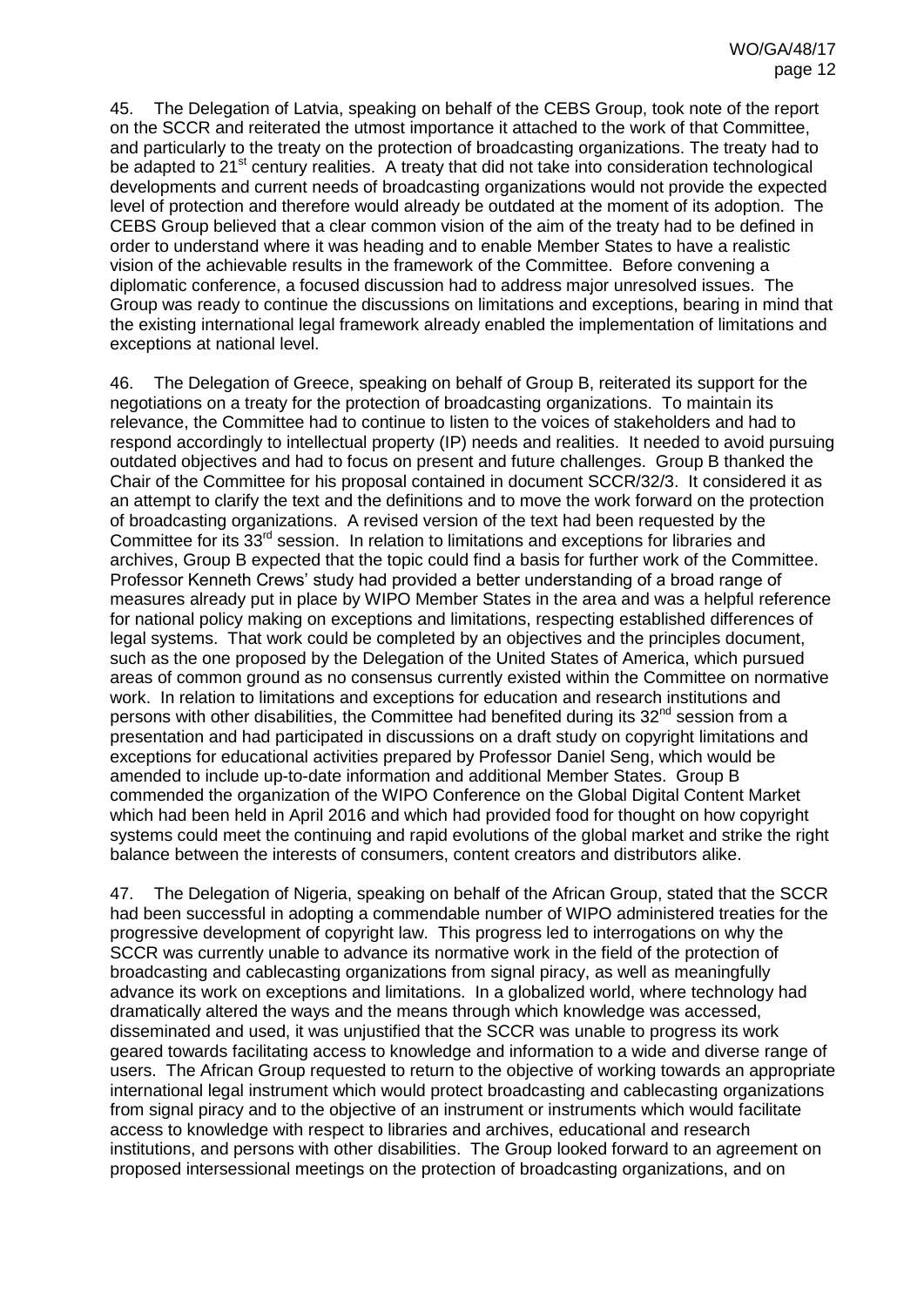regional meetings or workshops on exceptions and limitations. Such mechanisms would contribute to build common understanding and consensus to move forward. It looked forward to seeing the Chair's charts as a tool for focusing the work on exceptions and limitations for educational and research institutions, as well as to the presentation of the scoping study on exceptions and limitations for persons with other disabilities. It called on the General Assembly to give a clear time frame to the SCCR for advancing its current long-standing issues, which would enable the Committee to include new issues on its agenda and move the discussion on copyright forward.

48. The Delegation of Chile, speaking on behalf of GRULAC, stated that the issue of exceptions and limitations and one of the most important results of the work of the Committee, the Marrakesh Treaty, had been promoted by GRULAC and its member states since the very outset. GRULAC remained convinced that a balanced IP system would take into account all the particular features involved in the creative process and the development and furtherance of knowledge. The Delegation stated that the same vision should also be maintained in the SCCR. GRULAC supported the continuation of the work with a balanced program on exceptions and limitations for libraries and archives, educational and research institutions, broadcasting organizations, and the GRULAC proposal to analyze copyright in the digital environment to open new topics and new challenges. As for broadcasting, it felt that it was very important to work in a more flexible way to conclude the agenda item as soon as possible.

49. The Delegation of India, speaking on behalf of the Asia and Pacific Group, stressed that the SCCR was an important Committee of WIPO dealing with three issues of critical importance to Member States and to the Group: the protection of broadcasting organizations, limitations and exceptions for libraries and archives, and limitations and exceptions for educational and research institutions and for persons with other disabilities. The Delegation noted that the SCCR was facing some difficulties in finding agreement on how to proceed in its work on these agenda items. The Group believed that those issues did not receive the same level of commitment and understanding of their importance due to the differentials in the socioeconomic development of Member States. Inclusiveness and mutual understanding were essential to progress. The Group reaffirmed its commitment to engage constructively in the negotiation of a mutually acceptable outcome on all the three issues. It would like to see the finalization of a balanced treaty on protection of broadcasting organizations based on the mandate of the 2007 General Assembly to provide protection using the signal-based approach in the traditional sense. Exceptions and limitations had an important role in the attainment of education and access to knowledge. In many developing countries it had been hampered due to lack of access to relevant educational and research material. Exceptions and limitations were of critical importance for individuals and for the collective development of enlightened societies. It was unfortunate that absence of adequate will to discuss and develop the two exceptions and limitations topics before the Committee had resulted in a stalemate on all three important issues.

50. The Delegation of the Russian Federation noted the very positive work done by the SCCR and supported the continuation of the work on the protection of broadcasting organizations and on the issue of limitations and exceptions to achieve an acceptable and balanced outcome. The Delegation mentioned the revised text on the protection of the rights of broadcasting organizations. The work on the draft treaty was more or less concluded although divergent positions between members of the SCCR on certain specific issues remained. The Delegation was of the view that the General Assembly should give clearer indications on deadlines and on how to speed the work to meet the deadlines. It hoped that in 2017 or 2018 a diplomatic conference would be held to adopt a very important treaty for the protection of broadcasting organizations. The Delegation indicated that it would like to suggest a mechanism for working on the draft document taking into account new trends existing in the area of broadcasting and the experience of national legislation. It underlined that exceptions and limitations were a very important element in achieving a balance between the interests of society and the interests of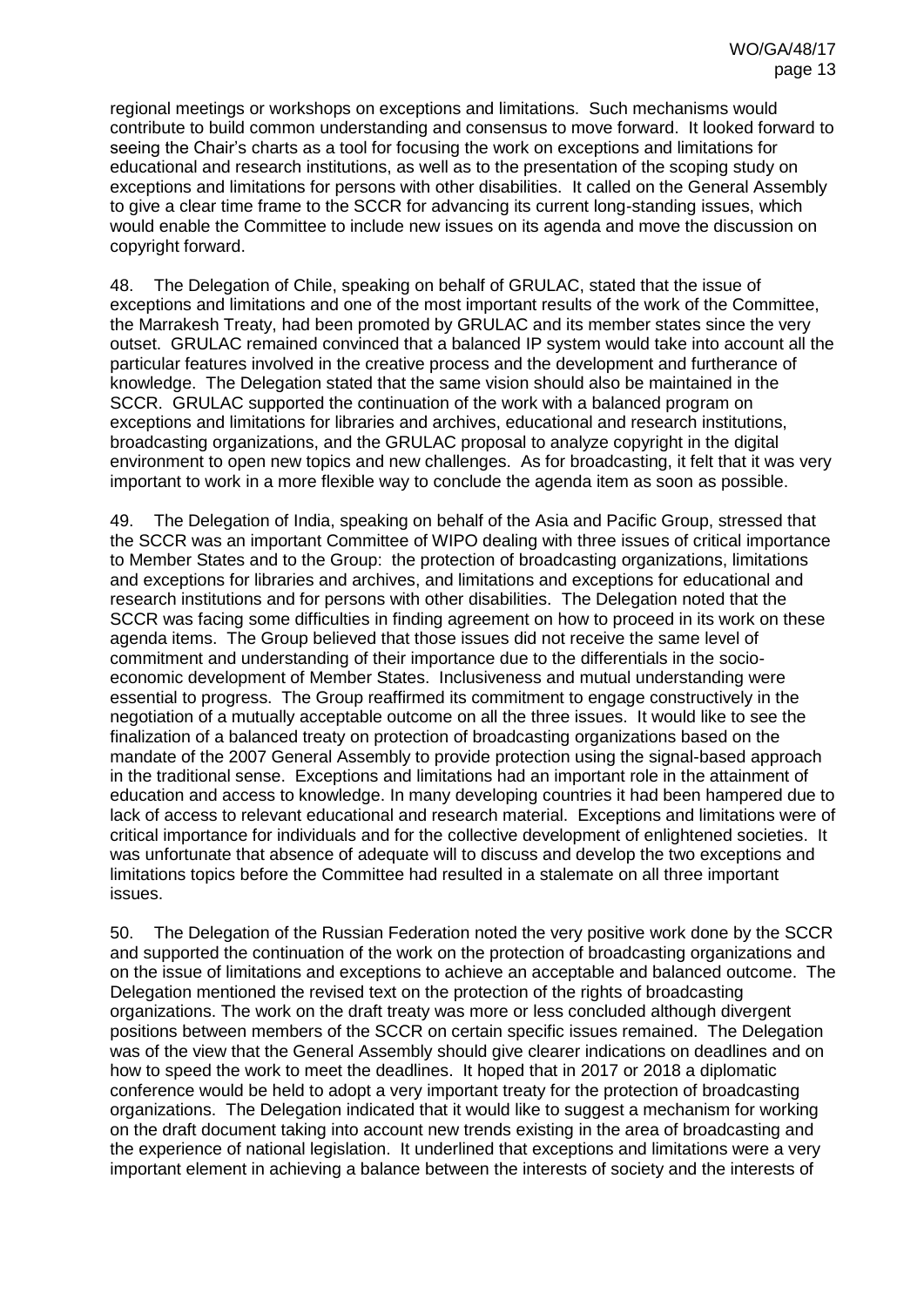rightholders. Taking into account national experiences and legislation with regard to exceptions and limitations, the Delegation indicated that the work on exceptions and limitations for libraries and archives and for research and educational institutes should be speeded up. The Russian Federation was ready to participate actively in the work to be done and to share its experiences.

51. The Delegation of the European Union had been actively involved in the discussions on the treaty for the protection of broadcasting organizations. Those discussions were of great importance to the European Union and they should ultimately respond to the current and future needs of broadcasting organizations. The Delegation thanked the Chair of the SCCR for preparing the text on definitions, object of protection and rights to be granted and indicated that complex matters requiring technical insight were discussed during the last two SCCR meetings. The Delegation hoped that a roadmap could be established to lead to the convening of a diplomatic conference as soon as practically possible and expected the decision of the General Assembly to reflect that position. The European Union was committed to discussing limitations and exceptions for libraries and archives, for educational and research institutions, and for persons with other disabilities, and stated that the current international copyright framework already empowered Member States to introduce, maintain, and update the limitations and the exceptions that could meaningfully respond to their local needs and traditions, while continuing to ensure that copyright was an incentive and a reward to creativity. Discussions would be most useful if they focused on how limitations and exceptions could function in the best possible way in the framework of the existing international treaties. The European Union believed that WIPO Member States should take responsibility for their own legal framework, supported by an exchange of ideas, guidelines, and best practices, and that the work in the SCCR should not be dedicated to the normative track with the aim of achieving a legally binding instrument since it would not meet with consensus in the Committee. It furthermore took note that some of the agenda items of the SCCR had been discussed for a substantial period of time without tangible outcome, whereas at the same time proposals to reflect upon the future agenda of the Committee were made. In that context, it supported including the resale right on the agenda of the Committee. Issues of common interest needed to be identified in a concrete manner. The European Union reported that it continued its work to ensure a modern and balanced set of copyright rules in the context of the digital market. The European Commission adopted on September 14, 2016, an ambitious legislative package comprising four proposals to enhance access to content in a single market, modernize exceptions in the area of research, education, heritage and disabilities, and set out rules for a more functional and transparent market for all. Two proposals aimed at ensuring the compliance of European Union legislation with the obligations under the Marrakesh Treaty and the functioning of exchanges with other countries under the Treaty.

52. The Delegation of Argentina supported the statement made by the Delegation of Chile on behalf of GRULAC and indicated that on the issue of protection for broadcasting organizations the Committee had made significant progress over the last few years. As a result of the progress, the Chair presented a text on definitions, object of protection and rights to be granted, which emphasized the different positions in the Committee concerning those topics. The most recent debates concentrated mainly on the scope of protection of the treaty with regard to Internet transmission, including the appropriateness of including technologically neutral definitions that would cover all technologies, the protection of simultaneous or near simultaneous retransmissions, delayed retransmissions, and on-demand services. The Delegation noted that a consensus existed on the need to protect the signals, or the transmissions, but not the content transmitted since that was already protected under copyright. Significant advances had taken place and the SCCR should speed up its work on the consolidated revised text on the main provisions, in order to arrive at a basic proposal for a treaty on the protection of broadcasting organizations for a diplomatic conference to be held in the second half of 2017.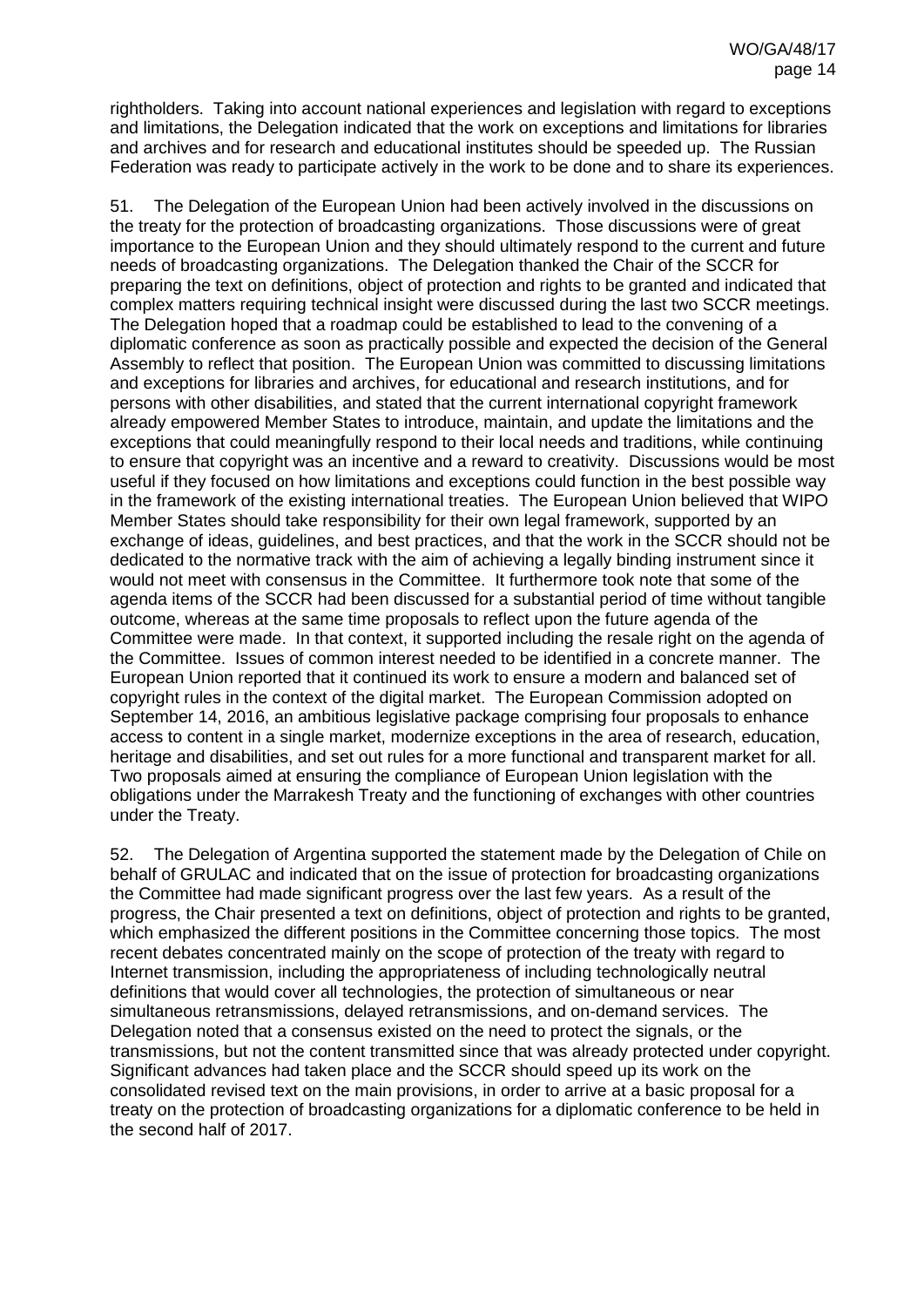53. The Delegation of Zimbabwe aligned itself with the statement made by the Delegation of Nigeria on behalf of the African Group. It hoped that the reports on the study of the provisions for educational purposes, as well as for libraries and archives, would help Member States to engage in focused discussions during meetings of the Committee. These were important areas for developing countries. It looked forward to seeing significant progress in reaching consensus towards establishing international instruments in those two areas.

54. The Delegation of Iran (Islamic Republic of) aligned itself with the statement delivered by the Delegation of India on behalf of the Asia and Pacific Group. Iran (Islamic Republic of) welcomed the entering into force of the Marrakesh Treaty and reiterated its support for the objectives of that Treaty. It noted that the SCCR was considering some other important issues. As to the protection of broadcasting organizations, Iran (Islamic Republic of) supported the continuation of the work on the subject of signal-based protection in the traditional sense, consistent with the 2007 General Assembly mandate towards developing a legal framework for protection. Protecting broadcasting organizations against signal piracy had to be confined only to broadcasting and cablecasting organizations in their traditional sense. Therefore, the definition of broadcasting should be related to the traditional definition and the type of transmissions made by traditional broadcasters should be protected and should determine the scope of the treaty. Iran (Islamic Republic of) strongly believed that the rights under the framework of the proposed treaty should protect signals that were legally originated from broadcasters including the right to prohibit unauthorized retransmission of live signals over computer networks or any other digital or online platforms. The Delegation did not support the inclusion of webcasting under the framework of the treaty, as it was not part of the General Assembly mandate of broadcasting in the traditional sense. The Committee should not establish a second layer of protection for broadcasting organizations through the proposed legal framework that might restrict society's free access to knowledge and information. The eventual treaty had to strike a balance between the benefits of rightholders, broadcasters, and society at large. The main concern was that granting stronger rights of copyright, related rights or additional rights for retransmission on computer networks might increase the costs of the related services and affect access to broadcasts in developing countries. New possible ways to deliver content *via* computer networks and mobile devices held great promise to bridge the knowledge gap and the digital divide; therefore, it was paramount to determining whether and how IP rights should apply with respect to broadcasting. In that context, there was a need to assess the impact of the various elements of the proposed treaty on the public demand for access to knowledge and freedom of expression. It was necessary to look at the impact of the proposed treaty on the rights of authors, performers and users. Finally, with regard to another important topic before the SCCR, namely exceptions and limitations, the Delegation stressed its critical importance for individuals as well as the collective development and enlightenment of societies. Exceptions and limitations were important to attain the right to education and access to knowledge.

55. The Delegation of South Africa supported the statement delivered by the Delegation of Nigeria, on behalf of the African Group. The Delegation expressed its disappointment that the Committee was not able to make more tangible progress on the agenda items. As indicated by several delegations, Member States needed to take into account the realities on the ground with regard to the broadcasting treaty and ensure that it did not continue working in an outdated manner, but worked more decisively towards the finalization of a legal instrument consistent with the 2007 mandate. The same could be said for the critical work on exceptions and limitations for libraries and archives, which was fundamental for facilitating equitable information sharing. The Committee had to empower libraries as the guardians and gatekeepers of copyright and provide the legal framework so that they could carry out their work across international borders. Merely updating national exceptions and limitations was insufficient. In order to materialize the full promise of the digital revolution, the Committee had to address those archaic barriers that hampered access to knowledge that is fundamental to the development of nations. Further to that, Member States should always remember their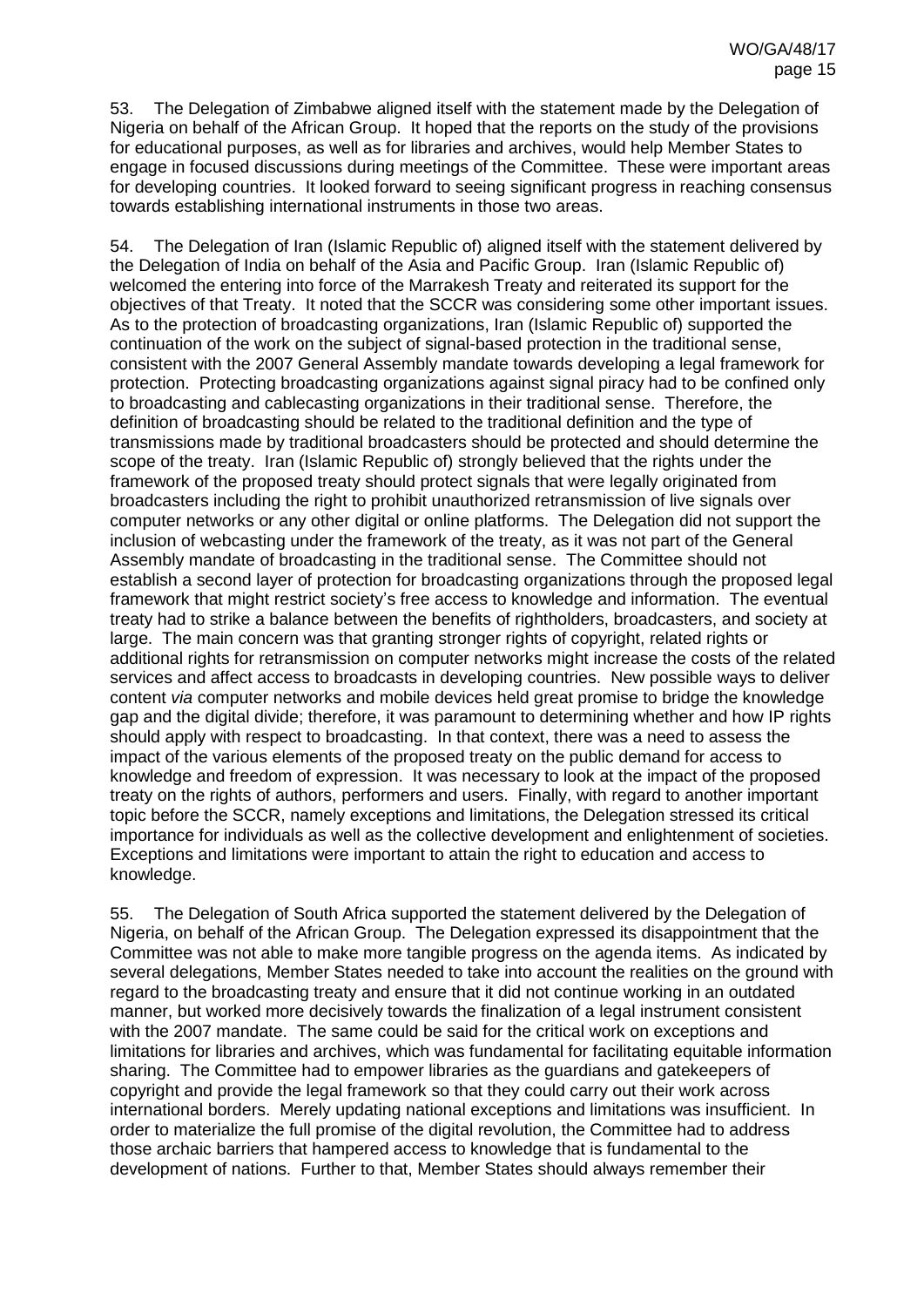commitment to education, through Sustainable Development Goal (SDG) 4, by ensuring inclusive and equitable quality education and promoting lifelong opportunities for all. The Delegation called upon Member States of the UN family to support the quest for sustainable development.

56. The Delegation of Japan expressed its appreciation for the meaningful discussion in the SCCR sessions since the last session of the General Assembly. As for the protection of broadcasting organizations, the Committee had had fruitful discussions on substantial issues based on the consolidated text prepared by the Chair and had made a certain amount of progress toward reaching a common understanding. Since the Committee was longing for the adoption of the broadcasting treaty at the earliest opportunity, Japan hoped that further progress would be made in order to convene a diplomatic conference to adopt a treaty. Japan was willing to contribute to further substantial progress in order to achieve a common goal. With regard to the issue of exceptions and limitations, it was essential to ensure an appropriate balance between the interest of rightholders and the accessibility of works. Each Member State should be given flexibility to take measures within the existing international framework in light of the domestic situation. The discussion on that issue would focus on sharing national experiences and practices.

57. The Delegation of China would continue to support the SCCR in further discussing the topics on protection of broadcasting organizations and hoped to have an agreement on a treaty as soon as possible. It also hoped to make progress on the topic of limitations and exceptions. China welcomed the entering into force of the Marrakesh Treaty on September 30, 2016. Its Government was accelerating the approval process and looked forward to joining the Treaty as soon as possible. It also noted that the number of 15 members for the Beijing Treaty would be reached soon which brought its entry into force even closer. The Delegation called on other members to accelerate the ratification process of that important Treaty.

58. The Delegation of Brazil aligned itself with the statement delivered by the Delegation of Chile on behalf of GRULAC. As to broadcasting organizations, the Delegation saw merit in the proposal at the SCCR and was ready to engage constructively in negotiations aimed at updating the broadcasters' rights. Also, it noted that exceptions and limitations for libraries were a priority and Member States had been working on a matrix proposed by the Chair. Brazil was confident that the discussions of all topics due for the next session of the SCCR would provide important input for Member States. The Delegation recalled the presentation of Professor Daniel Seng on exceptions and limitations for research and educational institutions and people with other disabilities and looked forward to continue the debate. Since the last General Assembly meeting, other issues had been presented to the Committee. Having in mind the fact that the digital environment presented a range of possibilities for new business models in a changing reality, it was more difficult for government regulators to strike the right balance in the system, in order to guarantee fair remuneration for rightholders. In that context, GRULAC had presented in the  $31<sup>st</sup>$  session of the SCCR a proposal of an analysis of copyright in the digital environment. Brazil supported that proposal and hoped to see it incorporated as a permanent agenda item of the Committee.

59. The Delegation of Chile speaking in its national capacity recalled that WIPO's work aimed at developing a balanced IP system to compensate creativity and at the same time provide access to culture and knowledge. In that respect Chile believed that progress within the SCCR should also be balanced regarding all the issues on the agenda. The issue of exceptions and limitations had proved to be something that had generated concrete results for the Organization. One example had been the entry into force of the Marrakesh Treaty the previous week. The Delegation noted that, in 2004, it had proposed the insertion of the issue of limitations and exceptions in the agenda of the SCCR and since then it had promoted dialogue on the basis that future treaties would allow the achievement of a balanced IP system. Chile called upon Member States to continue to debate the different agenda items in an open and positive way,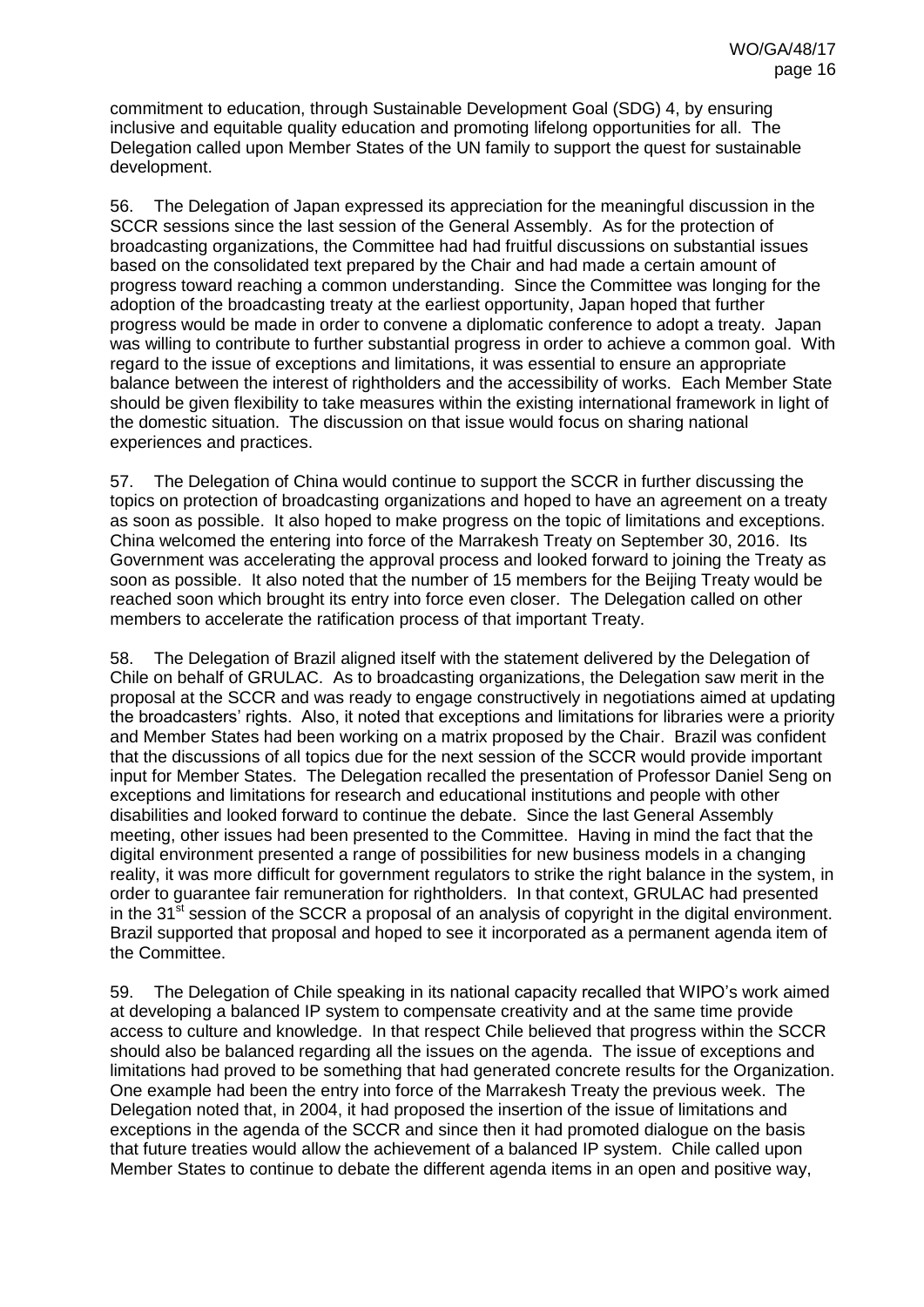including in the discussions on limitations and exceptions for libraries and archives, as well as for educational and research institutions.

60. The Delegation of the United States of America supported the intervention made by the Delegation of Greece on behalf of Group B. The Delegation supported updating protection for broadcasting organizations, under the terms of the 2007 WIPO General Assembly mandate which called for a signal-based approach to protect activities of broadcasting organizations in the traditional sense. Consistent with that mandate, the United States of America believed that such protection should be narrow in scope. The unauthorized retransmission of the broadcast signal to the public over all platforms, including over the Internet, was one of the most significant problems facing broadcasting organizations today. At the same time, the Delegation was aware that rapid technological changes taking place in the broadcasting industry, which were having a profound impact on the very concept of broadcasting, presented significant challenges to establishing international norms. Against that background, the United States of America noted the difficulty of achieving consensus on such fundamental issues as the object of protection and rights to be granted under the treaty. Nonetheless, the Delegation remained committed to working with other WIPO Member States to deepen the understanding of the issues and further narrow the treaty text in a manner consistent with the terms of the General Assembly mandate. The United States of America played a leadership role at the diplomatic conference that resulted in the adoption of the Marrakesh Treaty in 2013 and it joined all others in welcoming its entry into force. The Delegation, however, did not support further norm-setting work that would require countries to adopt copyright exceptions and limitations. In its view, the current international framework for copyright exceptions and limitations provided the appropriate flexibility for countries to enact exceptions and limitations to advance their own national, social, cultural and economic policies, consistent with well-established international standards. The Delegation supported further work in the SCCR to develop high-level principles for exceptions and limitations for libraries and archives and for educational activities. Once those principles were developed. WIPO members could work together to improve and update their national laws. The Delegation also supported work aimed at deepening the understanding of the Committee about national copyright limitations and exceptions for persons with disabilities other than visual impairments such as the proposal for a WIPO-commissioned study on the topic. The United States of America was opposed to any linkage between the proposed draft broadcasters treaty and copyright limitations and exceptions. It noted that the work on the broadcasters' treaty was considerably more advanced and should be considered in its own right.

61. The Delegation of India considered that all the three issues under discussion were of high importance. It looked forward to sufficient time allocation and constructive discussion on the two issues about exceptions and limitations along with the protection of the broadcasting organizations, with the view to submit recommendations to the General Assembly for an appropriate international instrument on each topic. The Delegation had carefully followed the discussions on the treaty for protection of broadcasting organizations and it was committed to complying with the signal-based approach towards developing an international treaty to update the protection of broadcasting and cablecasting organizations in the traditional sense, which was consistent with the General Assembly mandate. The Delegation was flexible in supporting the issue of covering unauthorized live transmission of signals over computer networks, provided that the broadcasting organizations had a right over the broadcast contained on the signal.

62. The Delegation of Nigeria welcomed the report on the work of the SCCR. Nigeria aligned itself with the statement of the African Group. It fully favored the normative work of the SCCR, including the reevaluation of the framework for the protection of rights of creators in the context of the digital environment. Indeed it looked forward to the convening of a diplomatic conference to adopt a treaty for the protection of broadcasting organizations from signal piracy, as soon as possible. It also looked to speedily advance the Committee's work on exceptions and limitations for libraries and archives and for educational institutions and persons with other disabilities in a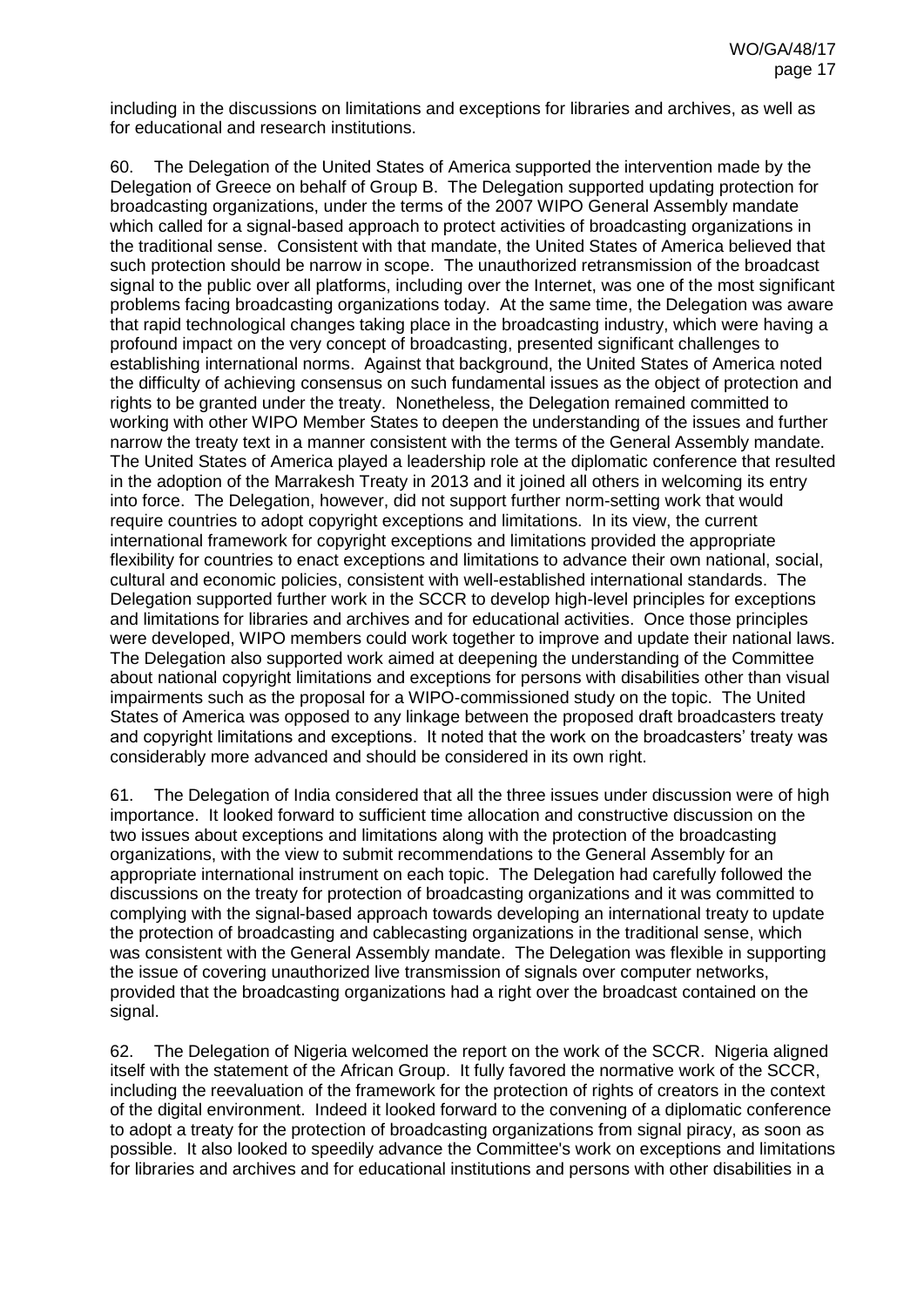practical time frame. It was important that Member States engaged constructively allowing the SCCR to undertake activities geared towards progress such as the proposed regional meetings on exception and limitations as such engagements would facilitate greater convergence of views in future SCCR sessions. The creative sector was recognized as an exponentially green global economic frontier, especially in developing countries, including Nigeria. The Delegation was confident that WIPO would continue to achieve positive results in the sector and strengthen the work on access to knowledge and information for stakeholders in Africa, and elaborate activities for proposed technical assistance and capacity building initiatives in the creative sectors of African countries.

63. The Delegation of Egypt aligned itself with the statement made by the Delegation of Nigeria on behalf of the African Group in relation to the work undertaken by the SCCR, mainly on the issue of broadcasting organizations. The Delegation was committed to the mandate of the General Assembly of 2007 on continuing discussions constructively and achieving progress on the text for protection with a signal-based approach. In relation to the agenda item on exceptions and limitations, the Committee was to be congratulated for the success achieved with the adoption of the Marrakesh Treaty and its entry into force. It was a demonstration of political will and commitment to the process. Egypt had already taken the political decision to accede to that treaty and was undergoing the legislative process towards that end. The country was committed to cooperating with WIPO to transform Arabic texts into accessible formats for the blind, the visually impaired and persons with other print disabilities. However, it considered that as only one part of the bigger picture of the agenda of exceptions and limitations. The Delegation was championing a holistic approach. It wished to see the Committee achieve further progress on discussions towards a legally binding instrument or instruments on exceptions and limitations for libraries, archives, research institutions and persons with other disabilities to complete or finalize that agenda item in its entirety. It took note and welcomed the willingness of other Member States to engage in discussions in that domain and adopt national laws that were in line with their aspirations in that regard. However the national context could not suffice to provide the minimum standards that were required to have access and to provide access at the international level and hence the push for international legally binding standards in that domain.

64. The Representative of the World Blind Union (WBU) stated that there was a very strong reason to celebrate that millions of blind and visually impaired persons would have much greater access to reading materials of all kinds thanks to the entry into force of the Marrakesh Treaty. It was a hard-fought, historic victory for the human rights of persons with disabilities all over the world and proof that a well-organized civil society campaign could forge a transnational movement that sealed a strong alliance of common purpose between the countries of the global south against an initial opposition of a few members of the global north. The Representative recalled the paradoxical situation that on that day the Treaty was where the books were not and the books were where the Treaty was not. If the Treaty was going to fulfill its objectives, the ratification and the full participation of the United States of America and the European Union, where a large part of works in accessible formats for the visually impaired were located, was of the utmost importance. WBU encouraged the joining of the Treaty by the United States of America and the European Union so the celebration could be complete.

65. The Representative of the North American Broadcast Association (NABA) aligned itself with the statements delivered by the delegations speaking on behalf of the African Group, GRULAC and CEBS and even more with the statements from Nigeria and the Russian Federation. It was desirable to obtain an update of the 2007 General Assembly mandate to finalize the discussions of the revised consolidated text on the basis of a forward looking approach with a view to convening a diplomatic conference in the second half of 2017, and also to authorize the SCCR to convene one or more special intersessional meetings to resolve any potential final outstanding issue, if necessary.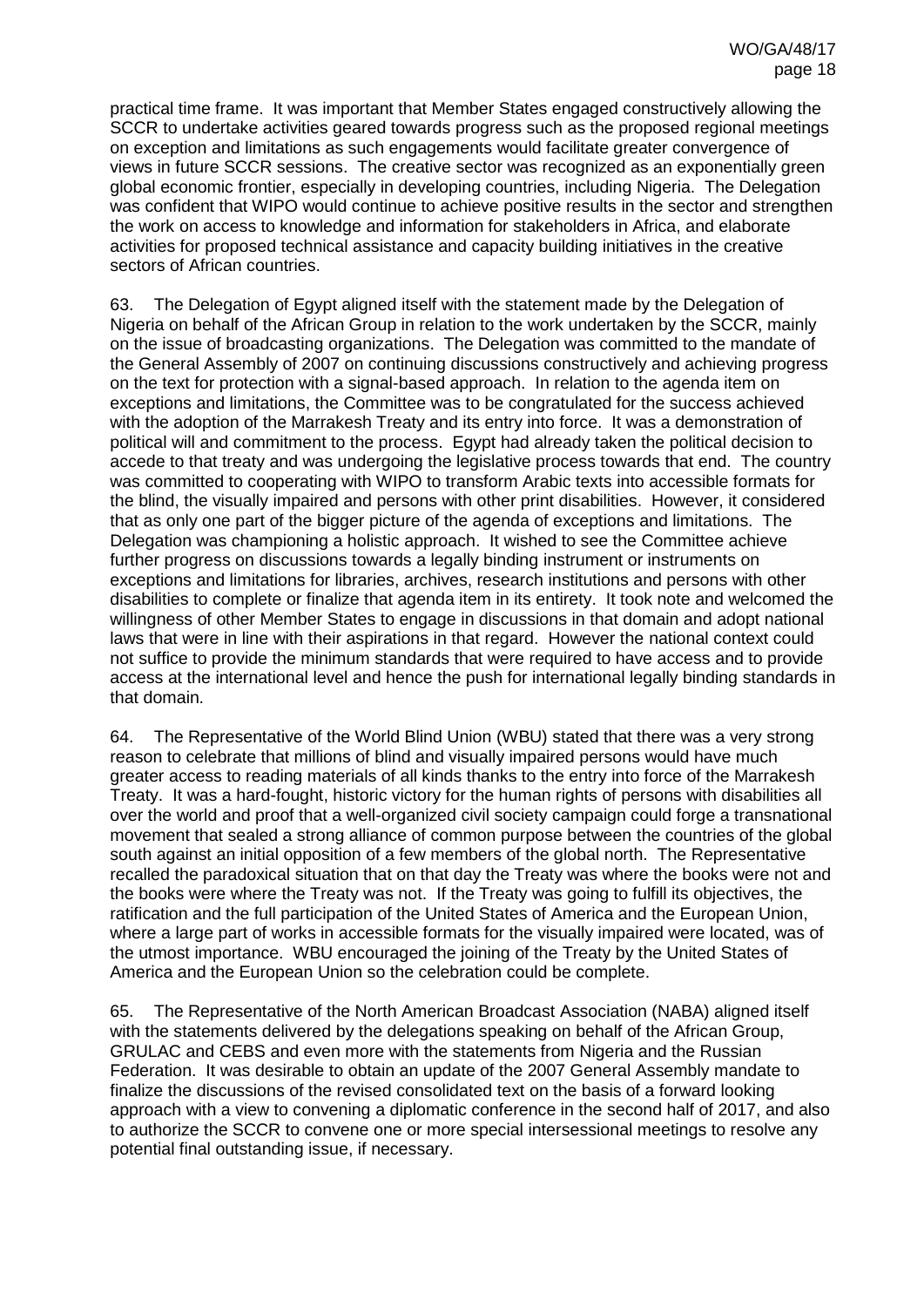66. The Representative of the Third World Network (TWN) congratulated the Member States that had ratified the Marrakesh Treaty. Member States should take concrete action for the achievement of the SDGs, particularly regarding the quality of education. Facilitating access to knowledge was an important step to achieve such goals. It was important for Member States to design copyright laws that created an environment conducive to access to knowledge and to move forward on exceptions and limitations for educational and research institutions and for persons with other disabilities, as well as exceptions and limitations for libraries and archives. There was a recent ruling from the high court of Delhi, India, regarding whether small scale photocopying by the University of Delhi fell within the exceptions and limitations provided under the Copyright Act. The courts held that it was not an offense and that copyright was intended to increase and not to impede the harvest of knowledge, to facilitate access to knowledge and to expand the public domain. WIPO technical assistance should promote the use of flexibilities to expand the scope of exceptions and limitations in domestic copyright laws.

67. The Representative of Knowledge Ecology International (KEI) welcomed the entry into force of the Marrakesh Treaty. The Representative stated that there was no consensus for a broadcasting treaty and that it should be removed from the SCCR's agenda so as to avoid discussing a project that was not ripe for norm setting or harmonization. Such a treaty could be supported if it only addressed piracy, limited retransmission rights and perhaps the protection of sporting events, but KEI opposed a layer of rights for broadcasters for works other than sports. The Representative agreed with some parts of the statements delivered by the Delegation of the European Union, that the work on norm setting for the artist resale right could be useful and productive, and the Delegations of South Africa, Brazil, Iran, Egypt, Chile and India that work on balance and access to culture and knowledge were important. The area of minimum standards for exceptions relating to orphan works, archiving and preservation would be feasible for norm setting. In other areas of exceptions, the SCCR would find it useful to update the Tunis Model Copyright Law for developing countries, whether the whole model law or only those sections dealing with exceptions.

68. The Representative of Electronic Information for Libraries (eIFL.net) stated that libraries were expected to support the information needs of researchers working across disciplines but evidence showed that inadequate and incompatible national exceptions remained in the way. The Study on Copyright Limitations and Exceptions for Libraries and Archives: Updated and Revised (document SCCR/30/3) indicated that 17 per cent of Member States had no provision for libraries in the national copyright law while nearly half did not explicitly have exceptions for research and study purposes. In countries that had amended their copyright laws in the previous five years, digital copying was expressly barred in over one third of them, even for preservation purposes. As mentioned by the Delegation of Egypt, the national context did not suffice. During the 32<sup>nd</sup> session of the SCCR, extensive evidence and information was presented by librarians and archivists from 14 organizations, representing thousands of institutions across the globe, of exceptions that stopped at the border or when licensing failed. The Representative noticed that the European Union had recognized the cross-border problem. While there were flaws in the copyright reform package launched by the European Commission in September, the Representative was pleased that it included mandatory cross border exceptions in three key areas: Preservation by cultural heritage institutions, text and data mining, and online education. The objective was "to guarantee legality of certain types of uses in these fields, including across borders" because "the current lack of copyright law consistency across the European Union affects scientific progress and the European Union invests a lot of money in scientific progress." The global budget for 2020 in the European Union framework is 88 million euros. As global competitiveness was secured the Representative believed that the multilateral system must also address the issues so as not to further widen the digital divide. Only an international normative solution could set a basic standard for exceptions across all jurisdictions; only international action could properly enable cross-border exchange. Member States were called to support the holding of regional meetings, to review the findings of the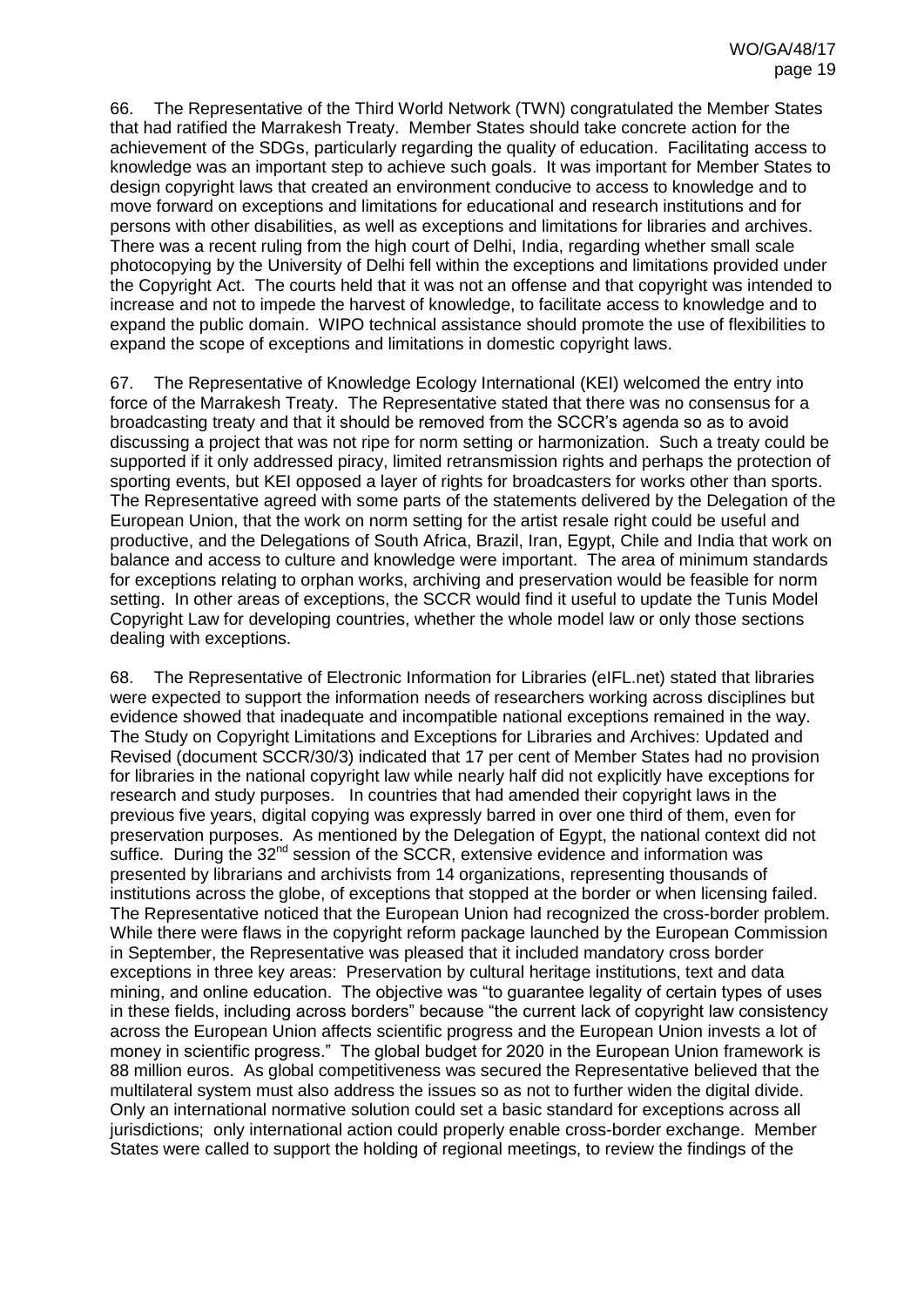updated Study to identify regional priorities, and to work towards consensus on text-based solutions.

69. The Representative from the European Broadcasting Union (EBU) stated that after 20 years on the normative agenda all possible statements on the broadcasting treaty had already been made, and all the possible studies had been produced and analyzed. During the plenary sessions and side events of the SCCR the broadcasters had demonstrated which technologies and signals were used to reach the audience. It was only necessary to finalize the text in the future to move to a meaningful treaty and go to a diplomatic conference. After 20 years, nobody could deny that that was the most urgent normative issue.

70. The Representative of the Motion Picture Association (MPA) stated that the production and distribution of films, home entertainment, and television programs took place throughout the world. The companies represented by MPA devoted substantial efforts and resources to developing a wide range of entertainment content and services in a variety of formats and on a variety of media including the Internet. A balanced and workable system of copyright, including not only strong exclusive rights, but also exceptions and limitations, was supported. Indeed, producers were often the beneficiaries of limitations and exceptions. The Representative regretted that the SCCR agenda was stopped at that point. The WIPO Copyright Treaty (WCT) and the WIPO Performers and Phonograms Treaty (WPPT) and more recently the Beijing and Marrakesh Treaties were a legacy that all could be proud of; however, some 15 years on, they saw that the Committee was no closer to a broadcasters treaty now than they were in the past. The situation was worsened by the fact that what was on the table at the moment looked rooted in the past and less and less relevant to the realities of the real world. A good, up-to-date signal-based treaty had been sought by broadcasters in industrialized and developing countries. The present stalemate was very regrettable and a disservice to WIPO's reputation. MPA supported the work on principles that could be a building block for future results on exceptions and limitations. At that moment, a treaty was neither needed nor the right approach. There was sufficient flexibility built into current WIPO instruments to permit reasonable approaches to exceptions at a national level. Considering the situation, it was not desirable to burden the SCCR agenda with new projects.

71. The Representative of the International Federation of Library Associations (IFLA) stated that libraries, archives and museums played a vital balancing role in the copyright system. They payed tens of billions of dollars each year to rightholders while ensuring that reading and research was not the preserve of the rich. IFLA had engaged in discussions in the SCCR for many years. During that time, and in particular over the past few years, it had offered inspiring examples of the role that its institutions played in achieving educational, economic, and broader development goals. It in turn had provided dozens of examples of the obstacles that libraries and their users face due to inadequate copyright rules, preventing them from realizing their potential. It had seen how libraries in too many countries lacked the most basic laws necessary to serve their communities. It had noted the increasing gap between the expectations of digital-savvy readers, researchers and innovators, and what libraries could legally provide. In parallel, the Representative observed that IFLA had seen the rise of sites with infringing content which met a demand for knowledge that libraries were often unable to satisfy. IFLA underlined that licensing alone was a non-solution. The Representative stated that the SCCR could act. The African Group and GRULAC had already laid the foundations of an international legal instrument. It emphasized that, for libraries to continue to play their balancing role in the copyright system, such an instrument was necessary. There could be no more effective driver of national reforms where these were needed. And by agreeing on limitations and exceptions with cross-border effect, WIPO would come into its own, offering an antidote to the complexity highlighted by the Director General in his opening remarks. The Representative further stated that, for inspiration, the Committee could look to the European Union, which had recently proposed mandatory, cross-border exceptions. To realize that objective, the SCCR had to structure its agenda fairly. Work on broadcasting had to neither take up a disproportionate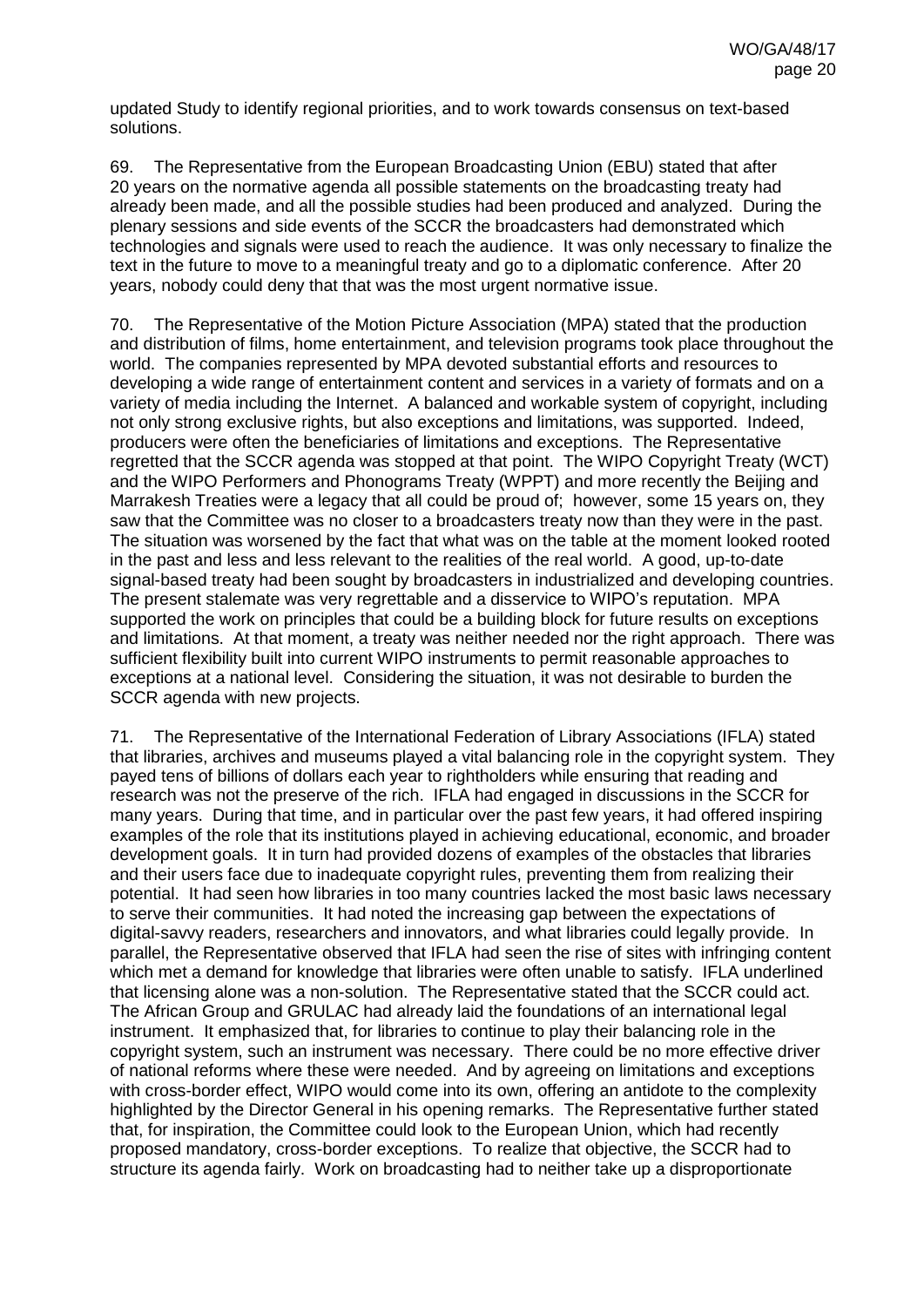share of time, nor introduce new complexities that harmed welfare. Finally, IFLA welcomed work on education, persons with other disabilities, and copyright in a digital environment, with topics dealt with in order of maturity. Meanwhile, IFLA also welcomed proposals by countries to learn more about the challenges that libraries and archives faced at a regional level. To be sustainable, effective and legitimate, copyright had to work in a way that maximized social and economic welfare, today and tomorrow. Neither the privatization of knowledge nor widespread infringement would achieve that. But if the SCCR provided the right tools, libraries and archives could do so.

72. The Representative of the International Federation of Reproduction Rights Organizations (IFRRO) welcomed, as an organization of authors and publishers in the text and image sector, the entering into force of the Marrakesh Treaty. IFRRO trusted that the Treaty would contribute to enhanced accessibility to published works, for the benefit of people who are blind, visually impaired, or otherwise print disabled. IFRRO also highlighted the importance of the Accessible Books Consortium, the (ABC), in improving and expanding the availability of accessible format copies of works. IFRRO expressed its will to continue to cooperate with other stakeholders in the context of the ABC. In respect of the topic of exceptions and limitations, IFRRO observed that, as it had stated at several SCCR meetings, it favored an outcome of the SCCR discussions based on three key elements. First, the exchange of information and practices. Second, the offer of a demand-driven WIPO led technical assistance program which could be coordinated at the regional and sub-regional level by intergovernmental organizations such as the African Regional Intellectual Property Organization (ARIPO), the League of Arab States, etc., to which IFRRO would offer to contribute as appropriate and required. Third, the use of the WIPO services such as cooperation with governments on legislative development. IFRRO stated that the last element had to focus on implementation of all the existing exceptions and limitations because, as studies presented at the SCCR indicated, Member States basically had appropriate exceptions and limitations in their national laws.

73. The Chair invited the new Deputy Director General of the Copyright and Creative Industries Sector, Ms. Sylvie Forbin, to take the floor for brief remarks.

74. Ms. Forbin thanked the Director General, Mr. Francis Gurry, for his kind words and the confidence he had shown in her. She wished also to thank Member States for the trust they put in her in approving her nomination. She thanked them all for the encouraging words they had given her, including the non-governmental organizations (NGOs). She committed to mobilize her experience in both diplomacy and industry for the promotion and implementation of WIPO development and cooperation objectives in the interests of all stakeholders in the cultural sector throughout the world. Copyright has an essential role in bringing a tremendous value to the creation and promotion of culture in the digital environment. She agreed with the Member States who had stated that the Committee had a lot of work to do. She concluded that she would devote a great deal of energy, to the shared objectives and that she has tremendous hope that the Committee would be able to achieve the objectives that Member States had set out.

75. The Chair stated at this point to make a decision that was outlined in document WO/GA/48/3. Despite the fact that there were a number of proposals expressed during the debate, which the Secretariat took careful note of, no specific formulations had been proposed for the decision and therefore, he proposed taking the decision as follows. The WIPO General Assembly, first, took note on the report of the Standing Committee on Copyright and Related Rights, and second, directed the SCCR to continue its work regarding the issues reported on in document WO/GA/48/3. He asked the plenary if they could adopt that decision.

76. The Delegation of Argentina thought that several delegations had expressed the wish to accelerate the work of the Committee in order to very speedily bring a conclusion to the work on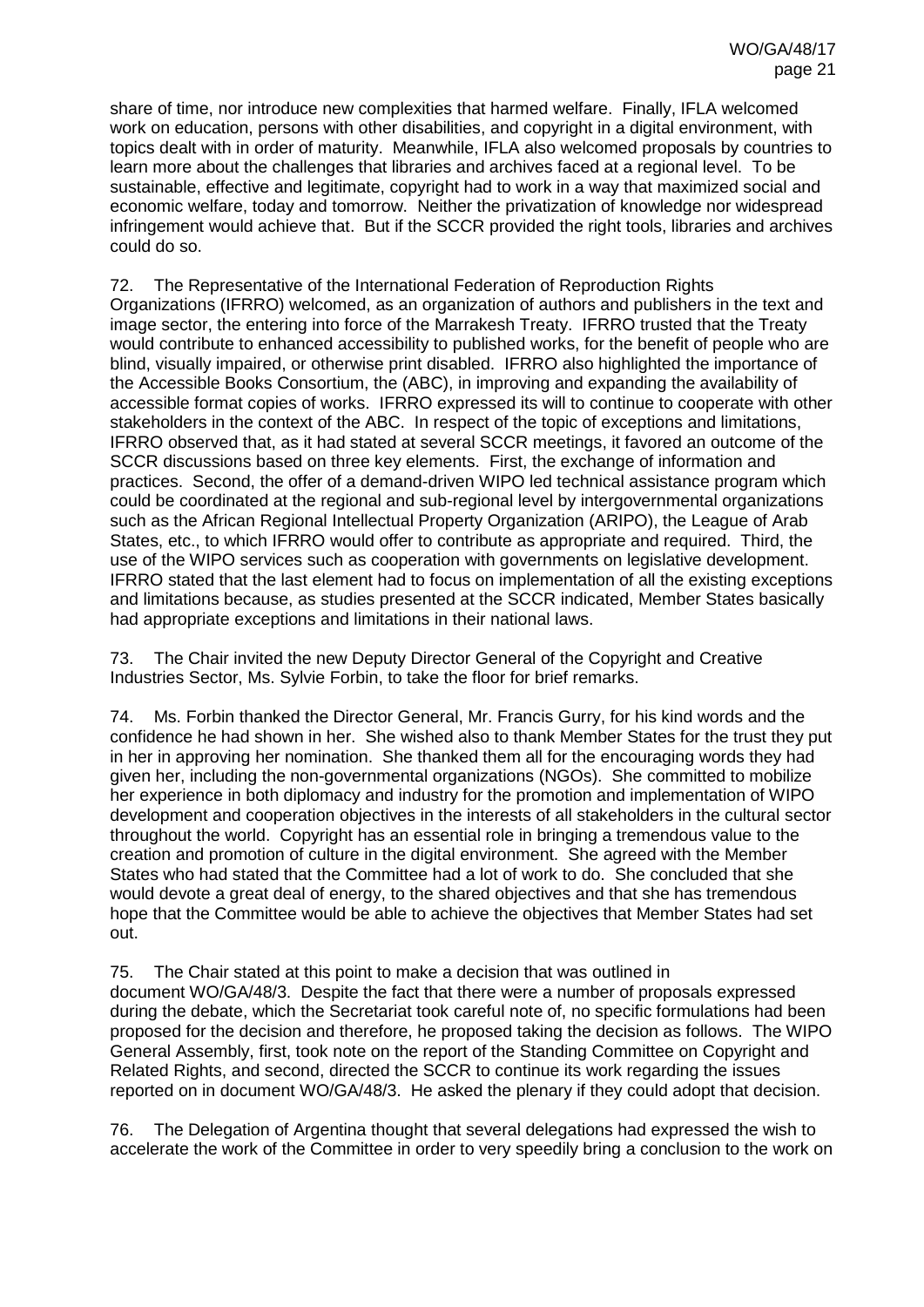the protection of broadcasters, and although there had not been a concrete draft decision proposal, the Delegation wished to take a little bit more time to look into that matter.

77. The Chair stated that, as there were many issues going on in parallel, he needed a facilitator to do so. He asked the Delegation of Argentina to seek opinions of the different interested delegations and formulate potential additional elements to the draft decision, and to come back on Friday afternoon for a possible decision.

78. The Chair stated that he had asked the Delegation of Argentina to conduct informal consultations on Agenda Item 11 on the Report on the SCCR, and he asked the Delegation to brief the meeting on the results.

79. The Delegation of Argentina reported that one of its Delegates had sent regional coordinators a draft decision text which was based on what the Secretariat had prepared, with the addition of point (iii), which was added in order to make headway with the work of the Committee. The Delegation wanted a very clear roadmap with very clear timelines, and bilateral consultations were carried out with coordinators of regional groups as well as some interested delegations. Some groups gave some positive feedback, while others expressed concerns. In view of that situation, the Delegation was prepared to come back to the decision that the Chair had suggested to them the previous week.

80. The Chair took note of the wish of the Delegation of Argentina to withdraw the proposal to work further. He stated that it meant that they had a draft decision which was contained in document WO/GA/48/3 and could be adopted at the appropriate time. The Chair thanked the Delegate from Argentina who had undertaken the consultations.

81. The Chair stated that the meeting could move to decision making for Agenda Item 11, the Report on the Standing Committee on Copyright and Related Rights. The decision in front of them was contained in document WO/GA/48/3. He explained that, after consultations, the Delegation of Argentina withdrew its initial proposed amendment. He thanked delegations for the effort they deployed in search of an improved decision. The Chair asked the General Assembly whether they could adopt the decision as contained in document WO/GA/48/3. He saw no opposition, and declared that it was so decided and that Agenda Item 11 was closed.

82. The WIPO General Assembly:

(i) took note of the "Report on the Standing Committee on Copyright and Related Rights" (document WO/GA/48/3); and

(ii) directed the SCCR to continue its work regarding the issues reported on in document WO/GA/48/3.

### ITEM 12 OF THE CONSOLIDATED AGENDA

REPORT ON THE STANDING COMMITTEE ON THE LAW OF PATENTS (SCP)

83. Discussions were based on document WO/GA/48/4.

84. The Secretariat introduced document WO/GA/48/4, which contained a report on the work of the Standing Committee on the Law of Patents (SCP). The Secretariat noted that the document described the progress of discussions at the twenty-third and the twenty-fourth sessions held from November 30 to December 4, 2015, and from June 27 to 30, 2016, respectively. The Secretariat stated that during those two sessions, the Committee had continued to address the following five topics: (i) exceptions and limitations to patent rights;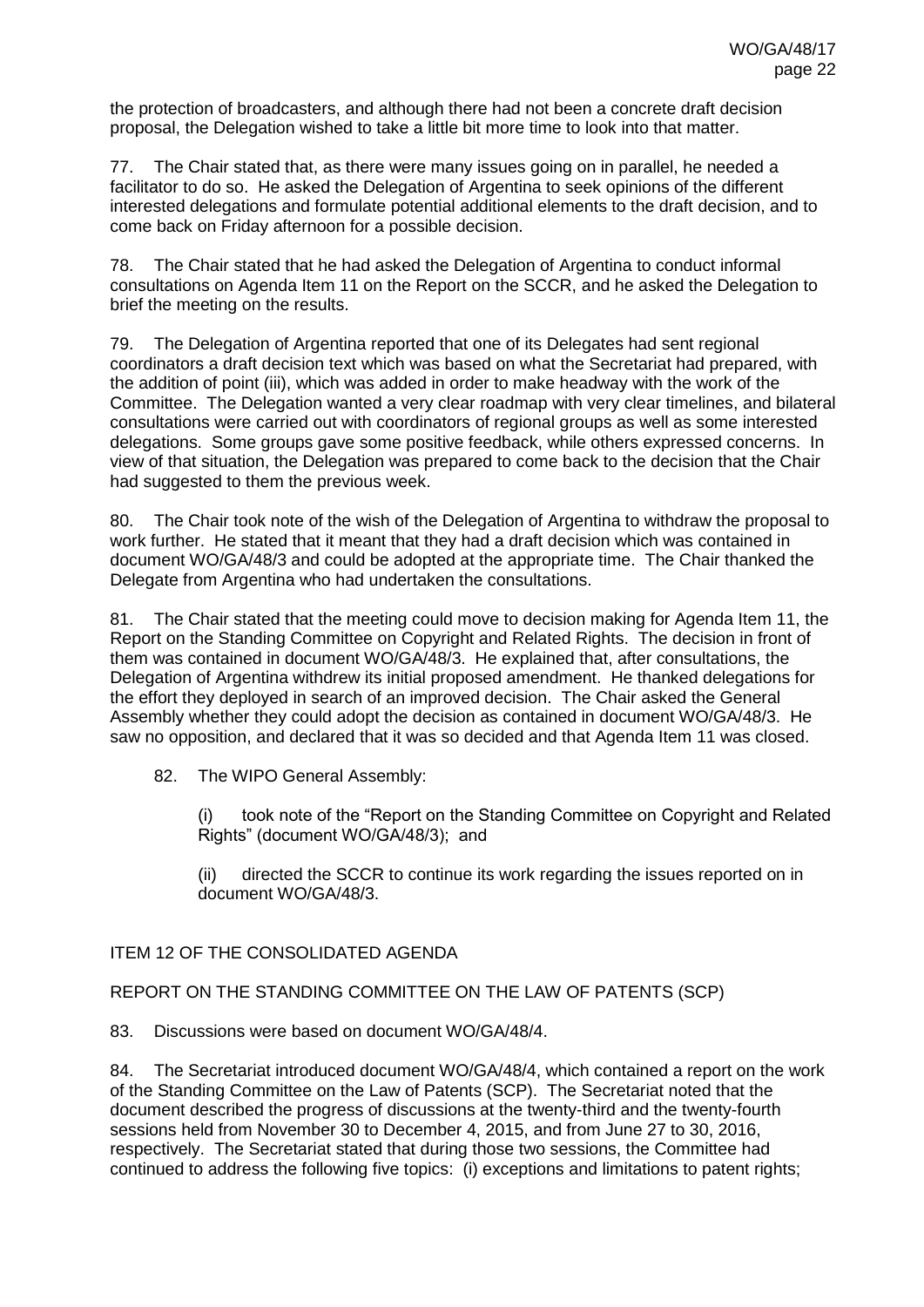(ii) quality of patents, including opposition systems; (iii) patents and health; (iv) confidentiality of communications between clients and their patent advisors; and (v) transfer of technology. It further stated that the General Assembly was invited to take note of the information contained in the document.

85. The Delegation of Greece, speaking on behalf of Group B, thanked the Chair of the SCP for her organized chairing of those two sessions as well as the Secretariat for its hard work over the past year including the preparation for the General Assembly. The Delegation listed the five topics on the agenda of the SCP and stated that its Group was interested in making progress on the topics of quality of patents, including opposition systems as well as the confidentiality of communications between clients and their patent advisors. Noting that the SCP had to be a forum where all experts attending its sessions could benefit from its technical discussion, the Delegation expressed its regret that the Committee could not reach an agreement on future work during its twenty-third session. Nevertheless, for the Delegation, the agreement on the future work reached at the twenty-fourth session had been a signal of what could be achieved when delegations engage in discussions constructively. The Delegation stated that the SCP should continue to pursue its subjects, bearing in mind the importance of the Committee as the only multilateral forum dealing with a core IP issue, patents. In conclusion, the Delegation stated that the objective of the SCP was to facilitate coordination and provide guidance concerning the progressive international development of patent law, including harmonization of all aspects of patent law. The Delegation underscored that Group B continued to commit to the activities of the Committee, and appealed to all Member States to work together toward that objective.

86. The Delegation of Chile, speaking on behalf of GRULAC, expressed its particular interests in the topic of exceptions and limitations to patent rights as well as in the topic of patents and health, among other topics on the agenda of the SCP. Regarding the topic of exceptions and limitations to patent rights, the Delegation was looking forward to the document to be prepared by the Secretariat containing information to be submitted by members and observes of the SCP, regarding their practical experiences on the effectiveness of, and challenges associated to, exceptions and limitations, in particular in addressing development issues. As regards patents and health, the Delegation expressed its hope to participate in sharing session among Member States on national experiences relating to use of health-related patent flexibilities for promoting public health objectives or the challenges thereof with a view to explore the issues to be examined in a study to be submitted to the twenty-sixth session of the SCP. Noting the importance of those items for developing countries, the Delegation stated that they should be maintained on the agenda of the SCP.

87. The Delegation of Nigeria, speaking on behalf of the African Group, thanked the Chair and the Secretariat for their dedication and commitment to the results and the activities of the SCP in the past. The Delegation welcomed the activities that had been undertaken by the Committee since the 2015 General Assembly, including the adoption of the work program on five topics. The Delegation stated that the African Group was particularly keen on more ambitious future work program on the topics of exceptions and limitations to patent rights, transfer of technology, and in particular, on patents and health. The Delegation expressed its hope that the updated African Group proposal on patents and health, submitted to the twenty-fourth session of the SCP, would provide a good basis for further discussions on that topic, particularly, in view of the recently adopted SDGs. Further, the Delegation expressed its support for the GRULAC proposal on the revision of 1979 WIPO Model Law for Developing Countries on Inventions. Finally, the Delegation reiterated its commitment to working toward an international patent system that was progressive, more accessible and offered human and societal development.

88. The Delegation of Latvia, speaking on behalf of the CEBS Group, welcomed the work of the SCP. The Delegation highlighted the importance of the SCP as a forum where the Member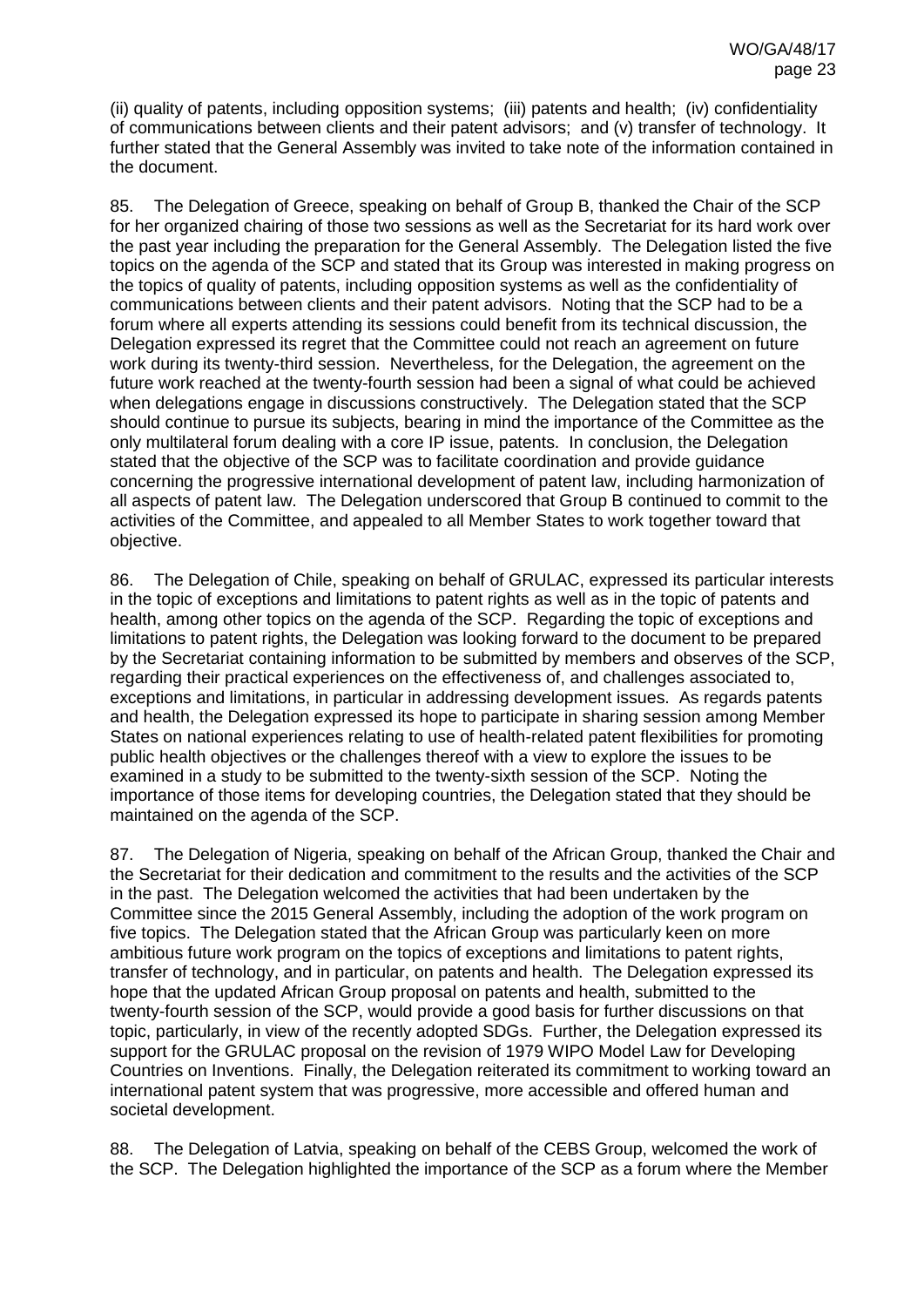States could exchange the experiences and share the best practices in the area of patent law. The Delegation noted that its Group was pleased that an agreement was achieved on the work program at the previous session of the Committee. Noting that a delicate balance had been reached, the Delegation thanked the Chair of the Committee and all the regional groups. Further, the Delegation stated that the areas of interest of the CEBS Group were on quality of patents and confidentiality of communications between clients and their patent advisors. The Delegation expressed its belief that it was crucial to continue the work on improving the quality of patents, as the whole patent system would gain from it. The Delegation also stated that the work of the Committee enhanced the international cooperation and facilitated the solution on cross-border challenges.

89. The Delegation of Slovakia, speaking on behalf of the European Union and its member states, welcomed the agreement that had been reached on future work at the previous session of the SCP which enabled the Committee to continue its exchange of views in relation to the five topics. The Delegation expressed its belief that the overall package represented a reflection of both regional interest and global priorities, and that it was of the utmost importance to maintain that delicate balance. The Delegation stated that, although the European Union and its member states regarded all topics on the agenda as equally important, it reiterated its interest in enhancing international cooperation and improving the technical knowledge on patentability requirements, thus ensuring a more efficient, effective and higher quality patent system, as well as consideration of international patent harmonization.

90. The Delegation of the Russian Federation supported the initiatives as reflected in the Summary by the Chair. Attaching a great importance to the work of the Committee, the Delegation emphasized the importance of discussion of the topic of quality of patents. The Delegation stated that, in that regard, it would be useful to find speedy ways to solve the problem of so-called "evergreening" of patents, hindering the development of medicine and public health worldwide. The Delegation concluded that the Russian Federation highly appreciated the efforts of the Committee aimed at studying the issues of patents and health, transfer of technology, confidentiality of communications between clients and their patent advisors, as well as the exchange of experiences on the use of exceptions and limitations to the patent rights. The Delegation also expressed its support for the conceptual consideration of a balanced regulation of the relationship between society and patent holders.

91. The Delegation of Senegal attached particular importance to the SCP, which, in its view, should enable WIPO Member States to have the tools for the application of flexibilities that would strengthen the global system of patents. The Delegation expressed its support for the GRULAC proposal on the revision of the 1979 WIPO Model Law for Developing Countries on Inventions. The Delegation further congratulated the Secretariat and the Chair of the SCP on their work, and expressed its hope that the useful work of the Committee would continue and speed up.

92. The Delegation of India, speaking on behalf of the Asia and Pacific Group, stated that the work of the SCP was critical in creating a balance between the rights of patent owners and the larger public interest, particularly in the area of public health, technology transfer, and patent-related flexibilities. The Delegation stressed that such flexibilities were crucial for policymakers to craft and amend domestic patent laws in accordance with national development priorities and socio-economic realities. The Delegation further pointed to the fact that the TRIPS flexibilities took into account differences and played an important role in achieving the requisite balance. The Delegation believed that allowed governments, especially in countries with limited resources, the necessary policy space to meet their health needs and at the same time foster innovation. The Delegation observed that the exchange of experiences and case studies on the effectiveness of limitations and exceptions between Member States in the SCP provided guidance to improve and further enhance the efficiency of the patent system in a manner sensitive to the diverse needs. The Delegation requested the Secretariat to continue updating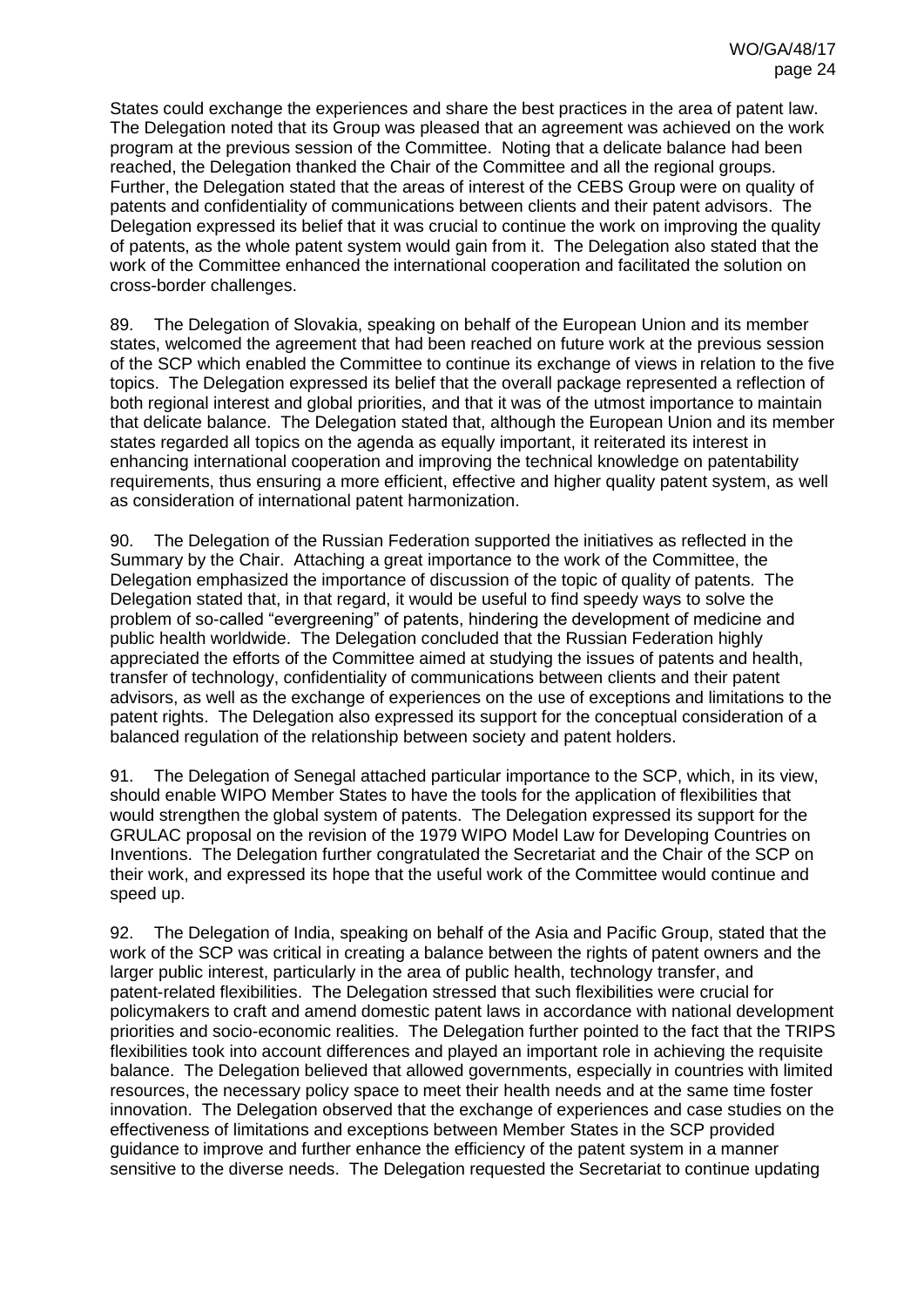the study in the future sessions. It also suggested inviting submissions from research institutions, civil society organizations and domestic industries in developing countries to enable them to share their practical experiences on the effective use of exceptions and limitations to patent rights under their relevant national legislation. The Delegation further asked the Secretariat to revise the feasibility study and address the question about the feasibility of disclosure of the International Nonproprietary Names (INN) in patent applications, specifically where the INN was known to the applicant. The Delegation supported the idea that the SCP should have discussions on the opposition systems and stressed that it was an important agenda item. The Delegation reiterated its view that the SCP should arrive at a common understanding on what was meant by "quality of patents": whether it meant efficiency of patent offices in disposing patent applications or whether it meant the quality of patents that the patent offices granted, meaning that to ensure that patent offices did not grant patents of questionable validity. The Delegation expressed its desire that the Secretariat provide regular information to the Member States about the outcomes of patent applications and opposition procedures in different jurisdictions. It supported the GRULAC proposal on the revision of the 1979 WIPO Model Law for Developing Countries on Inventions (document SCP/22/5), which had to emphasize legislative and policy options for Member States.

93. The Delegation of Egypt aligned itself with the intervention made by the Delegation of Nigeria on behalf of the African Group. It admitted that it had been heartened by the ability of the SCP to reach a work program after a deadlock. The Delegation, nonetheless, stated that the ambitions had been higher than having a discussion forum within the SCP. It explained that WIPO Committees in general had a broader mandate of norm setting activities and were not only a forum for discussion and exchange of views. The Delegation believed that was a way to proceed and achieve progress, however was not the limit of the mandate. With regard to the work program and issues that had been put on the agenda of the SCP, the Delegation reiterated its commitment to discussions on flexibilities and exceptions and limitations related to patents, as well as technology transfer and patents and health. With regard to the topic of patents and health, the Delegation underlined that it would constitute part of the assessment of the impact of the patent system on public health considerations and needs, which went in line with the Development Agenda (DA) recommendations. The Delegation indicated that a balanced IP system, which had been the aim of the SCP discussions, would not lead to harmonization of IP laws and systems. It explained that such kind of harmonization would automatically deny or set aside the differentials that existed between the levels of development among countries and would deny the considerations for development needs and public interest. The Delegation emphasized that, if it was possible to look beyond the limited scope of the SCP, it would allow to go to the adoption of the SDGs and the interlinkages with various areas of WIPO's work in that domain. It further stressed that it was incumbent upon Member States to live up to their international commitments, as they were the same States that adopted the SDGs. The Delegation believed that there should be a consistency when relevant issues within WIPO Committees, including the SCP, were discussed. The Delegation concluded that the SCP had to target the adaptation of the IP system as a contribution to the achievement of the SDGs.

94. The Delegation of South Africa expressed its support for the statement made by the Delegation of Nigeria on behalf of the African Group. It stressed the importance of the work of the SCP due to its relation to the critical aspects of the patent system and the effectiveness in addressing public policy issues. The Delegation was pleased to note that the SCP had adopted a concrete work plan to provide structure and guidance which would make a meaningful contribution to the broader work undertaken by WIPO. The Delegation affirmed its commitment to the long standing issues in the SCP. It placed great importance on the patents and health proposal of the African Group and expressed its desire to see the work operationalized within the SCP to facilitate a better understanding of the challenges and constraints faced by developing countries in making full use of the public health-related patent flexibilities. The Delegation emphasized that the right to health was a fundamental part of human rights and was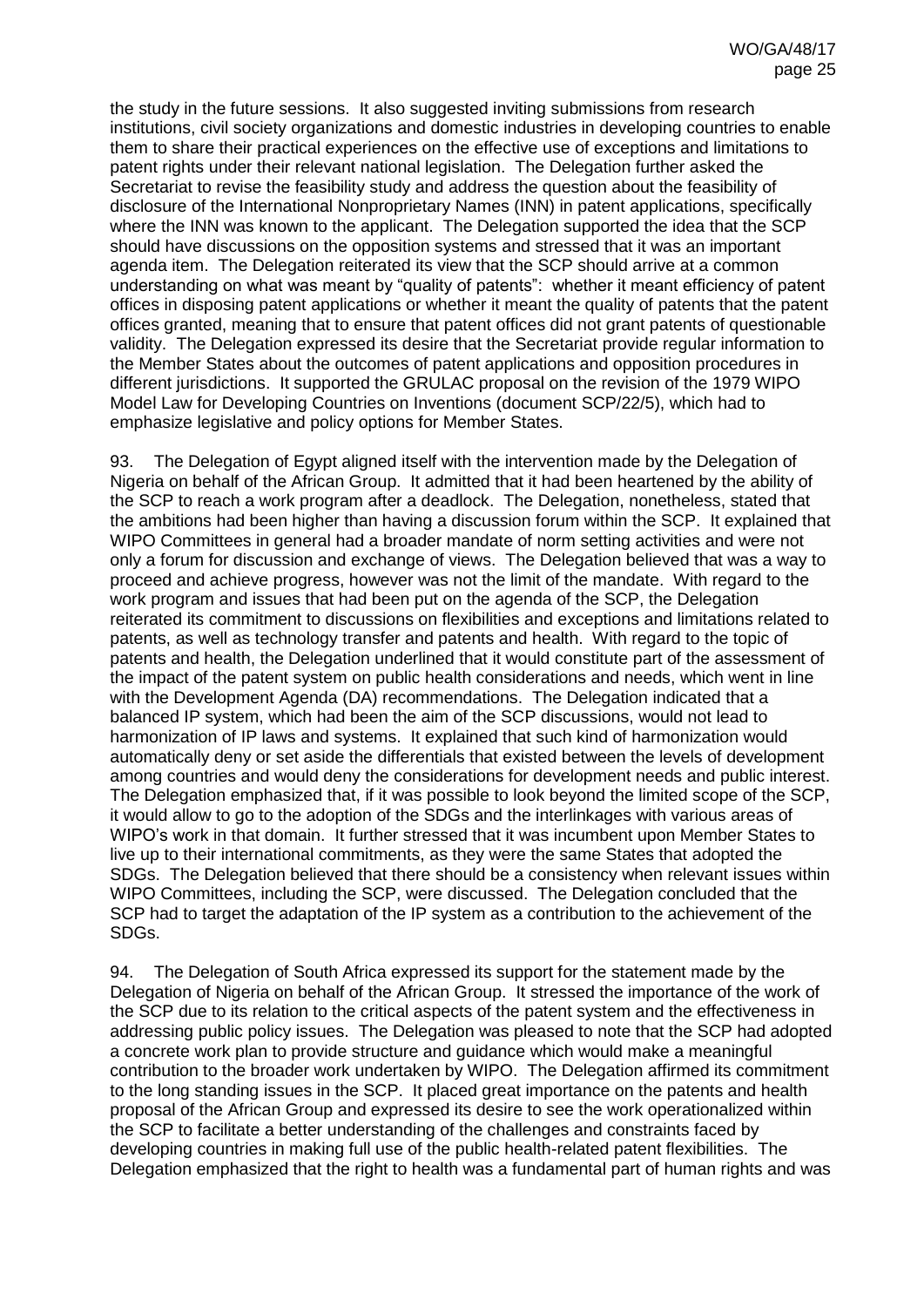relevant to all Member States, both developed and developing. It further noted that the global community had reaffirmed the importance of health when it recognized access to public health as Goal 3 of Agenda 2030. The Delegation believed that Goal 3 was particularly important, because it recognized that there were large unmet health needs present in both developed and developing countries, as well as significant inequalities within countries themselves. The Delegation further stated that all the UN organizations had the responsibility of working together to help achieve Goal 3. The Delegation believed that WIPO had a critical role to play by identifying and firmly addressing IP barriers to access medicine and a better quality of life for all. The Delegation was also looking forward to future work on other items, such as exceptions and limitations, quality of patents, technology transfer and addressing the capacity constraints in developing countries. The Delegation was committed to assisting in achieving the developmental aspirations and ensuring that no one was left behind.

95. The Delegation of Brazil aligned itself with the statement made by the Delegation of Chile on behalf of GRULAC. The Delegation observed that the SCP was a forum that attracted substantial interest from Member States due to its far reaching subjects. It noted that the decisions at the SCP had provided positive results regarding the goals of the patent system. The Delegation noted that, thanks to the able guidance of the Chair, the Committee had been able to reach an agreement on its future work at its previous session. The Delegation affirmed that Brazil would bring its positive contributions to discussions on many interesting items included in the future work. The Delegation looked forward to discussions to be held under the topic of patents and health to which its Group had made a proposal. In its opinion, the relationship between the patent system and health brought a clear picture of the inherent trade-off of IP, in which governments offered incentives for innovation, while controlling negative effects on competition and assuring an adequate balance between rights granted and access to the products. The Delegation therefore considered that it was a central issue to be discussed by Member States, considering the wide and complex governmental actions required to guarantee its effectiveness. The Delegation was of the view that the document to be submitted to the next session would provide a good basis for continued discussions. The Delegation further stated that another subject that Brazil would follow with close interest was that of limitations and exceptions. Recalling that its proposal had been discussed for many years, it was of the view that the inputs provided by members, observers and the Secretariat during the past SCP sessions should be used by the Committee to advance the deliberation of a document compiling those practices. According to the proposal of Brazil, that document should take the form of a non-exhaustive manual that would serve as a reference to Member States of WIPO. Recognizing the different views on the subject of patents, the Delegation expressed its belief that such differences were positive for the patent system, since they gathered contributions from many members and helped address the matter in its due complexity. The Delegation noted that some areas, such as positive effects brought by a balanced patent system in which patent offices provided high quality service regarding the examination of patent applications, could be further explored by the Committee. The Delegation further observed that another area of agreement among Member States was the need for a balance between the interests of right holders and those of society regarding socio-economic development. The Delegation expressed its hope that future discussions in the SCP would take into account the SDGs, which contained many Goals that had a direct relationship with the work of the Committee.

96. The Delegation of Japan expressed its support for the statement made by the Delegation of Greece on behalf of Group B. The Delegation welcomed the fact that the Committee had shared a lot of information on the various issues during its twenty-third and twenty-fourth sessions, and appreciated the Member States' flexibility in that regard. The Delegation noted that it attached high importance to discussions on quality of patents and the confidentiality of communications between clients and their patent advisors. Regarding the topic of quality of patents, the Delegation stressed the importance of considering the various elements in the patent granting procedures from practical perspective, including the patent examination practices and determinant factors for the quality of patents. Accordingly, the Delegation looked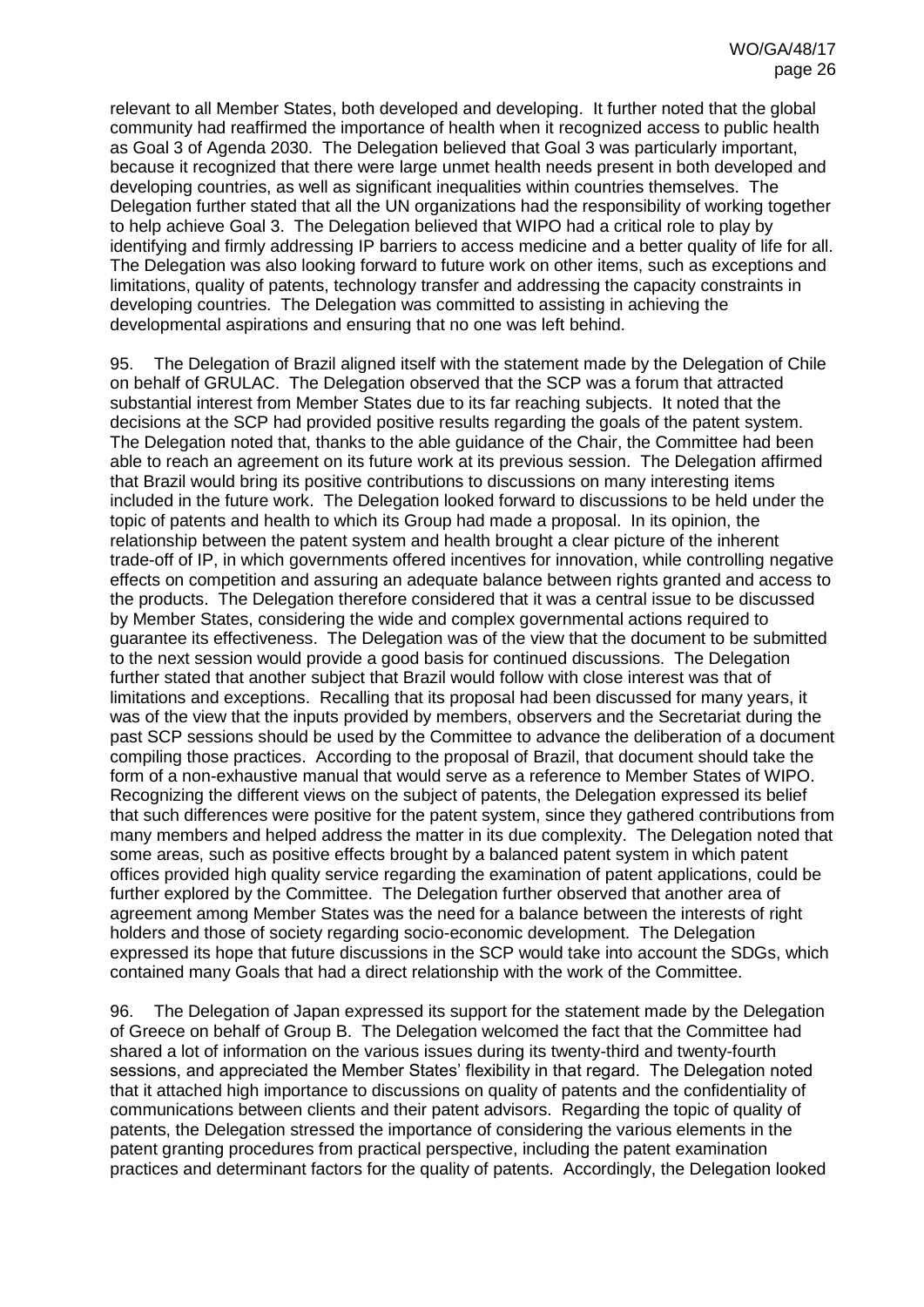forward to the sharing session on examples and cases related to assessments of inventive steps including, but not limited to, the topics suggested in document SCP/24/8, paragraph 8, to be held in the next SCP session. Concerning the confidentiality of communications between clients and their patent advisors, the Delegation was of the view that the ability of claiming confidentiality of advice made by patent advisors would enhance the stability of the IP system, whether in developed countries or in developing countries. In its opinion, that would contribute to protecting the interests of all relevant parties. The Delegation expressed its hope that the issue be continued to be discussed at the SCP so that the importance of protecting confidentiality of communications between clients and their patent advisors would be shared among Member States. In that context, the Delegation considered that the approach in the adopted future work, i.e., the Secretariat would collect court cases on that issue and prepare a document, was preferable. The Delegation expressed its strong belief that the SCP should continue discussing global patent issues. In addition, the Delegation expressed its commitment to contribute constructively to discussions on important patent issues.

97. The Delegation of Iran (Islamic Republic of) aligned itself with the statement made by the Delegation of India on behalf of the Asia and Pacific Group. The Delegation expressed its belief that the deliberations at the SCP would help the Committee better understand the challenges that developing countries faced in social development and explore the ways to better adapt the patent system to meet the needs of the national development. In its opinion, no Member State could benefit from international harmonization of patent law if it did not give due account to the existing differences among States in their levels of social, economic, and technological development. Regarding the topic of quality of patents, the Delegation reiterated that a precise definition of the term "quality of patents" was necessary for further discussing that issue at the SCP. The Delegation considered that in the absence of such definition, the respective proposals could not be fully comprehended. Concerning patents and health, the Delegation was convinced that having access to essential medicine with affordable price was of high importance for all developing countries. The Delegation noted that its expectation from inclusion of that agenda item in the work of the Committee was to recognize the practical ways to respond to all challenges that had been caused as a result of the patent system in the field of health. In its opinion, it is critical to consider the effectiveness of flexibilities accorded under international agreements and to put forward concrete proposals to maximize their application in favor of developing countries.

98. The Delegation of the United States of America aligned itself with the statement made by the Delegation of Greece on behalf of Group B and supported the statement made by the Delegation of Japan. The Delegation noted that it supported the SCP and looked forward to the next meeting in December 2016. As to the proposal by the Delegation of Brazil on the revision of the Model Law, the Delegation stated that it could not support the proposal. In its view, while the Model Law had been established at the time when the international patent system had been poorly defined, at the present time, WIPO had many programs designed to assist individual Member States in applying the international framework to their domestic needs. The Delegation therefore stated that, in its view, model laws were not an effective tool for developing countries. Instead, the Delegation believed that technical assistance provided by WIPO should be demand-driven, country needs specific and should take into account the different levels of development of Member States, and noted that the current WIPO technical assistance programs to Member States followed that format. With respect to the proposal by the Delegation of India to request the WIPO Secretariat to collect court decisions regarding patent obligations in different jurisdictions, while noting that each Member State could submit its own information, the Delegation considered it burdensome. The Delegation requested that if there was any proposal made by a Member State for a decision in the General Assembly, such a proposal be made in writing.

99. The Delegation of Cuba stated that, with regard to the future work of the SCP, the Committee should establish a concrete and balanced work plan in the medium-term based on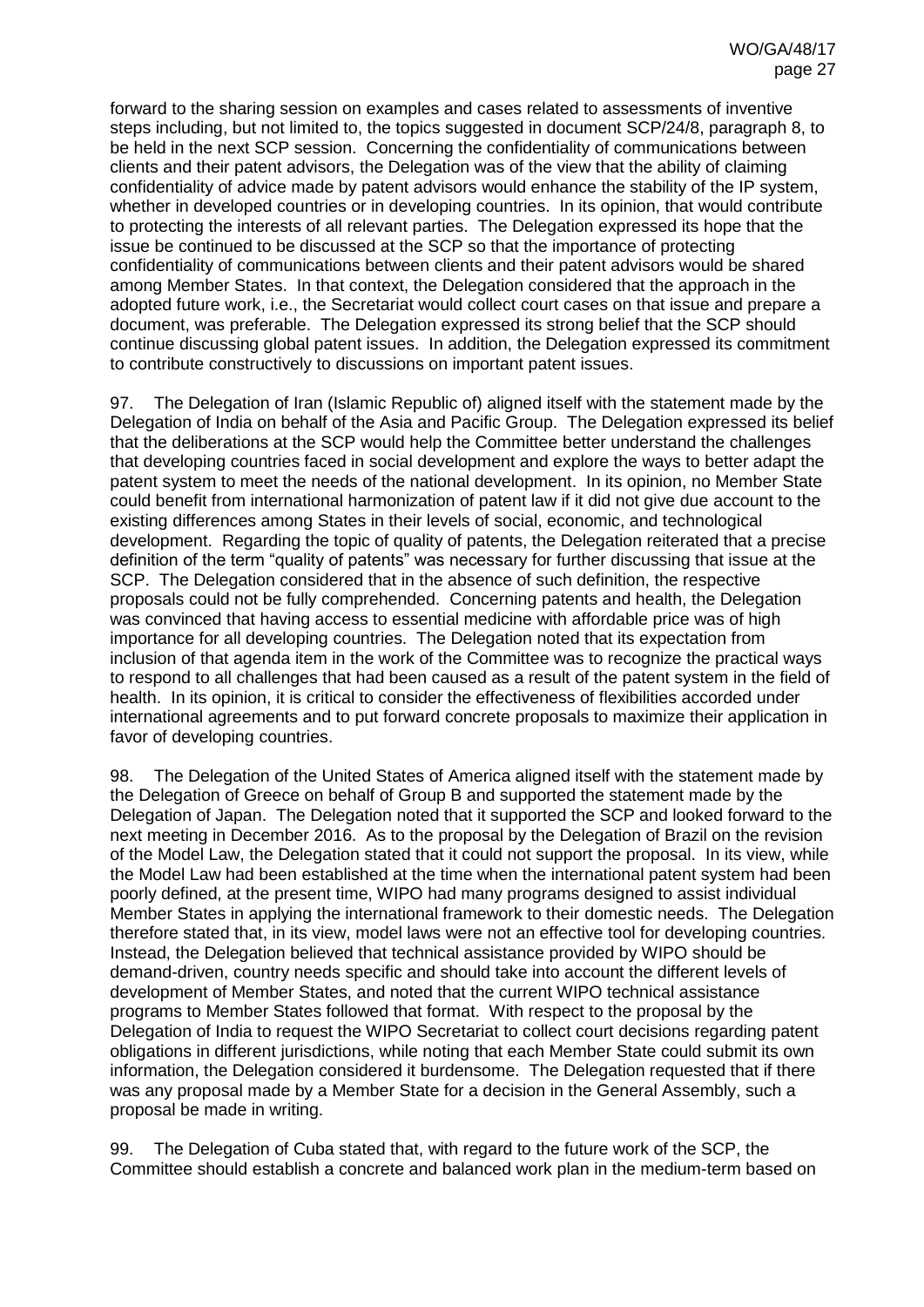the consensus in the Committee and in line with the DA. The Delegation believed that the Committee needed to continue to look at the studies on transfer of technology, limitations and exceptions and patents and health. Furthermore, the Delegation expressed its support for the statement made by the Delegation of Chile on behalf of GRULAC, and for the revision of the 1979 WIPO Model Law for Developing Countries on Inventions.

100. The Delegation of Cameroon expressed its support for the statement made by the Delegation of Nigeria on behalf of the African Group. The Delegation also congratulated the Chair of the SCP for her constructive guidelines provided on the issues on which the SCP would work during its next session. As regards the strategic direction of the Committee, the Delegation expressed its belief that the law of patents should be discussed in depth and the concrete proposals be made so that developing countries and LDCs would have an easier access to patented and generic medicines. Noting that that would save lives of many people, the Delegation stated that that was the responsibility of all Member States. As to the question of the transfer of technology, the Delegation stated that it was the right time that efforts were undertaken and that that process should contribute to development.

101. The Delegation of Sudan expressed its support to the statement made by the Delegation of Nigeria on behalf of the African Group. The Delegation stated that it paid great attention to the work of the SCP due to its importance with regard to public health and the transfer of technology. The Delegation also noted the importance of maintaining a balance between the interests of the right holders and the public.

102. The Delegation of Romania aligned itself with the statement made by the Delegation of Slovakia, speaking on behalf of the European Union and its member states, as well as the statement made by the Delegation of Latvia on behalf of the CEBS Group. Further, the Delegation expressed its gratitude for the warm words expressed by several delegations in relation to the work of the Chair of the SCP. The Delegation also thanked all delegations for the support and cooperation provided throughout the SCP sessions, which had been instrumental for reaching an agreement on the work program for the following session of the SCP. Further, the Delegation stressed the unique role of WIPO in promoting innovation and creativity and stated that the development of a sound international patent system was the most important achievement of WIPO. Noting that in order for the patent system to keep pace with the fast progress in the technological field and to maintain a forum where patent related concerns of all Member States would be addressed, the Delegation noted the importance of being committed to working constructively and efficiently. Therefore, the Delegation stated, it fully supported the advancement of the SCP work with a view to deepening the understanding of the topics on its agenda, including through the exchange of best practices.

103. The Representative of TWN observed that patent monopoly had often been justified as a tool for promoting innovation; however, more and more evidence suggested that patents could have negative effects on innovation. He stated that according to the Report of the United Nations Secretary-General's High-Level Panel on Access to Medicines, public health sensitive, IP rules and mechanisms could help address this misalignment between pro-driven innovation models and public health priorities. The Representative noted that the Nobel Laureate Professor Joseph Stiglitz had said that the patent system and the Trade-Related Aspects of Intellectual Property (TRIPS) Agreement were not about innovation, but about monopoly profit. In this connection the Representative called upon the Secretariat and Member States to approach patents in a balanced and calibrated manner and to be more concerned about the quality of granted patents rather than about the increase in the quantity of patents. He explained that the lack in application of patentability criteria had led to the lowering of patent quality and had resulted in patent thickets, market entry barriers, royalty stacking and increased litigation, all of which had ultimately generated impediments to research and commercial application. The Representative further expressed another important concern, which was the political pressure that developing countries received against the use of flexibilities. Specifically,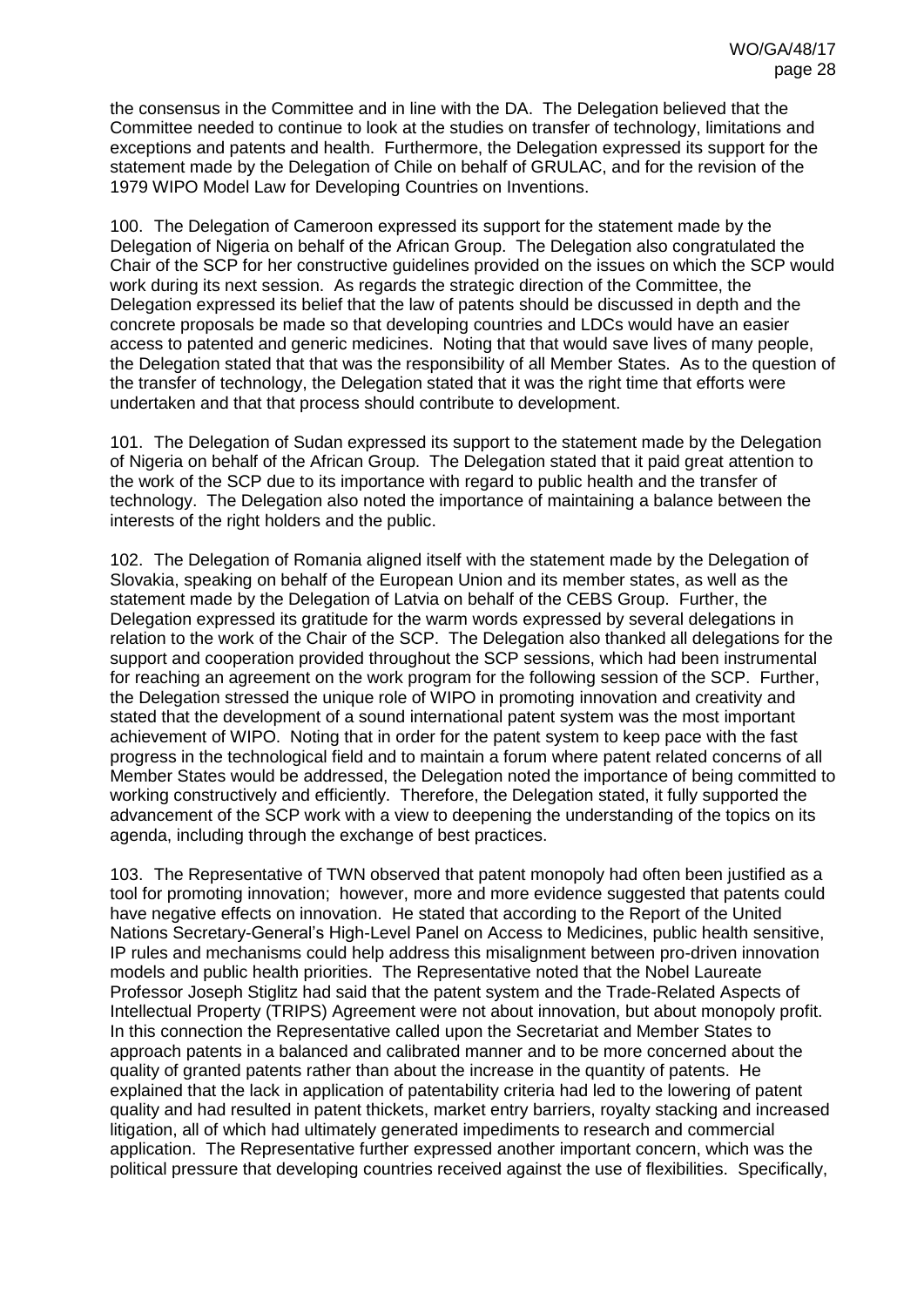he stressed that undue political and economic pressure from States and corporations had been used to prevent governments from using flexibilities which could protect public health and noted that that fact had also been captured by the UN High-Level Panel. The Representative stressed that the Report had recommended governments and the private sector to refrain from explicit or implicit threats, tactics or strategies that undermined the right of countries to use TRIPS flexibilities. He added that the Report had specifically recommended that WIPO in collaboration with stakeholders developed an international easily searchable database, which would include: (1) standard international common names of biological products; (2) INN of products either at the stage of application or after the grant of patent; (3) dates of grant and the expiry dates. The Representative called upon the Secretariat to implement such recommendations at the earliest. He finally noted that the SCP discussions should be conducted in line with the DA Recommendations and should recognize development concerns with regard to the impact of the patent system. The Representative also stressed that the SCP should promote the use of flexibilities within the patent system to address such concerns. He was looking forward to the work program on important issues, such as public health, technology transfer and the SDGs at the following SCP meeting.

104. The Representative of KEI supported the revised African Group proposal on patents and health, which was, in its opinion, excellent, and was supported by many groups concerned about innovation, access and fairness as it related to medical inventions. The Representative stressed that that was a very important issue – a life and death issue for many – and brought together the issues of innovation, access, fairness and equity. The Representative stated that it would be useful to consider the relationship between the World Health Organization (WHO)'s essential medicines list and patents, because that was an area that often came up when people defended high drug prices and legal monopolies on drugs as it related to medicine, which, in his view, was misleading. The Representative observed that historically, the WHO's mentioned list had been a list of drugs that had been cheap and had been put on the list for treating poor people. Noting its study on the relationship between cancer drugs and the essential medicines list in 2011, the Representative noted that for several and many decades, the essential drugs list had been populated by cancer drugs that had been very old and off patent. According to the Representative, the only reason why historically there had been no patented cancer drugs on the essential drugs list was because patented cancer drugs had been too expensive to be afforded by the health systems in the countries using the essential drugs list. The Representative considered it important to discuss that background and also to understand some of the other dynamics of whether or not the WHO list was going to be revised to include more patented drugs and what the consequences were for people trying to issue compulsory licenses and produce those drugs. The Representative noted that the UN High Level Panel on Access to Medicines wanted to explore what was referred to as delinkage, which was about funding research and development without the grant of monopolies and high prices. The Representative observed that in some proposals to implement delinkage, patents played a role, but in a different way than they did currently. The Representative explained that, under the delinkage scenarios, the patents were a mechanism not to get a monopoly but to make claims on large financial rewards that were made available to drug developers. In his opinion, at some point, it might be useful for the SCP to get a deeper understanding of what type of enabling legal environment at the national level countries had in order to implement delinkage scenarios. The Representative referred to a web page called delinkage.org, on which a list of the organizations, academics and other people who had endorsed the delinkage approach was found, and encouraged people to review that web page.

105. The Representative of Innovation Insights drew attention to the role of patents not just in helping inventors to capture the value of their ideas but underpinning the foundation of technology transfer. The Representative observed that SMEs and research institutes were particularly driven to collaborate, since they might develop promising research or niche solution but then lacked the resources and expertise to scale. She noted that hand off of research among partners in order to refine and get it to users was facilitated by patents. The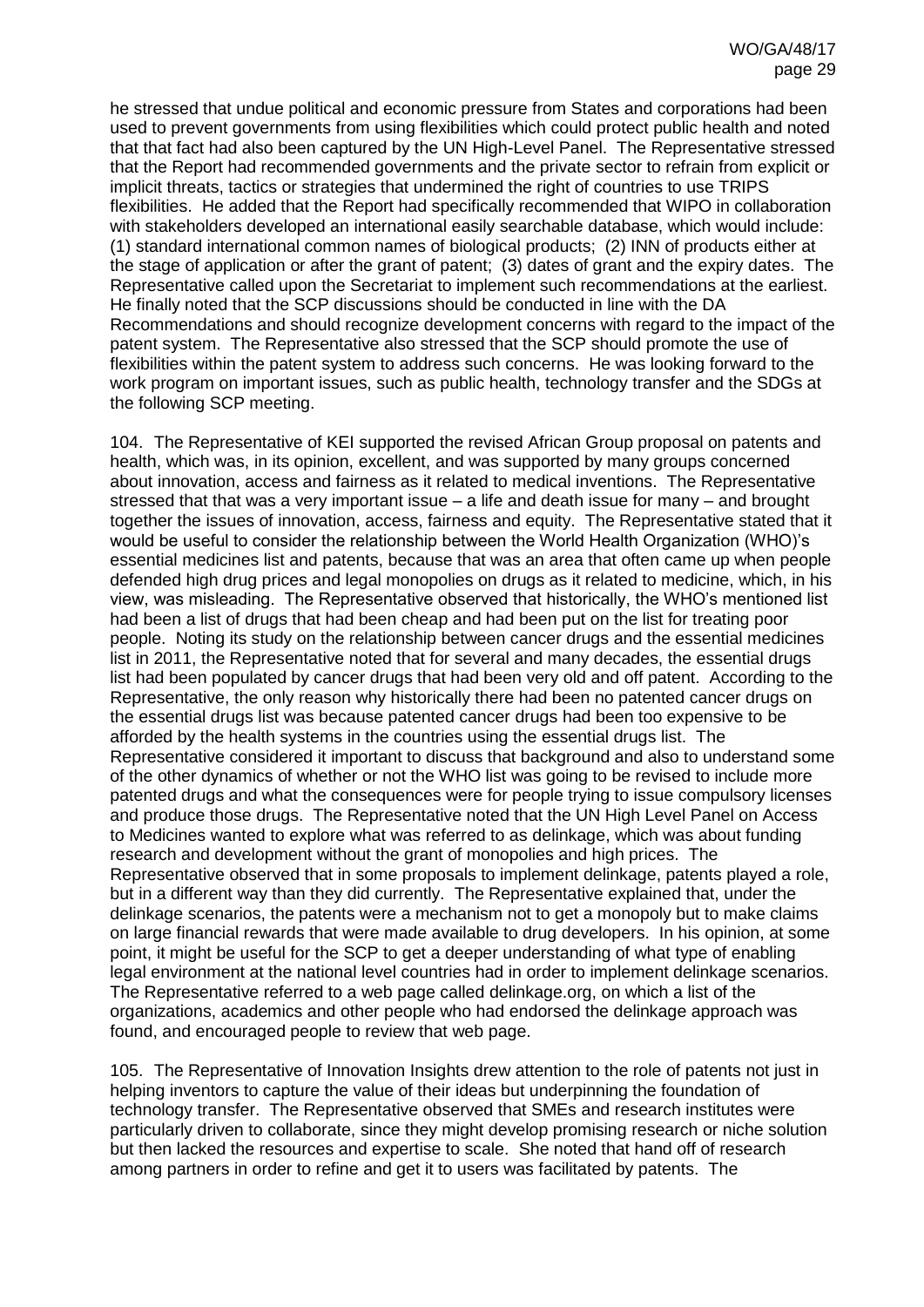Representative stated that collaboration was increasingly central to the development of technology solutions as well as to their delivery and improvement. She explained that often a solution required adaptation to ensure it effectively addressed needs in a specific place. In its opinion, those best positioned to improve a solution were those most embedded in that local context. The Representative added that collaboration over time resulted in the sharing of critical know how among partners building absorptive capacity, which was addressed in the G20 Blueprint for Growth. The Representative affirmed that that was not theoretical, as she attended a conference where 10 entrepreneurs from emerging countries had come to pitch their solutions to the realization of the SDGs. According to the Representative, the applications had been narrowed down to 40, and 10 were invited to come to Geneva. The Representative noted that they had been seeking funding to scale, and to do that, IP tools were used. The Representative emphasized that patents had been enabling several of the startups to collaborate with manufacturing and other partners without losing control over their ideas. Recalling that some work on technology transfer had been undertaken already in the SCP, the Representative was of the view that identifying how patent tools could be leveraged for development by different types and sizes of innovators would require a deeper analysis of how that could happen in the economy across sectors and around the world.

106. The WIPO General Assembly took note of the "Report of the Standing Committee on the Law of Patents" (document WO/GA/48/4).

#### ITEM 13 OF THE CONSOLIDATED AGENDA

REPORT ON THE STANDING COMMITTEE ON THE LAW OF TRADEMARKS, INDUSTRIAL DESIGNS AND GEOGRAPHICAL INDICATIONS (SCT)

107. Discussions were based on document WO/GA/48/5.

108. The Chair opened the floor for delegations that wished to intervene on document WO/GA/48/5 containing the report of the Standing Committee on the Law of Trademarks, Industrial Designs and Geographical Indications (SCT).

109. The Delegation of Chile, speaking on behalf of GRULAC, thanked the Secretariat for the report on the work of the SCT. The Group hoped that an agreement could be reached on the Design Law Treaty (DLT) and wished to stress the importance of the protection of country names, which offered an opportunity to provide value to the distinctive signs of a country through the use of trademarks, especially for developing countries. GRULAC expressed interest in the discussions on the proposal made by the Delegation of Jamaica and contained in document SCT/32/2 as well as the continuation of work on the protection of country names. The Group hoped that based on the decision taken by the General Assembly in 2015, discussions on geographical indications would continue, examining various systems of protection and covering all aspects.

110. The Delegation of Latvia, speaking on behalf of the CEBS Group, took note of the report of the SCT and stated that interesting discussions had thus far taken place in the area of trademarks and the protection of country names. The CEBS Group looked forward to analyzing the different approaches adopted by Member States regarding the protection of country names. The Group supported the proposal made by a number of Member States on the protection of geographical indications and country names in the domain name system (DNS) and believed that the SCT should address this new challenge linked to the technological developments and the expansion of the DNS.

111. The Delegation of China took note of the report of the SCT and expressed its appreciation for the work accomplished during the past year. The Delegation was mindful of the protection of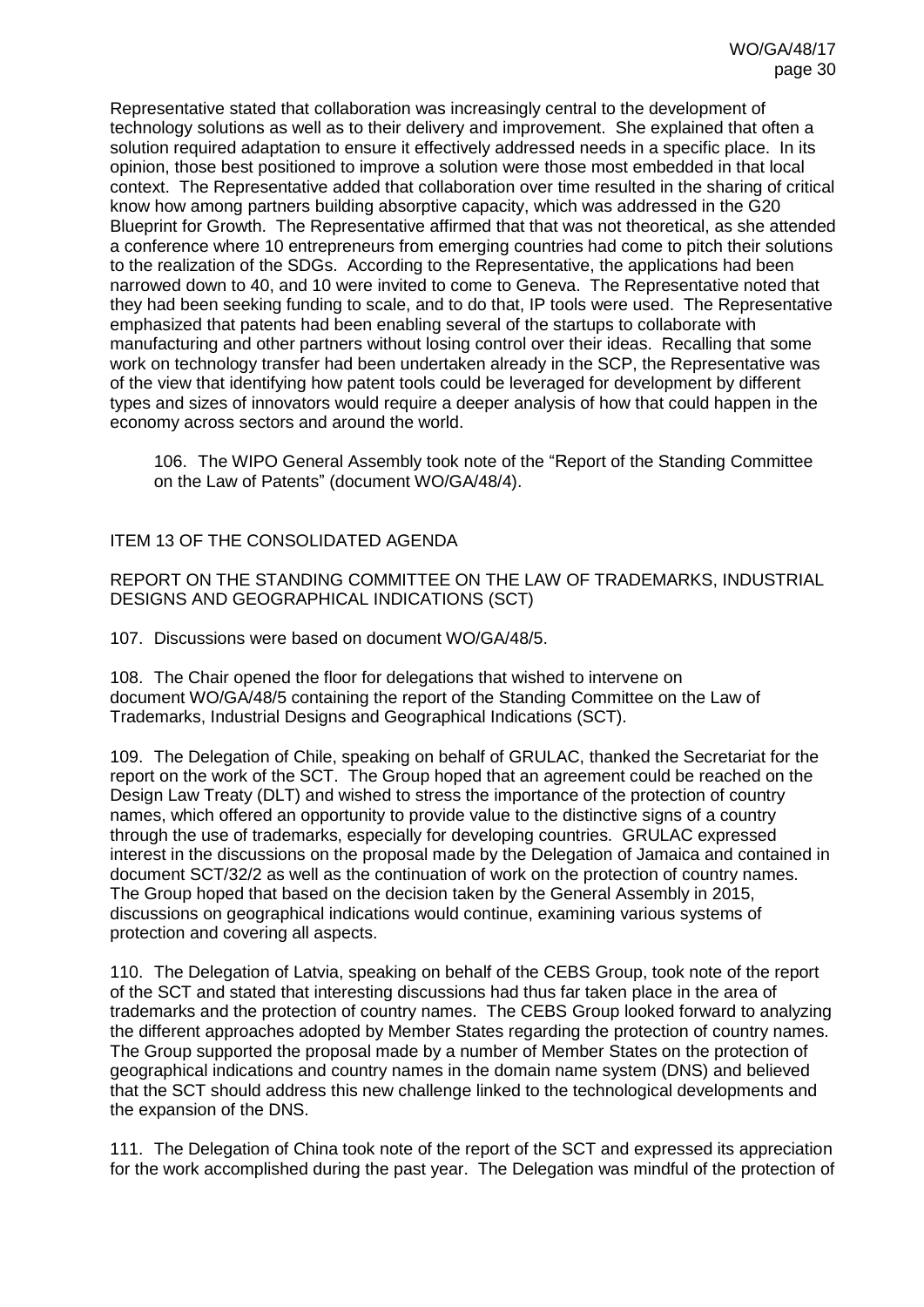country names and expressed its readiness to engage in further discussions and studies with other SCT members. The Delegation supported the idea that the SCT conduct a full study or survey on geographical indications protection systems in various countries. Regarding the protection of geographical indications and country names in the DNS, the Delegation believed that research and studies could be conducted as a basis for further action to be taken on this matter. The Delegation affirmed the importance of the DLT for improving the design law systems of various countries and believed that the treaty would play an important role in the national design industries. For this reason, it was important to reach an agreement and the Delegation called upon members to show a constructive spirit in advancing the discussions during the current Assemblies.

112. The Delegation of Nigeria, speaking on behalf of the African Group, thanked the Chair and Vice-Chairs of the SCT, as well as the Secretariat, for their hard work over the past year. The Group considered that the issues under discussion were very important. The Delegation expressed the view that there seemed to be an inclusivity gap in the SCT discussions, such as the discussions on the DLT. Such an approach did not foster progress, especially when taking into account the diversity of the WIPO membership and their equally diverse priorities. The Delegation indicated that the Group would continue to engage constructively in the SCT and called upon all members to have the same approach.

113. The Delegation of the Russian Federation noted with satisfaction the report on the work of the SCT, and pointed out that priority should be given to completing the work on the DLT, bearing in mind the high level of preparedness of the draft text, over which a large compromise had been reached. The Delegation supported the convening of a diplomatic conference for the adoption of the treaty and believed that this would help with the registration of designs around the world and contribute to IP more generally. The Delegation pointed out the importance and usefulness of the work done by the SCT regarding the protection of country names and supported future work in that area. It expressed great interest in a study concerning national systems for the protection of designs and supported the initiative to undertake further studies on geographical indications.

114. The Delegation of Japan welcomed the work of the Secretariat regarding the questionnaire that was based on the proposal presented by the Delegations of the United States of America, Israel and Japan and entitled "Industrial Designs and the Emerging Technologies, Similarities and Differences in the Protection of New Technological Designs". The Delegation pointed out that the result of this questionnaire would be invaluable in terms of discussing the relationship between industrial designs and emerging technologies and hoped that the issue might be discussed at the next session of the SCT.

115. The Delegation of Iran (Islamic Republic of) took note of the report of the SCT and thanked the Secretariat for the preparation of this document. While affirming the key importance of the work of the SCT on the protection of country names, the Delegation stated that the study undertaken by WIPO, which compiled the national laws and practices on this matter, indicated there was a need for international action to prevent the registration or use of country names as trademarks. The Delegation encouraged discussions in the SCT on how to ensure that trademarks are not used to constrain the ability of countries to regulate the use of trademarks or brand names on harmful products in the interest of public health.

116. The Delegation of Trinidad and Tobago supported the statement made by the Delegation of Chile on behalf of GRULAC and stated that the SCT had continued to advance and provide useful guidance since the last session of the Assemblies. The issue of the protection of country names continued to be of particular importance to countries in the Caribbean region and especially to Trinidad and Tobago, which sought to diversify its economy. The Delegation held the view that the DNS raised challenges for the protection of IP, due to the global nature of the Internet and the implications which emanate therefrom, such as bad faith registration and use of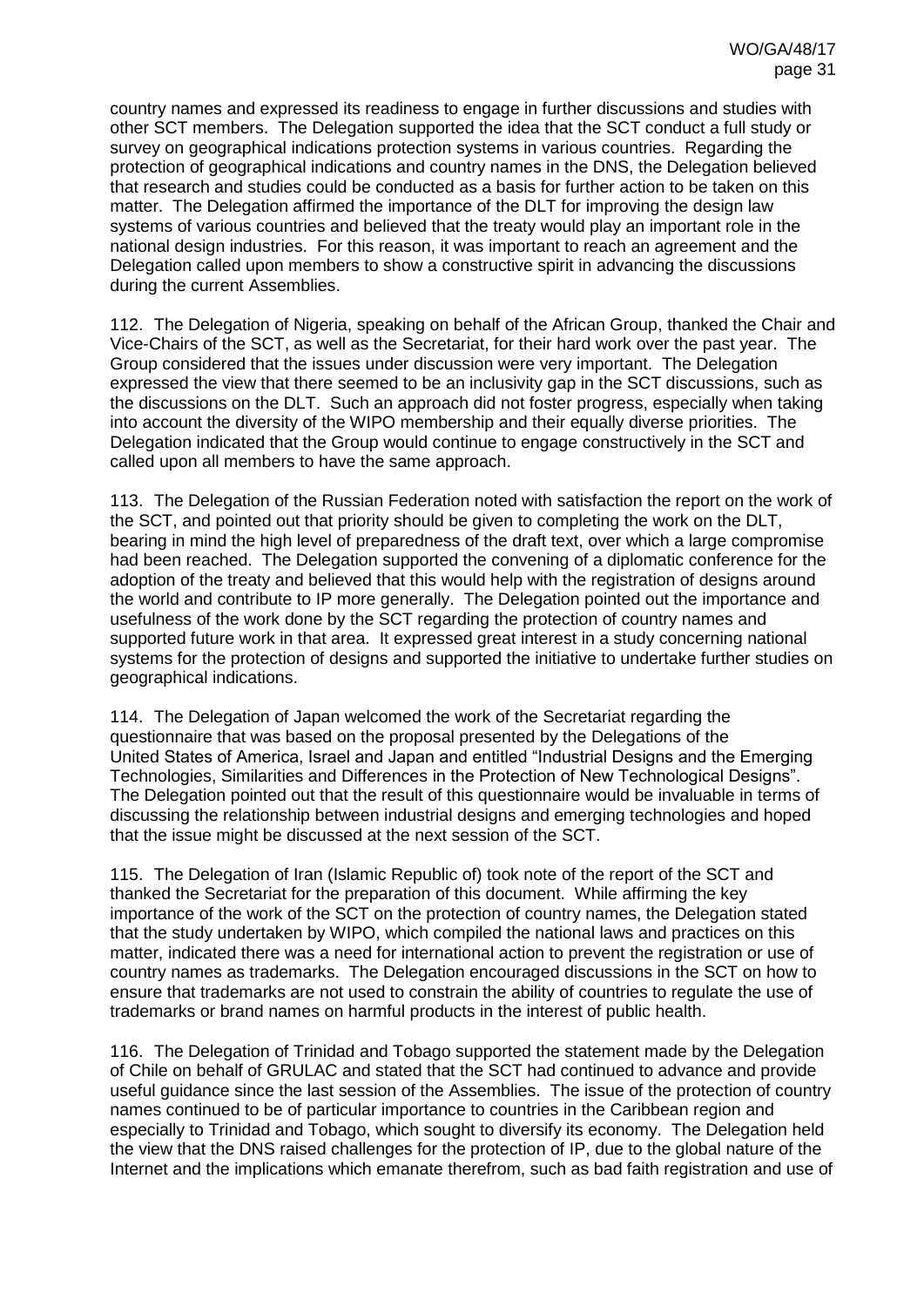domain names corresponding to trademark rights. International approaches to addressing this issue were particularly important to anticipate these developments. The DLT discussions were of particular importance to Trinidad and Tobago, as it anticipated completing its agreement in principle to accede to The Hague Agreement. The Delegation looked forward to receiving information on the WIPO Digital Access Service (DAS), since the electronic exchange of documents between offices would contribute significantly to added efficiency by providing quicker means of transferring such documents. Exploring effective measure against the misuse of geographical indications and other important geographical names in the operation of the DNS was of particular relevance to Trinidad and Tobago. This was especially so for the promotion of local products, such as cocoa, which had international reputation for being a premium product that was used to make some of the world's finest chocolates. The Government of Trinidad and Tobago was actively working with local cocoa farmers to provide them with assistance for the filing of a geographical indication. The Delegation wished to acknowledge the support and assistance extended by WIPO for drafting Trade Mark Regulations 2016. The Delegation reported that a proposal was contained in the Regulations allowing for online filing of applications.

117. The Representative of TWN drew the attention of Member States on the decision of the International Center for the Settlement of Investment Disputes (ICSID) in a case between the tobacco company Philip Morris and the Government of Uruguay. The company had challenged two specification measures taken by Uruguay as part of their obligations under the WHO Framework Convention on Tobacco Control. As a first measure, Uruguay prevented tobacco companies from advertising cigarettes. Secondly, Uruguay required tobacco companies to use 80 per cent of the front and back of packets for graphic warnings of the health hazards of smoking. Philip Morris held that Uruguay had violated its rights under an investment agreement but the tribunal rejected the claim. ICSID held that Uruguay did not deprive Philip Morris from using its trademark rights because the measures were enacted in the interests of legitimate health policy. TWN called upon Member States to initiate discussions on the implications of trademarks on public policies related to medicines for products targeting, among others, children. The Representative stated that trademark protection related to country names was important and that these issues should be addressed by the Member States effectively in the upcoming sessions of the SCT. The Representative affirmed that the proposal on design protection in the digital context would need more information and a study regarding its implications before any decision be taken on norm setting.

118. The WIPO General Assembly took note of the "Report on the Standing Committee on the Law of Trademarks, Industrial Designs and Geographical Indications" (document WO/GA/48/5).

## ITEM 14 OF THE CONSOLIDATED AGENDA

### MATTERS CONCERNING THE CONVENING OF A DIPLOMATIC CONFERENCE FOR THE ADOPTION OF A DESIGN LAW TREATY (DLT)

119. Discussions were based on document WO/GA/48/6.

120. The Delegation of Latvia, speaking on behalf of the CEBS Group, regretted the inability of the Standing Committee on the Law of Trademarks, Industrial Designs and Geographical Indications (SCT) to reach an agreement on convening the diplomatic conference. The Delegation, thanking the Chair of the SCT for his tireless efforts in facilitating the discussions and for the proposals he had put forward, recalled that the aim of the Design Law Treaty (DLT) was to simplify and harmonize registration procedures, which would benefit designers from the entire world. Pointing out that a proposal on a disclosure requirement had been discussed during the last two SCT sessions, the Delegation stated that it was still not convinced that such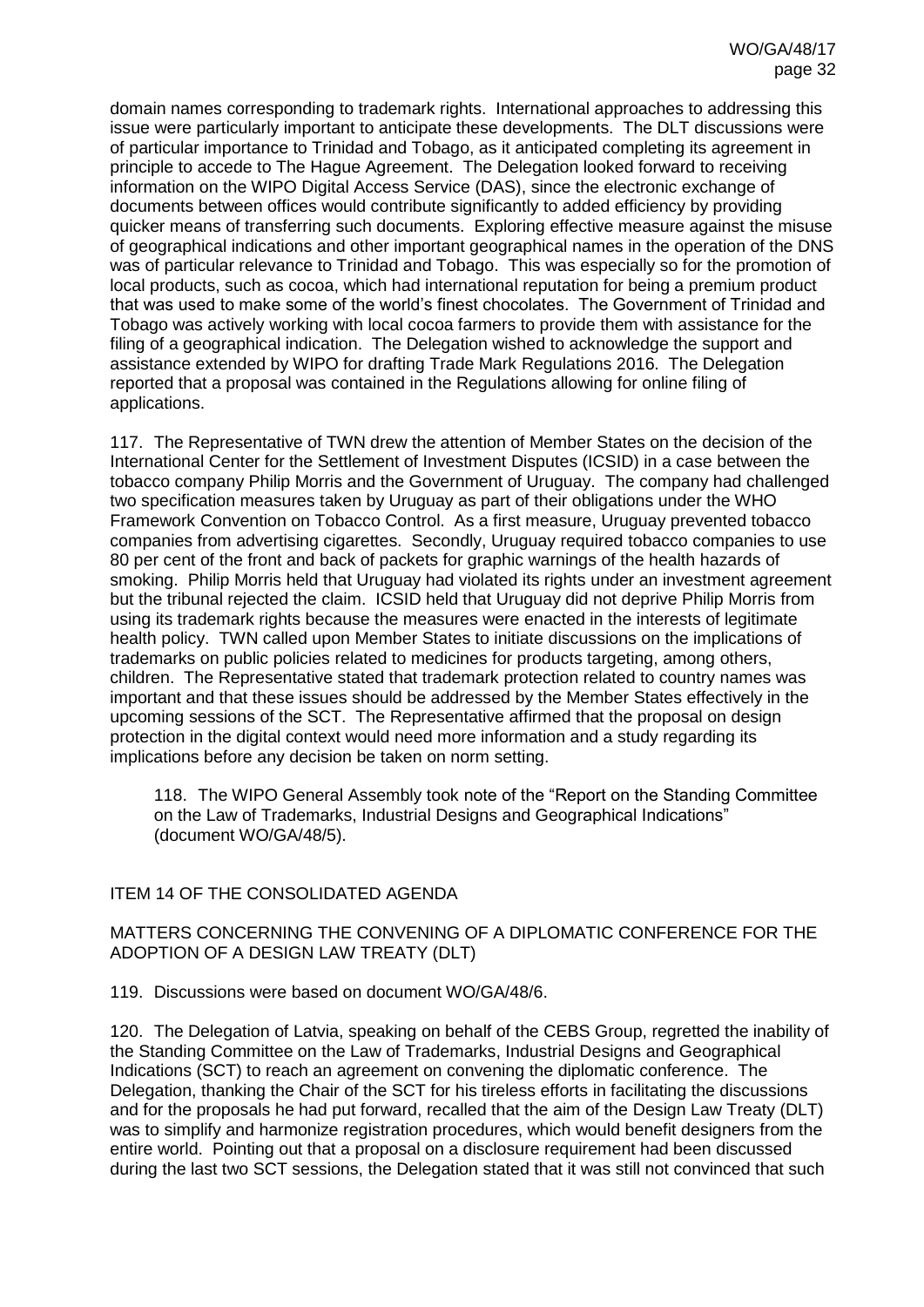requirement had a place in a formalities treaty or would facilitate the registration of designs. The Delegation, indicating that the CEBS Group had carefully listened to the concerns behind the proposal and had made numerous proposals to address those concerns, observed that no agreement had been reached. Taking into account that the text of a draft DLT had been finalized already a few years ago, the Delegation urged proponents to withdraw the proposal in order to convene the diplomatic conference. The Delegation was of the view that the IGC was the appropriate forum for all discussions related to traditional knowledge (TK), genetic resources (GRs) and traditional cultural expressions (TCEs). Pointing out that the CEBS Group was ready to engage in informal and formal discussions on the DLT during the General Assembly, with the aim to convene a diplomatic conference, the Delegation reiterated the position that, if the General Assembly failed to take a decision in this respect, the CEBS Group was against reverting the issue back to the SCT since, in its opinion, no further work on the treaty was necessary.

121. The Delegation of Greece, speaking on behalf of Group B, recalled the long history of the issue under discussion and expressed its regret that considerations falling outside of the scope of the treaty were currently preventing users from benefitting from a simplification of formalities in the industrial design system. The Delegation recalled that, at the 2014 General Assembly, Group B had stood ready to agree on sending document SCT/31/2 to a diplomatic conference in 2015. In this regard, although it appreciated the explanations provided during the thirty-fifth session of the SCT about the relevancy of the proposed disclosure requirement, the Delegation stated that Group B remained unconvinced of the necessity of such requirement.

122. The Delegation of the European Union, speaking on behalf of the European Union and its member states, thanked the Chair of the SCT for his tireless efforts during the SCT sessions in trying to bring matters forward to convene a diplomatic conference for the adoption of the DLT, which would be of benefit to designers across the globe. The Delegation said that the DLT aimed at harmonizing and simplifying design registration procedures to the benefit of users and WIPO members across the spectrum of development. Noting that a long time had passed since the substantive provisions of the DLT had been stabilized in 2014, the Delegation recalled that the European Union and its member states had supported the convening of a diplomatic conference during the General Assembly of 2014, based on that mature text, and noted that the only open question at that stage concerned the issue of technical assistance and capacity building. During the thirty-fourth and thirty-fifth sessions, the SCT had, in line with the mandate by the 2015 General Assembly, extensively discussed the subsequent proposal for a disclosure requirement to be included in Article 3 of the DLT. The Delegation said that the European Union and its member states remained however unconvinced that the proposal on a disclosure requirement was relevant to industrial designs or that it would simplify and harmonize current design registration procedures. On the contrary, the Delegation considered that the proposal moved the text further away from the objective of simplification and alignment of design registration formalities. Pointing out that the disclosure requirement was linked to the patents system, the Delegation stated that the IGC was the appropriate forum to discuss the underlying issues related with it. In this regard, recognizing that progress had been made in relation to GRs in the IGC, the Delegation expressed the view that this year's discussion on GRs had been fruitful and interesting. The Delegation recalled that the European Union and its member states had made significant and constructive contributions to those discussions, including confirmation of a concrete proposal on a disclosure requirement in relation to GRs in patents. The Delegation also recalled that the disclosure requirement contained in its proposal included certain safeguards, as a disclosure requirement that discouraged, undermined or created legal uncertainty in the patent system would not be in anybody's best interest. Taking the foregoing into account, the Delegation called on the proponents of a disclosure requirement in the DLT to withdraw their proposal, which was extraneous to the treaty's purpose. Observing that the two remaining issues had been discussed extensively and repeatedly in the Committee, the Delegation expressed the view that the General Assembly had a responsibility to take a decision on the two issues and the future of the DLT. The Delegation stated that, if an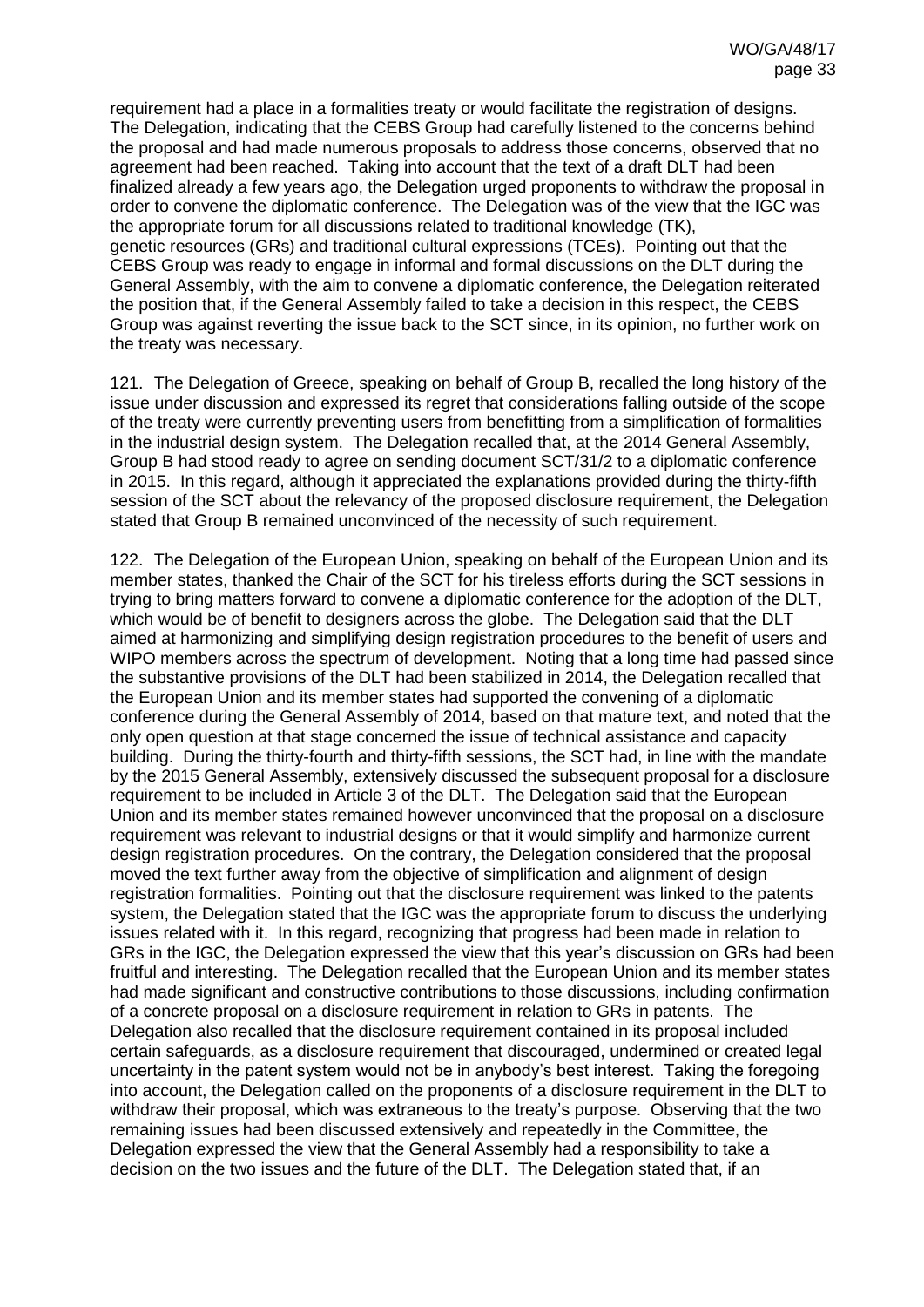agreement could not be reached, the European Union and its member states did not see any need for further discussions of the DLT in the framework of the SCT. The Delegation said that, in relation to technical assistance, the European Union and its member states supported the effective delivery of technical assistance and capacity building in implementing the DLT and remained flexible with regard to the options on the table. The Delegation considered that, whichever the option agreed, it should be geared towards the requirement of end users.

123. The Delegation of Chile, speaking on behalf of GRULAC, expressed the hope that a consensus would be reached on the outstanding issues related to the DLT. Reiterating the view that technical assistance and capacity building were of vital importance, since they ensured effective cooperation with developing countries and LDCs, the Delegation declared that it supported the inclusion of a provision on technical assistance, irrespective of its nature. The Delegation concluded by reaffirming its constructive position in the negotiations and its commitment to participate actively in a diplomatic conference next year, if the General Assembly agreed to convene it.

124. The Delegation of Iran (Islamic Republic of) stated that the draft DLT was a norm setting endeavor which needed to strike a proper balance between costs and benefits. Considering that the study prepared by the Secretariat on the potential impact of the work of the SCT on industrial design law and practice offered a good basis to understand that balance, the Delegation said that the study had acknowledged some requirements as to administrative assistance, legal skills, training and investment in infrastructure for developing countries. The Delegation considered that technical assistance and capacity building should be part of the DLT in the form of a legally binding provision, as this would facilitate the accession of developing countries and LDCs to the new treaty and would help them to make effective use of it. Furthermore, the Delegation expressed its support for the proposal on a mandatory disclosure requirement for TK in the DLT. The Delegation held the view that both these issues should be reflected as specific provisions within the text of the DLT. Finally, the Delegation reiterated its position that the outstanding issues needed to be solved before going to a diplomatic conference, as the prior settlement of differences would ensure the success of the conference.

125. The Delegation of Nigeria, speaking on behalf of the African Group, thanked the Chair of the SCT for his tireless effort in trying to bring Member States to reach agreement on the DLT. The African Group, regretting that an agreement had not been reached on this question and on technical assistance at the thirty-fourth and thirty-fifth sessions of the SCT, as directed by the General Assembly in 2015, said that in its view, those discussions had not been successfully completed. However, the Delegation believed that opportunities to approach the subject in a constructive manner continued to exist, with tolerance for the priorities determined by other groups. Reiterating the African Group's commitment to the disclosure of GRs, TK and TCEs utilized in industrial designs, the Delegation expressed the view that the disclosure requirement was not irrelevant to the draft DLT. As sovereign States, the African Group rejected the idea that any proposed international instrument would foreclose national policy options. The Group was not in a position to accept any final outcome that foreclose national policy options The Delegation also pointed out that it had demonstrated flexibility and explained the rationale behind the inclusion of a disclosure requirement in the text, while the demanders had not showed any reciprocity, beyond a request to the African Group to withdraw its proposal. The Delegation believed that that was not a constructive approach and would not yield positive result. The Delegation therefore called on the demanders to exhibit the tenets of the multilateral system. To conclude, the Delegation said that the African Group remained open to discuss further, including in informal consultations, and looked forward to reaching consensus on the pending issues of disclosure and technical assistance

126. The Delegation of India, speaking on behalf of the Asia and Pacific Group, said that the SCT had worked towards bridging the gaps among the Member States on the text of a possible DLT. The Delegation believed that the implementation of the DLT should be accompanied with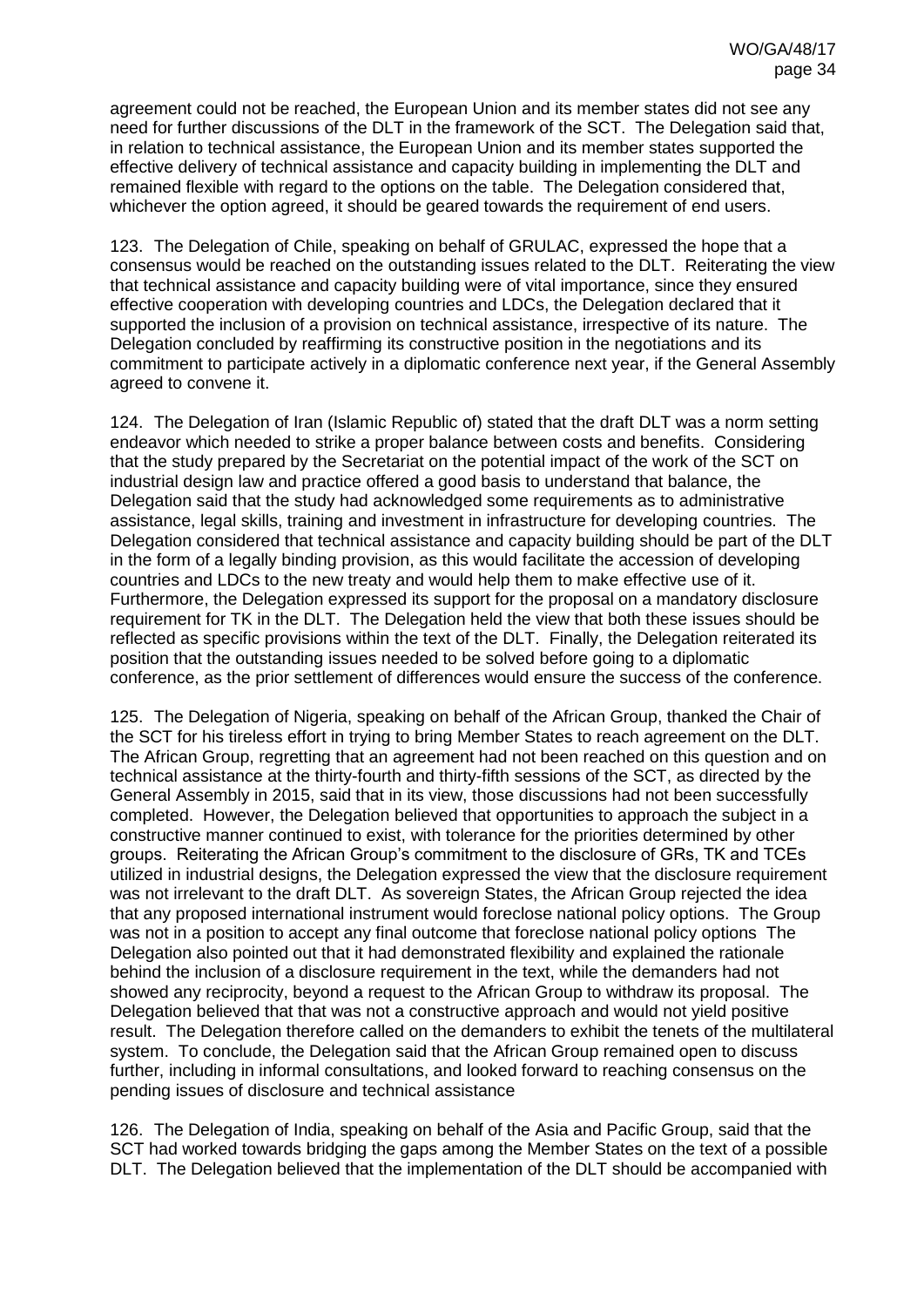enhanced capacity of Member States to carry out the new obligations. Therefore, in order to achieve the desired outcomes, the proposed treaty should contain adequate provisions on capacity building within the IP infrastructure of developing countries and LDCs. Reiterating its strong support to the inclusion of the provisions on technical assistance in the form of an article in the DLT, the Delegation expressed the hope that a decision on this matter would be adopted to the satisfaction of all members. Noting that most of the members of the Asia and Pacific Group had expressed their support for the principle of disclosure of source, the Delegation believed that sovereign Member States of WIPO should have the flexibility to include in the treaty, as part of the design eligibility criteria, components that are deemed important to complete the formalities for protection of industrial designs within their own jurisdiction. Finally, the Delegation welcomed the 2015 General Assembly decision on DLT and reiterated its engagement to work towards a constructive and complete resolution of all outstanding issues, enabling the convening of a diplomatic conference.

127. The Delegation of Egypt, aligning itself with the statement made by the Delegation of Nigeria on behalf of the African Group, recalled that Member States had agreed last year to urge the SCT to reach an agreement on the two elements of the proposal by the African Group. Indicating that consensus was key to move to a diplomatic conference, the Delegation declared that Member States should be able to express their concerns and priorities and to have them reflected in norm-setting activities undertaken within WIPO. The Delegation believed that qualifying the elements proposed by the African Group as irrelevant and not understandable denoted the fact that some delegations did not respect the priorities of other delegations.

128. The Delegation of Bangladesh, speaking on behalf of the LDCs, expressed its strong support for the inclusion of an article on technical assistance in the text of the DLT.

129. The Delegation of Algeria, aligning itself with the statement made by the Delegation of Nigeria on behalf of the African Group, thanked the Chair of the SCT for his strong engagement on the subject matter. The Delegation expressed the view that both the issue of technical assistance and a mandatory disclosure requirement had to be reflected in the form of specific provisions in the basic proposal of the DLT and in the text of the DLT itself. The Delegation recalled that the 2015 General Assembly decision had been to convene a diplomatic conference, only if the discussions on technical assistance and a mandatory disclosure requirement were concluded. Noting that both provisions were still in brackets, the Delegation considered that the discussions had not been concluded and that further discussions were necessary.

130. The Delegation of Sudan, expressing its appreciation for the work done by the Chair within the SCT, aligned itself with the statement made by the Delegation of Nigeria on behalf of the African Group.

131. The Delegation of France, thanking the Chair of the SCT for his efforts and work, endorsed the statements by the Delegations of Greece, on behalf of Group B, and the European Union. Considering that the text of the DLT, the purpose of which was to simplify and harmonize design registration procedures, had been largely finalized, the Delegation said that it attached great importance to the adoption of the DLT over the next few months. The Delegation stated that there were no sufficient reasons to defer again the convening of the diplomatic conference and expressed the hope that a consensus would be reached during the Assembly. The Delegation also recalled that it had demonstrated flexibility during the discussion on technical assistance, pointing out that the issues related to a disclosure requirement needed to be discussed in the IGC or at national level.

132. The Delegation of Cuba, aligning itself with the statement made by the Delegation of Chile, on behalf of GRULAC, reiterated the position that the provision of technical assistance should be included in an article in the main text of the treaty.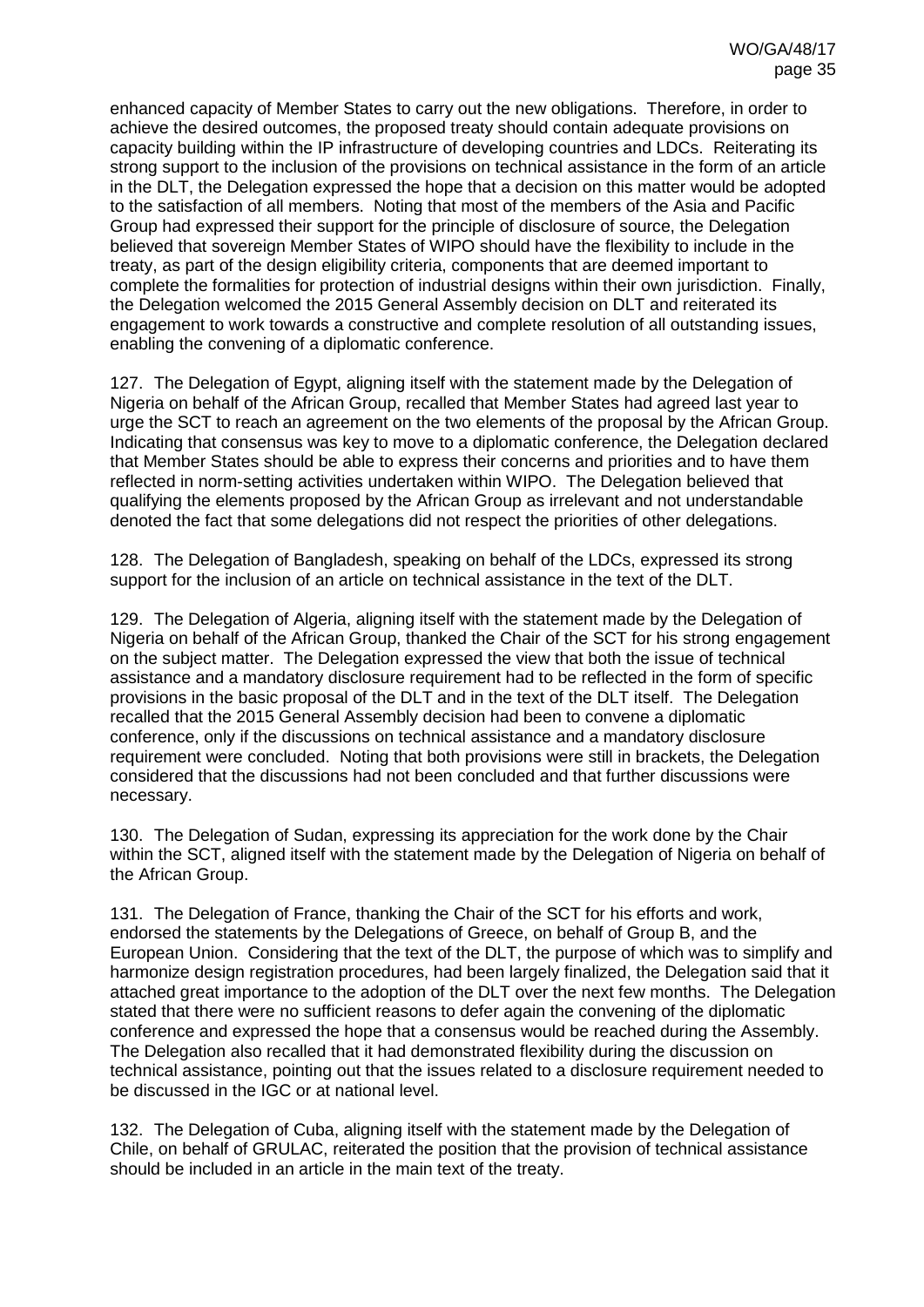133. The Delegation of South Africa, aligning itself with the statement made by the Delegation of Nigeria, on behalf of the African Group, expressed its willingness to move towards the convening of a diplomatic conference. The Delegation assured Member States that the aim of including a provision on disclosure in Article 3 of the draft DLT was to allow Member States that had provisions for the protection of TK in their national design laws to comply with the filing requirements in their national legislation when joining the DLT. With respect to technical assistance, the Delegation considered that this was an important issue for all Member States and reiterated its position regarding the form of the provision and the need to resolve the issue before convening a diplomatic conference. The Delegation concluded by stating that there was a need for political will and understanding.

134. The Delegation of the Russian Federation, speaking on behalf of the IP Offices of BRICS countries, expressed its support for the inclusion of a compulsory article on technical assistance in the text of the DLT. In its national capacity, the Delegation declared that it supported the DLT and the convening of a diplomatic conference for the adoption of the treaty in 2017, in a location to be determined subsequently by the Preparatory Committee. The Delegation believed that the conclusion of the treaty would have benefic impact on design application and registration procedures in terms of costs, quality and time efficiency. Finally, expressing the hope that the work on the outstanding issues related to the treaty would conclude soon, the Delegation reiterated its readiness to participate in consultations in order to find a solution acceptable to all.

135. The Delegation of Nigeria, aligning itself with the statement of the African Group, encouraged Member States to hold constructive discussions, with a view to resolving the outstanding issues in the draft DLT. Expressing concern about the closed nature of the list of requirements in the DLT, the Delegation announced that it would not lend support to an outcome which would not preserve the sovereign rights of Member States to make decisions in their national interest or in accordance with their national law. Finally, the Delegation expressed its readiness to continue engaging constructively on these issues.

136. The Delegation of Indonesia, endorsing the statement made by the Delegation of India on behalf of the Asia and Pacific Group, stated that, in its view, a diplomatic conference on the adoption of the DLT should be convened only with a technical assistance and capacity building clause reflected in the draft text. Considering that an article would provide legal certainty on the implementation of the DA Recommendations, the Delegation also said that it believed that the DLT should include a provision on a mandatory disclosure related to TK, TCEs or GRs in an industrial design application.

137. The Delegation of India, expressing support for the position stated by the Delegation of the Russian Federation, underlined the fact that technical assistance for developing countries and LDCs was an important aspect of the DLT. The Delegation pointed out that, after extensive deliberations, BRICS countries requested binding commitments in the DLT for providing technical assistance, by way of an article in the draft DLT.

138. The Delegation of Colombia thanked the Chair of the SCT and the Secretariat for their efforts in providing options for a text, with a view to moving towards an agreement and towards the convening of a diplomatic conference. Underlining its determination to protect its TK and GRs and recalling that it had shown such determination in various working groups and fora, the Delegation stated that the DLT was a treaty aiming at reducing formalities and at bringing down costs for designers. The Delegation therefore urged all countries to show clear political will and flexibility.

139. The Delegation of China, lending its support to the statement made by the Delegation of the Russian Federation on behalf of BRICS countries, stated that it considered that the DLT could play a positive role in improving national design protection regimes and in promoting the development of related industries and expressed the hope that the treaty could be adopted as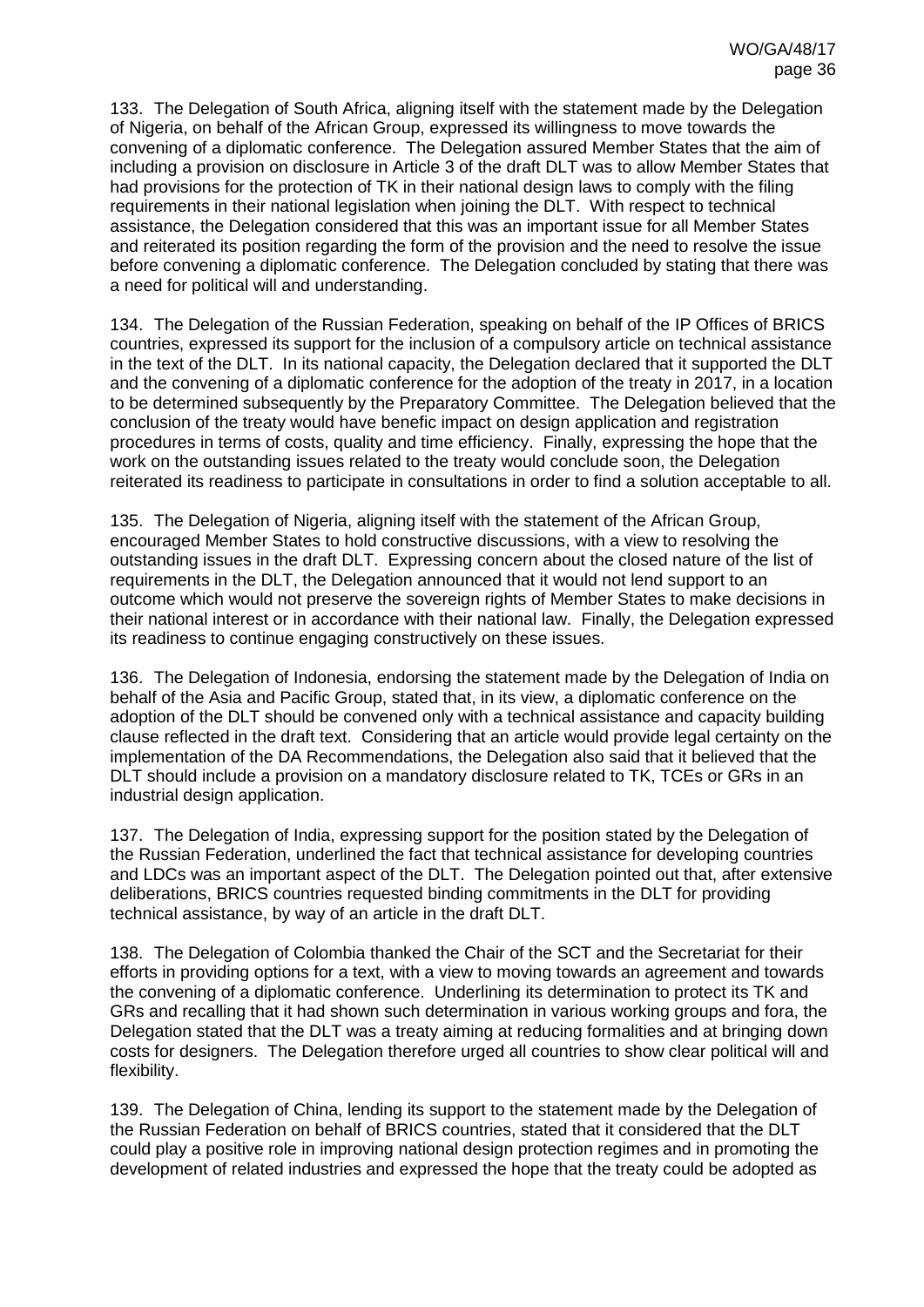soon as possible. The Delegation noted progress in the discussions, while observing that differences remained on specific issues. The Delegation expressed the hope that the General Assembly would intensify its work with the view to reducing differences. The Delegation also hoped that all parties would take into account other countries' concerns and show flexibility, in order to reach consensus and create fair conditions for the convening of a diplomatic conference in the first half of 2017.

140. The Delegation of Brazil, aligning itself with the statements made by the Delegation of Chile, on behalf of GRULAC, and by the Delegation of the Russian Federation, on behalf of BRICS countries, pointed out that the implementation of the DLT would require technical cooperation for the adaptation of national legal practices and procedures to the requirements of the treaty. In its opinion, the provisions on technical assistance should provide clear guidance and enable legal certainty to Members, so that the cooperation activities could be carried out by the Secretariat in close dialogue with recipient countries. Underlining the importance of the matter, in line with the DA Recommendations, the Delegation expressed the view that the provisions would be better reflected in the form of an article. The Delegation also declared that it looked forward to continuing the discussions, in order to reach an agreement.

141. The Delegation of the Democratic People's Republic of Korea declared that it lent its support to delegations that had expressed themselves in favor of the inclusion of technical assistance in the text of the DLT and to the convening of a diplomatic conference to adopt the DLT.

142. The Delegation of Senegal, endorsing the statement made by the Delegation of Nigeria on behalf of the African Group, expressed its support to the possibility of convening a diplomatic conference for the adoption of the DLT. Underlining its attachment to a clause on disclosure and on technical assistance, the Delegation expressed the wish to see both matters included in the body of the text of the DLT, as a condition for the convening of the diplomatic conference, given the decision taken by the General Assembly at its fifty-fifth session.

143. The Delegation of South Africa, aligning itself with the statement made by the Delegation of the Russian Federation on behalf of BRICS countries, reiterated its demand for the inclusion of provisions on technical assistance and a mandatory disclosure in the treaty.

144. The Chair took note of the exchange of opinions and observed that the technical assistance issue left room for flexibility. The Chair suggested holding informal consultations and asked Mr. Adil El Maliki, Chair of the SCT, to facilitate those consultations.

145. The Chair informed the plenary that the item had been the subject of several bilateral and plurilateral informal consultations, facilitated by the Chair of the SCT. Noting that there had been no advancement on the topic, he proposed a decision paragraph, which was adopted:

146. The WIPO General Assembly decided that, at its next session in October 2017, it will continue considering the convening of a diplomatic conference on the Design Law Treaty, to take place at the end of the first half of 2018.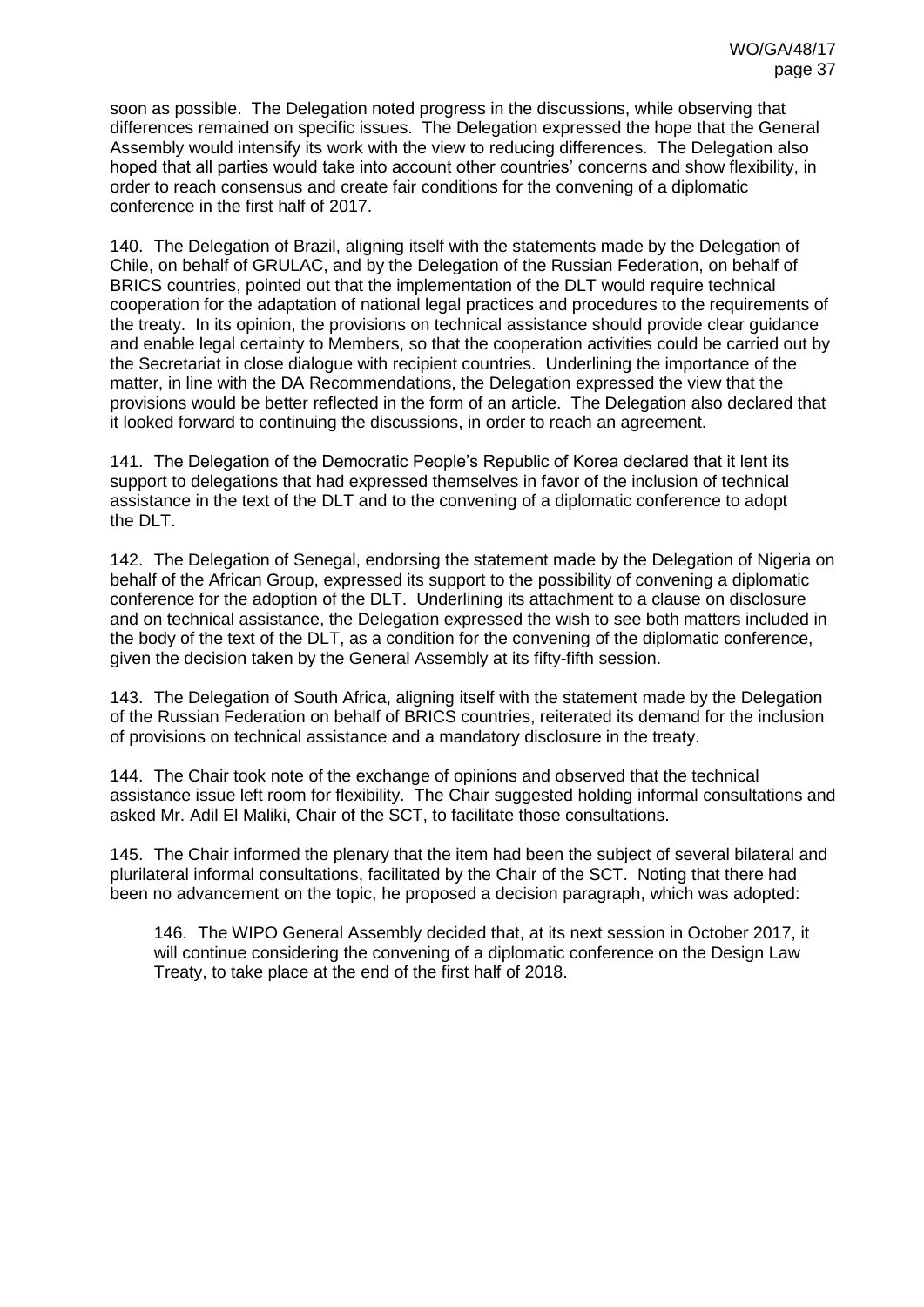#### ITEM 15 OF THE CONSOLIDATED AGENDA

#### REPORT ON THE COMMITTEE ON DEVELOPMENT AND INTELLECTUAL PROPERTY (CDIP) AND REVIEW OF THE IMPLEMENTATION OF THE DEVELOPMENT AGENDA RECOMMENDATIONS

147. Discussions were based on documents WO/GA/48/7, WO/GA/48/8 and WO/GA/48/13.

148. The Secretariat noted that there were three documents for consideration under the agenda item namely, the "Report of the Committee on Development and Intellectual Property (CDIP) and the Review of the Implementation of the Development Agenda Recommendations" (document WO/GA/48/7), the "Decision on the Committee on Development and Intellectual Property (CDIP) Related Matters" (document WO/GA/48/8) and the "Description of the Contribution of the Relevant WIPO Bodies to the Implementation of the Respective Development Agenda Recommendations" (document WO/GA/48/13). Concerning the first document, the Secretariat stated that the CDIP met twice since the  $47<sup>th</sup>$  meeting of the General Assembly, held in October 2015. It recalled that the sixteenth session and the seventeenth session of the Committee took place in November 2015 and in April of the current year, respectively. As agreed by the Committee, the document contained the Summary by the Chair of those two sessions. It also contained the Director General's Report on the Implementation of the Development Agenda (DA), discussed by the Committee at its seventeenth session. The second document addressed the implementation of the CDIP mandate and the implementation of the Coordination Mechanisms and Monitoring, Assessing and Reporting Modalities. In that document the Committee requests the General Assembly to allow it to continue the discussion on these two matters during its eighteenth and nineteenth sessions and to report back to the General Assembly in 2017. The third document also addressed the implementation of the Coordination Mechanism. It includes the Report on the IGC, document WO/GA/48/9, paragraphs 10 and 11, and the Report on the SCCR, document WO/GA/48/3, paragraphs 31 to 35. The General Assembly is requested to take note of the information contained in the document WO/GA/48/13 and forward it to the CDIP. The Secretariat also referred to the Independent Review of the Implementation of the Development Agenda Recommendations, whose report will be considered by the CDIP in its next session. It also highlighted the success of the International Conference on IP and Development, which gathered 400 on-site and 600 participants through webcasting.

149. The Delegation of Chile, speaking on behalf of GRULAC, highlighted the importance of the CDIP for developing countries. It stressed that the development dimension should be mainstreamed in WIPO's work. It also underlined the importance of making efforts to implement the DA. It referred to the Report on the Independent Review of the Implementation of WIPO Development Agenda (document CDIP/18/7) to be discussed at the eighteenth session of the Committee. It also referred to the SDGs, stating that they represented the efforts expected to be undertaken by the international community in the coming 15 years. The objective of the SDGs was to gather world efforts to put into practice the three dimensions of sustainable development, namely, the economic, social, and environmental aspects. As a specialized UN agency, WIPO had the necessary technical capacity to play an active role in the discussions and actions related to the SDGs. In view of the legal nature of the Agreement of 1974 between the UN and WIPO, and the terms of the Resolution adopted by the General Assembly on September 25, 2015 (A/RES/70/1), the Organization, along with other relevant actors, should actively participate in achieving the SDGs. In GRULAC's view, the discussion of WIPO's role in the implementation of the SDGs was of great importance. It expected that the future contributions would continue in the direction of the ongoing work undertaken by the Organization. Finally, it expressed its appreciation for the organization of the International Conference on IP and Development.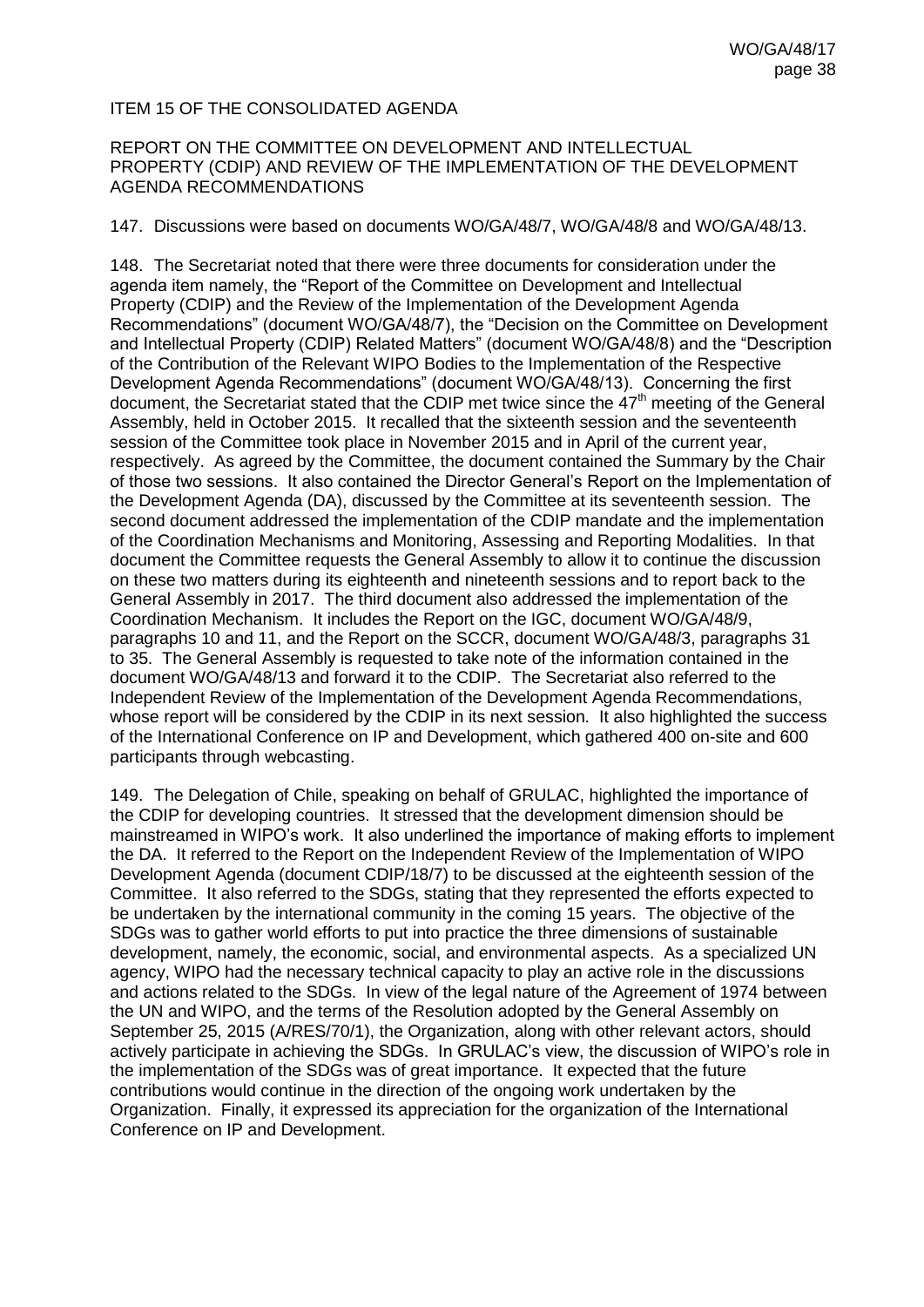150. The Delegation of Greece, speaking on behalf of Group B, stated that all WIPO's work, including the DA, should be undertaken with an unwavering view to contributing to the policy and service objectives which underpins the Organization. It referred to the Independent Review of the Implementation of the DA Recommendations, stating that it would further elaborate on it in the forthcoming session of CDIP. As regards the second document under discussion (WO/GA/48/8), it reiterated that having a standing agenda item on IP and development was unnecessary as any related issue could be proposed and discussed under a specific agenda item as it has been the case so far. Finally, it recalled the divergence of views in relation to the Summary by the Chair of the Seventeenth session of the Committee (document CDIP/17/SUMMARY) as regards the External Review of WIPO Technical Assistance in the Area of Cooperation. The different views were reflected in the draft Report of the seventeenth session of the Committee (document CDIP/17/11 Prov.). The Group looked forward to concluding the matter at the upcoming eighteenth session of the Committee.

151. The Delegation of Nigeria, speaking on behalf of the African Group, commended the Organization of the International Conference on IP and Development held in April of the current year. The Conference was able to crystallize some of the obstacles encountered by developing countries and LDCs in the use of IP in development. It also shed light on some of the ideas that might be used by the Organization and Member States to mitigate the gaps. It highlighted the importance of the projects and cooperation activities undertaken in the context of the CDIP in several African capitals. Nonetheless, it called for accelerating the long standing discussions on a number of issues, namely, implementation of the third pillar of the CDIP mandate, coordination mechanism, technical assistance in the area of cooperation for development, technology transfer, mainstreaming of the DA into WIPO's work, and governance at WIPO. On the SDGs, it stated that the African Group did not consider WIPO as a development agency but as a UN agency which had a responsibility to meet and a role to play in fulfilling the UN agencies global view and objectives. Consequently, it expected that the CDIP and WIPO at large would play a critical role in contributing to achieve the SDGs. That commitment was made by all UN Member States at the multilateral level. It stressed that Member States and other stakeholders would facilitate discussions in that regard. Finally, it looked forward to discussing the Independent Review of the Implementation of the DA at the eighteenth session of the CDIP.

152. The Delegation of Latvia, speaking on behalf of the CEBS Group, took note of the Report on the CDIP and commended its efforts in implementation of the DA recommendations and its monitoring, assessment, and reporting. It also commended the efforts deployed by the Secretariat in the implementation of projects and development oriented activities covering all areas of IP. In view of the Group, the DA had become an integral part of WIPO's work. It stated that the coordination mechanism had been implemented and the relevant WIPO bodies were reporting on the development oriented activities on a regular basis.

153. The Delegation of India, speaking on behalf of the Asia and Pacific Group, highlighted the organization of the International Conference on IP and Development, and the diverse range of speakers from different backgrounds gathered in the meeting. The Conference was indeed very beneficial and instructive. The focus of South-South cooperation activities in WIPO should be on promoting full use of IP flexibilities so that WIPO could address developmental goals. As regards the mechanism for updating the WIPO database on flexibilities, the Group was of the view that Member States should communicate updates concerning their national provisions on flexibilities which would be consequently added to the database. On the SDGs, it looked forward to discuss at future CDIP sessions the important steps to be taken on how IP should contribute to its achievement. The Group urged all other Regional Groups to work in the spirit of multilateralism and build consensus towards the resolution of the General Assembly decision on CDIP related matters. It recalled that it included the issue on the implementation of the coordination mechanism and referred to the discussions on the PBC and the CWS as the relevant WIPO bodies to report on the implementation of the DA. With respect to technical assistance, an important area for Members of the Asia and Pacific Group, it considered that to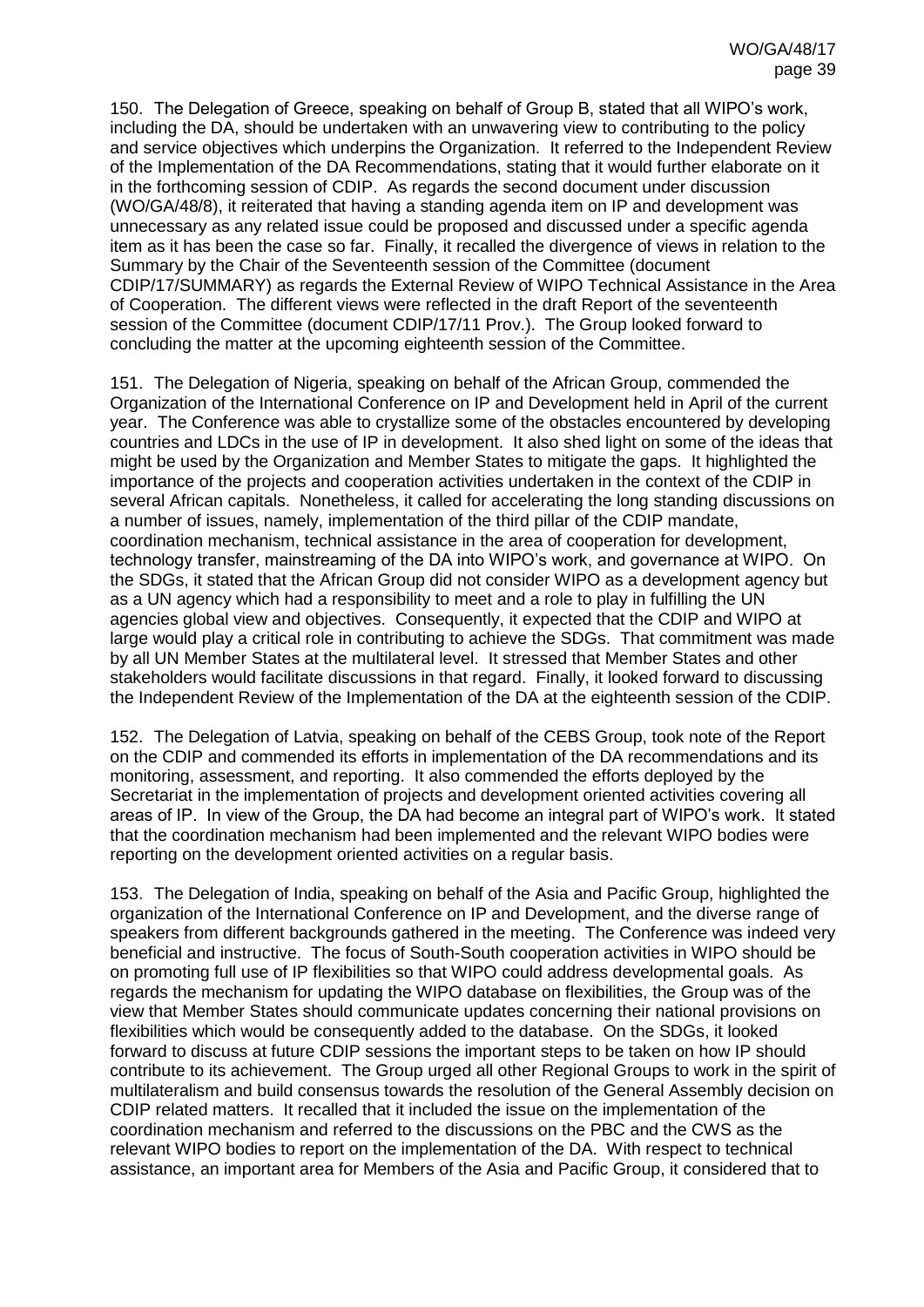be effective, it should be delivered in a timely, efficient and coherent manner. An institutional mechanism should be devised for avoiding duplication and for the optimal channelization of resources. On the external review of WIPO technical assistance in the area of cooperation for development, it expressed its wish that the discussions would bring uniformity, better organization and clarity to the existing process and practices in the CDIP. Those discussions should continue on the basis of the proposal by the Development Agenda Group (DAG) and the African Group as the only formal proposals submitted to the Committee. It also mentioned the need to evaluate the gains achieved through projects completed under the DA, and to identify areas of complementarity and supplementary work under the matters addressed. It reiterated that the Secretariat should present a compilation of the data and propose potential new activities for consideration of the Member States.

154. The Delegation of Bangladesh, speaking on behalf of the LDCs, highlighted the actual developments on the implementation of the DA in different WIPO bodies and commended the efforts undertaken to mainstream the DA Recommendations into different programs as approved by the PBC. It stated that the experience proved that in case of IP and development, rights and responsibilities go hand in hand. For IP to be beneficial for the LDCs, recognizing and promoting innovation was essential. On the Independent Review of the Implementation of the DA Recommendations, it looked forward to discussions at the eighteenth session of the CDIP. It also welcomed the new approved projects, "Project on the Use of Information in the Public Domain for Economic Development" and "Cooperation on Intellectual Property Rights and Development Education and Professional Training with Judicial Training Institutes in Developing and LDCs". It referred to the customization required *vis-à-vis* the LDCs training needs on IP and related issues, as provided by WIPO. It stated that both content and method should include innovation, IP implementation and agreed flexibilities. It also referred to the engagement of WIPO with other international organizations. On the South-South cooperation, it stated that it was the time to share, learn and advance different socio-economic activities. It looked forward to further strengthening South-South cooperation activities at WIPO and to implementing them in LDCs. Future developments in South-South cooperation should include the use of current IP flexibilities for LDCs under the TRIPS Agreement, the protection of GRs, TK and TCEs, the limitations and exceptions in several IP fields and other *sui generis* procedures. It also highlighted that the project on Strengthening and Development of the Audiovisual Sector in Burkina Faso and Certain African Countries – Phase I had been completed with encouraging progress. Phase II should be supported by sufficient budgetary resources to ensure its sustainability. It also referred to the implementation of the Project on Capacity-Building in the Use of Appropriate Technology Specific Technical and Scientific Information as a Solution for Identified Development Challenges - Phase II. As regards the SDGs, it pointed out the engagement of WIPO with other international organizations. It expected that WIPO's engagement would be wide, diversified and focused on the balance between rights and responsibilities. The Group would appreciate receiving regular briefs on the participation of WIPO in different SDGs-related activities. On the relevant WIPO bodies to report on the implementation of the DA Recommendations, it considered the PBC and the CWS as relevant WIPO bodies in this regard. It urged Member States to make serious efforts to reach a consensus on the subject.

155. The Delegation of Slovakia, speaking on behalf of the European Union and its member states, expressed their continued support for the implementation of the DA Recommendations. The recent report from the Director General on the matter illustrated that since the adoption of the DA Recommendations, many projects and a range of activities had been initiated and that the DA had truly become an integral part of WIPO's work. They commended the efforts made by the Secretariat to achieve the goals set out by WIPO's Member States and appreciated its valuable contribution to the work of the Committee. A robust and balanced IP infrastructure underpinned by adequate capacity-building measures coupled with development-oriented IP culture could contribute significantly to the attainment of development goals. The CDIP activities enhanced global ownership of IP as demonstrated by several DA projects. It was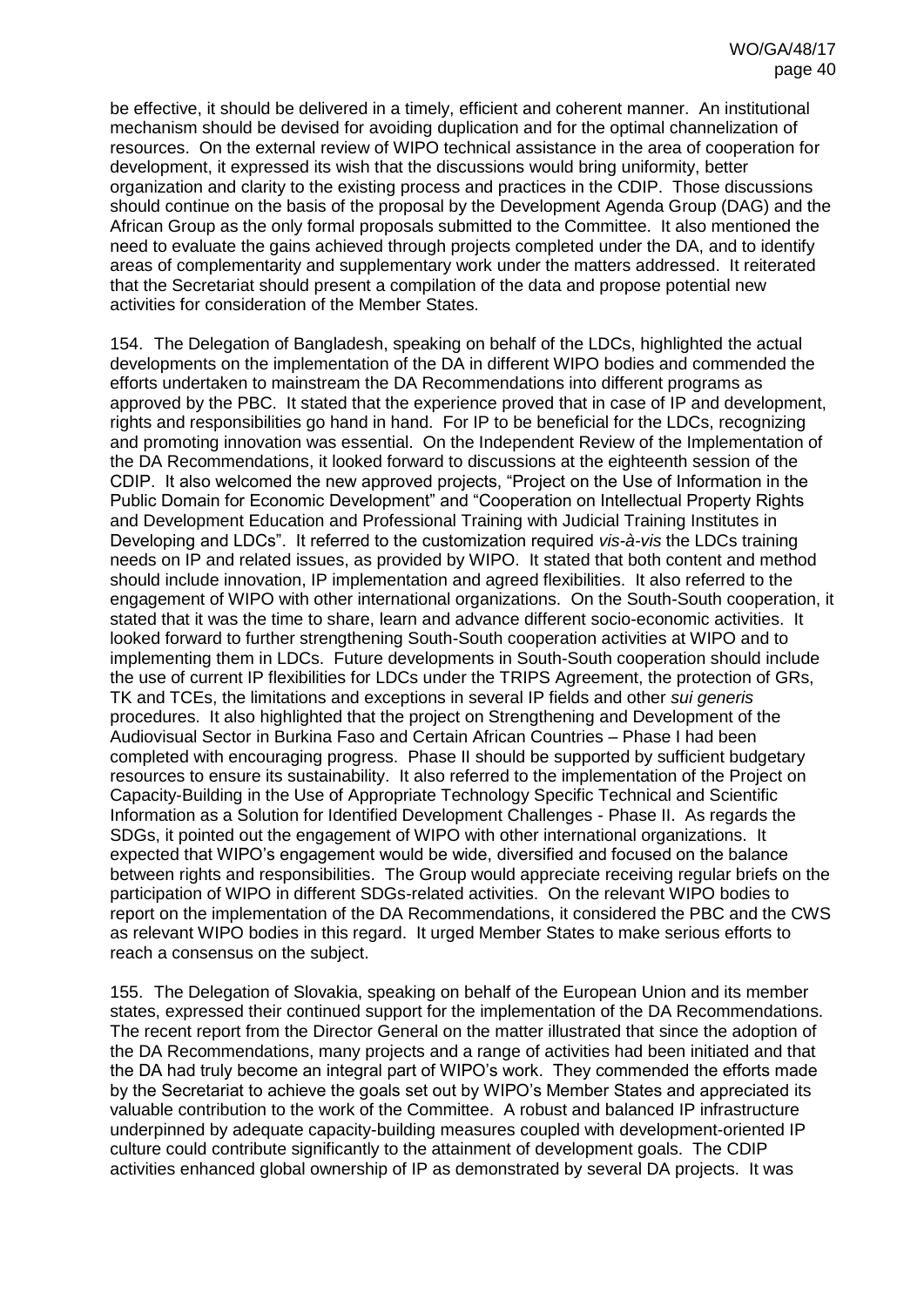essential to include the importance and relevance of IP in key international initiatives as a tool in economic, social, and cultural development. It was also important to encourage domestic innovation and creativity, investment and technology transfer, and the promotion of production models oriented towards sustainable development. They therefore highly valued the involvement of WIPO Secretariat in the UN Interagency Task Team on Science, Technology and Innovation for the SDGs, the Technology Mechanism of the UN Framework Convention on Climate Change (UNFCC) and the World Summit on Information Society. The European Union and its member states continued to be committed to further progress in the field in order to implement the DA Recommendations in an appropriate and consensus-driven manner.

156. The Delegation of China stated that since the adoption of the DA, WIPO as an important UN agency had made great efforts to mainstream development in its work. The DA Recommendations had been implemented achieving fruitful results and benefiting developing countries in a very concrete manner. It highly appreciated the important contribution made by the Secretariat in promoting and implementing the DA. It was delighted to note that the CDIP made remarkable progress and achieved positive results in the past years. Regarding the important breakthrough on the External Review of WIPO Technical Assistance in the Area of Cooperation for Development, it highly appreciated the flexibility and positive attitude demonstrated in the consultations by all Member States. In its view, the Report was very important for promoting technical assistance and discussions on the topic should be continued on that basis at the CDIP. The Delegation also highlighted the success of the International Conference on IP and Development, held in April 2016. It provided a strong impetus on the discussion on the DA's future work. On the SDGs, it considered that discussions had been deepening gradually. A number of Member States including China made proposals in that respect. It considered the SDGs as the common objectives for both developing countries and developed countries. WIPO as a multilateral platform could play a unique and important role in the implementation of all the SDGs in the upcoming 14 years. Finally, it appreciated that WIPO had translated into the six UN official languages the documents prepared in the context of the "Project on Innovation and Technology Transfer Support Structure for National Institutions" such as the "Guide on Intellectual Property (IP) Commercialization" (CDIP/16/INF/4). The Delegation would promote and make good use of them in its future work.

157. The Delegation of Ecuador associated itself with the statement made by the Delegation of Chile on behalf of GRULAC. It reiterated its support for the work undertaken in the CDIP. It was an ideal but not exclusive forum to discuss development within WIPO and the concrete actions which the Organization might undertake in order to support its Member States and allow them to achieve the SDGs. Consequently, the Delegation of Ecuador would follow very closely the work of the Committee in the implementation of the recommendations of the DA. It believed that the Independent Review of the implementation of the DA and the reports prepared by the Secretariat on the initiatives undertaken by WIPO aimed at disseminating technology were very important inputs to the activities which would be undertaken in the future. It thanked WIPO for cooperating with Ecuador by selecting it as a pilot country of the Project on Intellectual Property, Tourism and Culture: Supporting Development Objectives and Promoting Cultural Heritage in Egypt and Other Developing Countries (document CDIP/15/7 Rev.). Thanks to WIPO's support, Ecuador was able to organize in Quito last September the National Conference on Intellectual Property Rights for Judges and Prosecutors which was an important event. It also thanked the Deputy Director General, Development Sector for his participation and support.

158. The Delegation of Iran (Islamic Republic of) associated itself with the statement made by the Delegation of India on behalf of the Asia and Pacific Group. The Delegation of Iran (Islamic Republic of) was of the view that the CDIP had made good progress in the recent years in implementing some parts of the DA and in achieving some results. However, there was a long way ahead to have DA Recommendations fully implemented. The Committee should continue its commitment and political will in consolidating and building further on what had been achieved and address existing shortcomings. In this regard, the ultimate goals were to reduce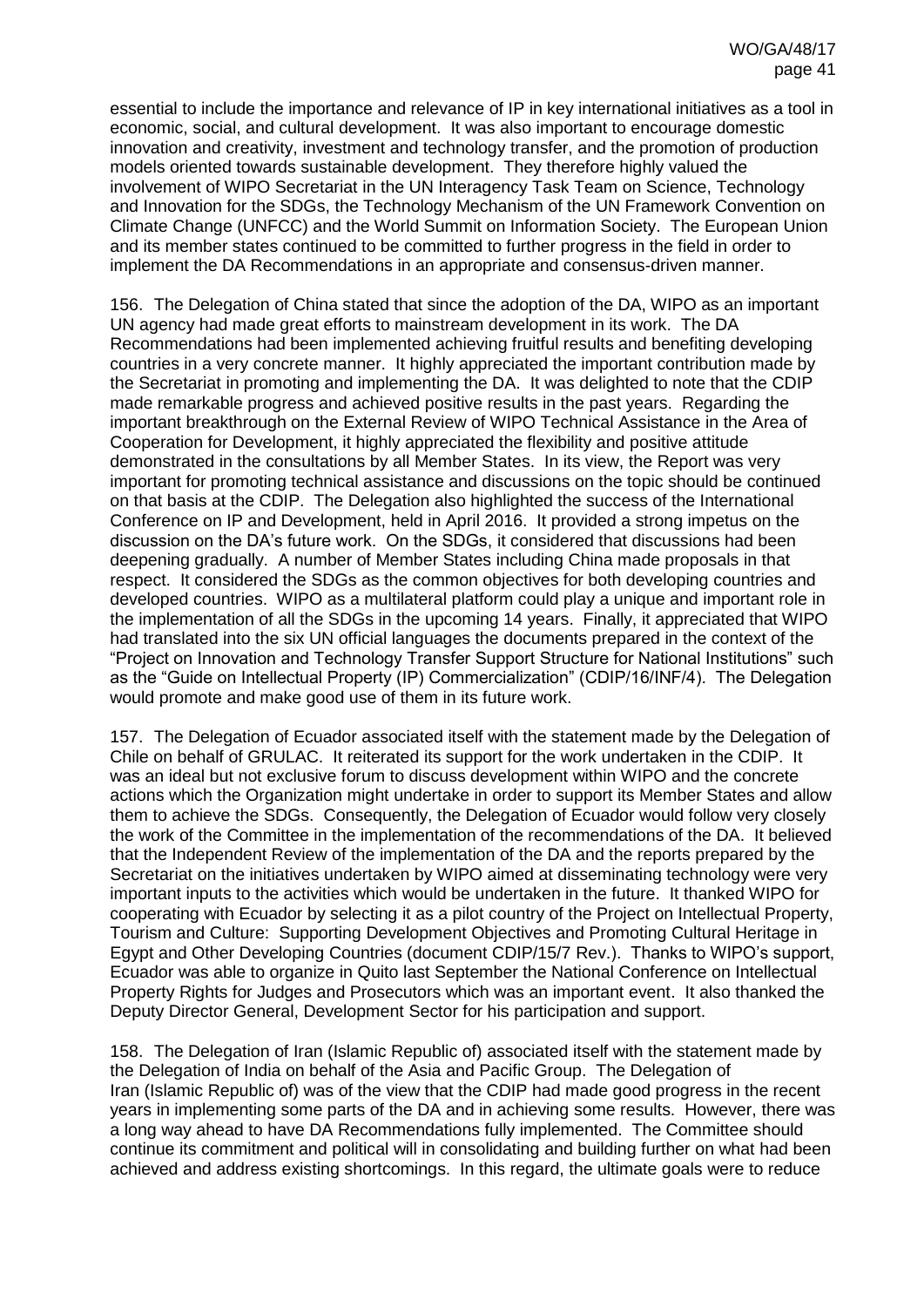the knowledge gap between developing and developed countries, the maximum use of existing flexibilities in IP treaties, the promotion of access to education, health, and medicine, and the protection of natural resources, TCEs and TK. The Delegation of Iran (Islamic Republic of) believed that the DA should not be seen as a time bound project but as a process that must be constantly mainstreamed in all WIPO activities and Committees. In the area of norm setting, the CDIP was a body to explore ways to use IP as a means to serve development objectives. In this regard CDIP should refocus and strengthen its activities in the area of access to knowledge and technology transfer with the view of contributing to transfer and dissemination of technology and to a balance of rights and obligations.

159. The Delegation of Brazil supported the statement made by the Delegation of Chile on behalf of GRULAC. The Delegation found the implementation of the 45 DA Recommendations fundamental for the legitimacy of the Organization. The principle of a fair remuneration for the creations of human spirit went together with the imperative of insuring the right to health, culture, knowledge, information and education. The International Conference on IP and Development which was held in the first semester of 2016 provided an excellent ground for discussions. A general thought expressed by panelists was that one size fits all approaches were inadequate for addressing the increasing complexity of operationalization of IP rights. The necessity of preserving policy space for countries to fine tune their legislation came as a natural conclusion. The imperative of development had to be taken into account in all of WIPO's work. Considering the success of the Conference, the Delegation of Brazil looked forward to further explore the issues that were discussed. It believed that WIPO should have a substantive contribution to the implementation of the SDGs as a specialized Agency of the UN. The mandate of CDIP naturally brought the topic of SDGs under the discussions of the Committee without prejudice to all other WIPO Committees. While the document on Mapping of WIPO Activities Related to the SDGs Implementation (document CDIP/17/8) provided useful information, the Delegation suggested a greater link between WIPO activities related to SDGs implementation and the DA, especially with regard to IP and public health. It also found that the implementation of the SDGs should have been an integral part of the Medium Term Strategic Plan for the period 2016 to 2021. Brazil has submitted a document which aims to further contribute to the discussion. An important point was that an integrated approach was the lynchpin of the 2030 Agenda and should lead to cross-cutting understanding of the significant interlinkage across the 17 SDGs and their associated targets. WIPO must play an active role with the view of supporting their implementation. The Delegation expected that the CDIP could spur the appropriate and comprehensive treatment of the topic. Finally, the Delegation thanked the experts for the preparation of the Independent Review of the Implementation of the DA Recommendations. It provided interesting recommendations for reflection by Member States and underlined the importance of the high level debate towards emerging needs and issues related to IP rights. The Delegation looked forward to discussing the matter in the next session of the Committee.

160. The Delegation of the Russian Federation noted the high outputs of the CDIP during its sixteenth and seventeenth sessions. It found the DA an integral part of WIPO bodies' work and the evaluators gave good marks to the projects it carried out. A large number of projects were being implemented. The Delegation supported WIPO's efforts in doing practical work in implementing the DA and in improving its methods. The Delegation was in favor for the constructive continuation of the work in the Committee.

161. The Delegation of South Africa aligned itself with the statement delivered by the Delegation of Nigeria on behalf of the African Group. It thanked WIPO for organizing a dynamic, informative and prerogative Conference on IP and Development held in Geneva. In the keynote address at the Conference, South Africa's Honorable Minister of Trade and Industry stated as follows: "Seven of the top ten fastest growing economies in the global economy are African and Africa now offers the highest return on investment of any region in the world economy. Africa's abundant natural resources, the growing consumer power of Africa's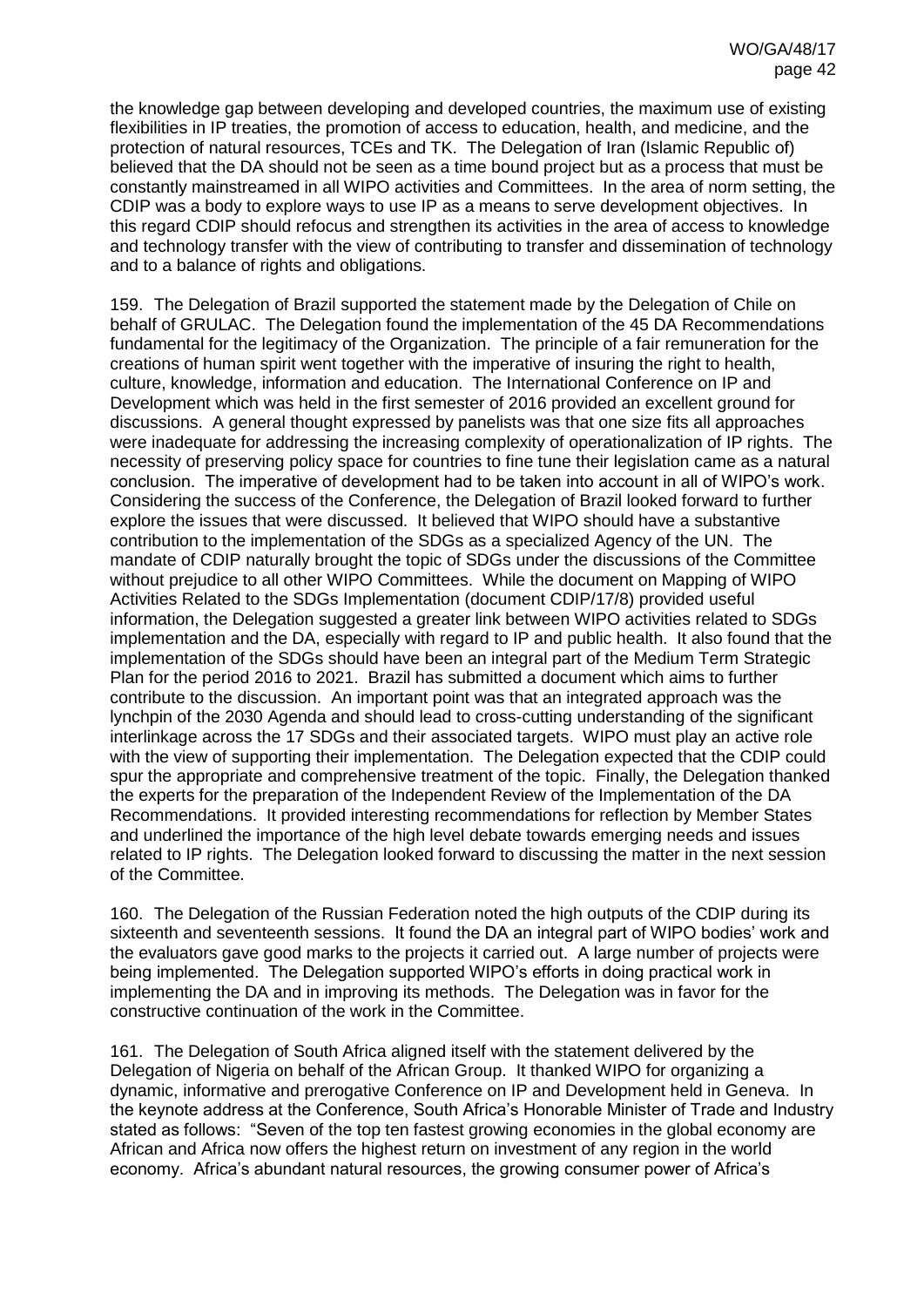emerging middle class and favorable demographics offer sustainable economic growth across the continent. However, the sustainable growth from a commodity based economy to knowledge based economy coupled with large scale industrialization to address the unique challenges that Africa faces." The Delegation stated that innovation and creativity were central to any knowledge based economy. The DA was a critical tool to address developmental needs. Although the last two years of the CDIP showed particularly slow progress, the Delegation of South Africa believed that with political will and understanding, progress should be realized. It was particularly encouraged by the growing support for the concept of IP for development and not just IP and development. In this regard, the Delegation looked forward to engaging on the reports of the Independent Review of the Implementation of the DA Recommendations at the next meeting, as well as reaching an agreement on the implementation on the External Review of WIPO's technical assistance in the area of cooperation for development. In this spirit of constructive inputs and direction to WIPO, the Delegation informed that it had submitted a project titled "Intellectual Property Management and Transfer of Technology: Promoting the Effective Use of Intellectual Property in Developing Countries" (document CDIP/18/6). It looked forward to receiving adequate support for it.

162. The Delegation of Peru supported the statement made by the Delegation of Chile on behalf of GRULAC. It reminded that the SDGs were an agreement reached at the highest political level leading to the adoption of a number of measures for a sustainable DA and also specific measures and goals to be achieved over the next 15 years. However, the Delegation believed that in order for those goals to be achieved all players should be involved. That included WIPO. It considered that efforts should be made in the CDIP and other relevant bodies to identify areas where it should step up its contribution. This went beyond Goals 17 and 9. It also suggested considering the establishment of a platform to follow up the actions taken by the Organization as well as to assess the effectiveness of those actions. The SDGs should form an integral part of any development plan promoted in the Organization.

163. The Delegation of Japan supported the statement made by the Delegation of Greece on behalf of Group B. It greatly appreciated that WIPO had been steadily working towards implementing the DA recommendations. The Delegation attached great importance to development activities, including technical assistance and capacity building. It had been providing various types of assistance through the WIPO Funds-in-Trust (FIT) which would mark the 30<sup>th</sup> anniversary the following year. The Fund was for Member States in Africa and LDCs and it was for Member States in the Asia Pacific region. The FIT activities included the organization of regional, sub regional and national seminars and workshops, training courses, expert advisory missions and long-term fellowship programs. Through these channels the Delegation of Japan had supported a number of WIPO administrated projects and activities and shared its experience in the use of IP to create wealth, enhance competitiveness and develop the economy. The Delegation strongly believed that improving the IP system would drive the sustained economic development of developing countries as well as contribute to the development of the global economy.

164. The Delegation of Chile, speaking in its national capacity, supported the statement delivered on behalf of GRULAC. It thanked the Secretariat for the good organization of the International Conference on IP and Development in which it participated. The Delegation was very much committed to the DA right from its birth. It considered that Member States and WIPO should make the best use of the DA. It believed that apart from asking the Secretariat to report on the activities of the CDIP, the members too, had an enormous responsibility to report on what they were doing for the DA in implementing it in their own countries and IP Offices. That was the vision of the National Institute of Intellectual Property (INAPI), the Chilean IP Office, which had taken into consideration the objectives of the DA and was determined to develop the IP system not only looking at protection and registration, but also paying attention to the transfer of technology and dissemination of information. In INAPI, in the marks and patents divisions there was a division on transfer of knowledge. It also had a division on policy. Their mission,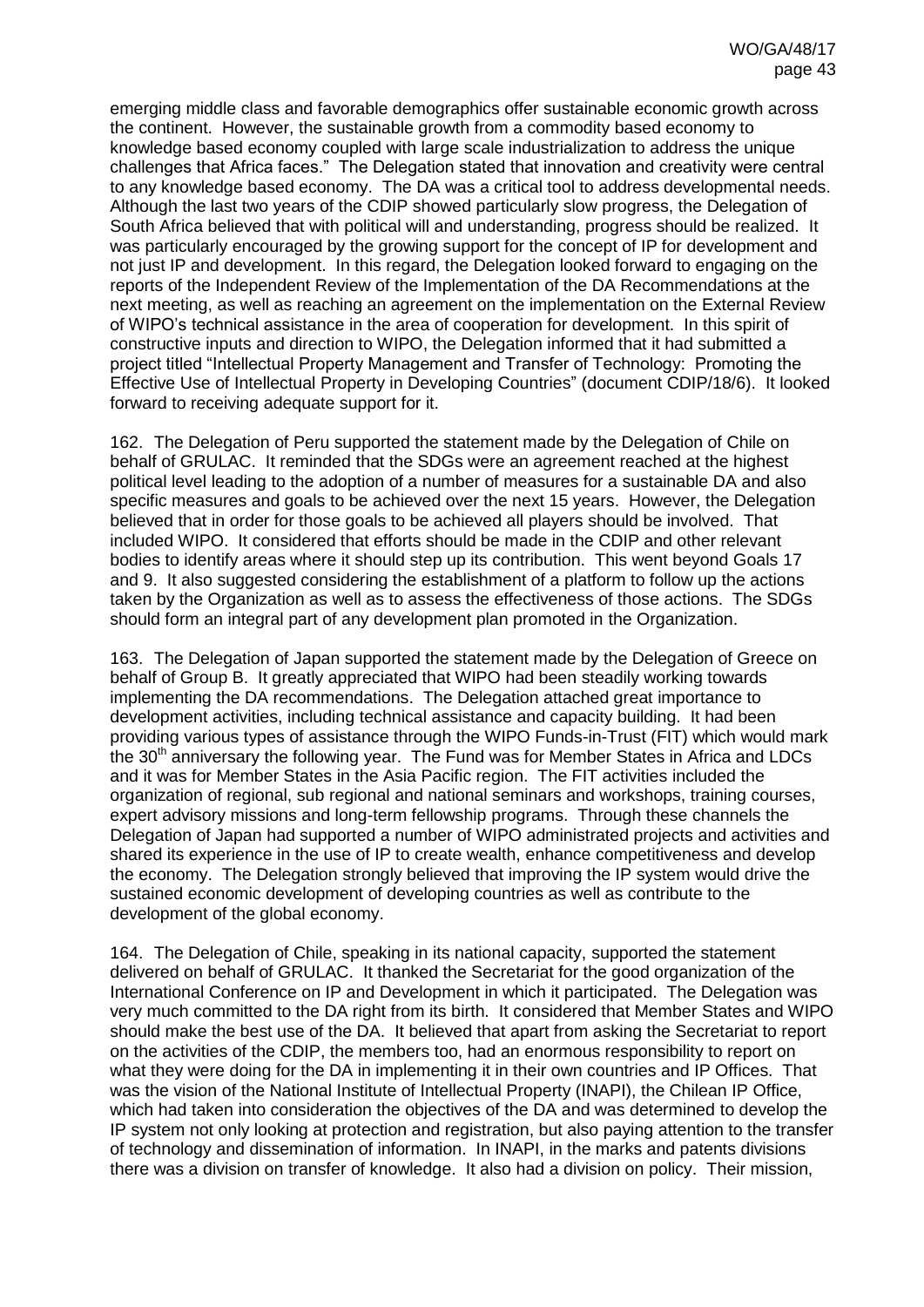*inter alia*, was to carry out an exhaustive monitoring of the 45 recommendations of the DA. Same was with the SDGs. The Delegation of Chile supported the statement made by the Delegation of China in noting that great progress had been made in the CDIP's work and that the CDIP was a very operational forum which was using a correct methodology, although it could always be improved. The Delegation also believed very much in South-South cooperation and Chile had offered to cooperate in South-South cooperation. It was ready to extend its cooperation. It concluded by saying that Chile would participate with great pleasure in the next session of the Committee and it believed that the Independent Review which it had very carefully read, would be a good basis for the future work of the CDIP.

165. The Delegation of Nigeria, speaking in its national capacity aligned itself with the statement delivered on behalf of the African Group. The Delegation attributed great importance to the work of the CDIP, bearing in mind the impact of the CDIP negotiations and agreements on the development needs of developing countries like Nigeria. In that regard, the Delegation expressed appreciation for its selection as one of the pilot countries for the project on Cooperation on Development and Intellectual Property Rights Education and Professional Training with Judicial Training Institutions in Developing and Least Developed Countries (document CDIP/16/7 Rev.). The Delegation was holding consultations and looked forward to the smooth implementation of the project.

166. The Representative of TWN noted that as a specialized UN Agency, WIPO needed to have development at the core of its work. The relevance of DA in WIPO had increased with the adoption of the UN SDGs. The Representative highlighted some of the weaknesses of the implementation of the DA. The Representative noted that the DA was being implemented through projects. TWN was concerned that the DA was being reduced to mere technical assistance activities rather than implementing systemic changes in WIPO. In fact, often it seemed as if WIPO continued business as usual in its promotion of IP protection and enforcement. In a number of cases there had been good findings in studies or reports commissioned, but there was no follow-up and even resistance in the implementation of the findings. The CDIP had also been unable to fully implement the General Assembly decisions regarding the third pillar of its mandate to discuss IP and development related issues as agreed by the Committee, as well as those decided by the General Assembly. The CDIP had failed to introduce it as a standing agenda item. The Representative noted that TWN was concerned of the lack of appropriate mechanisms to facilitate transparency and accountability of the WIPO technical assistance. There had been an Independent Review and based on the proposals from the developing countries Member States but, except for the superficial changes, most of the recommendations aimed at introducing more systematic and qualitative changes and mechanisms of accountability were ignored. The failure to implement mechanisms of transparency and accountability meant that a significant aspect of the DA remained unrealized. TWN called on Member States to pursue systematic reforms of technical assistance and it urged developed countries to not resist such attempts. Finally the Representative reiterated its call to reform the governance structure of the Organization for the effective implementation of DA and to reorient WIPO management towards development oriented approach. In particular, to avoid conflict of interests, there should be firewalls between WIPO service activities and its activities in the area of norm setting.

#### 167. The WIPO General Assembly:

(a) took note of the "Report on the Committee on Development and Intellectual Property (CDIP) and Review of the Implementation of the Development Agenda Recommendations" (document WO/GA/48/7);

(b) with respect to document WO/GA/48/8 entitled "Decision on the Committee on Development and Intellectual Property (CDIP) Related Matters", allowed the CDIP to continue, during its eighteenth and nineteenth sessions, the discussion on the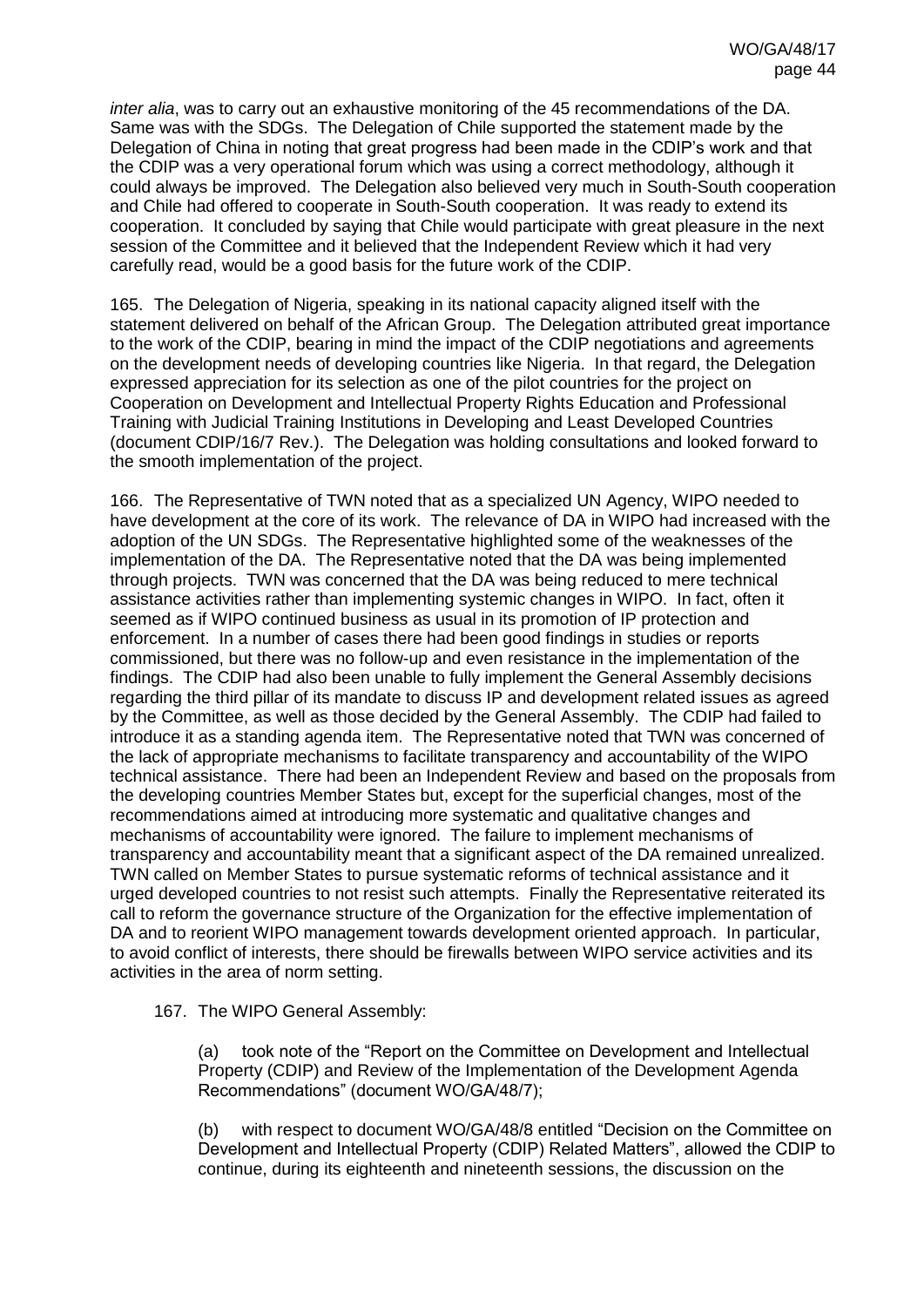decision on CDIP related matters adopted at the forty-third session of the WIPO General Assembly, and to report back and make recommendations on the two matters to the WIPO General Assembly in 2017;

(c) took note of the information contained in the "Description of the Contribution of the Relevant WIPO Bodies to the Implementation of the Respective Development Agenda Recommendations" (document WO/GA/48/13), and forwarded to the CDIP the reports referred in that document.

#### ITEM 16 OF THE CONSOLIDATED AGENDA

REPORT ON THE INTERGOVERNMENTAL COMMITTEE ON INTELLECTUAL PROPERTY AND GENETIC RESOURCES, TRADITIONAL KNOWLEDGE AND FOLKLORE (IGC)

168. Discussions were based on document WO/GA/48/9.

169. The Secretariat stated that, in terms of the mandate of the IGC for the current biennium, the IGC was requested to provide, for information only, a factual report to the General Assembly on its work. The factual report was contained in document WO/GA/48/9. That document reported on the IGC sessions that had taken place so far in 2016, that were, IGCs 29, 30 (both of which had addressed genetic resources (GRs)) and 31 (which had addressed traditional knowledge (TK)), and attached the latest drafts of the texts on GRs and TK that were under negotiation in the IGC. The document also contained statements made by delegations at IGC 31 on the contribution of the IGC to the implementation of the DA Recommendations. The document reported also on the Seminar on Intellectual Property and Genetic Resources held in May 2016. The General Assembly was invited simply to take note of the contents of document WO/GA/48/9.

170. The Delegation of India, speaking on behalf of the Asia and Pacific Group, was in favor of a differential level of protection of TK using a "tiered approach". Such an approach would provide an opportunity to strike an optimal balance between the rights and interests of owners, the users of TK and the wider public interest. Establishing different levels of rights based on the characteristics of TK could be a way forward towards narrowing the existing gaps, with the ultimate objective of reaching an agreement on an international legal instrument(s) which would ensure the balanced protection of TK, in addition to the protection of GRs and TCEs, if there were instances in which TK could not be directly attributed to a local community. On the issue of scope of protection, the Group was in favor of providing maximal possible protection for widely held TK, as such knowledge, especially traditional medical knowledge, was of immense commercial value. There had to be some form of economic rights flowing, such as user fees as decided by contracting parties. In case of research and development, widely established concepts of prior informed consent, mutually agreed terms and access and benefit-sharing should be included while providing protection to such widely held TK. On limitations and exceptions, it was of fundamental importance that the provisions should be considered in a balanced way between the specific situations of each Member State and the substantive interests of TK holders. Hence, the integration of the principle of differential protection of TK should be reflected in the text of the instrument(s). The Group expressed its appreciation for the leadership provided by the IGC Chair, Mr. Ian Goss, and the two Vice-Chairs in the previous IGC sessions. It also thanked the Traditional Knowledge Division for its meticulous preparations of IGC meetings.

171. The Delegation of Chile, speaking on behalf of GRULAC, thanked the Secretariat for the report and the IGC Chair and Vice-Chairs for their work. Since the 2015 General Assembly, GRULAC had actively participated in the sessions of the IGC, and would continue to implement the work program of the IGC with a firm commitment. GRULAC believed that it was vital that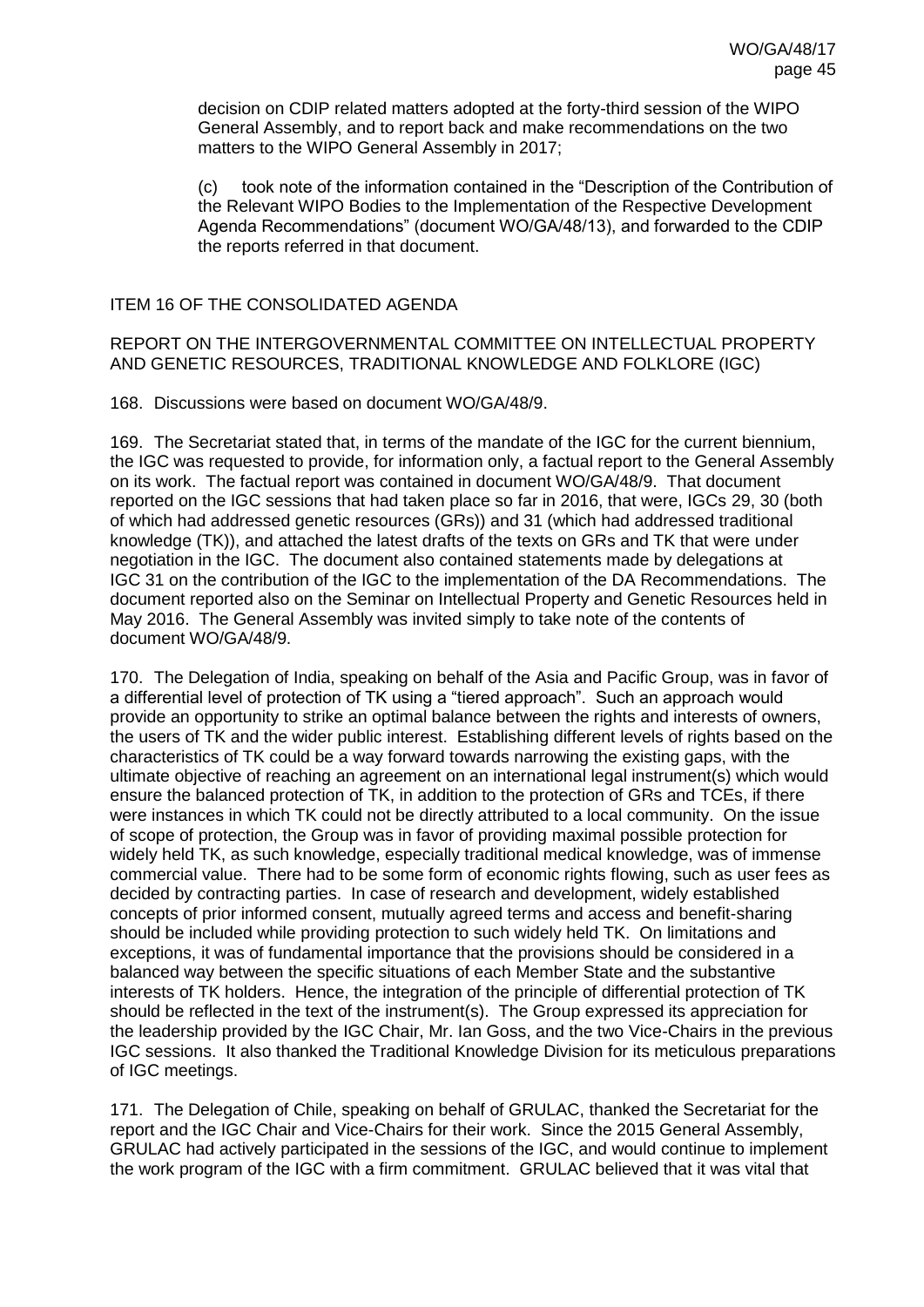the starting point must be the work already done by the IGC with a view of narrowing the gaps and reaching a common understanding on core issues. It reiterated that, in accordance with the mandate, the objective was to reach an agreement on an international legal instrument(s) relating to IP which would ensure the balanced and effective protection of GRs, TK and TCEs. GRULAC would continue to work in a constructive way to achieve that goal.

172. The Delegation of Greece, speaking on behalf of Group B, thanked the IGC Chair for his continuous guidance and commitment, as well as for his tireless efforts to bring the work of the IGC forward. The Group recognized the importance of a balanced and effective outcome on GRs, TK and TCEs. Following the decision reached during the 2015 General Assembly, the IGC had held two sessions on GRs, one session on TK and one Seminar in May 2016 with a focus on narrowing existing gaps. It believed that the primary focus of the work should continue to be to reach a common understanding on core issues, including the objectives of the IGC's work. The Group felt that the Seminar held in May 2016 had been useful to help to describe and to further reflect on concrete experiences. In that respect, the importance of reaching a common understanding on key issues had been repeatedly pointed out in the negotiations of the IGC. In addition, useful information had been shared during the informal sessions of the IGC. Concrete and actual experiences had contributed and should further contribute towards a shared understanding on core issues and towards achieving the stated objective of the mandate. The Group was committed to being engaged in the negotiations with a constructive and forward looking spirit.

173. The Delegation of Latvia, speaking on behalf of the CEBS Group, took note of the report and welcomed the discussions held during the three IGC sessions that had taken place in 2016 under the new mandate. There had been interesting exchanges on both topics tackled, namely GRs and TK. Regarding GRs, the Delegation of the European Union, on behalf of the European Union and its member states, had made a proposal on the disclosure requirement that would apply to the patent system. The CEBS Group supported that proposal. It believed the proposal addressed the issues outlined in the IGC mandate, namely to achieve effective protection in the context of the IP system. The CEBS Group had carefully examined the proposals on the table regarding TK. Taking into account the complexity of the issue, it believed that the discussions on the core issues should continue in the same positive manner that Member States had done at IGC 31. The members of the CEBS Group were looking forward to deepening their understanding of the issues during the upcoming Seminar on TK.

174. The Delegation of Nigeria, speaking on behalf of the African Group, thanked the IGC Chair, the Vice-Chairs and the facilitators for their hard work, time and consistent efforts towards advancing the negotiations in the IGC. It also thanked the Secretariat for the excellent preparation of IGC sessions and for the preparation of the report. It further thanked WIPO for the technical assistance and capacity-building activities provided to African countries. The Group reiterated the priority attached to the IGC negotiations. It welcomed the thrust of the ongoing text-based negotiations, and acknowledged the existing difficulties while noting that opportunities existed for consensus and advancement. The crucial technical work had been done on the GRs text. The outcome of the first session on TK had successfully built a common understanding and narrowed gaps. The Group looked forward to continued progress on the TK text and counted on the constructive engagement of Member States for the remainder of the IGC's work program for the 2016/2017 biennium. It recalled DA Recommendation 18, which urged the IGC to "accelerate the process on the protection of genetic resources, traditional knowledge and folklore, without prejudice to the outcome, including the possible development of an international instrument or instruments". In that context, the Group requested the IGC to conclude its negotiations with an outcome of a minimum standard, functional, international legally binding instrument that enhanced the transparency and efficacy of the international IP system, promoted and protected tradition-based knowledge, creation and innovation in the modern IP framework (whether commercialized or not), and assured equitable economic benefits, and as appropriate, moral rights for the owners of such knowledge. This would be an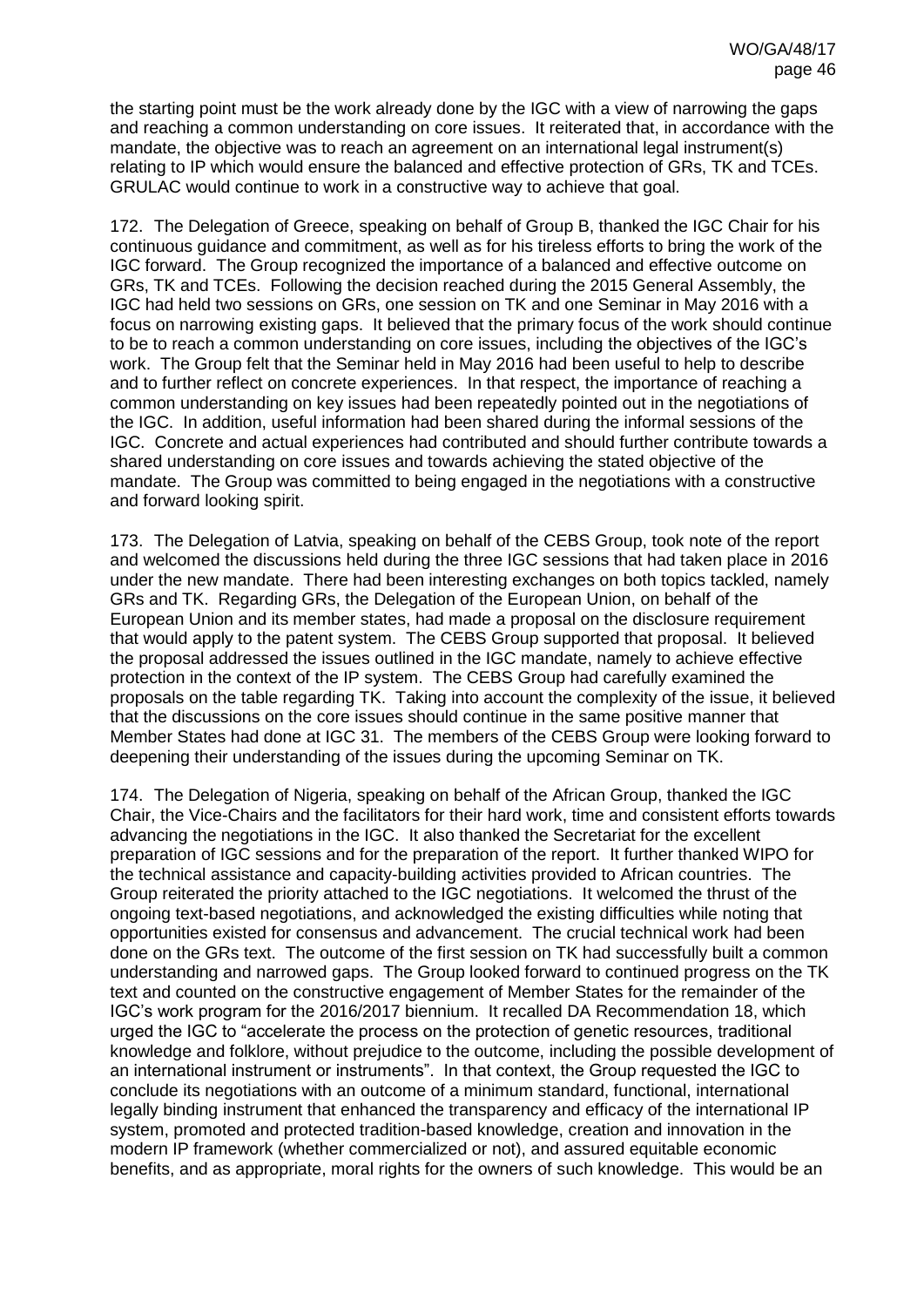unassailable outcome of WIPO's current normative agenda and a pivotal contribution of the IGC to implementation of the DA Recommendations. The Group would continue to engage constructively in the IGC and called on Member States and all stakeholders to demonstrate their flexibility and political will that would enable the IGC to achieve success.

175. The Delegation of China believed that the IGC played an important role in building an international regime for the protection of GRs, TK and TCEs. Under its new mandate for the 2016/2017 biennium, the IGC had held two sessions on GRs and one session on TK. During those meetings, under the coordination of the Secretariat, Member States had fully exchanged their national experiences and strived to advance discussions on international instrument(s) which fully reflected Member States' proactive approach and good faith. It believed that such in-depth thematic discussion was very useful for advancing the negotiations in a substantive manner. The Delegation supported continued efforts by all Member States to push for substantive progress on reaching an agreement on an international legally binding instrument(s) which would ensure the effective protection of GRs, TK and TCEs.

176. The Delegation of Indonesia, speaking on behalf of the Like-minded Countries (LMCs), welcomed the report on the IGC. It believed that substantial progress had been made within the IGC regarding GRs and associated TK at IGC 29 and IGC 30, and noted as well the progress made regarding TK during IGC 31. It was looking forward to a positive outcome on TK at IGC 32. It re-emphasized the need to prevent misuse and misappropriation of GRs and associated TK. It believed that a legally binding instrument could prevent and tackle the transnational problems through a full compliance mechanism. Having taken note of the progress made during IGC 29 and IGC 30 on the protection of GRs, it observed that the new text in this regard provided clear options for Member States to consider. The consolidated document relating to IP and GRs included a mandatory disclosure requirement clause. It believed that the IGC could bring this position forward for a positive decision and that it was time for all stakeholders to finalize the consolidated document. IGC 29 and IGC 30 had narrowed down all the divergent views, as the consolidated document contained a possible solution. It noted that the meeting atmosphere had been very positive with what had appeared to be a genuine desire by the majority of Member States to deliver an outcome. It called on Member States to show flexibility and to find a win-win solution in order to set up a full compliance mechanism. Most Member States were in a position to support a compromise text, as only two or three issues needed to be resolved at a political level. The technical work had been done. The IGC needed to take the consolidated document on GRs forward and seek political commitment. It was also confident that good outcomes from the discussion on TK and TCEs would also be reported to the 2017 General Assembly. The normative agenda to conclude a legally binding instrument(s) could not be stalled without good reasons. The progress made could not be ignored. The process since 2001, when the IGC was established, and progress made through text-based negotiations since 2010, could not be undone. The text-based negotiations should continue.

177. The Delegation of the European Union, speaking on behalf of the European Union and its member states, recognized the importance of the work carried out by the IGC. It believed that the discussions on GRs that had taken place in 2016 had undoubtedly been fruitful and interesting. The Delegation recalled that the European Union and its member states had made significant and constructive contributions to those discussions, including the confirmation of a concrete proposal on patent disclosure requirements in relation to GRs which would contain certain safeguards, as a disclosure requirement which would discourage, undermine or create legal uncertainty in the patent system would not be in everybody's best interests. In relation to TK, the Delegation noted that a significant number of fundamentally important issues needed to be resolved. In that regard, it recalled the proposal it had made on terms of reference for a study on national experiences and domestic legislation and initiatives recently adopted in relation to the protection of TK, in order to provide a solid basis for the discussions on TK. It looked forward to IGC 32, which would be preceded by a seminar.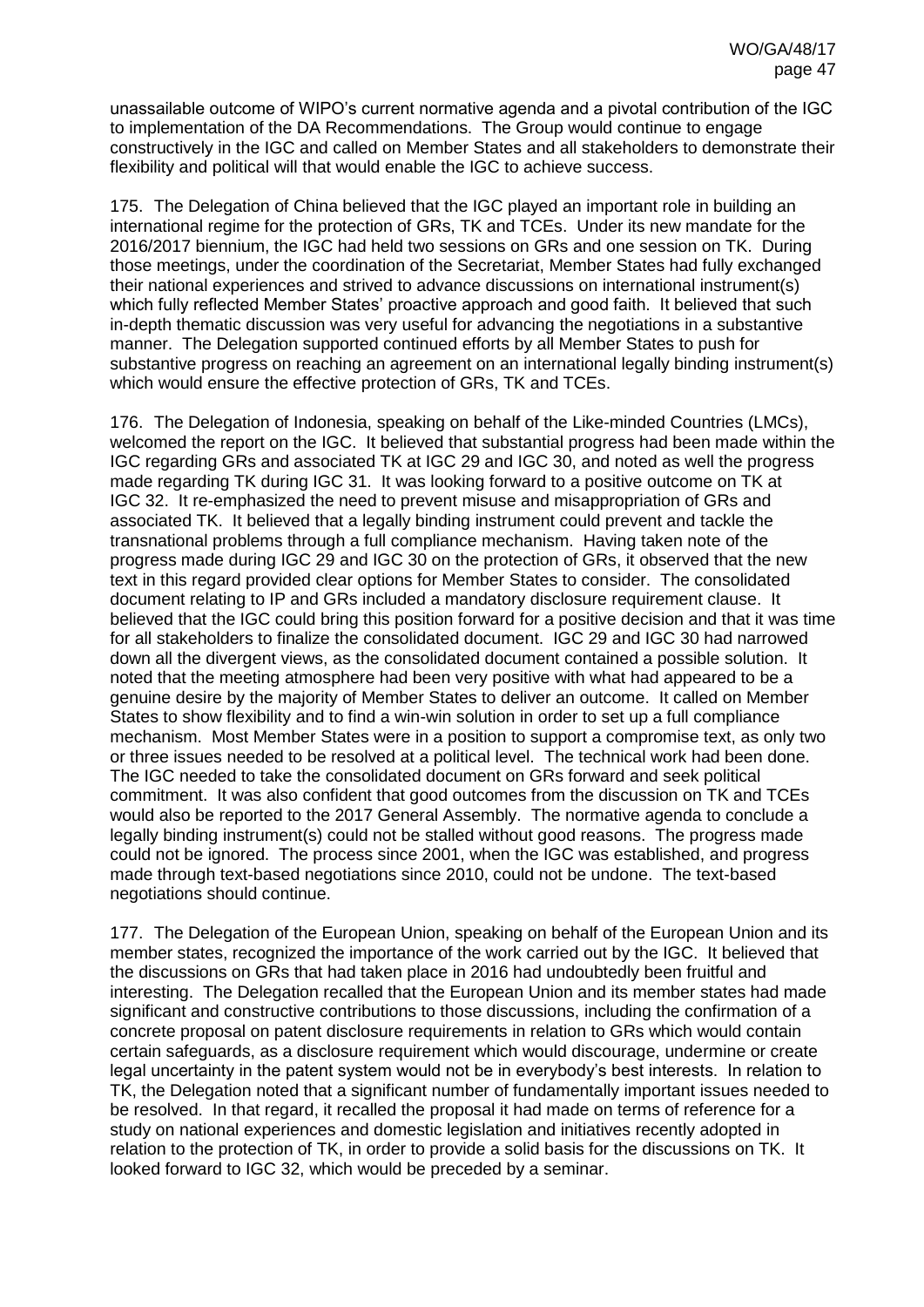178. The Delegation of Bangladesh, speaking on behalf of the LDCs Group, recalled that LDCs had rich GRs, TK and TCEs. However, for historical reasons, they lacked the capacity to exploit them for the benefit of their people. With the continuous misappropriation of their resources, LDCs were vulnerable to lose in this unbalanced system. The Delegation expected that on the three issues, namely GRs, TK and TCEs, the IGC could deliver a package of agreement or agreements. It recommended that the proposed diplomatic conference be convened soon and that the IGC work towards that goal. The experience of LDCs was that their resources would not be protected effectively without a legally binding agreement. It reiterated the urgent requirement to prevent the misuse and misappropriation of GRs and associated TK and TCEs in order to protect and promote the interests of their people. The Delegation noted that the IGC had made a lot of progress on the development of texts. What the IGC needed was only political will to move ahead. The Delegation urged all Member States to show maturity and seriousness to complete an international legally binding instrument(s) as soon as possible. In concluding, it thanked the WIPO Traditional Knowledge Division and the IGC Chair for all their hard work.

179. The Delegation of the Russian Federation stated that it was necessary to note the progress achieved in 2016. However, in the context of the renewed mandate, the IGC needed to do substantive text-based negotiations. It was important to bring the positions closer on a number of issues, such as beneficiaries and scope of protection, and to find well balanced solutions. It noted the usefulness of the Seminars organized by WIPO. The Delegation preferred to have separate texts. In any case, any text adopted should be flexible, sufficiently clear and include definitions and limits. Taking into account DA Recommendations 16, 17 and 19, it supported the adopted work program, including three thematic seminars and the idea of discussing cross-cutting issues.

180. The Delegation of South Africa aligned itself with the statement made by the Delegation of Nigeria, on behalf of the African Group. It had been persistent in achieving the mandate of the IGC, in the same way as when the IGC had been born in 2000. Consistent with the WIPO DA, the Delegation reiterated the call, based on the UN SDGs, for balance in an equitable global IP system that accommodated all legitimate interests of WIPO Member States. Progress on reaching agreement on international legal instruments towards the protection of GRs, TK and TCEs would strengthen the Member States' faith and trust in WIPO. The Delegation believed that the IGC's mandate had provided enough explanation as to why there was a need for an international legally binding instrument(s) for the protection of GRs, TK and TCEs. Those Member States who believed that the texts had not reached maturity had not met the burden of providing enough evidence or criteria for their views. South Africa had proceeded with the further development of legislation for the protection, promotion, development and management of indigenous knowledge. The Indigenous Knowledge Bill had been introduced to the Parliament. The Parliamentary Portfolio Committee would soon be conducting a robust public hearing engagement as a last step towards the enactment of the Bill.

181. The Delegation of Brazil supported the statements made by the Delegation of Chile, on behalf of GRULAC, and the Delegation of Indonesia, on behalf of the LMCs. It recalled that the IGC had had three very productive meetings in 2016, two on GRs and one on TK. It believed that the new consolidated text on GRs encompassed normative options which could lead to feasible implementation in the IP system of international rules aimed at the protection of biodiversity. It was glad to identify an option of mandatory disclosure requirements in the patent system. The Delegation was ready and eager to discuss during the 2017 General Assembly the convening of a diplomatic conference. It commended the improvement of the text on TK. It hoped that IGC 32 would continue in the same path towards a streamlined document.

182. The Delegation of Iran (Islamic Republic of) expressed its appreciation to the IGC Chair and the facilitators. It supported the statements made by the Delegation of Indonesia, on behalf of the LMCs, and the Delegation of India, on behalf of the Asia and Pacific Group. There was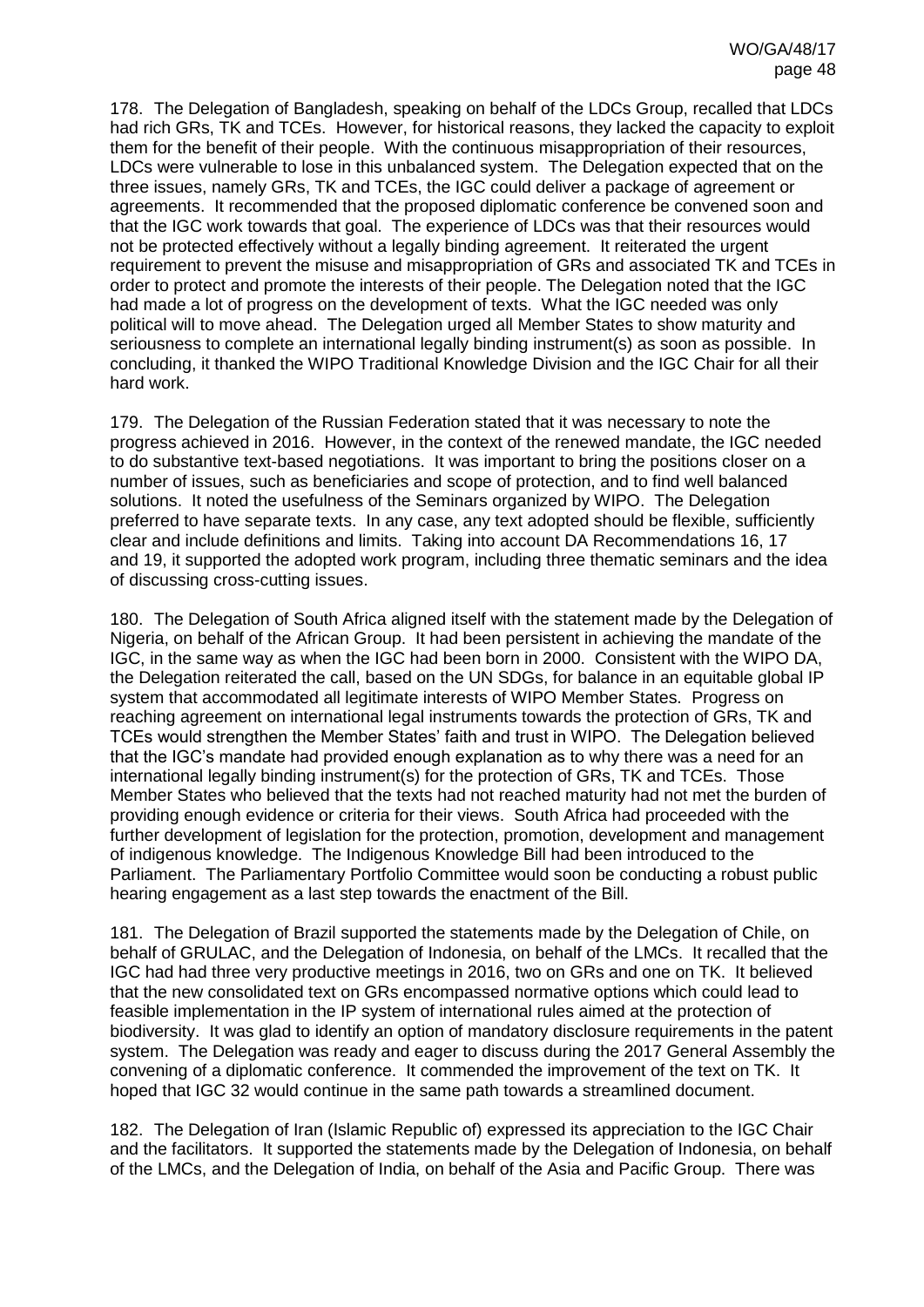no doubt that the international IP system should be developed in a balanced manner to ensure its sustainability. Unfortunately, the ongoing normative activities in WIPO lacked such a balance, particularly in the areas of GRs. TK and TCEs. The Delegation believed that the conclusion of a legally binding instrument(s) could remedy that by providing efficient protection of GRs, TK and TCEs against misappropriation, which would ensure their sustainable and legitimate use in the future. It recalled that the 2015 General Assembly had decided that the IGC continue to expedite its work, with a focus on narrowing existing gaps, with open and full engagement, with the objective of reaching an agreement on an international legal instrument(s). The Delegation was deeply concerned about the slow pace of the negotiations in the IGC. In spite of the work done so far, there still remained unresolved issues which required the attention of the General Assembly, which might take appropriate decisions to accelerate the work of the IGC and to help the instruments reach such a level of maturity that would enable Member States to hold a diplomatic conference. There was no question as to what the IGC was set out to achieve. The mandate was clear. It was important that all Member States showed flexibility and engaged constructively in order to assure the mandate of the IGC be fulfilled without any undue delay.

183. The Delegation of Ethiopia aligned itself with the statements made by the Delegation of Nigeria, on behalf of the African Group, and the Delegation of Bangladesh, on behalf of the LDCs. It also joined with the Director General, Mr. Francis Gurry, who had stressed in his opening address the need for a concentrated effort at a political level in order to report positive results to the 2017 General Assembly.

184. The Delegation of India expressed its appreciation to the Secretariat for providing a comprehensive report on the IGC. After two IGC sessions on GRs, a second revision of the consolidated document related to IP and GRs had been produced, which was annexed to document WO/GA/48/9. The Delegation stressed that the Seminar held in May 2016 had given more clarity and had provided a platform to understand different perspectives. It noted the progress made during IGC 29 and IGC 30 on GRs, but it was also concerned that the second revision of the consolidated document relating to IP and GRs was full of open brackets and that no consensus had been achieved. The Delegation emphasized the importance for all Member States to engage in the negotiations in good faith for mutual benefits. It observed that India was rich in terms of TK. Such TK could be widely spread, might or might not be confined to a particular community and might subsist in codified, oral or other forms. Its heritage of traditional medicinal knowledge had immense social, cultural and commercial value, and, therefore, the Delegation stressed the urgent need to intervene and protect such knowledge from misappropriation while providing space and environment for the dynamic development of TK for the benefit of custodians of such knowledge and other members of society. It attached great importance to the work of the IGC as the protection of GRs, TK and TCEs against misappropriation was a priority issue in India. The Traditional Knowledge Digital Library (TKDL) was a pioneering initiative in providing defensive protection to TK specifically to traditional medicinal knowledge, including the ancient traditional systems of Ayurveda and Yoga, and in enabling patent examiners to examine claims of novelty made in patent applications. The Delegation stressed that the finalization of an international legal instrument(s) on GRs, TK and TCEs was of importance. The absence of such a legally binding instrument(s) allowed the continuous misappropriation and biopiracy of GRs and TK and resulted in the imbalance of the global IP system. The Delegation indicated that the core issues identified by the IGC Chair during IGC 31 on the protection of TK were well thought of and would help in resolving the outstanding issues. It favored the "tiered approach" for the scope of protection for different types of TK based on the characterization and use of TK and agreed moral and economic rights, as appropriate. The Delegation concluded by highlighting the importance of assuring appropriate moral and economic rights for widely, freely available TK which had immense commercial value and was vulnerable to misappropriation.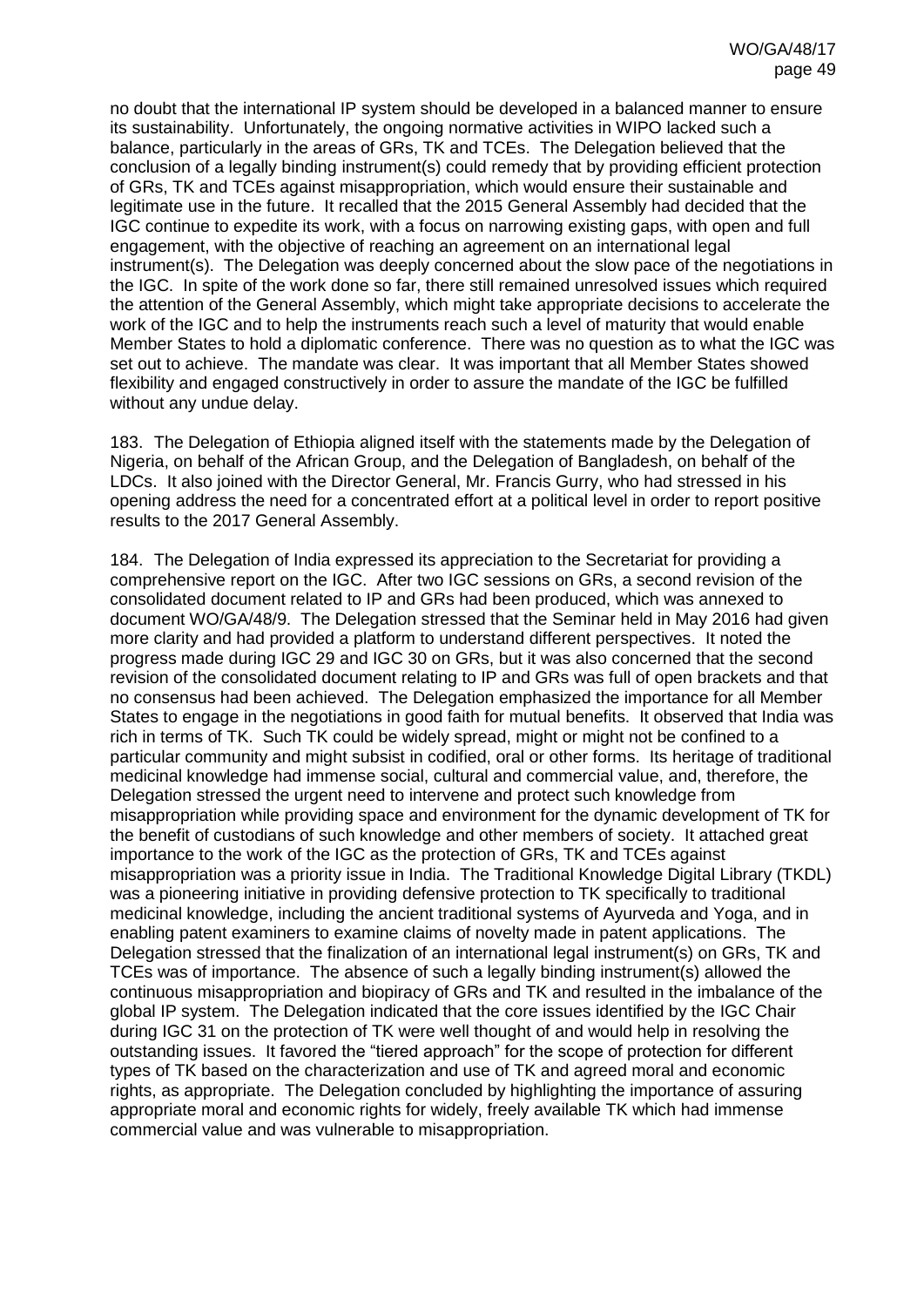185. The Delegation of Canada supported the IGC and would continue to actively and constructively participate in the work of the IGC. It looked forward to participating in the work of the IGC in 2017 and, as the mandate encouraged the IGC, to focusing its work on reaching a common understanding on core issues. The Delegation emphasized the use of an evidence-based approach to leverage discussion of national experience and to take into consideration the practical implications of proposed approaches where national experience did not exist. Exchanges of experience were crucial in shedding more light on the meaning of the various options and in forming an integral part of the work of the IGC. Such exchanges would prove key to advancing the objectives of the IGC. It concluded by reaffirming its commitment to the IGC and its will to continue discussing issues related to the protection of GRs, TK and TCEs, as well as to foster a common understanding on core issues to clear the path forward.

186. The Delegation of Japan supported the statement made by the Delegation of Greece, on behalf of Group B. It expressed its appreciation to the IGC Chair and the Secretariat for their hard work. The IGC had had a fruitful discussion on the core issues based on the notes prepared by the IGC Chair with the aim of narrowing existing gaps. The IGC had been making definite progress with the outstanding efforts of all Member States. However, divergent views still existed on the fundamental issues such as objectives, subject matter and disclosure requirements. Thus, the Delegation believed that the IGC should place more emphasis on exchanging national experiences and conducting factual studies. It would continuously participate in the future IGC sessions in a constructive manner.

187. The Delegation of Australia supported the work of the IGC. It thanked the Secretariat for the detailed and useful report. The Delegation welcomed, in particular, the progress made on GRs, the first of the three topics to be addressed by the IGC. Progress on narrowing the gaps had been made by Member States engaging constructively and in good faith. The IGC had been able to reach the decision at the conclusion of IGC 30 to transmit a negotiating text addressing GRs to the stocktaking session (IGC 34) in 2017. The Delegation welcomed that development. It noted with some concern that the WIPO Voluntary Fund to support the participation of indigenous peoples was currently empty. It appreciated the importance of the contribution of the indigenous peoples to the IGC. The Delegation urged Member States to consider making a contribution to the Voluntary Fund.

188. The Delegation of Ghana aligned itself with the statement made by the Delegation of Nigeria, on behalf of the African Group. It welcomed the ongoing progress made in the IGC in respect of norm-setting for international legally binding instrument(s) for GRs, TK and TCEs. It hoped that the outstanding issues would be agreed on in a balanced manner, so as to serve the interests of all Member States.

189. The Delegate of Nigeria aligned itself with the statement of the African Group. It believed that the negotiations in the IGC had gone far too long. It was important for developing and least developed countries to protect their TK. The Delegation urged the IGC to speedily conclude discussions with an international legally binding instrument(s) that ensured promotion and protection of GRs, TK and TCEs. It looked forward to working with all Member States to achieve that outcome.

190. The Delegation of the Republic of Korea stated that, with respect to GRs and associated TK, there was no doubt that the discussions in the IGC were very important and that fair and equitable benefit-sharing should be highly respected. However, there were disagreements on what the effective way of protecting such GRs and associated TK was. Some users and stakeholders had expressed their concerns. The Delegation had a concern that the disclosure requirement put a burden and obstacle to those wishing to utilize the patent system which was the core of innovation. The IP policies and the patent system could not be viewed separate from the users. Therefore, such policies and systems needed to be made more convenient for the users. The Delegation firmly believed that the most effective form of protection for GRs and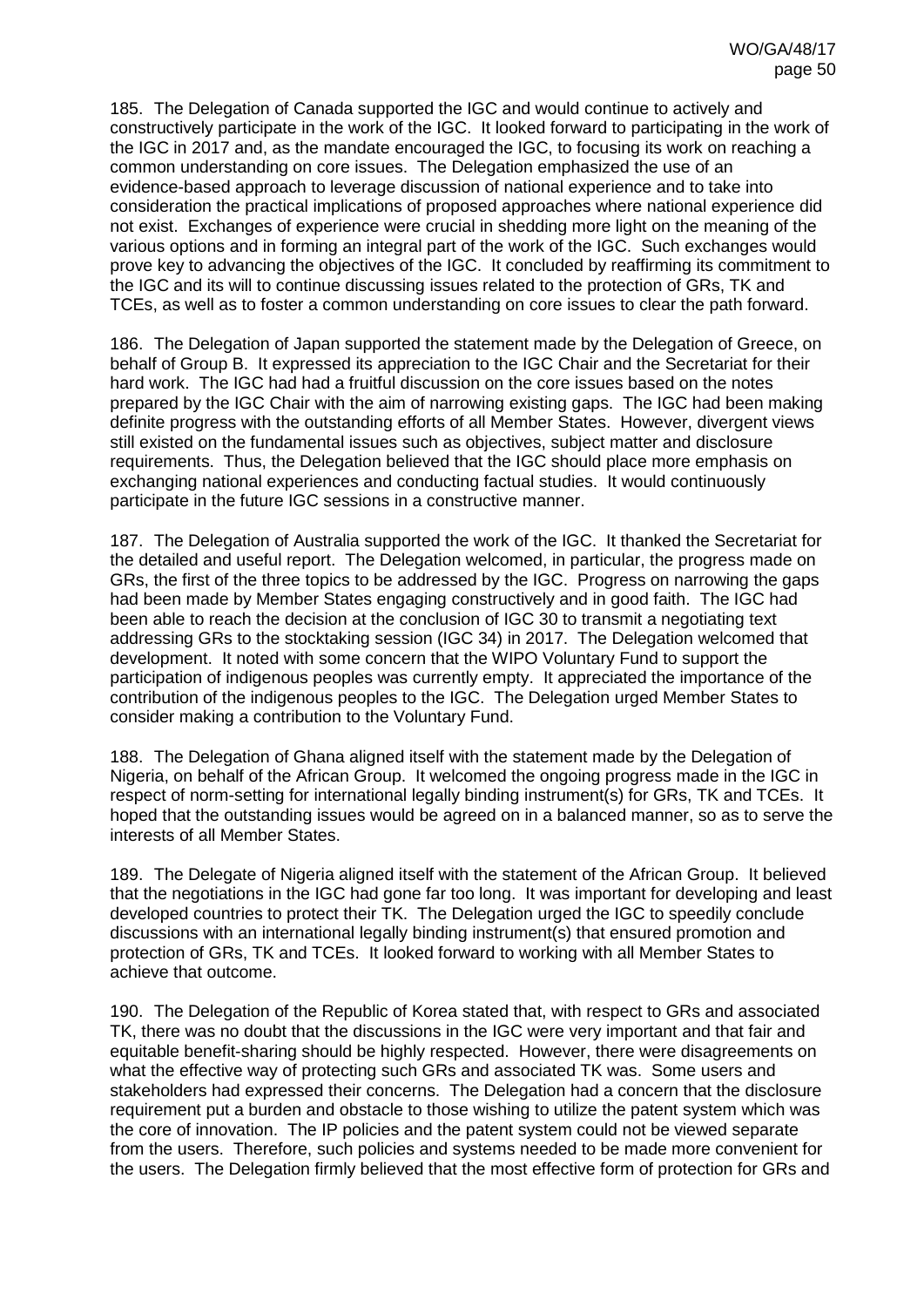associated TK in patent systems was to prevent erroneously granted patents through the establishment and use of database systems. It preferred non legally binding instruments. The IGC should consider all aspects of the proposals and options. It was necessary to take more time to deeply discuss and research while giving consideration to others' opinions as well as the potential impact on industry and other related users.

191. The Delegation of Peru stated that the text-based negotiations had been going on for eight years. What the IGC had done on GRs had shown that technical negotiations were probably coming to their final point. It did not think that there were any more technical issues to be dealt with. The matters the IGC had to deal with were basically political. At least the GR text was at the point where Member States could make a political decision. On TK and TCEs, the Delegation hoped that the IGC would be able to sufficiently advance the texts to be mature enough so that Member States could take a final decision in 2017.

192. The Delegation of Côte d'Ivoire supported the statement made by the Delegation of Nigeria, on behalf of the African Group. The issues dealt with in the IGC affected fundamental areas such as health, economic development and social development. The Delegation supported the adoption of a legally binding international instrument(s). Agreement on such instruments would be a giant stride forward for the whole mankind. There were many plants which had miraculous medical effects but were not widely known because it was impossible to share them fairly. With a legally binding international instrument(s), indigenous peoples in those countries where they tried to protect GRs, TK and TCEs could move the use and development of those resources forward.

193. The Representative of TWN viewed the ongoing discussions in the IGC as an important process to address the misappropriation of GRs, TK and TCEs by the owners of IP rights. The 2015 General Assembly had extended the mandate of the IGC for the budgetary 2016/2017 biennium and requested the IGC to continue to expedite its work, with a focus on narrowing existing gaps, with open and full engagement, including text based negotiations, with the objective of reaching an agreement on an international legal instrument(s). However, in the last three IGC sessions, especially in the two sessions on GRs, namely IGC 29 and IGC 30, the mandate had not been strictly adhered to. Instead of narrowing existing gaps, new texts had been introduced. That had resulted in widening the gaps between the proponents of a legally binding instrument(s) for GRs, TK and TCEs and those opposing those instruments. He was disappointed that certain issues had been introduced in the texts with an intention to block progress in the text-based negotiation. The manner in which the facilitators' texts had been developed had effectively eliminated any possibilities of text-based negotiation. The Representative called upon the IGC Chair and the Member States to honor the IGC's mandate, and urged the IGC Chair and the Member States to focus on text-based negotiations, with a focus on narrowing existing gaps, by relying on the existing IGC documents instead of looking at the facilitators' texts.

194. The Representative of KEI stated that KEI was interested in how regimes proposed in the IGC impacted the economics of stewardship, curation and the sharing of TK and GRs. KEI generally opposed the creation of exclusive rights that could block innovations and access to knowledge and materials in the context of TK and GRs. However, benefit-sharing did not require the granting of exclusive rights. Liability rule approaches seemed to offer a better model. In the past, KEI had encouraged the IGC to consider approaches modeled on the Directive 98/44/EC of the European Parliament and of the Council of 6 July 1998 on the Legal Protection of Biotechnological Inventions, that created a mandatory cross-licensing regime between *sui generis* plant breeders rights and patents, when either one used the other's innovations. Aspects of that Directive might be relevant to some of the challenges in implementing benefit-sharing when TK or GRs were involved. On July 17, 2013, KEI had presented a possible liability rule for TCEs at the IGC meeting at that time for certain limited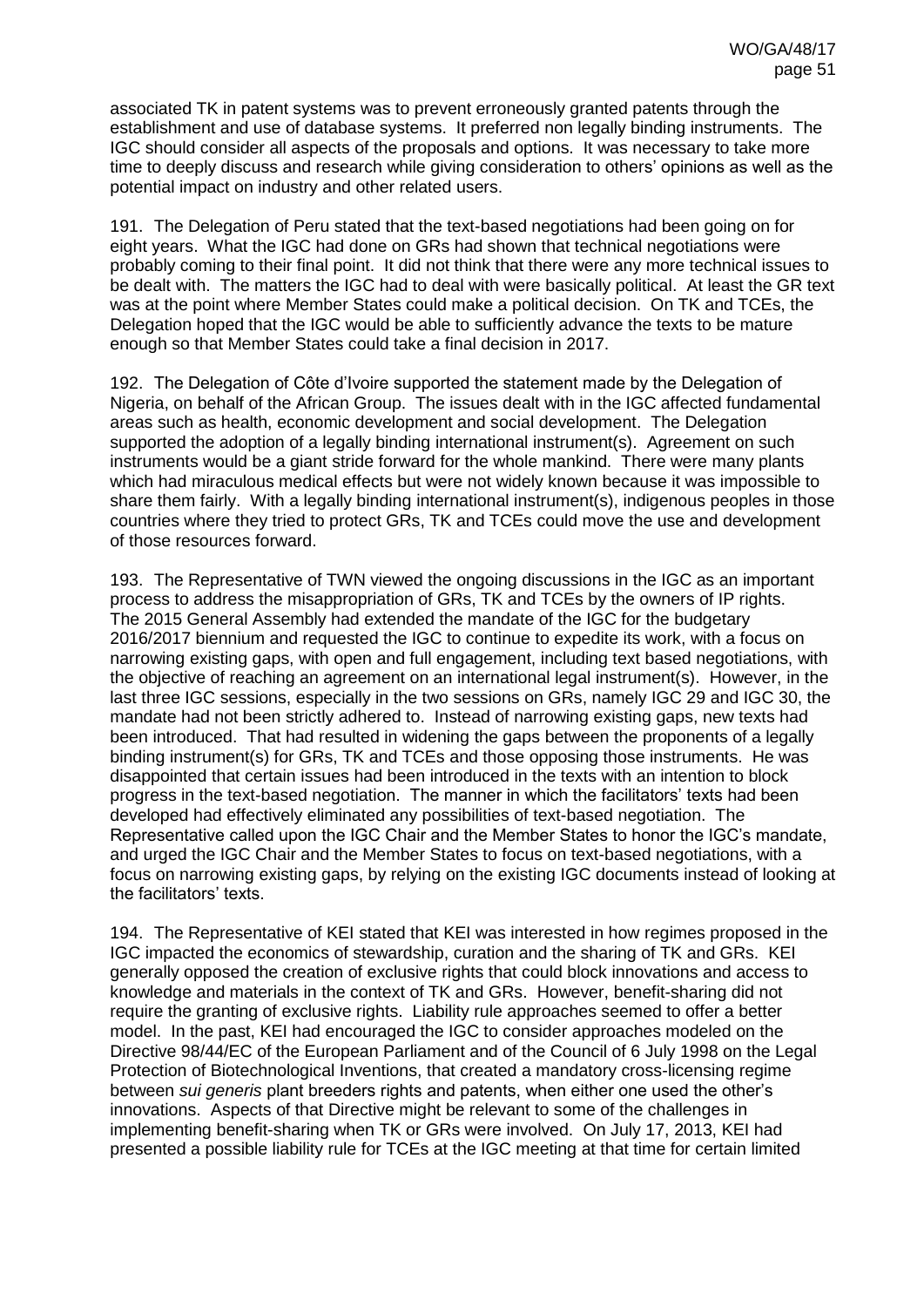cases of commercial exploitation, such as entertainment work or performance generating significant revenues.

195. The WIPO General Assembly took note of the "Report on the Intergovernmental Committee on Intellectual Property and Genetic Resources, Traditional Knowledge and Folklore (IGC)" (document WO/GA/48/9) in accordance with the IGC's mandate for the 2016/2017 biennium and the IGC's work program for 2016.

#### ITEM 17 OF THE CONSOLIDATED AGENDA

REPORT ON THE COMMITTEE ON WIPO STANDARDS (CWS)

196. Discussions were based on document WO/GA/48/10.

197. The Secretariat reported that the Committee on WIPO Standards (CWS) had met in March 2016, after an interval of nearly two years. Disputes on one agenda item had been resolved before the meeting, thanks to the constructive engagement and the flexibility of the Member States. The Secretariat highlighted that the CWS had adopted two new WIPO standards: one relating to the presentation of the electronic data of nucleotide and amino acid sequence listing as an integral part of a patent application and the other new standard concerning technical requirements for an electronic management of a sound mark for trademark registration. The Secretariat also reported that the CWS had revised three standards and had completed technical annexes to a recently adopted standard of data structure and format applicable to all types of industrial property information. The Secretariat indicated that the CWS had started to prepare for the development of new standards for the next meeting in 2017, one of which related to patent legal status data and the other concerned an authority file of patent documents issued by an industrial property office. As regards to the implementation of WIPO Standards, the Secretariat reported that the CWS had agreed to conduct two surveys by sending out questionnaires to all industrial property offices. In view of the request from the African Group, one survey intended to look into difficulties encountered by IP offices, in particular, in developing countries, in implementing WIPO Standards. The Secretariat stated that the questionnaire should be returned before the end of October 2016. The Secretariat further reminded all Member States, in particular, developing countries, to fully participate in that survey so that the next meeting of the CWS in 2017 might have fact-based and productive discussions on how to promote the implementation of WIPO Standards. Finally, the Secretariat reported that the CWS had noted with satisfaction various activities that the Secretariat had undertaken for technical assistance and capacity building in the area of technical infrastructure and standards.

198. The Delegation of Latvia, speaking on behalf of the CEBS Group, reiterated the importance that the Group attached to the work of the Committee. The Delegation stated that the work on common standards supported the global aspect of IP and facilitated the work of patent offices around the world. The Delegation further stated that the Group was pleased to see that the Member States had been able to find a solution enabling the reconvening of that important Committee. In that regard, the Delegation thanked the Vice-Chair of the Committee, the Ambassador of Panama, and the Secretariat for their tireless efforts and patience in the facilitation process. The Delegation further thanked the Member States for their constructive engagement and flexibility that had allowed an agreement to be reached. Finally, the Group expected that in the future that kind of situation could be avoided and that differences in the positions of the Member States would no longer block the work of the CWS.

199. The Delegation of Greece, speaking on behalf of Group B, acknowledged that after its adjournment in May 2014, the CWS had been reconvened from March 21 to 24, 2016. In that respect, the Group thanked all parties for their engagement as well as their constructive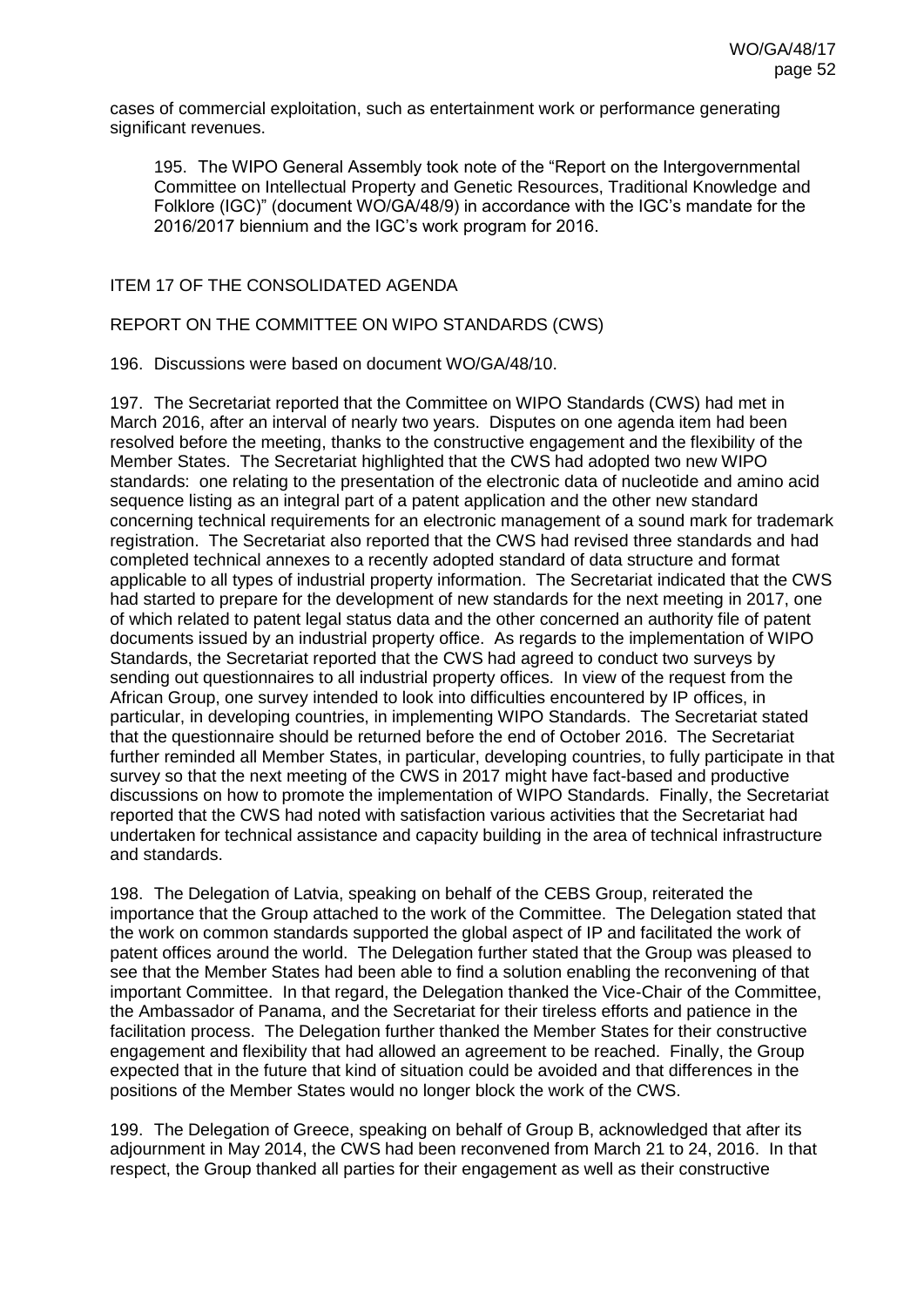approach in bringing the work of the Committee forward. The Delegation stated that WIPO Standards were used by IP offices and WIPO, which fulfilled an essential role in the standardization of industrial property documentation and information. The Delegation further stated that WIPO Standards were also used in several WIPO products, for example, the Industrial Property Automation System (IPAS), which in turn were used in an increasing number of small and medium IP offices, in particular, in developing countries. The Delegation, therefore, welcomed the fact that the Committee had been reconvened as important standards had been waiting to be adopted. The Delegation welcomed the progress made during the session of the Committee and noted that the progress of some Task Forces of the CWS would be mature enough to consider new or revised standards at the next session of the CWS. The Delegation stated that the CWS had approved two sets of questionnaires: one was on the use of WIPO Standards by IP offices and the other was on former practices of numbering of applications and priority applications. The Delegation acknowledged that both approved questionnaires allowed the Secretariat to conduct surveys and present the results at the next session of the CWS. The Delegation underscored that the CWS played an important role in elaborating standards for the exchange of industrial property information which could be followed by national IP offices. The Delegation affirmed that by doing so, the Committee promoted international exchange of documents and data; therefore, it was fundamentally of a technical nature. The Delegation appealed to other delegations and groups to continue the constructive approach adopted for the last session of the CWS, which had allowed the Committee to successfully carry out its work for the benefit of all national IP offices and WIPO.

200. The Delegation of Nigeria, speaking on behalf of the African Group, thanked the Chair of the reconvened fourth session of the CWS and stated that the Group had been pleased when the agreement to reconvene that session had been reached. The Delegation noted the activities of the CWS on the standard development negotiations for the use and ease of communication between IP offices around the world. The Delegation stated that it was for the reason of the CWS being a norm-setting committee that the African Group considered that the CWS should form part of the coordination mechanism and should report on contribution to implementation of the DA Recommendations. Similarly, the African Group supported the call for technical assistance to IP offices in order to build their capacities to use, and sometimes even to understand the standards being developed. The Delegation underscored that there were different levels of development amongst Member States and therefore an inclusive approach would ameliorate the engagement on the issues of contention in the CWS. The Delegation thanked the Committee for reaching consensus on the survey that had been issued to Member States. They looked forward to responses to that survey and believed it would enable the Committee to engage the use, understanding and impact of the standards being developed at WIPO at the national IP offices of many African countries.

201. The Delegation of the Russian Federation was grateful to the Secretariat and the Group Coordinators for the efforts made to hold informal consultations so that the CWS could be reconvened. The Delegation highlighted the undeniable progress made in the technical work in the basic lines of activity of the CWS: developing and revising WIPO Standards, as well as in dealing with other issues related to IP information and documentation. The Delegation supported the decision of the Committee to conduct the survey on the use of WIPO Standards, in particular to find out the problems faced by IP offices during the practical implementation of WIPO Standards. The Delegation also supported the decision to postpone the implementation of the new WIPO Standard ST.26 "Presentation of nucleotide and amino acid sequence listings using XML" until the recommendations for the transition from WIPO Standard ST.25 to the new WIPO Standard ST.26 are agreed on by the CWS. The Delegation recognized practical benefits of regular implementation into its practice of WIPO Standard ST.3, as well as of WIPO Standard ST.14 "References cited in patent documents", in particular, of newly adopted recommendations related to citing non-patent literature published in languages other than English or in languages other than the language of the search report. The Delegation supported continuing work related to WIPO Standards ST.96 "Processing of Industrial Property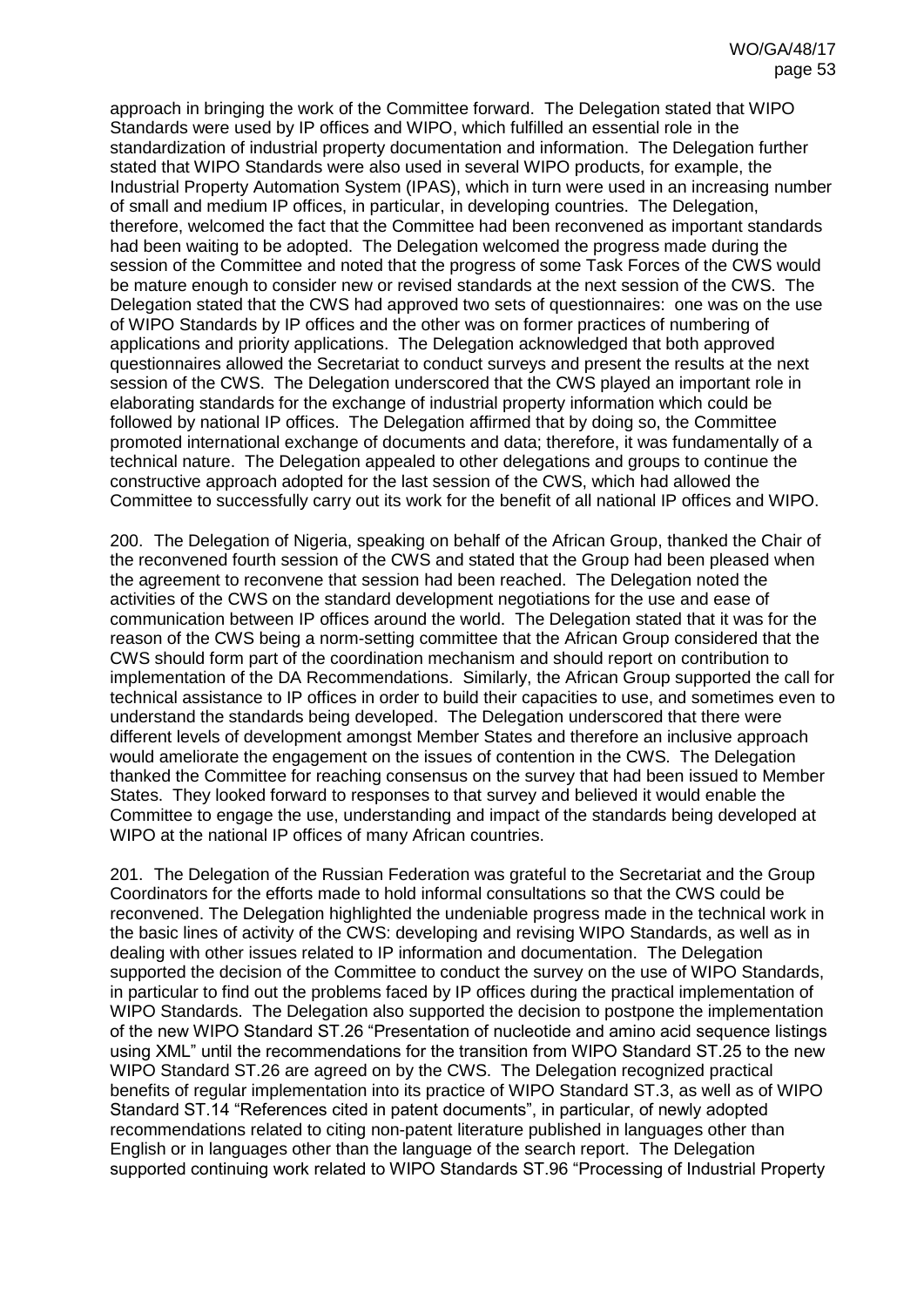information using XML" and ST.60 "Bibliographic data relating to marks", as well as the development of the new WIPO standards on legal status data and authority files, the latter of which would allow to assess the completeness of national collections of published patent documents. The Delegation welcomed the initiative related to maintenance and update of surveys published in the WIPO Handbook on Industrial Property Information and Documentation and appreciated the effort made by the Secretariat on the provision of technical advice and assistance for capacity building to industrial property offices in connection with the mandate of the CWS.

202. The Delegation of Brazil stated that it was pleased that the CWS could reconvene its session after a two year adjournment. The Delegation indicated that the CWS dealt with important technical issues and its correct functioning was vital for the Organization. The Delegation pointed out that it could not differentiate between technical and non-technical bodies. The Delegation believed that all discussions related to IP necessarily involved technical aspects. The Delegation stated that at the same time the Organization was indeed an organization under the UN umbrella and development objectives must be part of its work.

203. The Delegation of Iran (Islamic Republic of) noted with deep concern that after so many efforts and endeavors of the Member States and the Secretariat to mainstream development in all WIPO works and activities there were still a few countries that were in denial of the nature of the work of the CWS. The Delegation indicated that the CWS mandate required the Committee to take into account development concerns in its work, in particular, in the area of technical assistance and standards setting. The Delegation highlighted that the main task of the CWS was standard setting and developing new standards for the benefit of IP offices. The Delegation indicated that it was a process which should be guided by the Cluster B of the DA Recommendations, mainly taking into account the needs and priorities of developing countries with their different levels of development. The Delegation encouraged all Member States to try to accept the DA as a fact and necessity and to engage constructively and with flexibility in the process in order to agree on an effective and simple mechanism that would allow the CWS to develop its work in full compliance with the DA Recommendations. Given the role that the CWS played in mainstreaming the recommendations of the DA in the work of the Organization and the effective implementation of the DA, the Committee should report on its contribution directly to the General Assembly, particularly, with regard to their recommendations on technical assistance and capacity building as well as the recommendations concerning norm setting.

204. The WIPO General Assembly took note of the "Report on the Committee on WIPO Standards" (document WO/GA/48/10).

### ITEM 18 OF THE CONSOLIDATED AGENDA

### REPORT ON THE ADVISORY COMMITTEE ON ENFORCEMENT (ACE)

205. Discussions were based on document WO/GA/48/11.

206. The Secretariat introduced the document, which reported on the tenth session of the Advisory Committee on Enforcement (ACE), which had taken place from November 23 to 25, 2015, and the eleventh session of the ACE, which had taken place from September 5 to 7, 2016. The tenth session had addressed: "Practices and operation of alternative dispute resolution (ADR) systems in IP areas; and preventive actions, measures or successful experiences to complement ongoing enforcement measures with a view to reducing the size of the market for pirated or counterfeited goods". The eleventh session had addressed: "National experiences on awareness building activities and strategic campaigns as a means for building respect for IP among general public, especially the youth, in accordance with Member States' educational or any other priorities; National experiences relating to institutional arrangements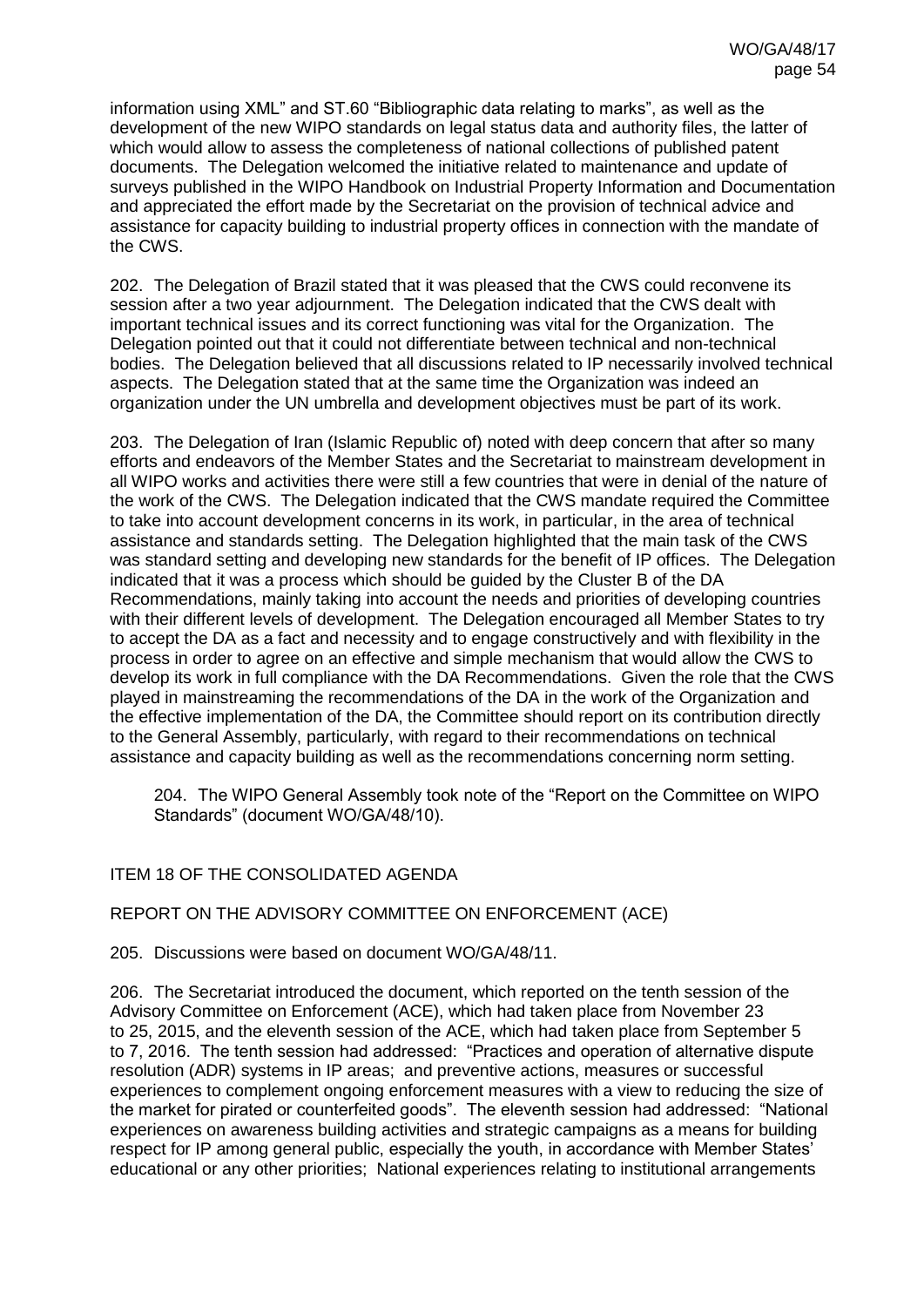concerning IP enforcement policies and regimes, including mechanism to resolve IP disputes in a balanced, holistic and effective manner; National experiences in respect of WIPO's legislative assistance, with a focus on drafting national laws of enforcement that take into account the flexibilities, the level of development, the difference in legal tradition and the possible abuse of enforcement procedures, bearing in mind the broader societal interest and in accordance with Member States' priorities; and Success stories on capacity building and support from WIPO for training activities at national and regional levels for agencies and national officials in line with relevant DA Recommendations and the ACE mandate". The exchange of information in the two sessions was facilitated by expert presentations and panel discussions. At the eleventh session, the Committee had agreed to continue, at its twelfth session, with the current work program. The General Assembly was invited to take note of document WO/GA/48/11.

207. The Delegation of Greece, speaking on behalf of Group B, thanked the Chair of the Committee, as well as the Vice-chairs for their continuous engagement. Group B considered the ACE and its subject matter, namely the enforcement of IP rights (IPRs), to be extremely important. Without effective and balanced enforcement mechanisms, IPRs could not fulfill their central objective of promoting innovations. In this regard, enforcement was a subject that all WIPO Members should take seriously, remain sincerely engaged with and consider the area as a common interest, irrespective of the level of development. Group B also recognized that frequently the challenges of effective enforcement existed in its application, rather than in the applicable laws and the regulations. Therefore, it was very important to learn lessons from others' experiences, and the ACE was a place where Member States could do so. Group B wished to express its satisfaction with the balanced nature of the program of the last session of the ACE. The long list of presentations was indicative of the interest expressed by Member States and signaled the positive spirit in which the Committee could operate. Group B therefore welcomed the opportunity to continue working on these topics.

208. The Delegation of Nigeria, speaking on behalf of the African Group, thanked the Chair of the ACE and its Vice-Chairs for their professionalism in steering the work of the Committee and expressed gratitude to the Secretariat for its work for the Committee sessions, the present report, and information on recent WIPO activities in the field of building respect for IP. The Group further thanked the Member States and regional IP Offices that had added value to the Committee's work through discussing their experiences, holding exhibitions and sharing information on the different mechanisms they employed to build respect for IP. As the African Group had noted in the past, different levels of development and capacity gaps among WIPO Member States inherently meant that a "one size fits all" approach could not be efficient. The ACE provided opportunities to learn more on the best practices that would best suit the different needs of the diverse membership of WIPO. For the future work of the ACE, the African Group looked forward to presentations that would significantly address the promotion of IP for societal growth, for instance, through education and inclusivity in the value chain as important elements for building respect for IP. The African Group specifically made reference to DA Recommendation 45 in this regard. Finally, the African Group welcomed the upcoming International Conference on Building Respect for IP - Stimulating Innovation and Creativity, due to take place on November 17 and 18, 2016, in Shanghai, China. The African Group viewed the forthcoming Conference as a forum to build knowledge and create opportunities for building respect for IP, through stimulating innovation and creativity. The African Group therefore thanked WIPO and the Government of China for organizing the Conference.

209. The Delegation of Latvia, speaking on behalf of the CEBS Group, stated that the CEBS Group welcomed the Report of the Committee. The ACE was a unique international forum, where WIPO Member States could exchange experiences and best practices in the area of enforcement. The Member States were facing multiple challenges in the area of enforcement, extending from the elaboration of an appropriate legal framework to its concrete implementation. The CEBS Group believed that the enforcement of IPRs created positive effects on social, cultural and economic development. It was pleased to see that an agreement had been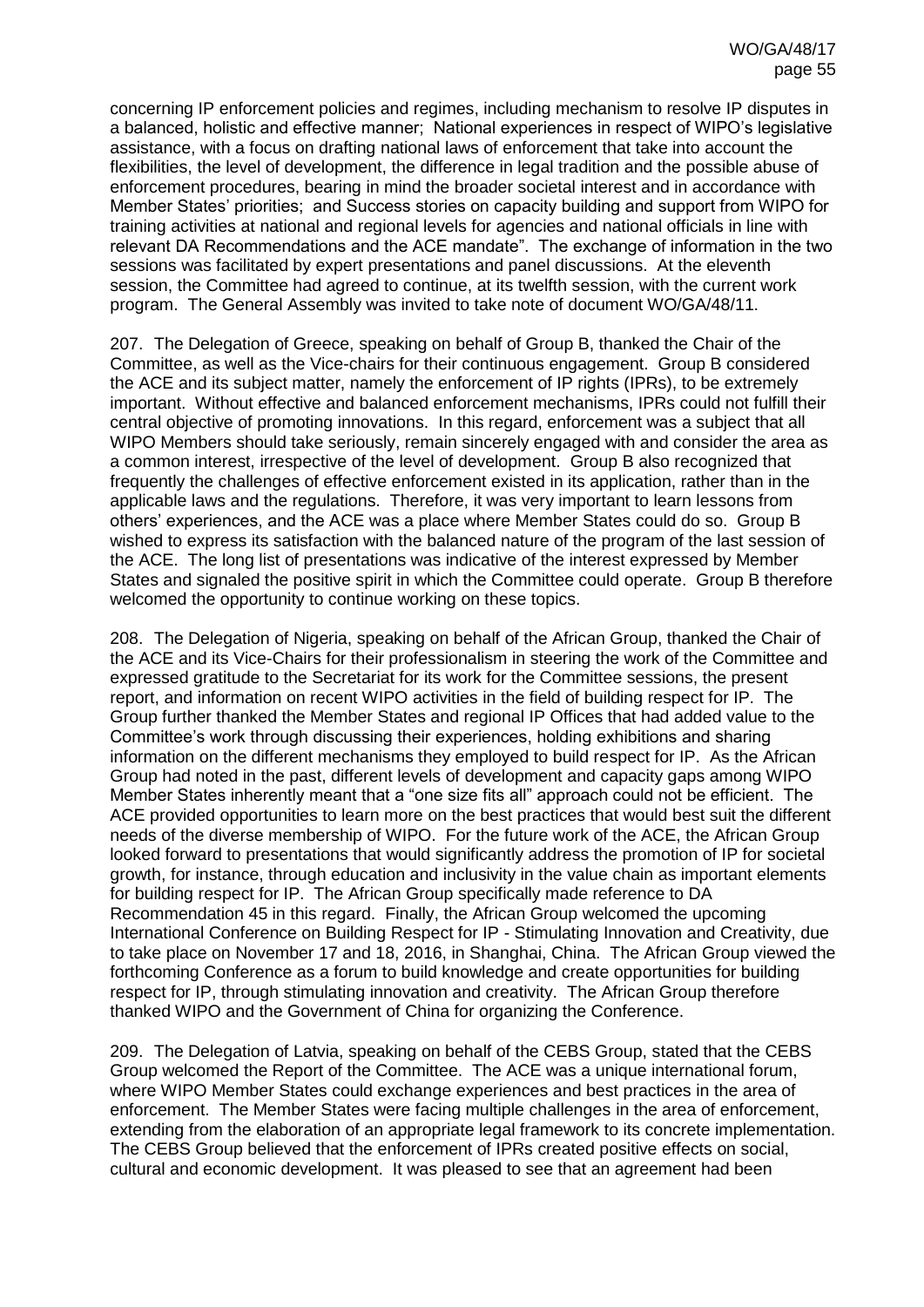reached on the future work of the Committee, and was of the view that in future the Committee should not allocate a considerable amount of time to such discussions. The Group believed that the number of presentations made during the eleventh session of the ACE illustrated the necessity to dedicate most of the time to substantive discussions.

210. The Delegation of Tajikistan, speaking on behalf of the CACEEC Group, stated that the increasing impact of the IPR infringements both on businesses and consumers are well known. Having said that, the Group firmly believed that the ACE was a place to share national experiences on the challenges governments and businesses faced in IP enforcement. The Group held the view that WIPO could play a crucial role in IP enforcement, both regionally and globally. WIPO should provide training and capacity building to authorities dealing with IP enforcement, as well as raising public awareness of IP enforcement related matters. The Group noted that the promotion of IP enforcement increased innovation. It stated that the approach should be to foster the transfer of technology, which would result in increasing social and economic welfare with a balance of rights and obligations. The Group welcomed the forthcoming Conference on Building Respect for IP to be held in Shanghai, and thanked the Government of China and WIPO for organizing the Conference.

211. The Delegation of the European Union, speaking on behalf of the European Union and its member states, welcomed the previous fruitful discussions of the ACE. The Delegation observed that intensified efforts by the Committee to build a shared understanding of the impacts of IP infringements were a key driver for effective prevention and enforcement strategies. During the eleventh session of the ACE, the European Union had welcomed the balanced agenda, which included an item on voluntary presentations of respective national IP enforcement frameworks. A high number of contributions were received in relation to the State-centric agenda point which the Delegation believed was indicative of its relevance for WIPO Members. The European Union and its member states therefore supported the Committee in continuing to place the item on future agendas. The European Union and its member states were confident that fruitful collaboration would continue between delegations in order to combat more effectively IP infringements which affected them all. The European Union and its member states believed that WIPO, as a hub for all IP-related issues, had a greater role to play in coordinating enforcement activities across the Member States to ensure the long-term integrity of global IP systems.

212. The Delegation of Brazil wished to reiterate its belief that balance should be a guiding principle for the protection and enforcement of IPRs. Enforcement activities in Brazil were coordinated by the National Council to Combat Piracy and Intellectual Property Crimes. Those activities combined not only repressive, but also educational and economic actions. That approach recognized the dynamic character of IPRs and allowed for more effective protection. Those three actions were instrumental in tackling the complex issue of protecting IPRs in a balanced way. The Delegation believed that truly effective enforcement procedures enabled the protection of legitimate holders' rights without curbing the dissemination of knowledge. The Delegation wished to stress that the discussions in the ACE should not lose sight of the importance of making legitimate choices affordable.

213. The Delegation of Paraguay observed that at the eleventh session of the ACE it had put forward two documents to the Committee: one, on the awareness-raising programs undertaken by the National Directorate of Intellectual Property of Paraguay, and the second on the enforcement of IP and the fight against counterfeiting and piracy, which was an absolute priority for Paraguay. Paraguay would continue to support the work of the Committee and would participate in the International Conference on Building Respect for IP, which was due to take place in China in November 2016.

214. The Delegation of India, speaking on behalf of the Asia and Pacific Group, stated that the Group expected that technical assistance provided by WIPO on IP enforcement should be in the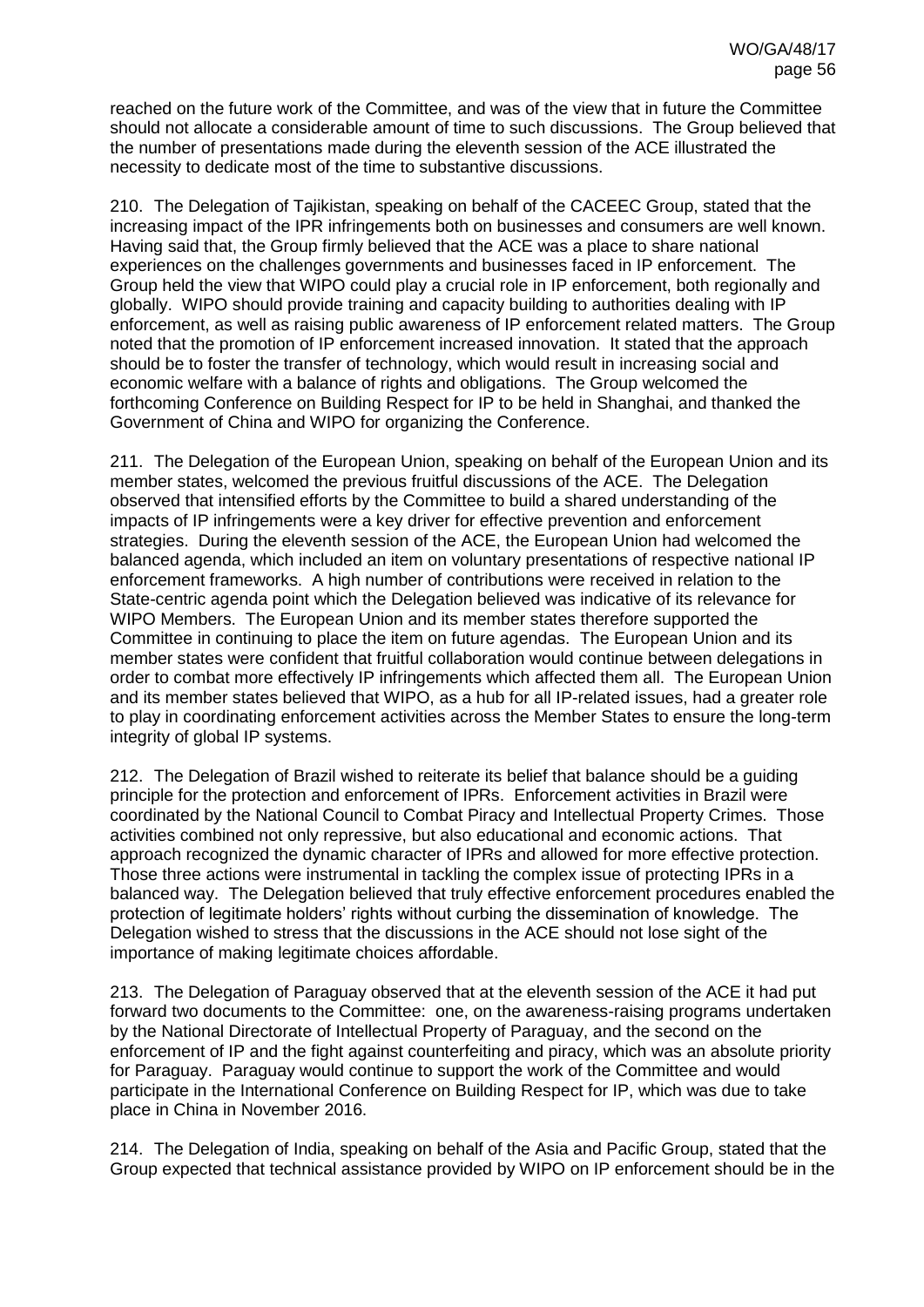spirit of DA Recommendation 45, which calls upon WIPO to address IP enforcement in the context of broader societal interests and especially development-oriented concerns. The Group firmly believed that the protection and the enforcement of IPRs should contribute to the promotion of technological innovation, and at the same time, was of the view that it should also transfer and disseminate technology to the mutual advantage of producers and users in a manner conducive to social and economic welfare and a balance of rights and obligations. Therefore, it was important that WIPO should approach the issue of the enforcement of IPRs in a more holistic manner, to ensure that the means to enforce IPRs were in line with the objectives of Article 7 of the TRIPS Agreement, as stated in Recommendation 45 of the WIPO DA.

215. The WIPO General Assembly took note of the "Report on the Advisory Committee on Enforcement (ACE)" (document WO/GA/48/11).

### ITEM 23 OF THE CONSOLIDATED AGENDA

WIPO ARBITRATION AND MEDIATION CENTER, INCLUDING DOMAIN NAMES

216. Discussions were based on document WO/GA/48/12 Rev.

217. The Secretariat noted that the document for the General Assembly provides an update on the Center's activities as an international resource for time- and cost-efficient alternatives to court litigation of IP disputes. The Secretariat affirmed that the Center administers cases and provides legal and organizational expertise in alternative dispute resolution. The Secretariat further noted that the document also provides an update on the domain name related activities of WIPO. It covers the Center's administration of domain name disputes especially under the Uniform Domain Name Dispute Resolution Policy (UDRP). It furthermore covers policy developments, including rights protection mechanisms for new domains, the review by the Internet Corporation for Assigned Names and Numbers (ICANN) of the UDRP, and the status of the recommendations made by the Member States in the context of the Second WIPO Internet Domain Name Process.

218. The WIPO General Assembly took note of the document "WIPO Arbitration and Mediation Center, Including Domain Names" (document WO/GA/48/12 Rev.).

### ITEM 29 OF THE CONSOLIDATED AGENDA

REVIEW OF THE OFFICE OF INTERNAL OVERSIGHT SERVICES (OIOS) REPORT

219. Discussions were based on documents A/56/13 and WO/GA/48/15.

220. The Chair noted that Agenda Item 29 was now before the consideration of the Assemblies and expressed his hope that the discussions had on this matter on two occasions recently would not be fully repeated. The Chair invited Ambassador Chavez, Chair of the Coordination Committee, to the podium and noted that Agenda Item 29 concerned the Review of the Office of Internal Oversight Service Report.

221. The Chair of the Coordination Committee expressed his appreciation to the Chair of the General Assembly for giving him the floor with respect to the deliberations of the WIPO Coordination Committee held on Friday concerning the Review of the Office of Internal Oversight Services Report. The Chair of the Coordination Committee noted, at the outset, that the Coordination Committee is charged with the consideration of staff related matters and it was in this context that he presented his report to facilitate the task of the General Assembly in considering Agenda Item 29. He noted that the Coordination Committee, on two previous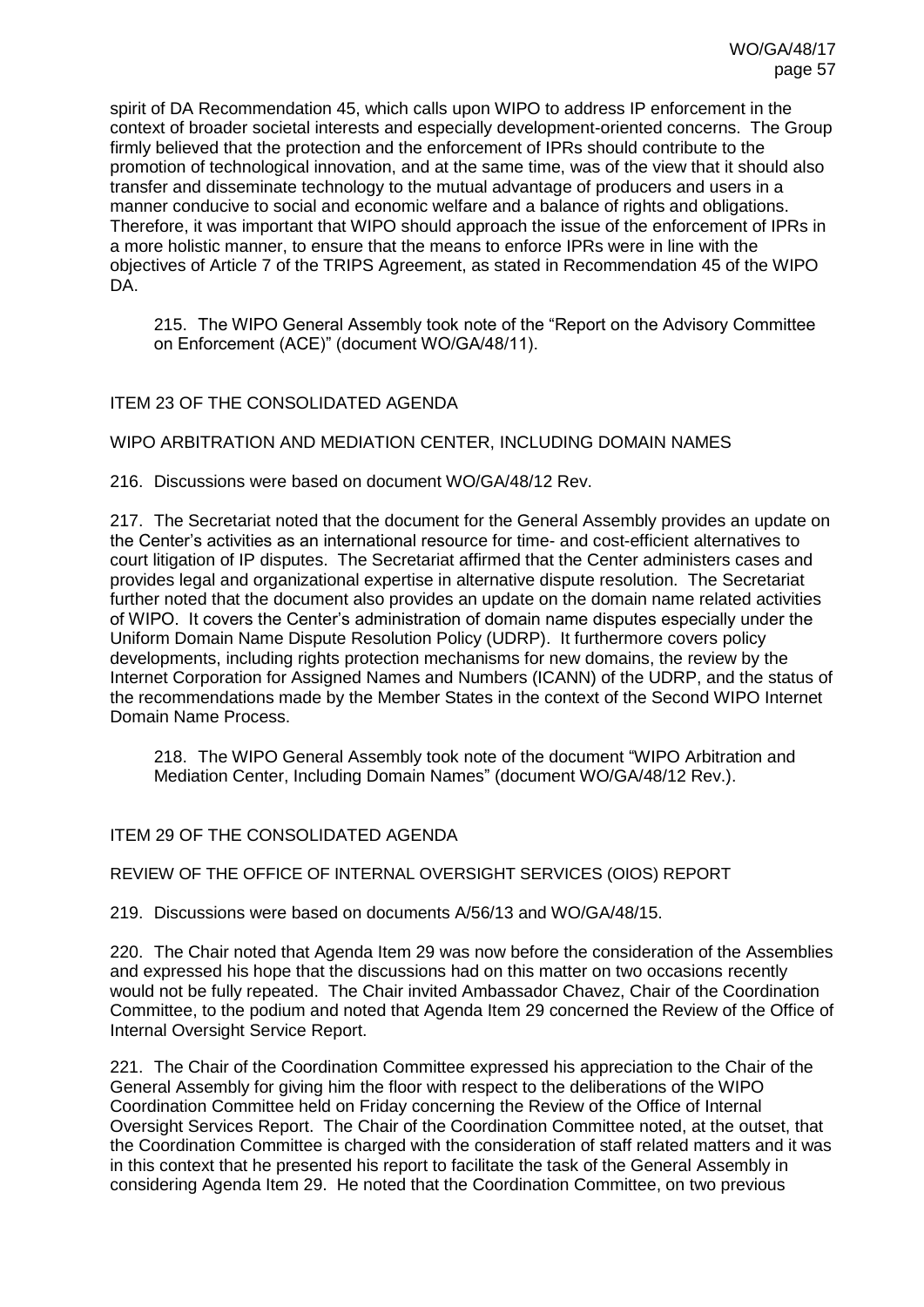occasions, had discussed these issues which were part of its mandate and the previous Chair of the Coordination Committee had been asked to undertake this task. The Chair of the Coordination Committee referred to the agreements adopted by consensus at the extraordinary session of the Coordination Committee in September and emphasized that after fruitful discussion, the Coordination Committee had taken note of the previous Chair's statements as well as all the statements made by Member States. The exchange of points of view had been very complete and constructive and this had allowed for the decision to be taken which was then put before the General Assembly.

222. "The 73<sup>rd</sup> (47<sup>th</sup> Ordinary) session of the WIPO Coordination Committee reaffirmed the decision of the  $72^{nd}$  (26<sup>th</sup> Extraordinary) session of the WIPO Coordination Committee and recommended to the WIPO General Assembly to:

- "(1) welcome the audit of the "Ethical Framework", currently being conducted by the Internal Oversight Division (IOD);
- "(2) request the Secretariat to review the Whistleblower Protection Policy, taking into account lessons learned, recent developments in this area, and best practices from other organizations, and request the Independent Advisory Oversight Committee (IAOC) to review and comment on the proposed revision;
- "(3) request the Chief Ethics Officer to also include, in the annual report, information on any active cases of retaliation against witnesses who cooperate with an investigation of a report of wrongdoing, consistent with applicable WIPO procedures; and
- "(4) request the Director, IOD to review the WIPO's Procurement Policies and Procedures after the review currently being undertaken by the Director General, as recommended by the General Assembly and the Coordination Committee Chairs, to ensure clarity and transparency in WIPO's procurement process, so that the conclusions and/or recommendations will be submitted to the Program and Budget Committee (PBC) for consideration by Member States."

223. The Chair of the Coordination Committee reiterated that the Coordination Committee devoted many hours over two long sessions to arrive at these definitive conclusions on the issues presented to it. As such, the Chair of the Coordination Committee hoped that, as the Chair of the General Assembly had mentioned, that no further time and energy would need to be spent on these matters which had been so thoroughly discussed by Member States and concerning which consensus conclusions had been reached.

224. The Chair thanked the Chair of the Coordination Committee for his report and for his leadership in driving the work of the Coordination Committee, and asked whether there were any delegations which wished to take the floor prior to adoption of the draft decision. He added that there would also be the possibility to make statements after the draft decision is adopted.

225. The Delegation of Chile, speaking in its national capacity, thanked the Chair of the Coordination Committee for his report and for the conclusions which he put to the General Assembly. The Delegation also underlined its appreciation for the way in which this issue had been organized and led by him which had been a very significant contribution to the Organization and to the continuity of activities. As such, the Delegation fully supported the report that the Chair of the Coordination Committee had put to the General Assembly.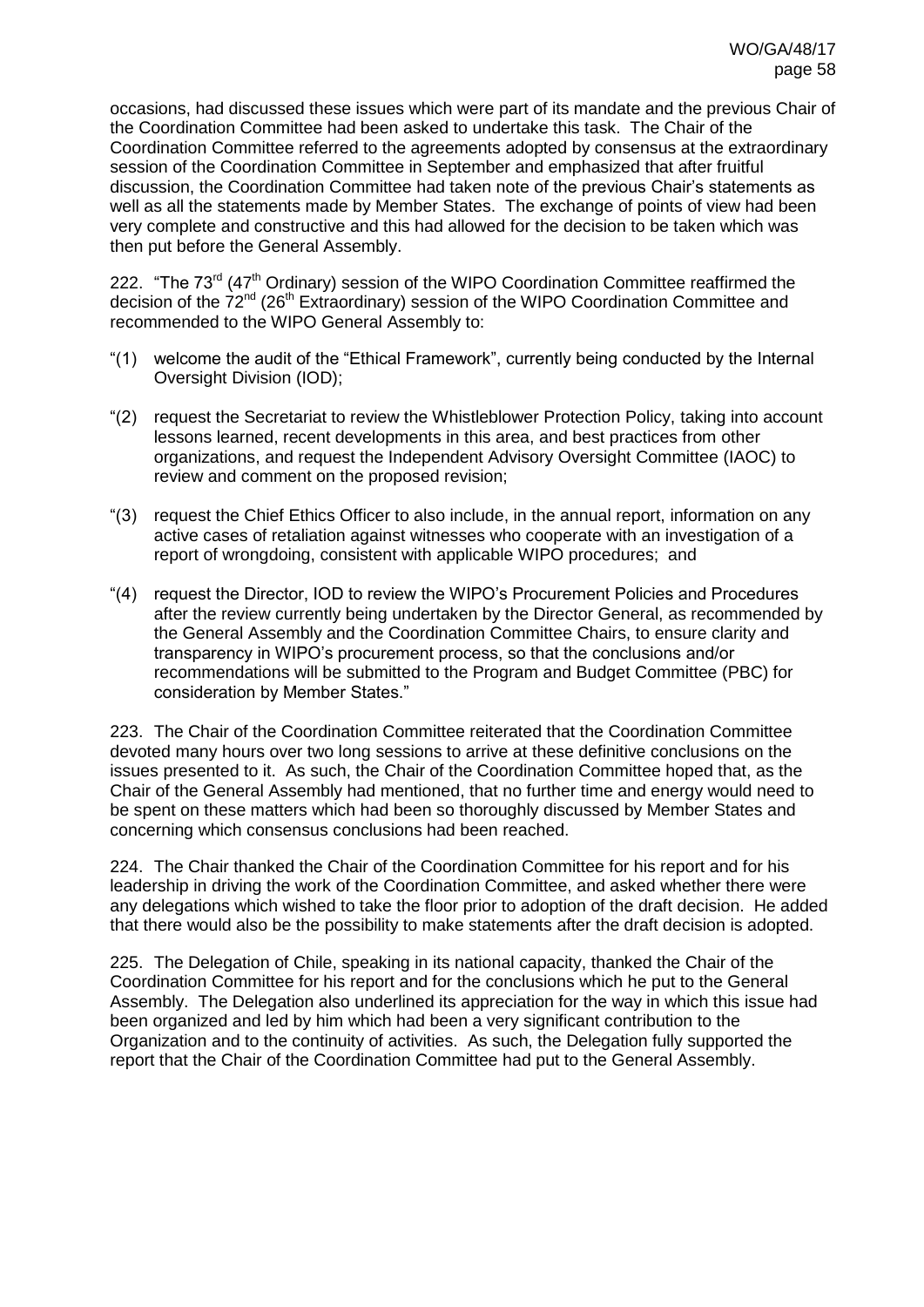226. The Chair noted that as he did not see any further requests to take the floor, he would proceed with the draft decision which read as follows:

227. The WIPO General Assembly took note of the report by the Chair of the WIPO Coordination Committee and approved the recommendations made by the seventy-second and seventy-third sessions of the WIPO Coordination Committee (documents WO/CC/72/4 and A/56/16).

228. The Delegation of the United States of America welcomed the advancement of the important reforms agreed to during the Assemblies and noted that these were reforms that would make WIPO a stronger and more transparent Organization with greater accountability for employees at all levels. The Delegation appreciated the efforts of the IAOC, WIPO Member States and the WIPO Secretariat for their contributions to the important progress that had been made. The Delegation stated that for several years, allegations of wrongdoing had undermined confidence in the Organization, shifted focus away from its important work and diminished perceptions of its integrity. On repeated occasions, WIPO staff had asserted that they had been retaliated against for speaking up about perceived wrongdoing or for expressing concerns about the Organization's leadership. The Delegation said that it was known from experience that organizations that encourage frank and open dialogue and which are committed to addressing concerns in a constructive, transparent manner perform better than organizations that do not. Therefore, the Delegation had been and remained strongly committed to reforms such as those that had been adopted to ensure accountability and provide for the expeditious and fair resolution of disputes and reports of wrongdoing. It underlined that Member States should not stop at this and that Member States have a responsibility to establish and continuously refine robust policies and prompt action to achieve the goal of zero wrongdoing and zero retaliation. The Delegation felt that it was the collective responsibility of Member States to ensure that WIPO staff and others who participated in the recent investigation and whose identities had been disclosed suffer no adverse consequences for having participated in the investigation. The posture that Member States and the head of the Organization took and the way that these issues are communicated sets the tone by which others, including the staff of the Organization, view Member States. Consequently, all parties should work together to promote a culture and an environment at WIPO where trust and respect are rebuilt and become the foundation of a relationship between WIPO leadership and WIPO Member States and also become the foundation of relationship between WIPO leadership and WIPO staff. The Delegation stated that Member States needed to promote accountability and adherence to the highest ethical standards and ensure that WIPO staff felt free to express concerns and make suggestions for improving the Organization without fear of retaliation or negative consequences for their careers. The Delegation applauded and welcomed the reforms Member States had adopted, especially the revisions to the Internal Oversight Charter. It noted that reforms addressed flaws in WIPO's internal processes that made it more difficult for Member States to discharge their oversight responsibilities. In this regard, the Delegation considered that it was especially troubling that the Chairs of the General Assembly and the Coordination Committee had concluded an investigation concerning the Director General when most Member States had not had adequate access to the OIOS report and were, thus, not prepared to engage in detailed or meaningful consultations on it. In spite of its best and resolute intentions to ensure accountability, the Delegation felt that this lack of clarity had made it more difficult to address the issues forthrightly. In short, the matters raised in the OIOS report and its recommendations had not been well handled. Despite the fact that most Member States believed that continuing discussion would not be productive, the Delegation remained vigilant to ensure that this period of turmoil at WIPO would not be repeated. Finally, the Delegation wished to highlight the ongoing duties of all UN agencies to fully implement whistleblower protections. The Delegation welcomed the decision of the General Assembly directing the reporting on any retaliation against witnesses who cooperate with investigations and directing WIPO to review its whistleblower policies to ensure effective implementation and enforcement of those policies across the board. Especially following such a decisive chapter in WIPO's history, the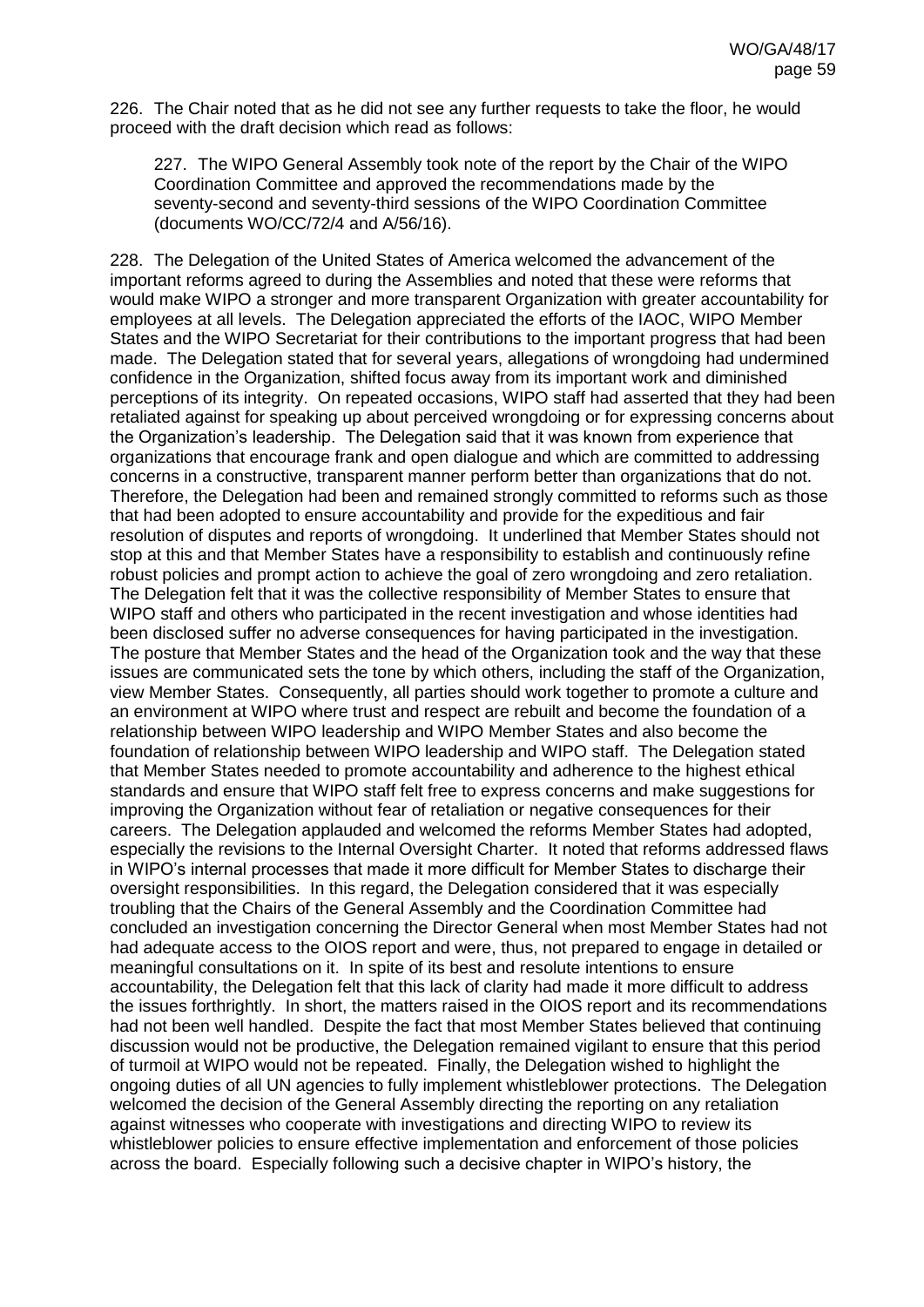United States of America saw no greater responsibility for WIPO leadership than to restore the credibility and the integrity of the Organization in this fashion.

229. The Delegation of Switzerland welcomed the decision that the Assembly had taken as well as the recommendations made by the 72<sup>nd</sup> and 73<sup>rd</sup> sessions of the Coordination Committee. It fully supported the revision process of the rules at WIPO and was convinced that these adjustments would strengthen the governance of the Organization. The Delegation felt that the measures that took into account the conclusions of the OIOS report as well as those of the Chairs of the Coordination Committee and General Assembly would allow Member States to look to the future. The Delegation noted that Switzerland had always attached great importance to the OIOS report being dealt with transparently and this was why it had asked that the report be published as soon as it was concluded. The fact that the report had been made available and distributed to Member States is an opportunity that the Delegation welcomed. The Delegation also noted that it wanted to address once and for all the criticisms directed against it in the OIOS report on the DNA case, namely the lack of cooperation by the Swiss authorities. The Delegation agreed that, in one case, there had been a problem of communication and continued that, owing to a simple oversight, the OIOS had not received a response to a request it had submitted. In the meantime, the Government of Switzerland had recognized this problem with the OIOS which was remedied at the end of September. The Delegation noted that in 2015, the OIOS had asked Switzerland to facilitate a meeting with the public prosecutor of the Canton of Geneva and the public prosecutor said he did not plan to take any distance from his position that he had put to the WIPO audit and internal oversight Director in 2014. At that point, the prosecutor said that a third party not party to the proceedings could not be granted access because Swiss law does simply not allow it. The Delegation underlined that with regard to the other criticism, in no case had Swiss authorities attempted to become an obstacle to the OIOS obtaining information. It noted that under the separation of powers, it was not up to the Government to take a position on a criminal procedure nor to instruct the judiciary how to act. The Delegation continued that if there were members of staff who felt they were affected by the taking of DNA samples without their knowledge, it was up to them to exercise their rights through the public prosecutor.

230. The Delegation of Nigeria, speaking in its national capacity, welcomed the reforms that had been adopted at the General Assembly. Concerning the OIOS report, the Delegation wished to reiterate its regret at the manner in which the whole matter had been handled. The Delegation underlined that WIPO is a Member State driven organization and as such, Member States had the collective responsibility to ensure and uphold the integrity and accountability of the Organization. The Delegation believed that the steps that had been taken at this General Assembly were part of a continuous process, as needed, to ensure the highest level of integrity, transparency and accountability and good management in WIPO.

231. The Chair, noting that there were no further requests for the floor, closed the agenda item.

[Annex follows]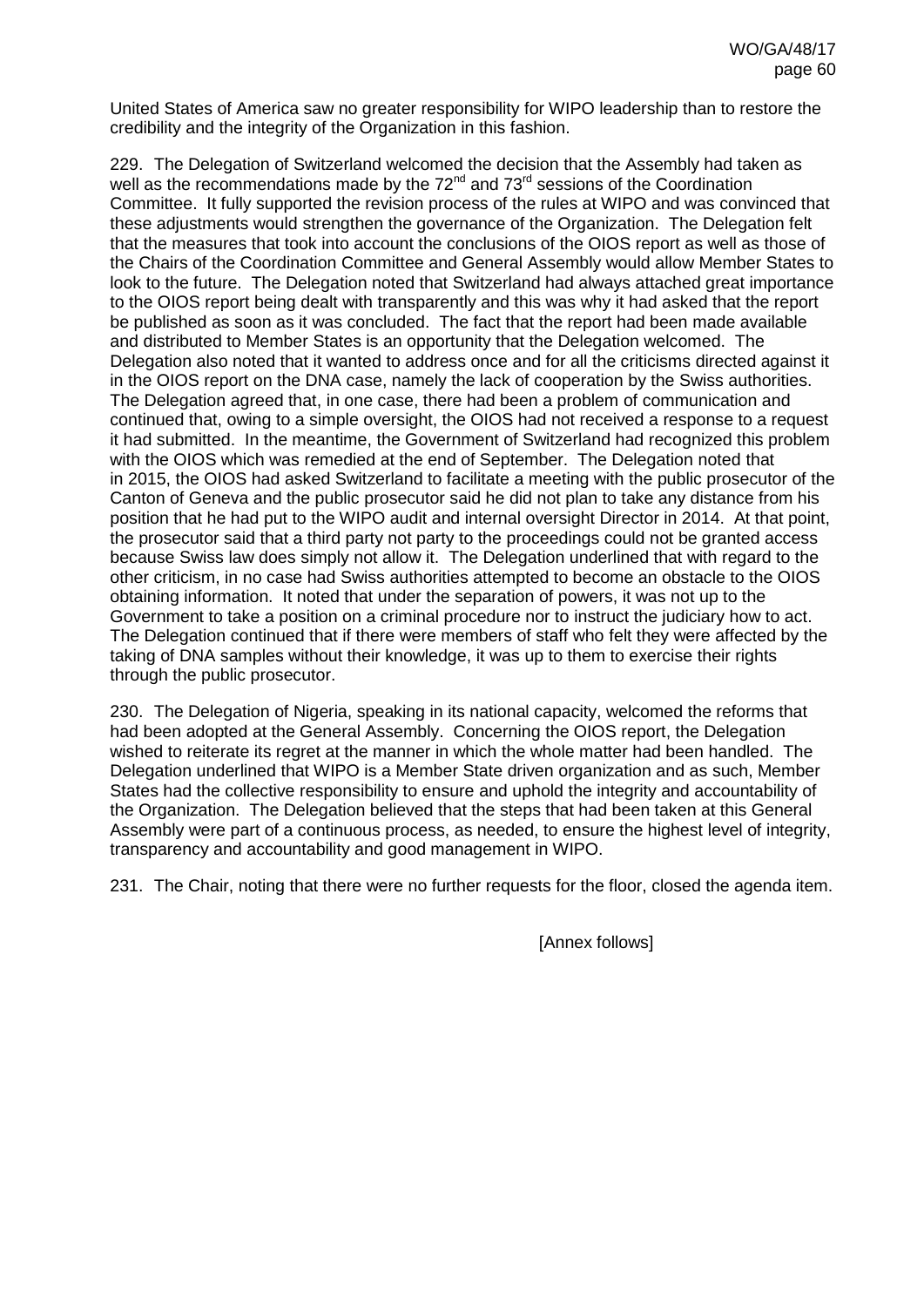## **Revised Internal Oversight Charter as adopted by the WIPO General Assembly**

## **A. INTRODUCTION**

1. This Charter constitutes the framework for the Internal Oversight Division (IOD) of the World Intellectual Property Organization (WIPO) and establishes its mission: to examine and evaluate, in an independent manner, WIPO's control and business systems and processes in order to identify good practices and to provide recommendations for improvement. IOD thus provides assurance as well as assistance to Management in the effective discharge of their responsibilities and the achievement of WIPO's mission, goals and objectives. The purpose of this Charter is also to help strengthen accountability, value for money, stewardship, internal control and corporate governance in WIPO.

2. The internal oversight function in WIPO comprises internal audit, evaluation and investigation.

### **B. INTERNAL OVERSIGHT DEFINITIONS AND STANDARDS**

3. In accordance with the definition adopted by the Institute of Internal Auditors (IIA), internal auditing is an independent, objective assurance and consulting activity designed to add value and improve an organization's operations. It helps an organization to accomplish its objectives by bringing a systematic, disciplined approach to evaluate and improve the effectiveness of risk management, control, and governance processes.

4. The internal audit function in WIPO shall be carried out in accordance with the International Standards for the Professional Practice of Internal Auditing and the Code of Ethics promulgated by IIA and adopted by the Representatives of Internal Audit Services of the United Nations Organizations, Multilateral Financial Institutions and Associated Intergovernmental Organizations (RIAS).

5. An evaluation is a systematic, objective and impartial assessment of an on-going or completed project, program or policy, its design, implementation and results. The aim is to determine the relevance and fulfilment of objectives, its efficiency, effectiveness, impact and sustainability. An evaluation should contribute to learning and accountability and provide credible, evidence-based information, enabling the incorporation of findings and recommendations into the decision-making processes of WIPO.

6. Evaluations in WIPO shall be carried out in accordance with the standards developed and adopted by the United Nations Evaluation Group (UNEG).

7. An investigation is a formal fact-finding inquiry to examine allegations of or information concerning misconduct or other wrongdoing involving WIPO personnel in order to determine whether they have occurred and if so, the person or persons responsible. Investigations may also examine alleged wrongdoing by other persons, parties or entities, deemed to be detrimental to WIPO.

8. Investigations in WIPO shall be carried out in accordance with the Uniform Principles and Guidelines for Investigations adopted by the Conference of International Investigators and with WIPO´s regulations and rules.

### **C. MANDATE**

9. The internal oversight function provides the Management of WIPO with independent, objective assurance, analyses, appraisals, recommendations, lessons learned, advice and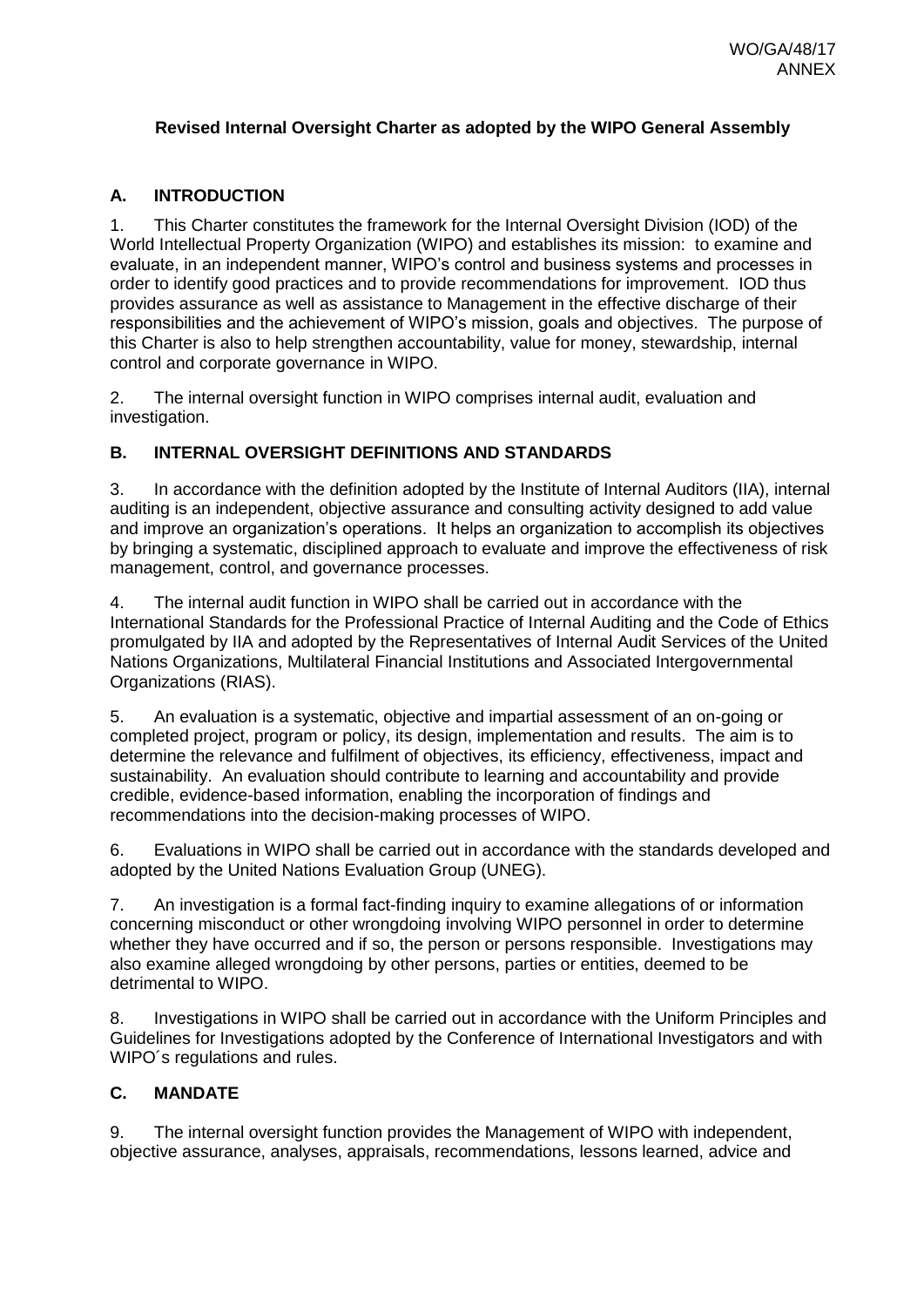information, through the undertaking of internal audits, evaluations and investigations. Its objectives include:

- (a) Identifying means for improving WIPO's relevance, effectiveness, efficiency, and economy of the internal procedures and use of resources,
- (b) Assessing whether cost-effective controls are in place, and
- (c) Assessing compliance with WIPO's Financial Regulations and Rules, Staff Regulations and Rules, relevant General Assembly decisions, the applicable accounting standards, the Standards of Conduct for the International Civil Service, as well as good practice.

### **D. AUTHORITY AND RESPONSIBILITY**

10. The Director, IOD reports administratively to the Director General but is not part of operational management. The Director, IOD enjoys functional and operational independence from Management in the conduct of his/her duties. In the exercise of his/her functions, he/she takes advice from the WIPO Independent Advisory Oversight Committee (IAOC). He/she has the authority to initiate, carry out and report on any action, which he/she considers necessary to fulfil his/her mandate.

11. The Director, IOD and oversight staff shall be independent of all WIPO programs, operations and activities, to ensure impartiality and credibility of the work undertaken.

12. The Director, IOD and oversight staff shall conduct oversight work in a professional, impartial and unbiased manner and in accordance with good practice, standards and norms generally accepted and applied by the United Nations system organizations, as detailed in Section B above.

13. For the performance of his/her duties, the Director, IOD shall have unrestricted, unlimited, direct and prompt access to all WIPO records, officials or personnel, holding any WIPO contractual status, and to all the premises of WIPO. The Director, IOD shall have access to the Chairs of the General Assembly, the Coordination Committee, the Program and Budget Committee and the IAOC.

14. The Director, IOD shall maintain facilities for the submission of complaints by individual staff members as well as any other internal or external parties, concerning alleged misconduct, wrongdoing or irregularities including but not limited to: fraud and corruption, waste, abuse of privileges and immunities, abuse of authority, and violation of WIPO regulations and rules. Notwithstanding the foregoing, the mandate of the Director, IOD normally does not extend to those areas for which separate provision has been made for review, including workplace-related conflicts and grievances, personnel grievances arising from administrative decisions affecting a staff member's terms of appointment, and performance issues and performance-related disagreements. It rests with the Director, IOD to determine whether such matters may involve wrongdoing and should be handled by IOD or whether they should be referred to other internal bodies.

15. The right of all staff and personnel to communicate confidentially with, and provide information to the Director, IOD, without fear of reprisal, shall be guaranteed by the Director General. All WIPO staff members shall take appropriate steps to ensure that the confidentiality of such communications is maintained. This is without prejudice to measures that may be taken under WIPO Staff Regulations and Rules regarding allegations which are intentionally and knowingly false or misleading or made with reckless disregard for accuracy of the information.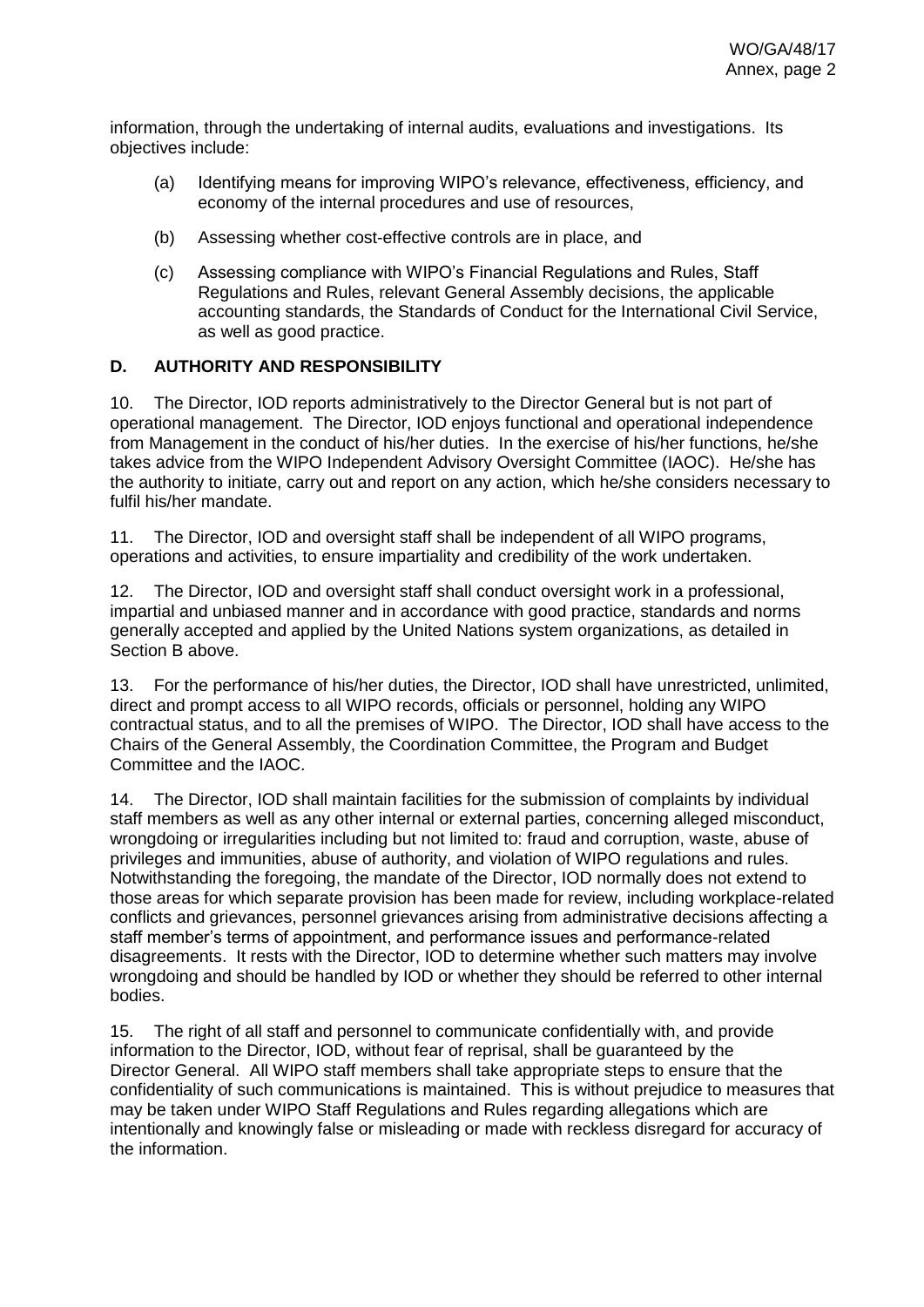16. The Director, IOD shall respect the confidential nature of, and protect from unauthorized disclosure, any information gathered or received in the course of an internal audit, evaluation, or investigation, and shall use such information only in so far as it is necessary for the performance of his/her duties.

17. The Director, IOD shall liaise regularly with all other internal and external providers of assurance services to ensure the proper coordination of activities (External Auditor, Risk Officer, Compliance Officer). The Director, IOD shall also periodically liaise with the Chief Ethics Officer and with the Ombudsperson.

## **E. CONFLICT OF INTEREST**

18. In the performance of their oversight work, the Director, IOD and oversight staff shall avoid perceived or actual conflicts of interest. The Director, IOD shall report any significant impairment to independence and objectivity, including conflicts of interest, for due consideration of the IAOC.

19. Notwithstanding the foregoing, where allegations of misconduct concern the staff of IOD, the Director, IOD shall seek the advice of the IAOC on how to proceed.

20. Allegations of misconduct against the Director, IOD shall be reported to the Director General, who shall, at the earliest opportunity, but not later than one month, inform the Chair of the Coordination Committee and seek the advice of the IAOC on how to proceed. The IAOC shall conduct or arrange for a preliminary evaluation. Based on its results, the IAOC shall provide a recommendation to the Director General and the Chair of the Coordination Committee on whether to close the case or refer the matter for investigation to an independent external investigative entity. If the Director General and the Chair of the Coordination Committee decide to refer the case to an independent investigative entity, the IAOC shall provide advice on the Terms of Reference of the investigation and on a suitable investigative entity.

21. Allegations of misconduct against WIPO personnel at the Deputy Director General and Assistant Director General levels shall be reported to the Director, IOD, who shall, at the earliest opportunity, but not later than one month, inform the Director General and the Chair of the Coordination Committee.

22. Allegations of misconduct against the Director General shall be reported to the Director, IOD, who shall immediately inform the Chairs of the General Assembly and of the Coordination Committee and seek the advice of the IAOC on how to proceed. The IAOC shall advise the Director IOD on whether to conduct a preliminary evaluation or arrange for a preliminary evaluation by an independent external investigative entity. Based on the results of the preliminary evaluation, the IAOC shall provide a recommendation to the Chairs of the General Assembly and of the Coordination Committee on whether to request the Director, IOD to close the case or to refer the matter for investigation to an independent external investigative entity. In the event the Chairs cannot reach an agreement or propose to deviate from the IAOC recommendation, the Vice-Chairs of the General Assembly and of the Coordination Committee shall be involved in the decision. In case of referral, the IAOC shall also provide advice to the Chairs on the Terms of Reference of the investigation and on a suitable investigative entity.

23. Where the advice of the IAOC is required, such advice shall be provided within one month, unless the complexity of the matter requires more time.

## **F. DUTIES AND MODALITIES OF WORK**

24. The internal oversight function contributes to the efficient management of the Organization and the accountability of the Director General to the Member States.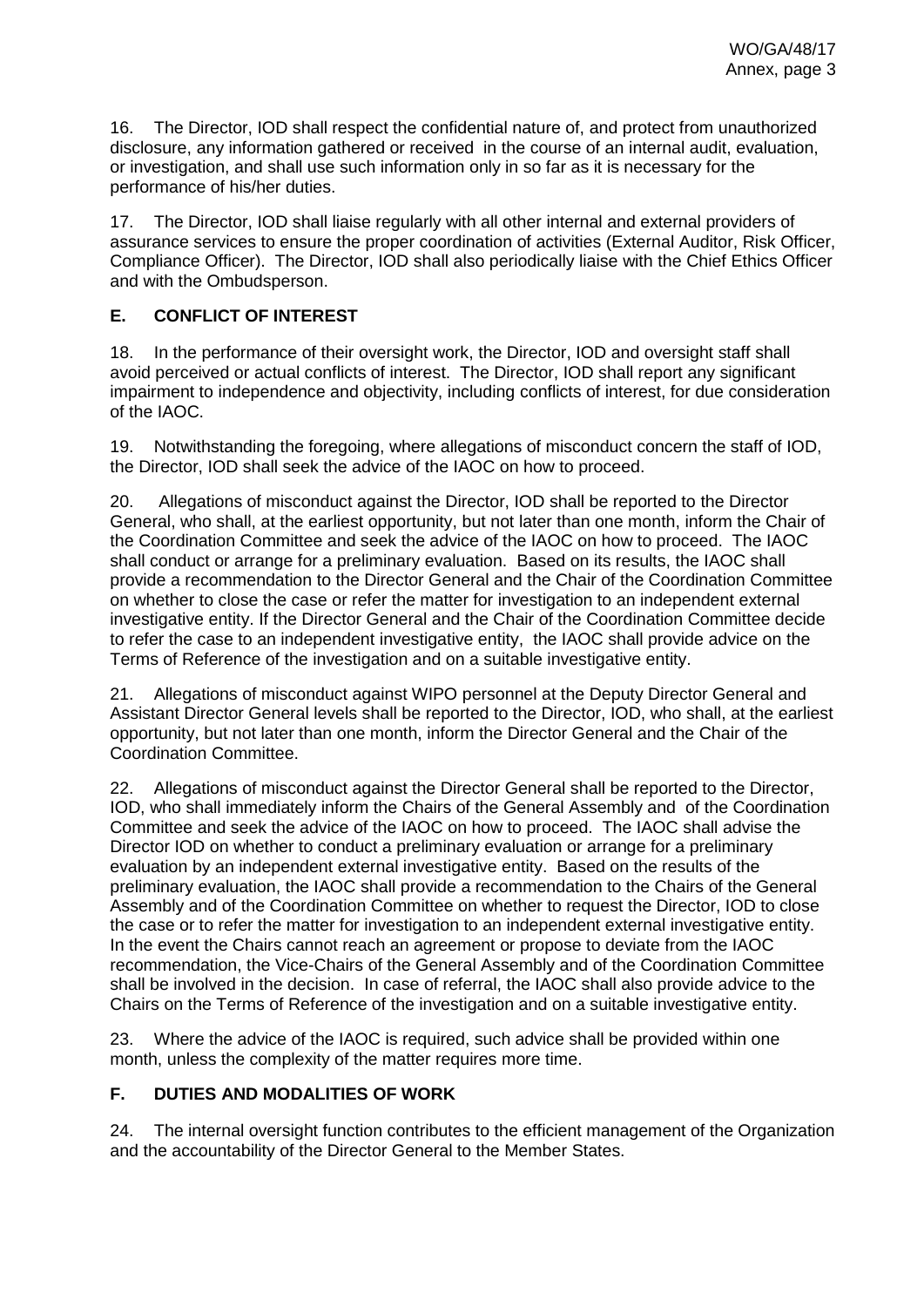25. To carry out his/her mandate, the Director, IOD shall conduct audits, evaluations, and investigations. The types of audits should include, but not be limited to, performance audits, financial audits, and compliance audits.

26. To effectively implement WIPO's internal oversight functions, the Director, IOD shall:

- (a) Establish long and short term internal oversight work plans in coordination with the External Auditor. The annual work plan shall be based, where relevant, on a risk assessment to be carried out at least annually, on which basis work would be prioritized. In preparing the annual work plan, the Director, IOD shall take into account any suggestions received from Management, the IAOC or from Member States. Prior to finalizing the internal oversight plan, the Director, IOD shall submit the draft plan to the IAOC for its review and advice.
- (b) In consultation with Member States, establish policies for all oversight functions, i.e., internal audit, evaluation, and investigation. The policies shall provide rules and procedures on the access to reports while ensuring rights to due process and the preservation of confidentiality.
- (c) Prepare, for review by the IAOC, and issue an internal audit manual, an evaluation manual, and an investigation manual. Such manuals shall include the terms of reference of the individual oversight functions and a compilation of applicable procedures. They shall be reviewed every three years or earlier.
- (d) Establish and maintain follow-up systems to determine whether effective action has been taken in response to oversight recommendations, within a reasonable time. The Director, IOD shall periodically report in writing to Member States, the IAOC and the Director General on situations where adequate, timely corrective action has not been implemented.
- (e) Liaise and coordinate with the External Auditor and monitor the follow-up of their recommendations.
- (f) Develop and maintain a quality assurance/improvement program covering all aspects of internal audit, evaluation and investigation, including periodic internal and external reviews and ongoing self-assessments in accordance with the applicable standards. Independent external assessments shall be conducted at least once every five years.
- (g) Liaise and cooperate with the internal oversight or similar services of other organizations of the United Nations system and of Multilateral Financial Institutions, and represent WIPO in relevant inter-agency meetings.
- 27. In particular, the Director, IOD shall assess:
	- (a) The reliability, effectiveness and integrity of WIPO's internal control mechanisms.

(b) The adequacy of organizational structures, systems and processes to ensure that the results WIPO produces are consistent with the objectives established.

(c) The effectiveness of WIPO in meeting its objectives and achieving results and, as required, recommending better ways of achieving such results, taking into account good practices and lessons learned.

(d) Systems aimed at ensuring compliance with WIPO's regulations, rules, policies and procedures.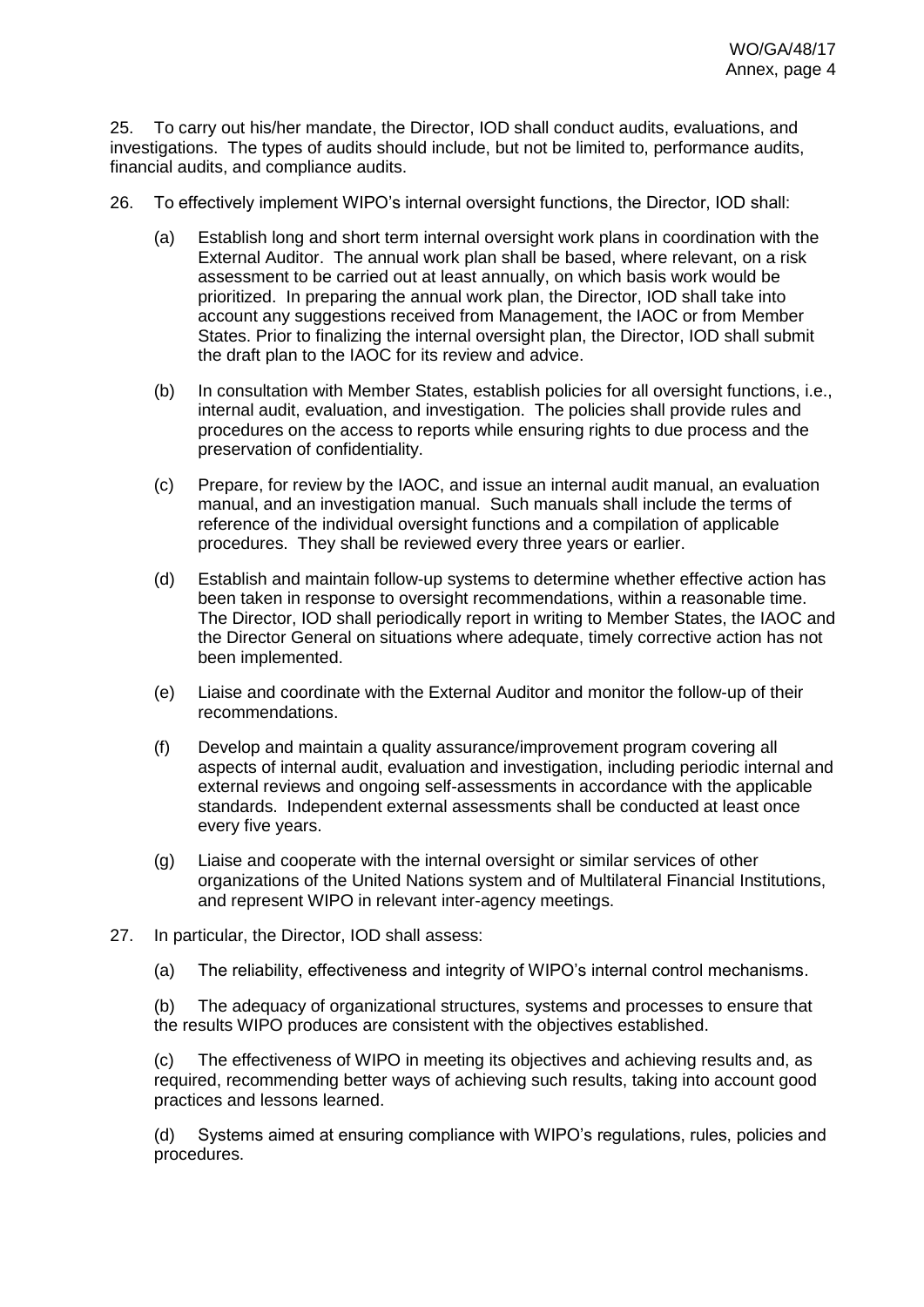(e) The effective, efficient and economical use, and the safeguarding of human, financial and material resources of WIPO.

(f) Significant exposure of WIPO to risk and contributing to the improvement of risk management.

28. The Director, IOD shall also undertake investigations into allegations of misconduct or other wrongdoing. The Director, IOD may decide to proactively initiate investigations based on risks identified.

## **G. REPORTING**

29. At the completion of each audit, evaluation or investigation, the Director, IOD shall issue a report, which shall present the objectives, scope, methodology, findings, conclusions, remedial action or recommendations of the specific activity concerned and include, if applicable, recommendations for improvements and lessons learned from the activity. The Director, IOD shall ensure completeness, timeliness, fairness, objectivity and accuracy in the reporting of internal audits, evaluations and investigations.

30. Draft internal audit and evaluation reports shall be presented to the program manager and other relevant officials directly responsible for the program or activity that has been the object of the internal audit or evaluation, who shall be given the opportunity to respond within a reasonable time to be specified in the draft report.

31. Final internal audit and evaluation reports shall reflect any relevant comments from the managers concerned and, if applicable, the related management action plans and timetables. Should the Director, IOD and the program manager be unable to agree on the findings of a draft audit and evaluation report, the final report shall contain the opinion of both the Director, IOD and of the managers concerned.

32. The Director, IOD shall submit final internal audit and evaluation reports to the Director General with a copy to the IAOC and the External Auditor. Upon request, the External Auditor shall be provided with any supporting documentation of internal audit and evaluation reports.

33. The Director, IOD shall publish internal audit and evaluation reports, as well as Management Implication Reports resulting from investigations, on the WIPO website within one month of their issuance. If required to protect security, safety or privacy, the Director, IOD may, at his/her discretion, withhold a report in its entirety or redact parts of it. However, Member States may request access to reports withheld or to the original version of the redacted reports; such access shall be granted under condition of confidentiality at the offices of IOD.

34. Unless otherwise stipulated in this Charter, the Director, IOD shall submit final investigation reports to the Director General with a copy to the Director of the Human Resources Management Department; the External Auditor and the IAOC shall have access to investigation reports upon request.

35. The Director, IOD shall submit final investigation reports involving WIPO personnel at the Deputy Director General and Assistant Director General levels, to the Director General with copies to the Chairs of the General Assembly and of the Coordination Committee, the IAOC and the External Auditor. The Director General shall, at the earliest opportunity, inform the Chairs of the General Assembly and of the Coordination Committee as well as the IAOC and the External Auditor of the final disposition of the case and the reasons thereof. However, in case of termination of appointment, prior consultation of the Coordination Committee is required. In cases where allegations are substantiated, and upon request, Member States shall be provided confidential access to the reports.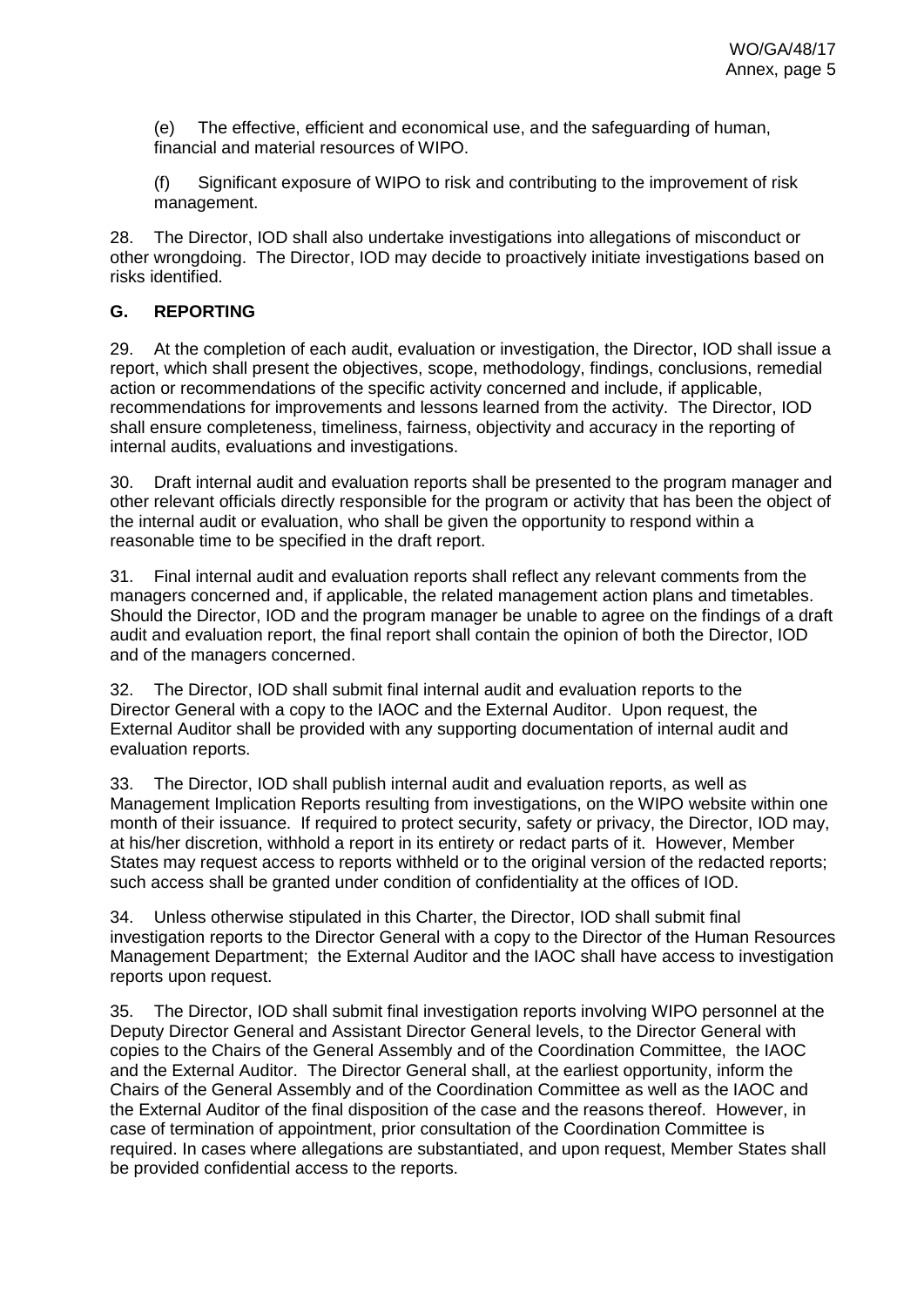36. Final investigation reports concerning the Director, IOD, shall be submitted to the Director General, with copies to the Chairs of the General Assembly and of the Coordination Committee, the IAOC, and the External Auditor. The Director General shall, at the earliest opportunity, inform the Chairs of the General Assembly and of the Coordination Committee as well as the IAOC and the External Auditor, of the final disposition of the case and the reasons thereof.

37. Final investigation reports concerning the Director General shall be submitted to the Chairs of the General Assembly and of the Coordination Committee, with copies to the IAOC, the External Auditor and the Director, IOD.

38. If the investigation referred to in paragraph 37 does not substantiate the allegations made, the Chairs of the General Assembly and of the Coordination Committee shall, after consultation with the IAOC, request the Director, IOD to close the case. If the Director General so requests, the Chair of the General Assembly shall inform Member States of the disposition of the case.

39. If the investigation referred to in paragraph 37 substantiates some or all of the allegations of misconduct, the IAOC shall, at the earliest opportunity, inform Member States, through the Regional Group Coordinators, that such findings, conclusions and/or recommendations have been made. The Chairs of the General Assembly and of the Coordination Committee shall:

- (a) provide Member States with a redacted summary of the report's findings, conclusions, and recommendations, prepared preferably by the investigative entity;
- (b) upon request by a Member State, provide that Member State with a full version of the final investigation report, redacted, preferably by the investigative entity;
- (c) authorize access for Member States under condition of confidentiality to the unredacted final investigation report and the Terms of Reference;
- (d) submit to the Coordination Committee, taking account of written advice provided by the IAOC, a recommendation with detailed reasoning to close the case or to initiate a disciplinary procedure; and
- (e) convene the Coordination Committee within two months of the recommendation to decide whether to close the case or initiate and conduct a disciplinary procedure.

40. Final investigation reports, drafts, materials, findings, conclusions and recommendations are fully confidential, unless disclosure is authorized by the Director, IOD or by the Director General.

41. For oversight matters of a minor or routine nature, which do not require formal reporting, the Director, IOD may issue communications to any concerned WIPO manager.

42. The Director General is responsible for ensuring that all recommendations made by the Director, IOD are responded to promptly, indicating actions taken by Management regarding specific report findings and recommendations.

43. The Director, IOD shall submit, on an annual basis, a report to the Director General, with a copy to the IAOC, regarding the implementation of recommendations made by the External Auditor.

44. The Director, IOD shall submit, on an annual basis, a summary report to the WIPO General Assembly, through the Program and Budget Committee (Annual Report). The Director General and the IAOC shall be provided with a draft version of the Annual Report for their comments, if any. The Annual Report shall give an overview on the internal oversight activities conducted during the reporting period, including the scope and objectives of such activities, the schedule of work undertaken and progress on the implementation of internal oversight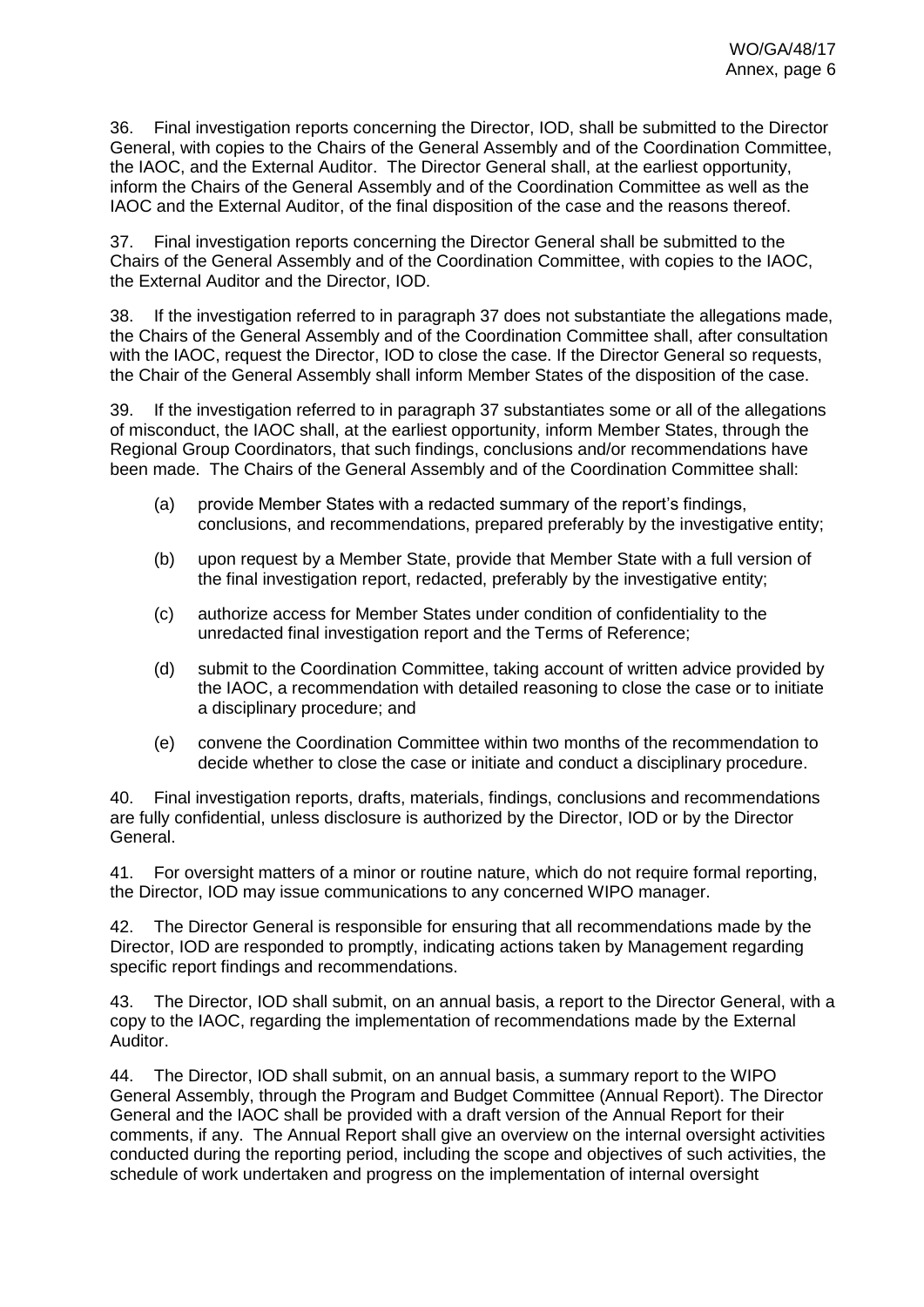recommendations. The Director General may submit comments on the final Annual Report in a separate report as deemed appropriate.

45. The Annual Report shall include the following, *inter alia*:

(a) A description of significant issues and deficiencies relating to WIPO's activities in general, or a program or operation in particular, disclosed during the period.

(b) A description, including the financial impacts, if any, of those investigative cases found to be substantiated and their disposition, such as disciplinary measures, referral to national law enforcement authorities, and other sanctions taken.

(c) A description of all high priority internal oversight recommendations made by the Director, IOD during the reporting period.

(d) A description of all recommendations which were not accepted by the Director General, together with his/her explanations for not doing so.

(e) An identification of high priority recommendations in previous reports on which corrective action has not been completed.

(f) Information concerning any significant management decision which in the view of the Director, IOD constitutes a serious risk for the Organization.

(g) A summary of any instance where IOD´s access to records, personnel and premises was restricted.

(h) A summary of the report submitted by the Director, IOD to the Director General regarding the status of implementation of external audit recommendations.

(i) A confirmation of the organizational independence of the internal oversight function and information on the scope of the internal oversight activities and the adequacy of resources for the purposes intended.

## **H. RESOURCES**

46. In presenting Program and Budget proposals to the Member States, the Director General shall take into account the need to ensure the operational independence of the internal oversight function and shall provide the necessary resources to enable the Director, IOD to achieve the objectives of his/her mandate. The allocation of financial and human resources including in-sourcing, outsourcing or co-sourcing of services shall be clearly identified in the Program and Budget proposal, which will take into account the advice of the IAOC.

47. The Director, IOD shall ensure that IOD comprises staff, appointed in accordance with WIPO Staff Regulations and Rules, which collectively possess the knowledge, skills and other competencies needed to perform the internal oversight functions. He/she shall promote continuing professional development to meet the requirements of this Charter.

### **I. APPOINTMENT, PERFORMANCE APPRAISAL, AND DISMISSAL OF THE DIRECTOR, IOD**

48. The Director, IOD shall be a person with high qualifications and competence in oversight functions. The recruitment of the Director, IOD shall be based on an open, transparent international selection process to be conducted by the Director General in consultation with the IAOC.

49. The Director, IOD shall be appointed by the Director General after endorsement by the IAOC and the Coordination Committee. The Director, IOD shall have a non-renewable fixed